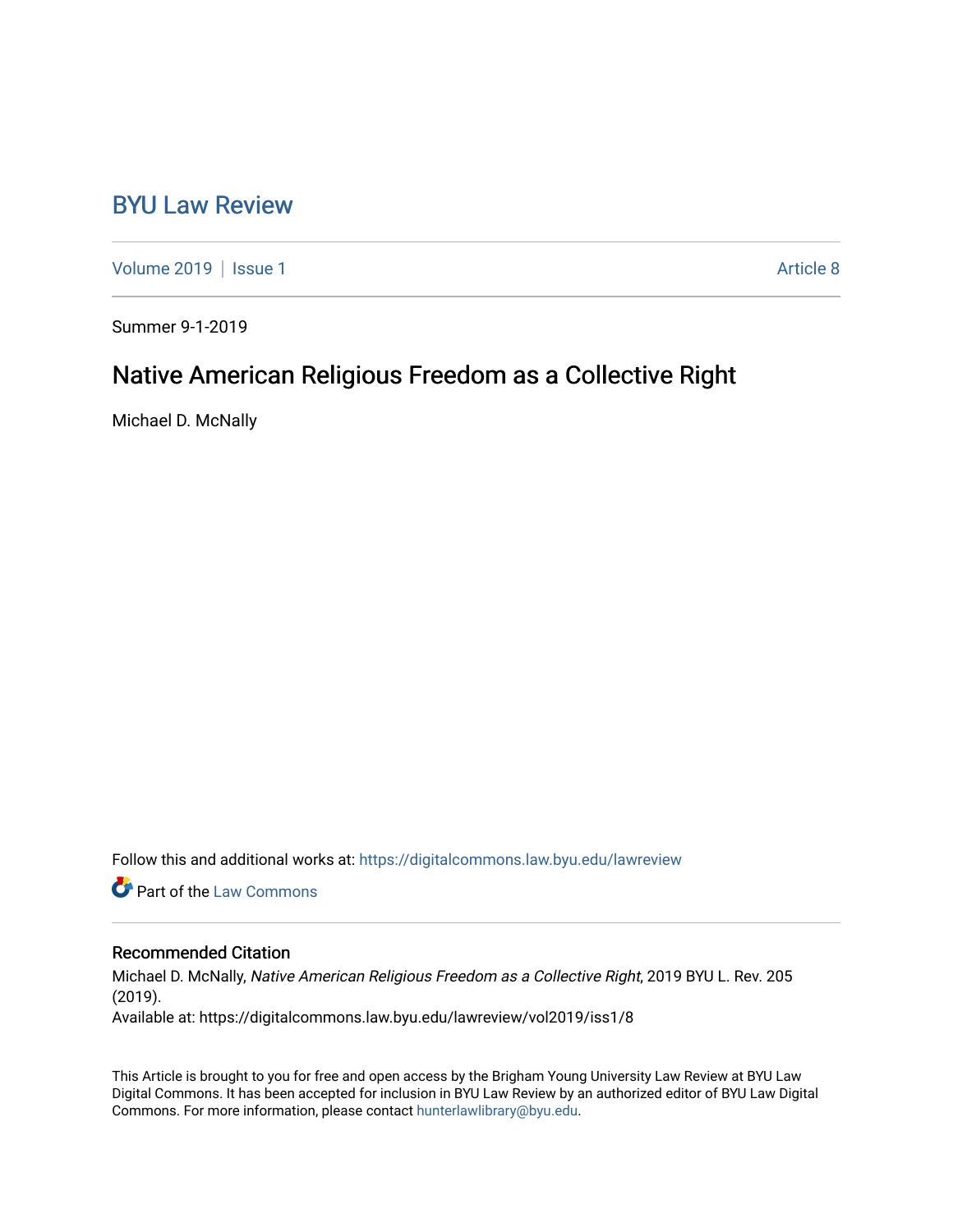## Native American Religious Freedom as a Collective Right

#### *Michael D. McNally\**

| <b>INTRODUCTION: THE STRENGTH OF STANDING ROCK</b>                     |     |
|------------------------------------------------------------------------|-----|
|                                                                        |     |
|                                                                        |     |
| B. Timeliness of Argument in Light of Hobby Lobby  215                 |     |
| I. JUDICIAL MISRECOGNITION OF NATIVE AMERICAN                          |     |
|                                                                        |     |
|                                                                        |     |
|                                                                        |     |
| C. "Native Spirituality" and the Subversion of Religious Freedom       |     |
|                                                                        |     |
| D. Religion as a Collective Category: Religious Studies Theory         |     |
|                                                                        | 226 |
|                                                                        |     |
| F. Group Rights to Native American Religious Freedom                   |     |
|                                                                        |     |
|                                                                        |     |
| II. LEGISLATIVE AND ADMINISTRATIVE ACCOMMODATIONS                      |     |
|                                                                        |     |
|                                                                        |     |
| B. The Federal Trust Responsibility and Cultural/Religious Rights  237 |     |
| C. The American Indian Religious Freedom Act (1978) 240                |     |
|                                                                        |     |
|                                                                        |     |
| F. Native American Graves Protection and Repatriation Act (1990)  248  |     |
|                                                                        |     |
|                                                                        |     |
|                                                                        |     |

<sup>\*</sup> John M. and Elizabeth W. Musser Professor of Religious Studies, Carleton College. Thanks to Kevin Washburn, James Boyd White, Kristen Carpenter, Colette Routel, Noah Salomon, Greg Johnson, Suzan Harjo, Carla Fredericks, Steve Moore, and the thoughtful editors at BYU Law Review. Support for the writing of this Article was provided under a 2017–18 Guggenheim Fellowship and a National Endowment for the Humanities Summer Stipend (Award FT-254559-17). A forthcoming book elaborates on the concerns of this Article. *See* MICHAEL D. MCNALLY, DEFEND THE SACRED: NATIVE AMERICAN RELIGIOUS FREEDOM BEYOND THE FIRST AMENDMENT (Princeton U. Press, forthcoming 2020).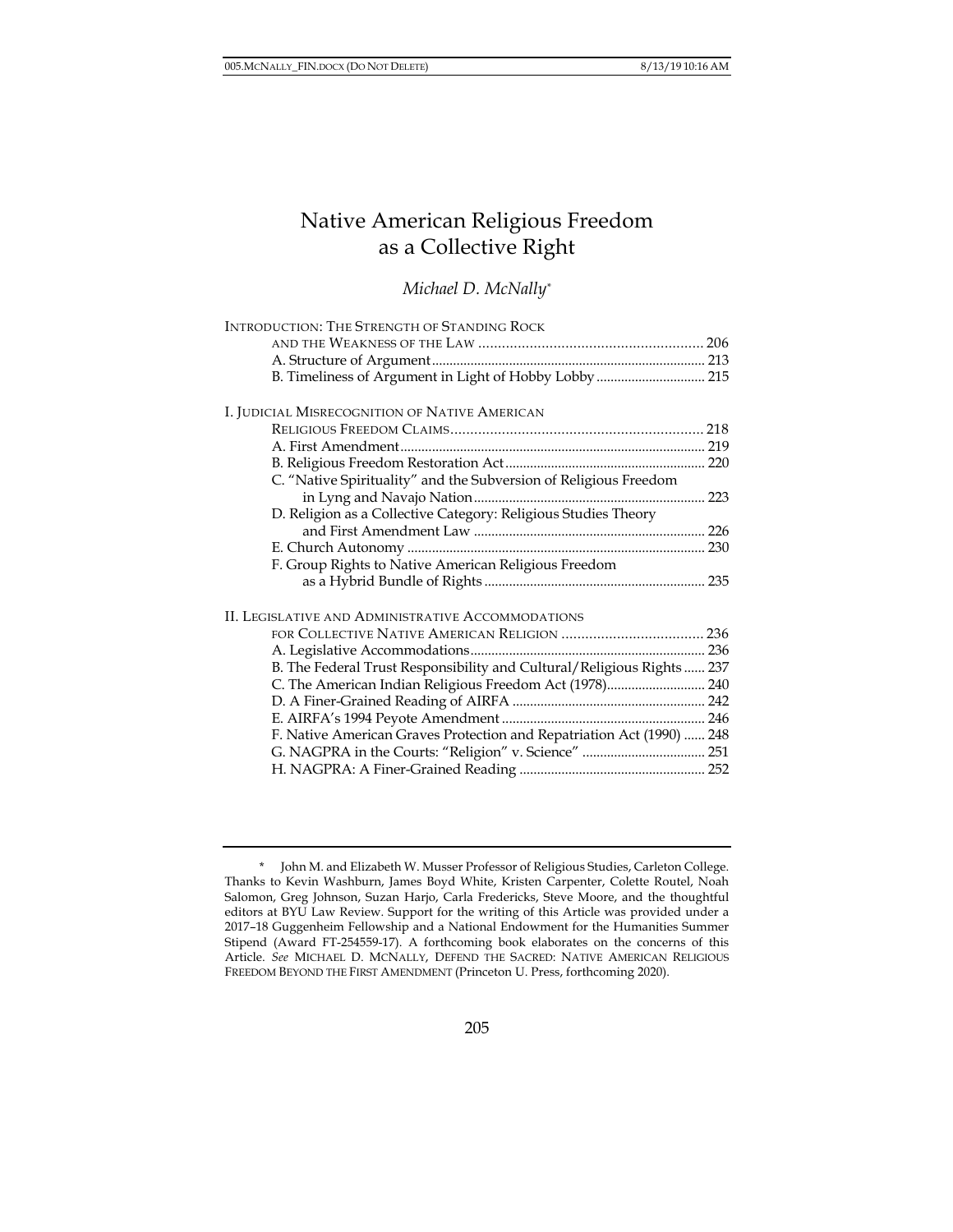| <b>III. JUDICIAL DISTINCTIONS BETWEEN COLLECTIVE AND INDIVIDUAL</b> |     |
|---------------------------------------------------------------------|-----|
|                                                                     | 253 |
|                                                                     |     |
| B. United States v. Hardman and United States v. Wilgus 259         |     |
| C. Courts Recognizing Collective Rights to Native Religions  266    |     |
| IV. INTERNATIONAL LAW AND COLLECTIVE RELIGIOUS RIGHTS               |     |
|                                                                     | 271 |
|                                                                     |     |
|                                                                     |     |
|                                                                     |     |
|                                                                     |     |
|                                                                     |     |
| <b>CONCLUSION: THE COLLECTIVE RIGHTS</b>                            |     |
|                                                                     | 288 |

## INTRODUCTION: THE STRENGTH OF STANDING ROCK AND THE WEAKNESS OF THE LAW

The 2016–17 encampment at Standing Rock, North Dakota has put on public display the impressive strength and ongoing vitality of traditional Native American religions, not to mention the spiritual grounding and rhetorical force of their resolve to defend the sacred. But intensive coverage has also put on display just how weak the legal remedies available to Native people are as they seek to defend sacred lands and waters.<sup>1</sup> In addition to the proposed pipeline's endangerment of drinking water by crossing the Missouri River a half mile upstream from the reservation boundary, the Standing Rock Sioux Tribe cited concerns about the pipeline's desecration of a veritable sacred district of gravesites, stone rings designating Lakota ancestral knowledge, Sitting Bull's traditional encampment, and the holy confluence of the Cannonball River and the Missouri. The enormous eddy that formed in Spring at this confluence fashioned large spherical sacred stones (hence Cannonball) until the Army Corps of Engineers built an enormous dam forming Lake Oahe.

<sup>1.</sup> For a discussion of how the Dakota Access Pipeline controversy exposes the weakness of treaty claims, see Carla F. Fredericks & Jesse D. Heibel, *Standing Rock, the Sioux Treaties, and the Limits of the Supremacy Clause*, 89 U. COLO. L. REV. 477 (2018).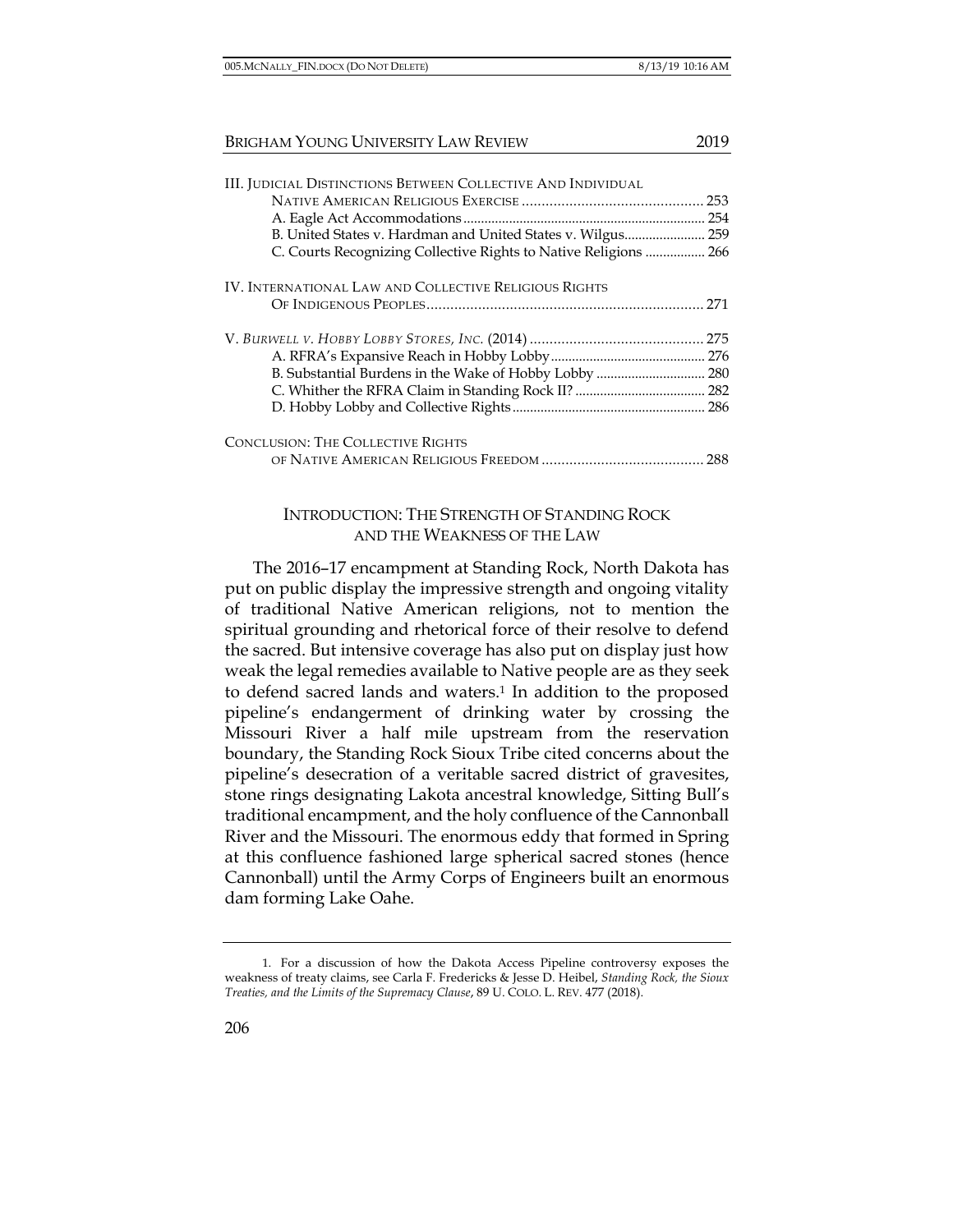The processes for tribal consultation and public consideration of adverse effects on cultural resources like sacred sites (and natural resources like water that are also cultural resources) ostensibly safeguarded by historical preservation and environmental law turned out, in this case, to be hoops to jump through, and the broader purposes of which can easily be exploited by prodevelopment environmental consultants, corporations, and agencies. One need not be a specialist to sense something amiss when, on July 16, 2016, the Army Corps of Engineers issued its formal "Finding of No Significant Impact" for the crossing of the Missouri. This finding formally concluded the review necessary under the National Historic Preservation Act (NHPA) and the National Environmental Policy Act (NEPA) without a fuller Environmental Impact Statement process that NEPA requires when a federal action is more consequential for the human environment.2 Playing the few legal cards available to it under NHPA, NEPA, and other laws relating to federal permitting of the crossing of waterways,<sup>3</sup> the Standing Rock Sioux Tribe failed to persuade a federal court to issue a preliminary injunction blocking approval of the pipeline's crossing of the Missouri River at Lake Oahe.4 Despite considerable available evidence that the Army Corps' consultation with the Standing Rock Sioux Tribe fell short of standards set by Congress,<sup>5</sup> and standard practice in the Obama Administration<sup>6</sup> and clarified in the courts,<sup>7</sup> the judge found the claims insufficient for a preliminary injunction.8

But the three federal agencies involved with the Dakota Access Pipeline approval immediately issued a halt to construction pending further review. And in December 2016, the Army Corps

<sup>2.</sup> National Historic Preservation Act, 54 U.S.C. §§ 300101 et seq., especially § 306108 (1966); National Environmental Policy Act, 42 U.S.C. §§ 4321–35 (1969).

<sup>3.</sup> Clean Water Act, 33 U.S.C. §§ 1251–1387 (2012); Rivers and Harbors Act, 33 U.S.C. § 403 (2012).

<sup>4.</sup> Standing Rock Sioux Tribe v. U.S. Army Corps of Eng'rs *(Standing Rock I*)*,* 205 F. Supp. 3d 4 (D.D.C. 2016).

<sup>5.</sup> National Historic Preservation Act, 16 U.S.C. §§ 470a–et seq., *amended by* 16 U.S.C. §§ 470a(d), 470w(4) (1994); American Indian Religious Freedom Act, 42 U.S.C. § 1996 (2012) (amended 1994); Exec. Order No. 13,175, 65 Fed. Reg. 67,249 (Nov. 6, 2000) .

<sup>6.</sup> *See* Letters from the Advisory Council for Historic Pres. to Jo-Ellen Darcy, U.S. Army Corps of Eng'rs (May 19, 2016, Aug. 19, 2016).

<sup>7.</sup> *See, e.g.*, Pueblo of Sandia v. United States*,* 50 F.3d 856 (10th Cir. 1995).

<sup>8.</sup> *Standing Rock I*, 205 F. Supp. 3d 4.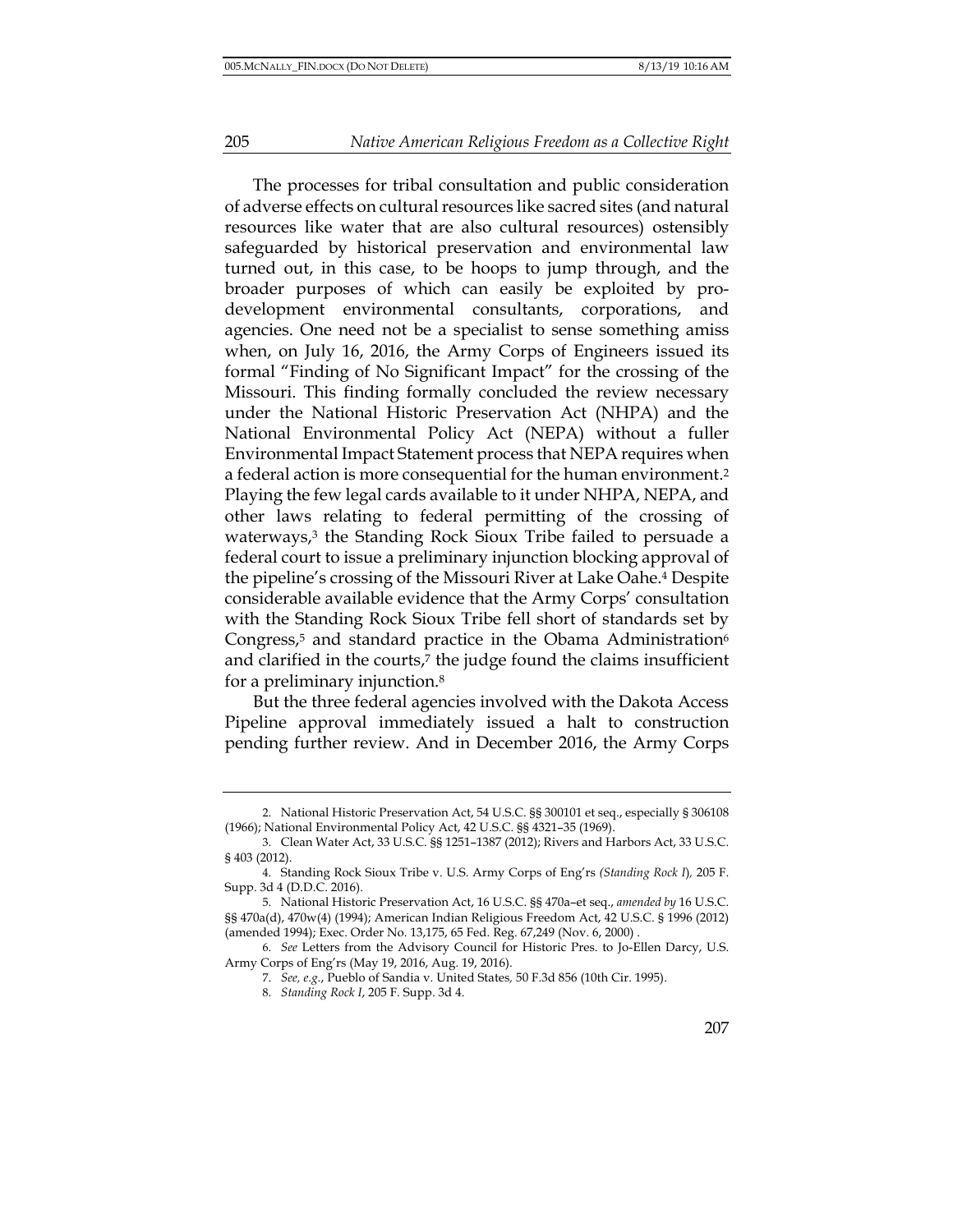denied the remaining easement for the Missouri River crossing until alternatives were considered under an Environmental Impact Statement process, an action which drew the pipeline company's lawsuit challenging the decision. When President Trump took the reins of power, he issued a directive on day two of his administration for the Army Corps to grant the necessary easement and to expedite completion of the Dakota Access Pipeline. A range of challenges to Trump's directive in courts have extended the legal process through the time of this writing and will extend into the future. Whatever the final outcome, the Standing Rock/Dakota Access story begs a question: Why—and how—should Native peoples boldly perform prayer, ceremony, and encampment itself as protest, with the world watching and admiring their spiritual resolve, and not have any meaningful recourse under religious freedom law? Why, in other words, are we even talking about the legal weeds of environmental and historic preservation law and not about what many consider the American first freedom?

The answer to the *why* of the question is the starting point for this Article, but I will make quick work of it: Native American claims to sacred lands have consistently failed in the courts, either under the Free Exercise Clause of the First Amendment or under its statutory counterpart, the Religious Freedom Restoration Act (1993).9 Indeed, Standing Rock's downstream neighbor, the Cheyenne River Sioux Tribe, failed to block the Dakota Access Pipeline's completion with a religious freedom claim that was too little and too late to effect a preliminary injunction, since the district court judge found the religious freedom claims were nullified by a laches determination, and in any event unlikely to succeed on the merits, given the difficulty of establishing a substantial burden on religious exercise in sacred land case law.10

My answer to the *how* entails a more complex consideration of the distinctive contours of Native American religions as they relate,

<sup>9.</sup> Religious Freedom Restoration Act, 42 U.S.C. §§ 2000bb–2000bb-4 (2012) [hereinafter RFRA]. On the First Amendment, see *Lyng v. Nw. Cemetery Protective Ass'n*, 485 U.S. 439 (1988); *Badoni v. Higginson*, 638 F.2d 172 (10th Cir. 1980); *Sequoyah v. TVA*, 620 F.2d 1159 (6th Cir. 1980); *Crow v. Gullet*, 706 F.2d 856 (8th Cir. 1983), *cert. denied*, 464 U.S. 977 (1983). On RFRA, see *Navajo Nation v. U.S. Forest Serv.*, 535 F.3d 1058 (9th Cir. 2008), *cert. denied*, 556 U.S. 1281 (2009).

<sup>10.</sup> Standing Rock Sioux Tribe v. U.S. Army Corps of Eng'rs (*Standing Rock II*), 239 F. Supp. 3d 77 (D.D.C. 2017). For fuller treatment, see *infra* note 287.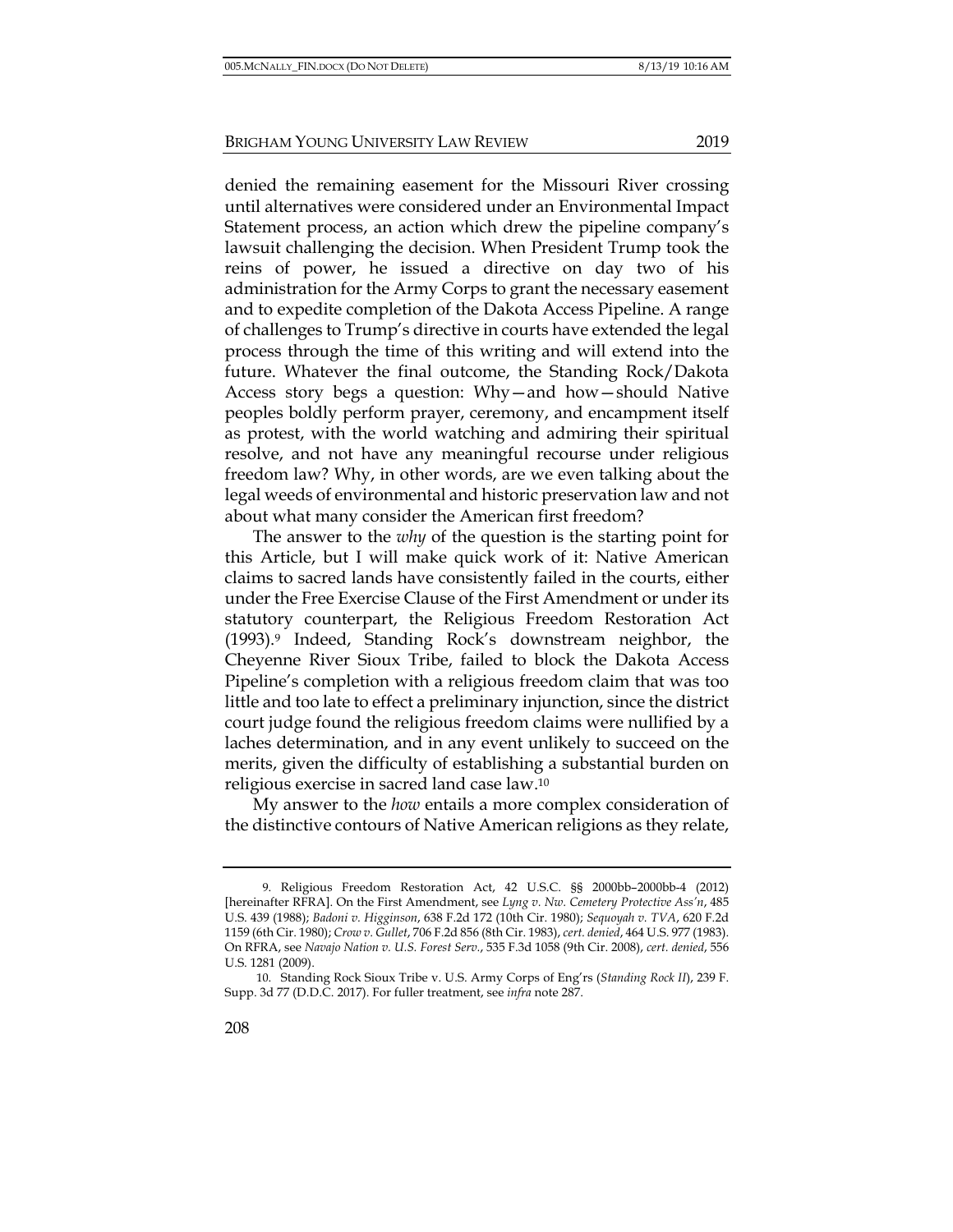or not, to the legal conceptualization of religion. The distinctiveness of Native religions has mattered not simply insofar as they are landbased, a point that has been made often, and well. More elementally, I will argue, what distinguishes Native religions and such legal claims to traditional religions like those of the Standing Rock Lakota/Dakota is that they are *collective* in shape.

Like so many begged questions, the one raised at Standing Rock is also a rhetorical one, and I will argue in this Article for an approach to the collective rights of Native American religious claims.

Because religious liberty protections have so often failed in the courts to deliver meaningful protections to distinctive Native American religious traditions, Native communities and their advocates have looked beyond the First Amendment and religious freedom law to accommodations under either federal Indian law, or under federal Indian law in concert with other legal regimes, such as historic preservation, environmental law, or Native specific statutes like the Native American Grave Protection and Repatriation Act (NAGPRA).11 "Religion" has often been seen as a category too closely associated with the process of colonization and dispossession to meaningfully, much less legally, encompass the full reach or get at the thick weave of indigenous practices, beliefs, lifeways, and land relationships that are shot through with the religious without being solely, or plainly, religious. "We don't have a religion; we have a way of life," is a maxim often heard in Indian country. What is more, the growing momentum of legal discourses of tribal sovereignty, on the one hand, and of the rights of indigenous peoples in international law, on the other, have folded rights to "religion" into broader political and cultural rights to peoplehood. This is all to the good.

But a reluctance to speak of Native traditions in the language of religion has produced its own difficulties. The preferred everyday parlance of Native "spirituality" over "religion," or the legal parlance of "cultural resource" or "traditional cultural property" over "sacred site," can and does come at considerable expense to the protection of sacred places, practices, objects, and remains. For

<sup>11.</sup> Native American Graves Protection and Repatriation Act, 25 U.S.C. §§ 3001– 13 (2012).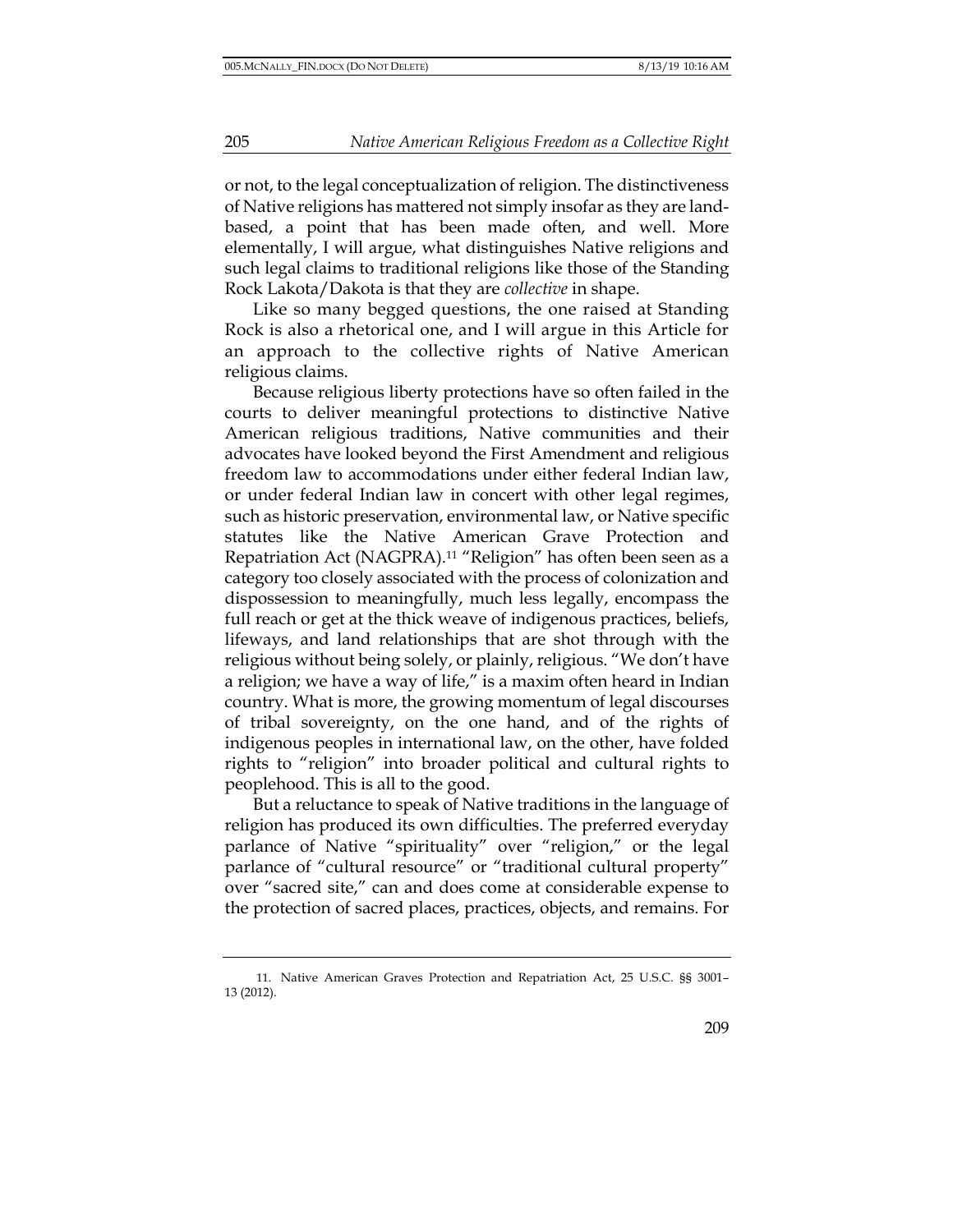"religion," notwithstanding its indeterminacy, remains a powerful category word by virtue of its place in the U.S. Constitution and in discourses of American national identity. Native advocates have long understood a doubleness of religious freedom discourse: its power to *exclude* them from, say, sacred land protection together with the generative power of an appeal to religious freedom in getting accommodations and even legislation like NAGPRA through legislatures despite being fewer than two percent of the population.12

In what follows, I argue that religious rights protections for Native American places, practices, objects, and ancestral remains, can be understood more properly as collective rights of Native communities rather than as the private conscience rights of so many Native individuals. What I propose is an approach to Native American religious claims that aligns and conjoins such claims with elements of federal Indian law and with the emerging norms of indigenous rights in international human rights law. Oriented by theoretical insights from my field of religious studies, my argument draws on a critical reading of recent discussions in religious freedom law about group rights, but especially on federal Indian law's elaboration of the special government-to-government relationship with Native American communities as collectivities, and what courts have identified as collective rights to religion under accommodations in the Bald and Golden Eagle Protection Act.13 If religious freedom arguments are read in light of these multiple sources of authority, rather than merely as making reference to religious freedom law, they may not be the non-starters that the signal decisions on Native American religious freedom made by the Supreme Court suggest to be the case.14 In this regard,

<sup>12.</sup> From the time that followers of the Peyote Way incorporated as the Native American Church and Pueblo leaders appealed to religious freedom to preserve ceremonial feast dances in the 1920s, Native leaders have understood both the value and costs of articulating their practices and beliefs in the category of religion. *See, e.g.*, THOMAS CONSTANTINE MAROUKIS, THE PEYOTE ROAD: RELIGIOUS FREEDOM AND THE NATIVE AMERICAN CHURCH (2010); TISA WENGER, WE HAVE A RELIGION: THE 1920S PUEBLO INDIAN DANCE CONTROVERSY AND AMERICAN RELIGIOUS FREEDOM (2009).

<sup>13.</sup> Bald and Golden Eagle Protection Act, 16 U.S.C. §§ 668–668d (2012) (amended 1962).

<sup>14.</sup> *See* RFRA §§ 2000bb–2000bb-4; Bowen v. Roy, 476 U.S. 693 (1986); *Lyng*, 485 U.S. 439; Emp't Div. v. Smith, 494 U.S. 872 (1990).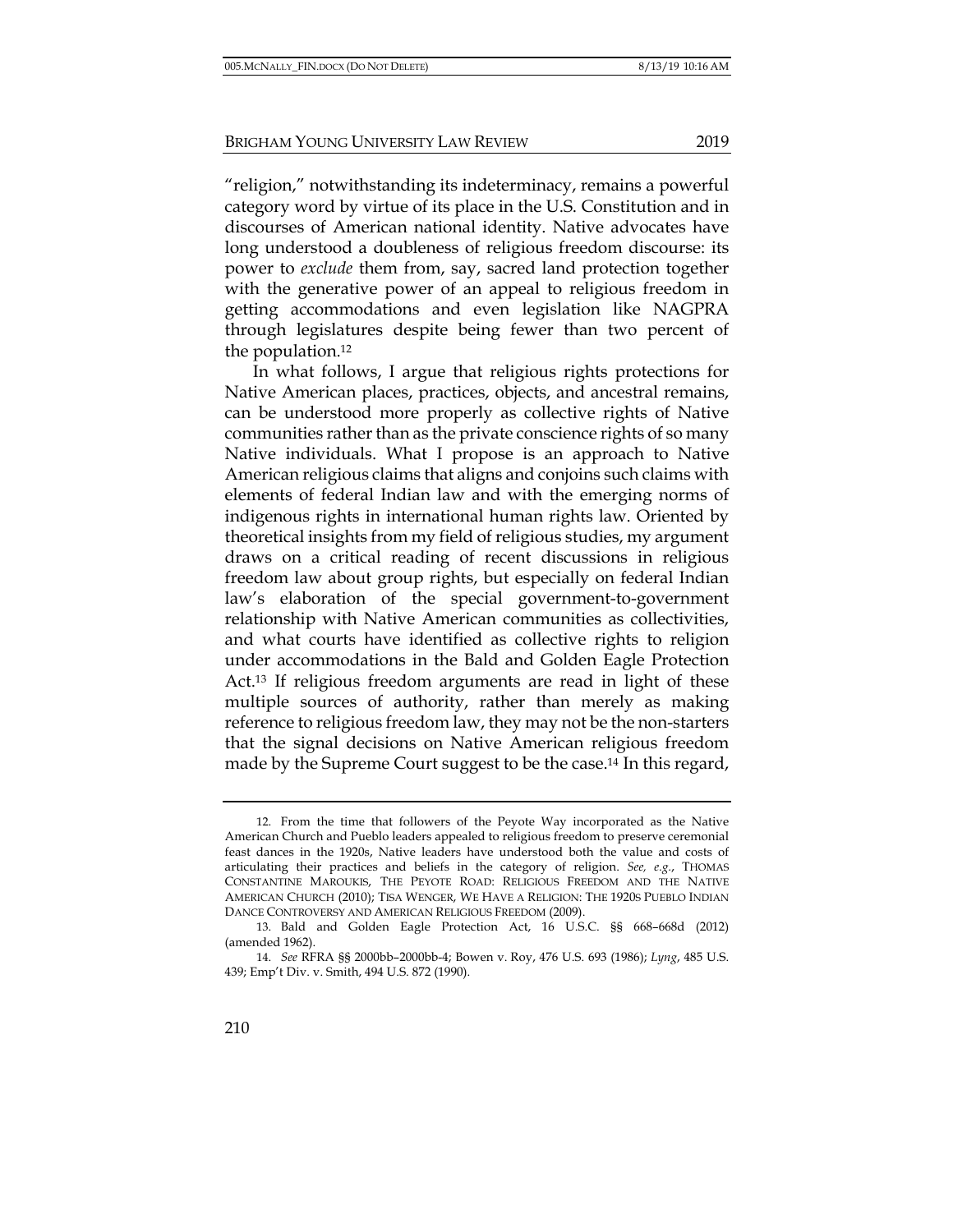I aim to suggest the promise of more intellectual commerce between the disparate fields of federal Indian law and religious freedom law.15

I am emboldened to make this argument, on the one hand, by my training in academic religious studies, a field whose critical turn has made it more keenly aware of the constructed, contested, and malleable nature of the category of religion, and by extension, the discourse of religious freedom. Religious studies scholars have also unearthed how that discourse has historically privileged the rights of some religious people over others, particularly along the lines of the individual right in contrast to the collective tradition. And, to be sure, scholarship on Native American religious traditions in particular takes pains to point out the often irreducibly collective nature of Native American religious claims. As the Lakota scholar Vine Deloria, Jr. famously wrote, "there is no salvation in tribal religions apart from the continuance of the tribe itself."16

If what counts as *religion* is not given but arrived at through processes of deliberation and constellations of power that make some voices more authoritative than others, one time-honored axis along which this deliberation has aligned is the question of whether, as Durkheim famously argued, the sacred is an eminently social thing<sup>17</sup> or whether, following Rudolf Otto, Mircea Eliade, or William James, it is elementally a matter of subjective experience.<sup>18</sup>

<sup>15.</sup> There has been surprisingly little intellectual commerce between the field of federal Indian law and that of religious freedom law. This is curious because key decisions shaping First Amendment Free Exercise interpretation in recent memory, especially *Smith*  but also *Roy* and *Lyng* that led up to *Smith,* concern Native American religions—a correspondence that often goes unnoticed. It is curious also because much of the case law that has given shape to federal Indian law has concerned a profound indigenous regard for place, peoplehood, and lifeways, the urgency of which is as much spiritual or religious as it is economic or political.

<sup>16.</sup> VINE DELORIA, JR., GOD IS RED: A NATIVE VIEW OF RELIGION 196 (2007). As legal scholar Alex Tallchief Skibine puts it, the importance of sacred sites "is less about individual spiritual development and more about the continuing existence of Indians as a tribal people." Alex Tallchief Skibine, *Towards a Balanced Approach for the Protection of Native American Sacred Sites*, 17 MICH. J. RACE & L. 269, 273 (2012).

<sup>17.</sup> ÉMILE DURKHEIM, THE ELEMENTARY FORMS OF RELIGIOUS LIFE (Carol Cosman trans., 2008) (1912).

<sup>18.</sup> MIRCEA ELIADE, THE SACRED AND THE PROFANE: THE NATURE OF RELIGION (Willard R. Trask trans., Harcourt Inc. 1959) (1957); RUDOLF OTTO, THE IDEA OF THE HOLY: AN INQUIRY INTO THE NON-RATIONAL FACTOR IN THE IDEA OF THE DIVINE AND ITS RELATION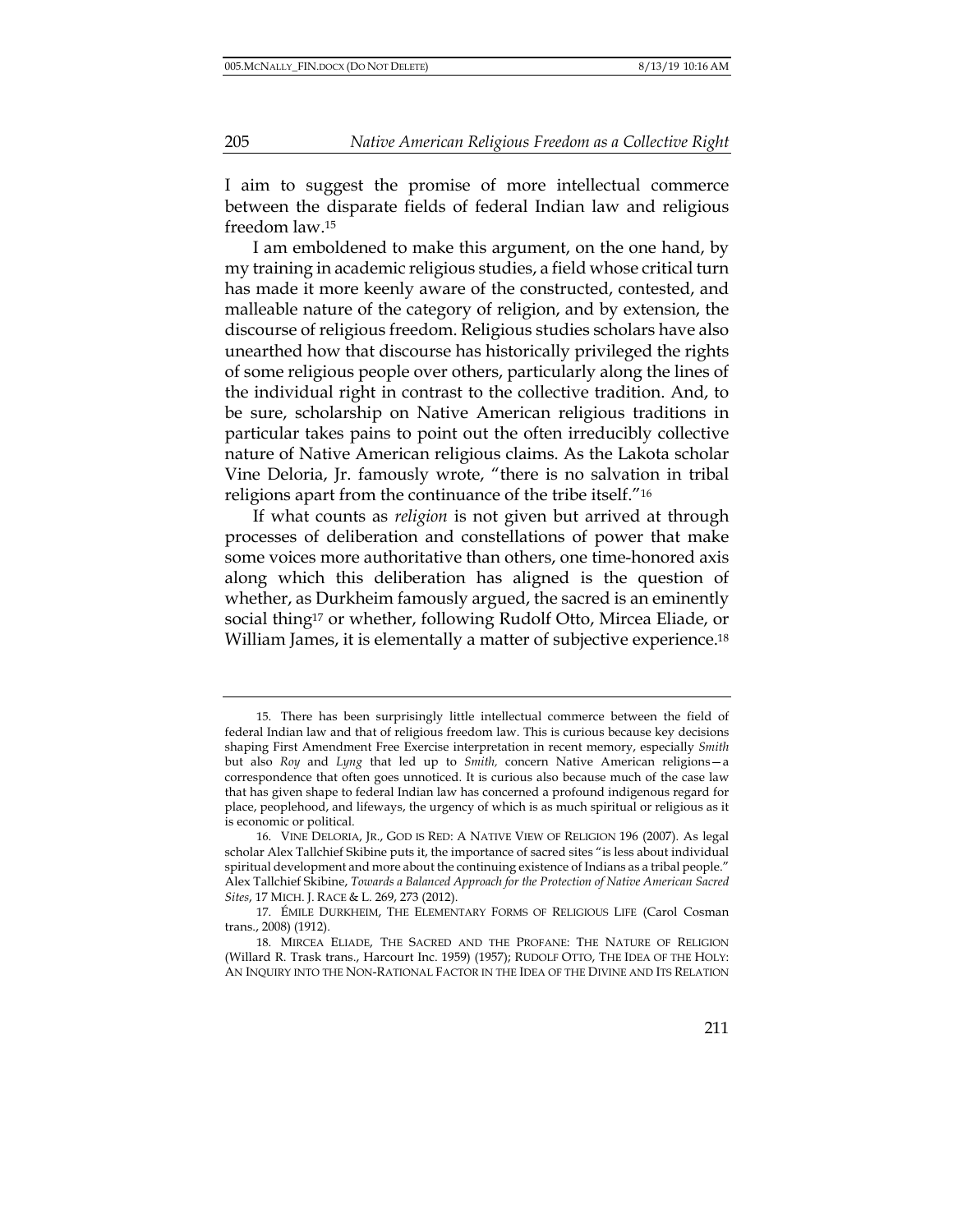If the latter cluster of viewpoints has generally carried the day in American legal interpretations of religion's definition, there is anything but a consensus among religious studies scholars that religion is, at base, a matter of private conscience or subjective experience—indeed there may just be consensus that it is, at base, a social phenomenon.

On the other hand, I am emboldened to make this argument by the confluence of four distinct legal developments. First, the Supreme Court's 2014 holding in *Burwell v. Hobby Lobby Stores, Inc.*, that for-profit corporations are considered persons with protectable religious exercise under the Religious Freedom Restoration Act (RFRA), makes clear that the legal reach of religious freedom is hardly constrained by the conventional wisdom that America's first freedom is keyed in the liberal vein to an individual's conscience alone.19 Given the highly charged political climate of *Hobby Lobby's*  challenge to the Affordable Care Act, this may seem like an outlier or splitting of hairs, but the decision does suggest a development in a long history of religious freedom decisions that have cautiously engaged the rights of religious groups as groups. Indeed, a close reading of *Wisconsin v. Yoder*,20 and a number of other cases, suggests that the Court's ruling in *Hobby Lobby* is no such outlier, and this can help frame a rethinking of what courts have done to flatten collective Native American claims in *Lyng v. Northwest Cemetery Protective Ass'n*<sup>21</sup> and the Ninth Circuit's 2008 ruling in *Navajo Nation v. United States Forest Service.*<sup>22</sup>

Second, legislative and administrative accommodations for Native American religions based on treaty relationships and the legal doctrine of federal trust responsibility, even those that extend to preserve and protect the religions, cultures, and languages of

TO THE RATIONAL (John W. Harvey trans., 1958) (1917); WILLIAM JAMES, THE VARIETIES OF RELIGIOUS EXPERIENCE: A STUDY IN HUMAN NATURE (1985).

<sup>19.</sup> Burwell v. Hobby Lobby Stores, Inc., 573 U.S. 682 (2014); *see* RFRA, §§ 2000bb– 2000bb-4.

<sup>20.</sup> Wisconsin v. Yoder*,* 406 U.S. 205 (1972).

<sup>21.</sup> Lyng v. Nw. Cemetery Protective Ass'n, 485 U.S. 439 (1988).

<sup>22.</sup> Navajo Nation v. U.S. Forest Serv., 535 F.3d 1058 (9th Cir. 2008), *cert. denied*, 556 U.S. 1281 (2009). This is, to be sure, not entirely intuitive. Indeed, courts have begun to apply other elements of *Hobby Lobby* to Native American religious freedom claims in a manner that does not lean toward this particular outcome. *See, e.g.*, Oklevueha Native American Church of Hawaii, Inc. v. Lynch, 828 F.3d 1012 (9th Cir. 2016). *See infra* note 277.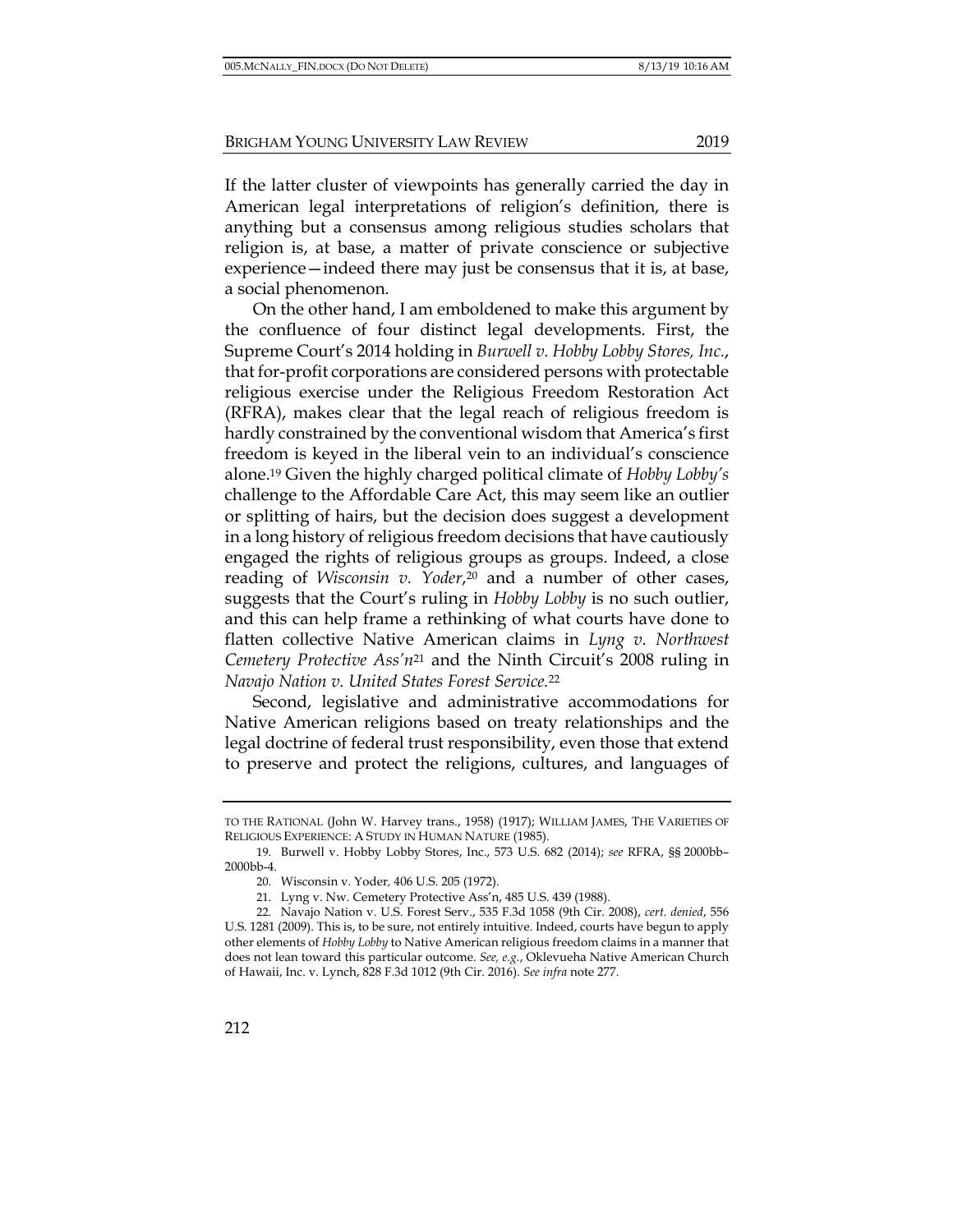recognized Native communities, are based on the structure of nation-to-nation regard for the political status of tribes. An inquiry into the case law concerning a Native American religious accommodation to the Bald and Golden Eagle Protection Act suggests how effectual this view has been for religious rights of tribes.23 In the Eagle Act accommodation cases, courts have recognized the priority of protections resting on this distinctive basis over the religious freedom rights of individuals, including Native American individuals.

Third, even if First Amendment and RFRA jurisprudence has largely confirmed the individual rights basis of religious freedom in findings against tribal claims, in a number of arenas, courts have made increasingly consistent use of a distinction between individual claims and what we might identify as the hybrid claims of collectives.

Fourth, there have been important developments in clarifying indigenous rights within international human rights law. The 2007 *United Nations Declaration on the Rights of Indigenous Peoples*, affirmed with reservations by the United States in 2010, clarifies how recognized international human rights protections, including religious rights, must be regarded in terms of collective, and not simply individual, rights, if they are to extend equally and justly to indigenous peoples and people.24

#### *A. Structure of Argument*

The structure of the Article roughly follows this sequence in the argument. The first Part considers a consistent judicial misrecognition of Native American religious freedom claims to sacred lands heretofore as those merely of individual practitioners, through a consideration of major First Amendment cases and those weighing the corresponding statutory protections of the RFRA. This Part also examines contemporary discussions of an institutional turn in religious freedom law to help suggest that the judicial misrecognition is not inevitable in religious freedom law.

The second Part considers the shape of legislative accommodations specific to Native American communities under

<sup>23.</sup> Bald and Golden Eagle Protection Act, 16 U.S.C. §§ 668–668(d) (2012).

<sup>24.</sup> G.A. Res. 61/295, Declaration on the Rights of Indigenous Peoples (Sept. 13, 2007).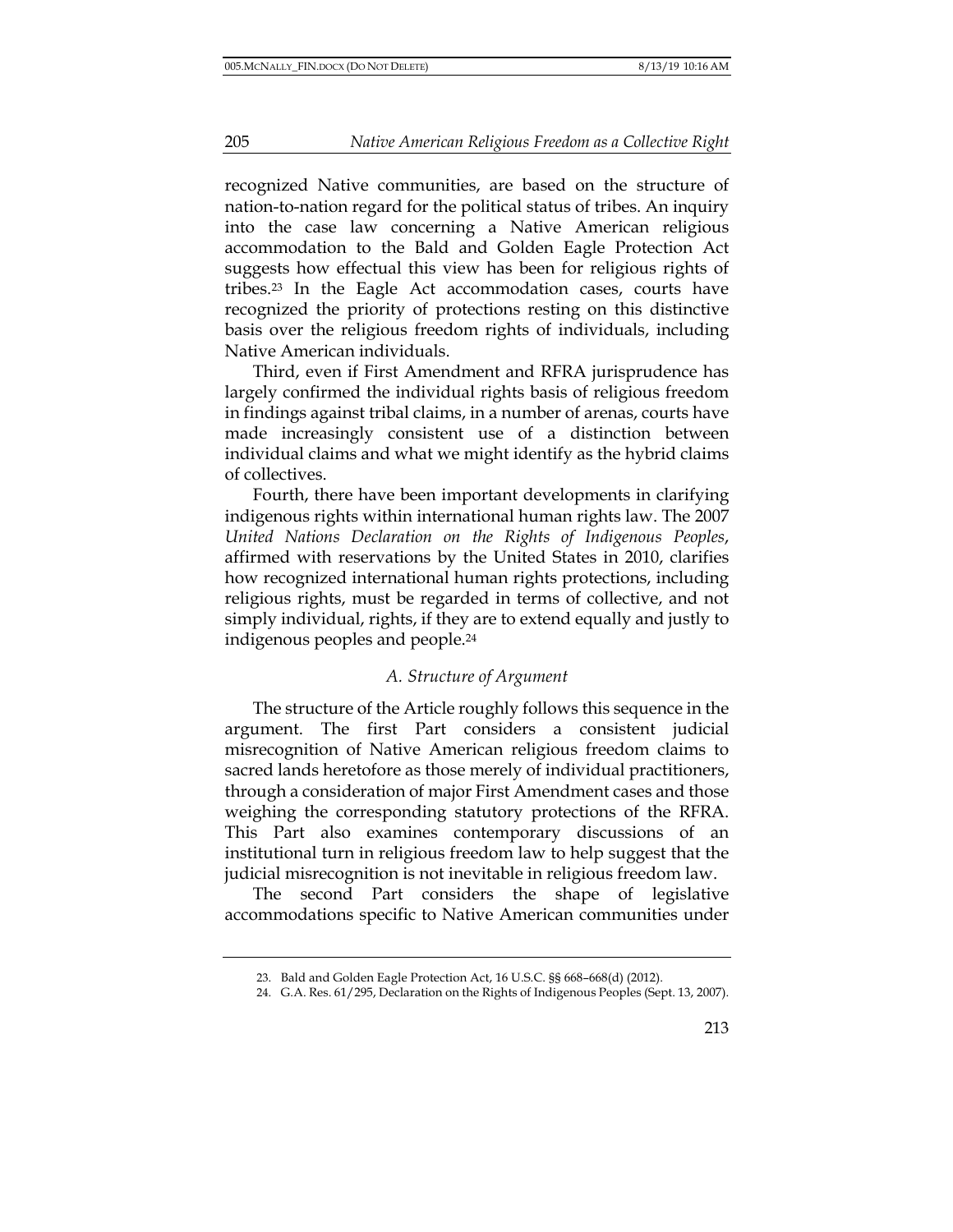statutes like the American Indian Religious Freedom Act (AIRFA), NAGPRA, and a number of administrative accommodations. In this Part, I argue that these statutes and regulations are properly understood as clarifications that religious accommodations for Native communities will conform more to the collective contours of federal Indian law than to the individual conscience contours of religious freedom law.

The third Part considers how courts have recognized the often collective shape to Native claims under such Native specific legislative and administrative religious accommodations, especially those under the Bald and Golden Eagle Protection Act.

The fourth Part considers how a more consistent approach to Native American religious freedom in the register of collective rights conforms to emerging norms of international law spelled out in the *United Nations Declaration on the Rights of Indigenous Peoples*.25

The fifth and final Part concludes that an elaboration of the group rights of Native American religious freedom can draw support from the Supreme Court's 2014 recognition, in *Hobby Lobby,* that religious liberty rights can pertain to certain kinds of collectivities.

I owe a particular debt here to the work of Kristen Carpenter, who argues that, in American Indian religious freedom cases, courts worried about potential "slippery slopes" of concern in other minority religious freedom cases consistently overlook the internal "limiting principles" of indigenous religions that accompany virtually any claims that Native communities *qua* communities make, thus exaggerating the potentially unlimited nature of individual claims.26 Carpenter views as a welcome development legislative and administrative accommodations in the wake of failed religious freedom claims in the courts, but she observes that such accommodations are always balanced against a range of other, often very powerful, non-Indian stakeholder interests.27

<sup>25.</sup> *Id.*

<sup>26.</sup> Kristen A. Carpenter, *Limiting Principles and Empowering Practices in American Indian Religious Freedoms*, 45 CONN. L. REV. 387 (2012) [hereinafter Carpenter, *Limiting Principles*]; Kristen A. Carpenter, Sonia K. Katyal & Angela R. Riley, *In Defense of Property*, 118 YALE L.J. 1022 (2009); *see also* Skibine, *supra* note 16.

<sup>27.</sup> Carpenter, *Limiting Principles*, *supra* note 26, at 436–76.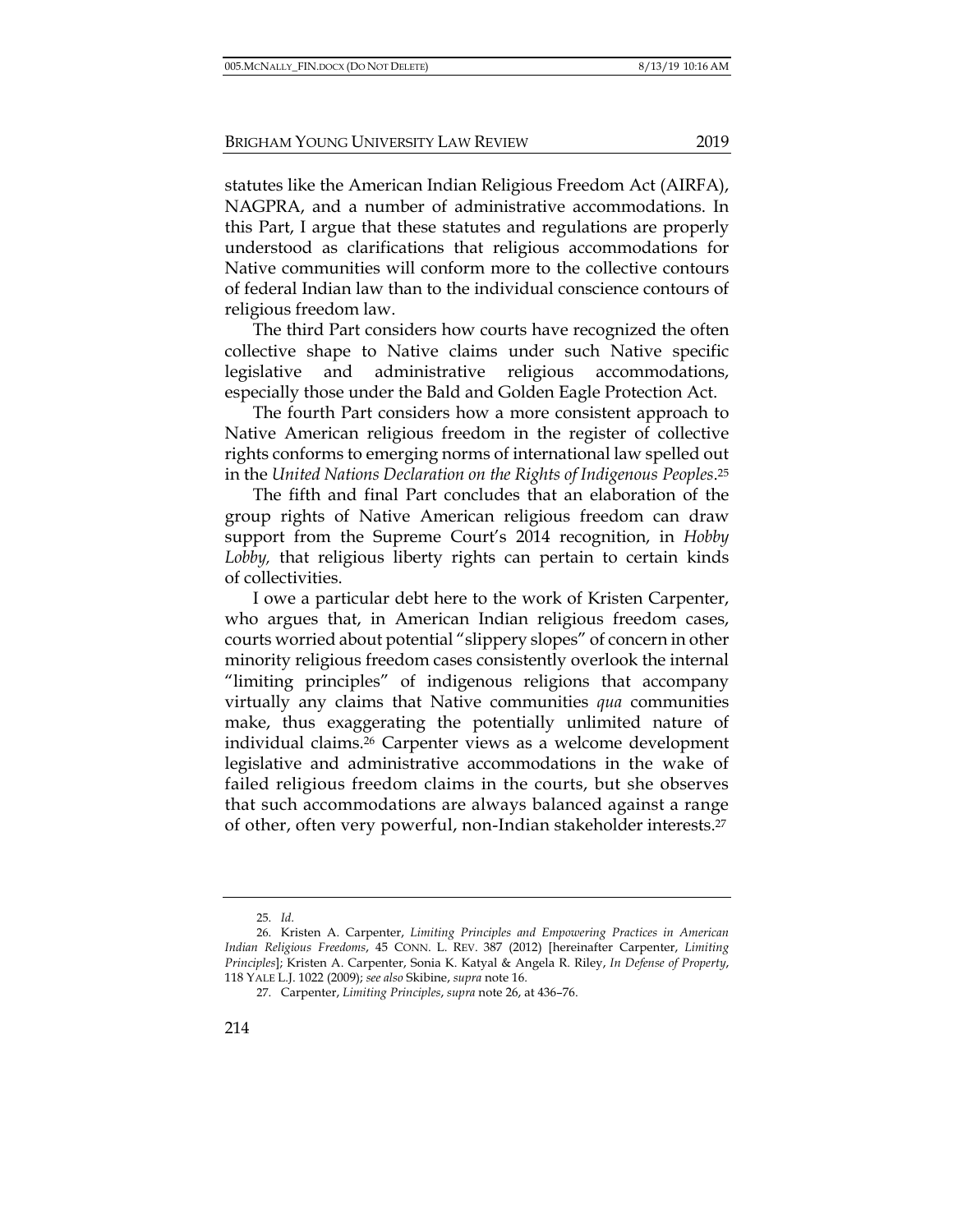With a general preference for the nation-to-nation and consultative model over that of the legislative-administrative accommodations model, together with a strong argument for the cultural property rights of tribes to sacred places, Carpenter implies, but does not expressly argue, that Native claims under the broader religious freedom protections of the First Amendment, RFRA, and RLUIPA, can and ought to be viewed in light of their collective nature.

In these pages, I wish to build on and extend Carpenter's work, to argue that Native religious freedom claims can gain further traction under the protections of the First Amendment, RFRA, and RLUIPA if those claims are construed as not merely individuals asserting rights of conscience but as collective rights. Of course, prevailing political theory in the liberal tradition, and not surprisingly most First Amendment jurisprudence, regards religious freedom, like the right to free speech, expression, and even assembly, as a right of individual citizens. But as a number of religious liberty scholars have argued, there are some compelling ways to think of the religious liberty of groups.28

#### *B. Timeliness of Argument in Light of* Hobby Lobby

My argument draws sustenance as well from the Supreme Court's 2014 ruling in *Burwell v. Hobby Lobby, Inc.*, recognizing the religious freedom rights of a closely held for-profit corporation in its challenge to the contraceptive coverage mandate of the Affordable Care Act.29 Importantly, the Court recognized the religious freedom of the corporation itself, a form of collective right expressly distinguished from the religious freedom rights of its aggregate members.30 The Supreme Court's approach to RFRA in *Hobby Lobby* as a bold extension beyond the Court's jurisprudence under the First Amendment's Free Exercise Clause, together with its finding that closely held corporations have religious freedom rights, are departures that very well could carry some significant implications for courts' future reckoning with religious freedom claims by Native American communities, not simply as

<sup>28.</sup> *See infra* note 80.

<sup>29.</sup> Burwell v. Hobby Lobby Stores, Inc.*,* 573 U.S. 682 (2014).

<sup>30.</sup> *Id.*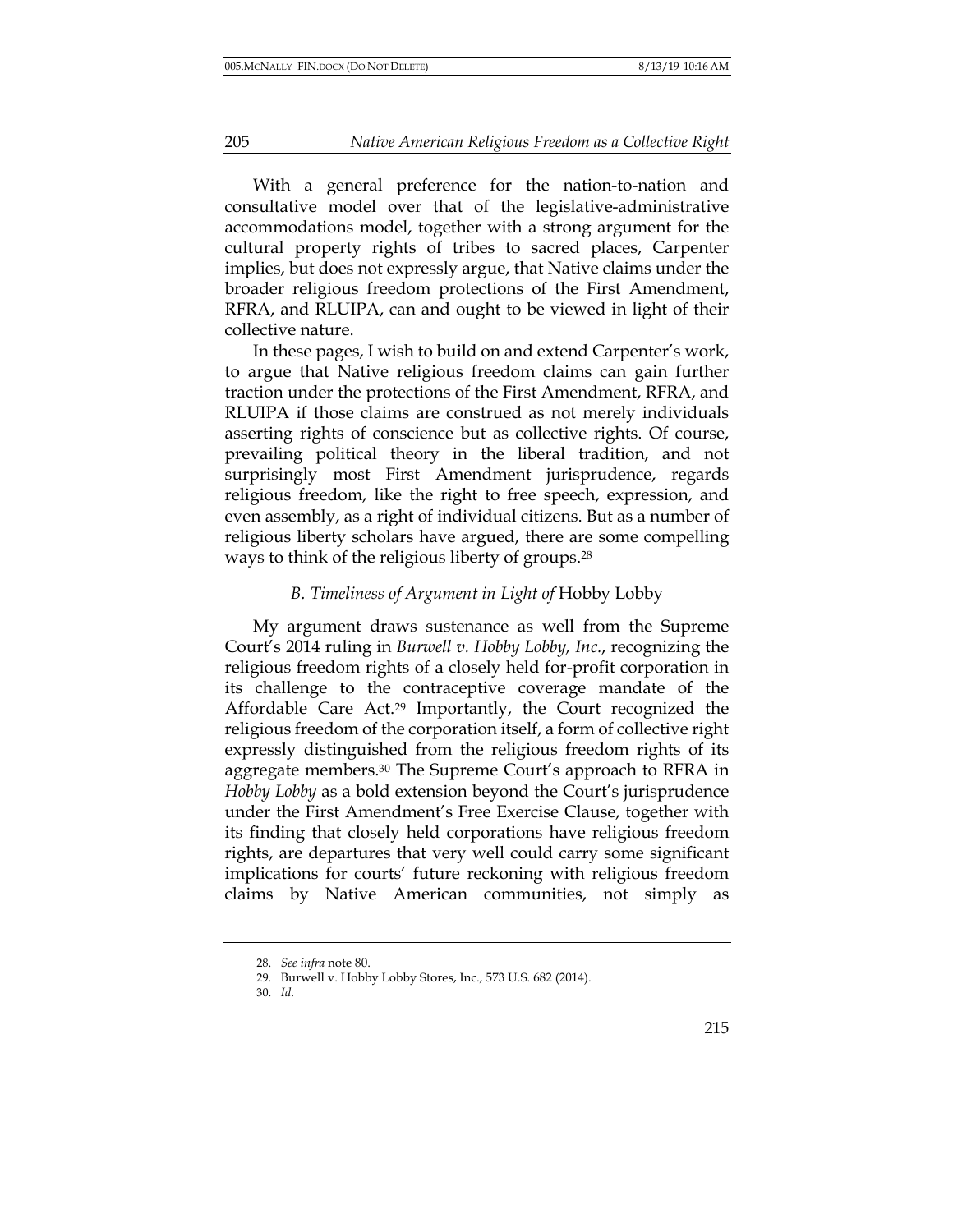aggregations of individuals or as analogues to religious congregations, but as forms of collective organization.

Although the *Hobby Lobby* majority insisted otherwise, it was a holding of what Justice Ginsburg, in dissent, called "startling breadth" in terms of its recognition of RFRA's expansive reach.31 That breadth, that departure, is seen keenly when juxtaposed to a weighty appellate court decision that RFRA did not protect the claims of six American Indian nations to a sacred mountain, despite a district court holding in a different circuit that did find a RFRA protection for sacred lands.32

In *Navajo Nation v. United States Forest Service (The San Francisco Peaks Case)*, 2008, the Ninth Circuit, sitting *en banc*, overrode its three-judge-panel decision to affirm federal approval of a scheme to spray treated sewage effluent from the City of Flagstaff as artificial snow to enhance recreational skiing on Arizona's San Francisco Peaks, despite the claims by the Navajo, Hopi, and four other tribes that in thus desecrating their holy mountain, the Forest Service would violate their religious freedom rights under RFRA.33 The Ninth Circuit majority indicated its holding did not question the sincerity of the asserted religious convictions or the ill effects of the sewage-to-snowmaking scheme that native practitioners would "feel," but in a decision that had plenty to say about the nature of religion, the Ninth Circuit distinguished diminished "spiritual fulfillment" from a "substantial burden" on "religious exercise" under RFRA.

To settle the proper interpretation of "substantial burden" under the statute, the legal question at issue in the case, the Ninth Circuit turned to the Supreme Court's 1988 holding in *Lyng v. Northwest Cemetery Protective Ass'n,* which found no First Amendment violation of the religious freedom of three California tribes when the U.S. Forest Service approved a logging road through a sacred precinct necessary for cosmic renewal ceremonies.34 The High Court in *Lyng* took pains to acknowledge

<sup>31.</sup> *Id.* at 739 (Ginsburg, J., dissenting).

<sup>32.</sup> Navajo Nation v. U.S. Forest Serv., 535 F.3d 1058 (9th Cir. 2008), *cert. denied*, 556

U.S. 1281 (2009); Comanche Nation v. United States*,* 393 F. Supp. 2d 1196 (W.D. Okla. 2008). 33. Navajo Nation v. U.S. Forest Serv., 535 F.3d 1058.

<sup>34.</sup> Lyng v. Nw. Cemetery Protective Ass'n, 485 U.S. 439 (1988).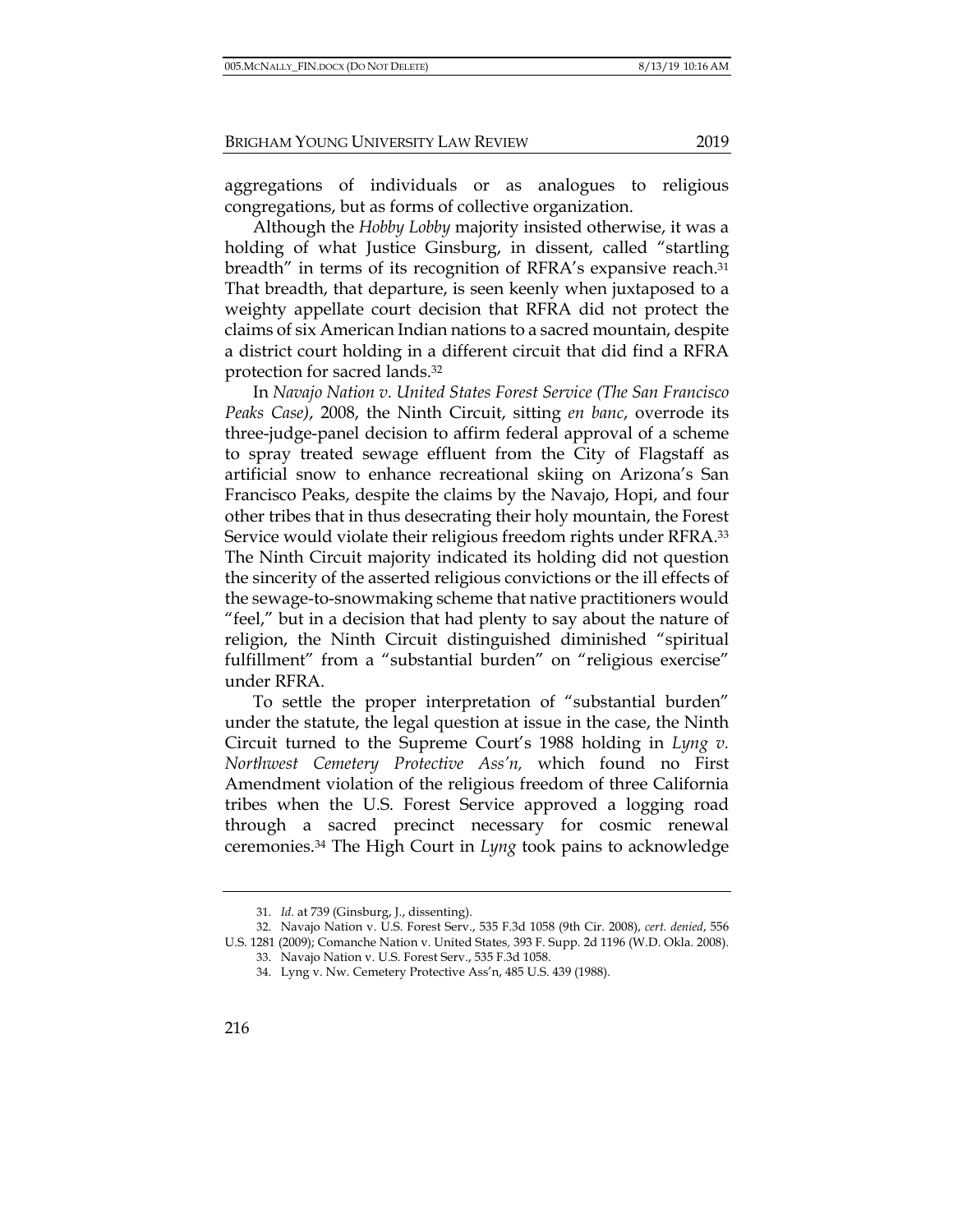both the sincerity of the tribal claims and to acknowledge the road would surely cause "spiritual disquiet," but found no prohibition of free exercise of religion under the First Amendment because the government action had not coerced practitioners to depart from their religion.35

Although the facts aligned—tribal sacred land claims on public lands—the Ninth Circuit dissent in the *San Francisco Peaks Case* took issue with whether *Lyng* should be controlling for an interpretation of RFRA, given Congress's concerns in enacting RFRA in the first place. Be that as it may, I take the two cases as a starting point for this analysis because both decisions involve tribes as litigants and accept the factual findings about the sincerity and shape of the collective religious obligations and ceremonial duties on those sacred places. But in their conclusions, both cases flatten those collective claims on the one hand, into claims about spirituality of individual practitioners, and on the other project those specific claims into a potential slippery slope of idiosyncratic challenges by individuals claiming Native American religion as the basis for any number of claims. Despite a more expansive interpretation of Congress's intent in RFRA on the matter in question in the Tenth Circuit,36 the Supreme Court denied certiorari in the *San Francisco Peaks Case*, and Native efforts to protect access and integrity of sacred places on public lands have since struggled to gain traction in U.S. courts.37

In *Hobby Lobby,* however, the Supreme Court did offer a considerably more expansive interpretation of RFRA. There, the Court held that Congress, in RFRA, intended to include closely held for-profit corporations in its definition of "persons" capable of protected "religious exercise."38 In *Hobby Lobby*, the Court found that the protected religious exercise in question was that of the closely held private corporation, one with over 13,000 employees, and not simply the individual members of the Green family who operate the corporation in a manner consistent with their evangelical Christian beliefs.

<sup>35.</sup> *Id.* at 452.

<sup>36.</sup> *Comanche Nation*, 393 F. Supp.2d 1196.

<sup>37.</sup> *See, e.g.*, Standing Rock Sioux Tribe v. U.S. Army Corps of Eng'rs (*Standing Rock II*), 239 F. Supp. 3d 77 (D.D.C. 2017).

<sup>38.</sup> Burwell v. Hobby Lobby Stores, Inc., 573 U.S. 682, 708 (2014).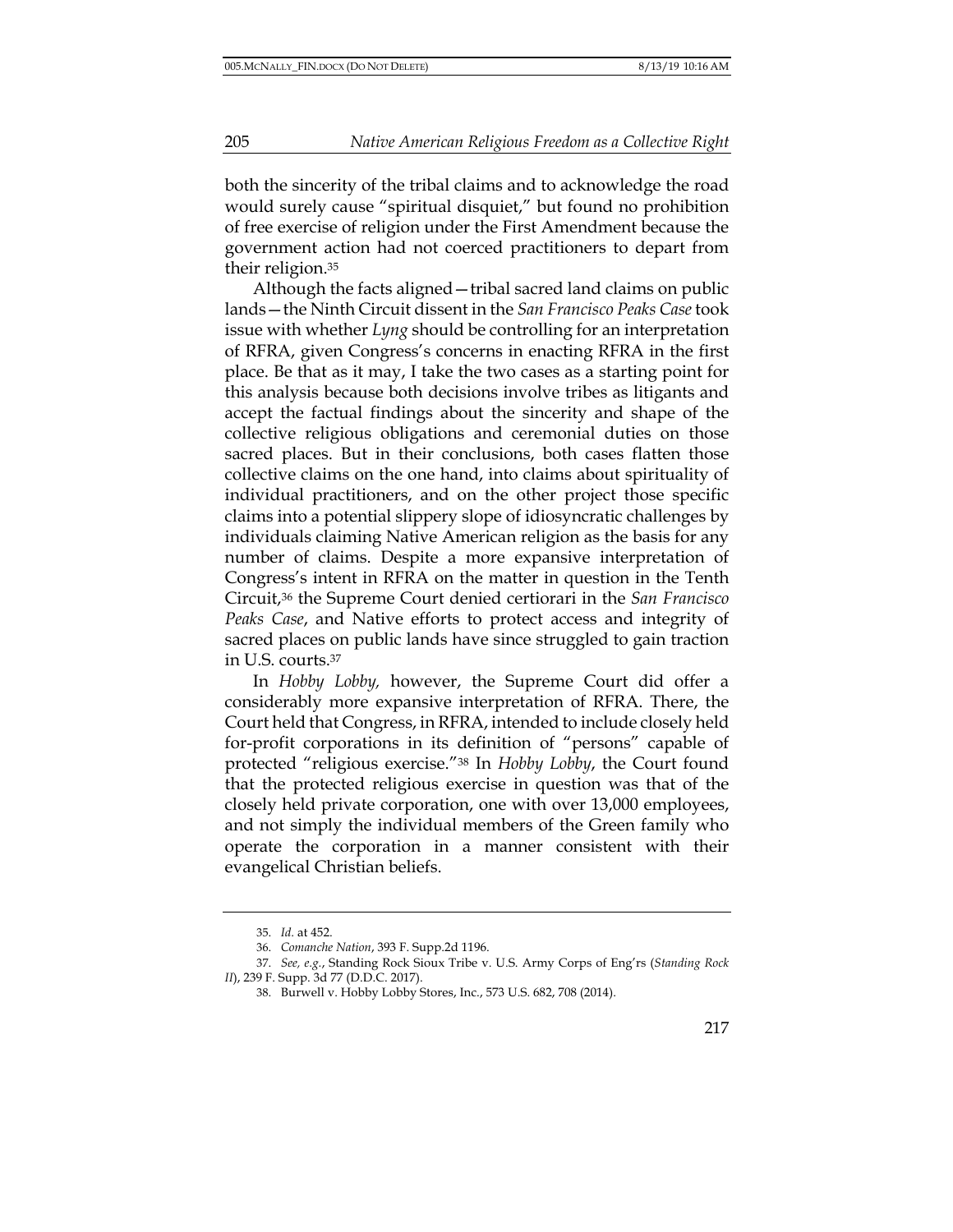Although the two sacred lands cases and Hobby Lobby's challenge to the Affordable Care Act present issues that are hardly identical, the contrast in the Court's findings about the relevance of RFRA is striking. This goes to the heart of a double standard—not simply an intellectual difficulty with the distinctive contours of Native American religions but a consistent and thorough misrecognition of Native claims to protect sacred places, practices, objects, ancestral remains, and other elements of cultural heritage.

#### I. JUDICIAL MISRECOGNITION OF NATIVE AMERICAN RELIGIOUS FREEDOM CLAIMS

As the dissenting opinions in both *Lyng* and the *San Francisco Peaks Case* make plain, courts have clearly not fully understood the distinctive facets of Native American religions, especially religious relationships to land. It is not easy to shoehorn the distinctive traits of Native American traditions of sacred land, peoplehood, and ways of life into the category of religion as it has been conventionally understood in the West and conceptually bounded in the discourses of the law. Native religions are many, not one, often with widely divergent beliefs even in one community. They are decidedly oral. They are oriented toward sacred lands in ways that defy most Christian analogies. They are integrated with other, less visibly religious, aspects of lifeways where the "sacred" is not clearly set apart from "profane" matters of economic livelihood or political organization. Religious beliefs and practices are often markedly local, rather than generally universal propositions disaggregated from everyday life on a particular landscape—no one tries to convert you to the Lakota religion, for example. Native religious freedom claims have typically involved forcibly -interrupted traditions, and efforts to renew those traditions have often prompted challenges to their "authenticity." Indeed, there is considerable legal literature that takes note of these distinctive contours.39

<sup>39.</sup> *See, e.g.*, LLOYD BURTON, WORSHIP AND WILDERNESS: CULTURE, RELIGION, AND LAW IN THE MANAGEMENT OF PUBLIC LANDS AND RESOURCES (2002); HUSTON SMITH, A SEAT AT THE TABLE: HUSTON SMITH IN CONVERSATION WITH NATIVE AMERICANS ON RELIGIOUS FREEDOM (Phil Cousineau ed., 2006); Dean B. Suagee, *Tribal Voices in Historic Preservation: Sacred Landscapes, Cross-Cultural Bridges, and Common Ground*, 21 VT. L. REV. 145 (1996);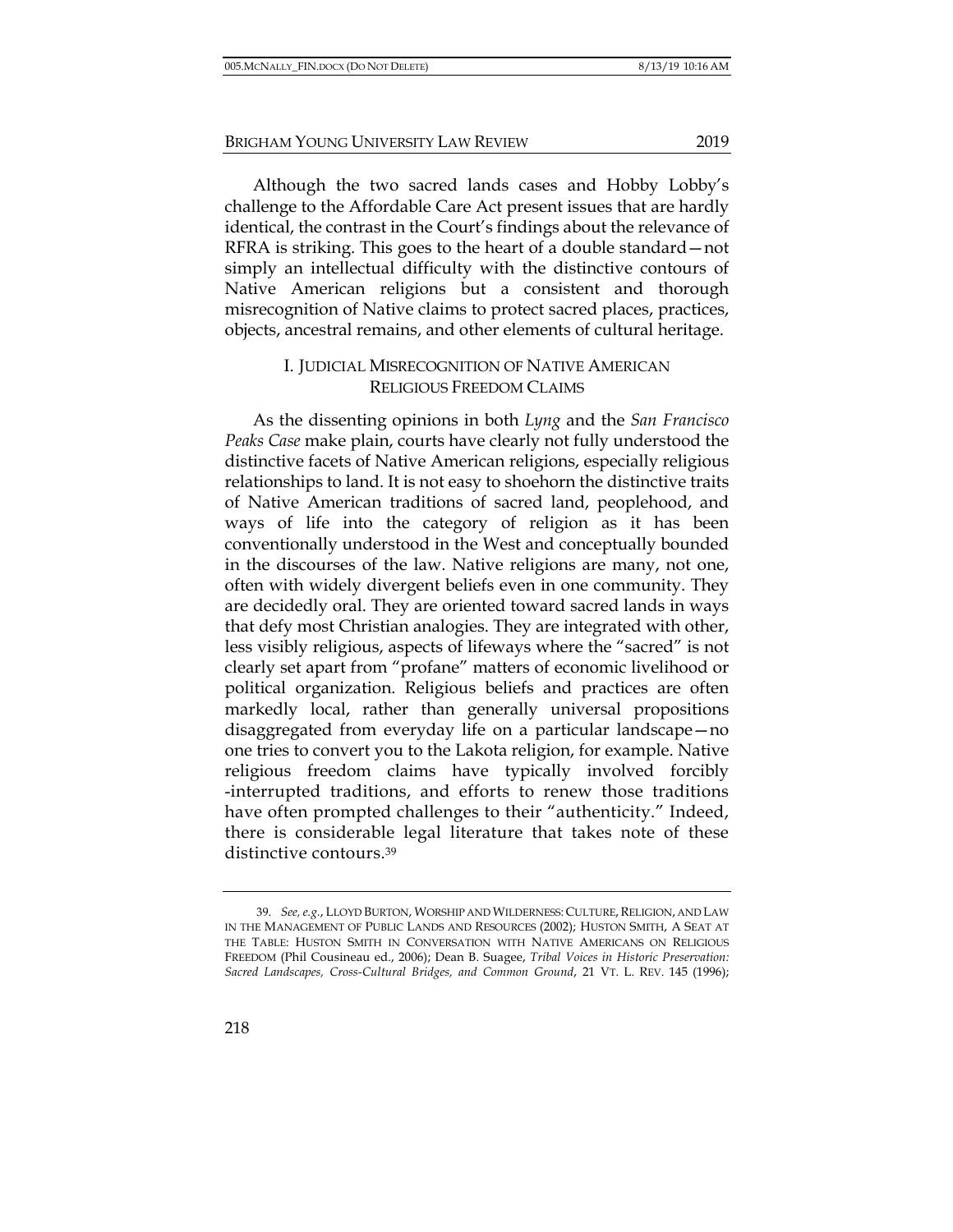I contend, however, that these intellectual difficulties are not driving the contrast between judicial interpretation of RFRA in the *San Francisco Peaks Case* and in *Hobby Lobby*. The driving issue, I believe, is a reluctance to reckon more fully with the collective nature of most Native religious freedom claims. Even Judge Fletcher's dissent in the *San Francisco Peaks Case* and Justice Brennan's in *Lyng*, for all their spirited chastening of the fundamental misunderstanding of the workings of Native American religious claims to sacred lands, fail to address the collective nature of the claimants themselves. Tribes, not individual practitioners, and collective obligations, not individual piety, form the basis of the claims.

#### *A. First Amendment*

The two key Supreme Court decisions on Native religious practice have been flagship cases by which the Rehnquist Court contained the reach, generally, of the First Amendment's free exercise protection. In its 1988 decision in *Lyng v. Northwest Cemetery Protective Ass'n*, the High Court upheld Forest Service approval of a logging road through California high country considered to be a sacred precinct to several Native nations.40 The Supreme Court granted the sincerity of Yurok, Karok, and Tolowa beliefs about the high country, but reasoned that no religious exercise was unconstitutionally burdened by the government action.41

The Supreme Court built on *Lyng* in the 1990 case *Employment Division v. Smith*, where it found no First Amendment violation in the denial of unemployment benefits to two chemical dependency counselors fired for their involvement in the Native American Church.42 This was despite broad recognition in the courts of the Peyote Way as a bona fide religion and, in the case of the respondents in *Smith*, as a keystone of their own sobriety.43

Howard J. Vogel, *The Clash of Stories at Chimney Rock: A Narrative Approach to Cultural Conflict over Native American Sacred Sites on Public Land*, 41 SANTA CLARA L. REV. 757 (2001).

<sup>40.</sup> *Lyng*, 485 U.S. 439.

<sup>41.</sup> *Id.* at 449–50.

<sup>42.</sup> Emp't Div. v. Smith, 494 U.S. 872 (1990).

<sup>43.</sup> *Id.*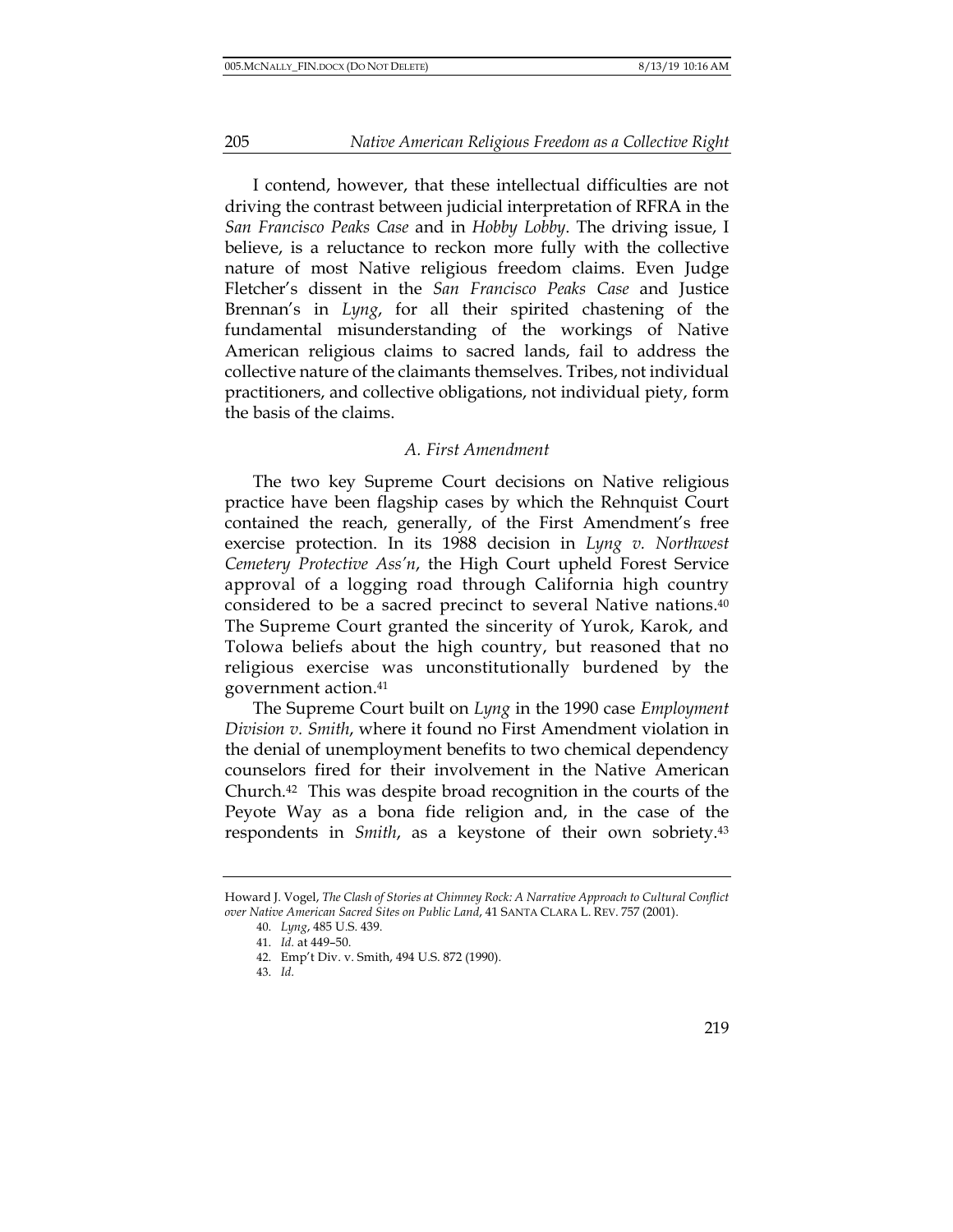Although a century of efforts in legislatures and courts had secured a solid recognition of the Native American Church as a disciplined moral tradition that involved sacramental ingestion of peyote, the Court transformed forty thousand devout practitioners of the Peyote Way into felons overnight.44 The *Smith* decision is known for nullifying First Amendment challenges to "neutral laws of general applicability," even when a government action has the effect of prohibiting religious exercise.45 *Lyng* and *Smith* not only settled the particular questions at hand; they also foreclosed countless other Native American cases that might have come before courts. Native communities were not alone in their concern with the implications of the Supreme Court's decision in *Smith.* First Amendment and religious organizations spanning the entire culture-wars spectrum came together and pressed Congress for a response to *Smith*, which they attained in the 1993 Religious Freedom Restoration Act (RFRA). However, the broad coalition that pressed for RFRA decidedly left the Native peyotist practices specifically at issue in *Smith* out of the statutory rejoinder to the decision, no doubt concerned that trying to right the particular wrong about the Peyote Way would jeopardize the coalition. As discussed below, Peyote Way practitioners secured their own statutory protections one year later, and the difference between RFRA and that result, an amendment to the American Indian Religious Freedom Act (AIRFA), is crucial to my purposes.46

## *B. Religious Freedom Restoration Act*

In RFRA, Congress expressly sought to restore what the Supreme Court in *Smith* had taken away: the application of judicial strict scrutiny to government actions, including neutral, generally applicable ones, that substantially burden religious exercise. The return to Supreme Court jurisprudence prior to *Smith* restores judicial interpretation of compelling state interest as "only those interests of the highest order."47

<sup>44.</sup> *See* MAROUKIS, supra note 12.

<sup>45.</sup> *Smith*, 494 U.S. at 901.

<sup>46.</sup> *See infra* note 140.

<sup>47.</sup> Wisconsin v. Yoder*,* 406 U.S. 205, 215 (1972).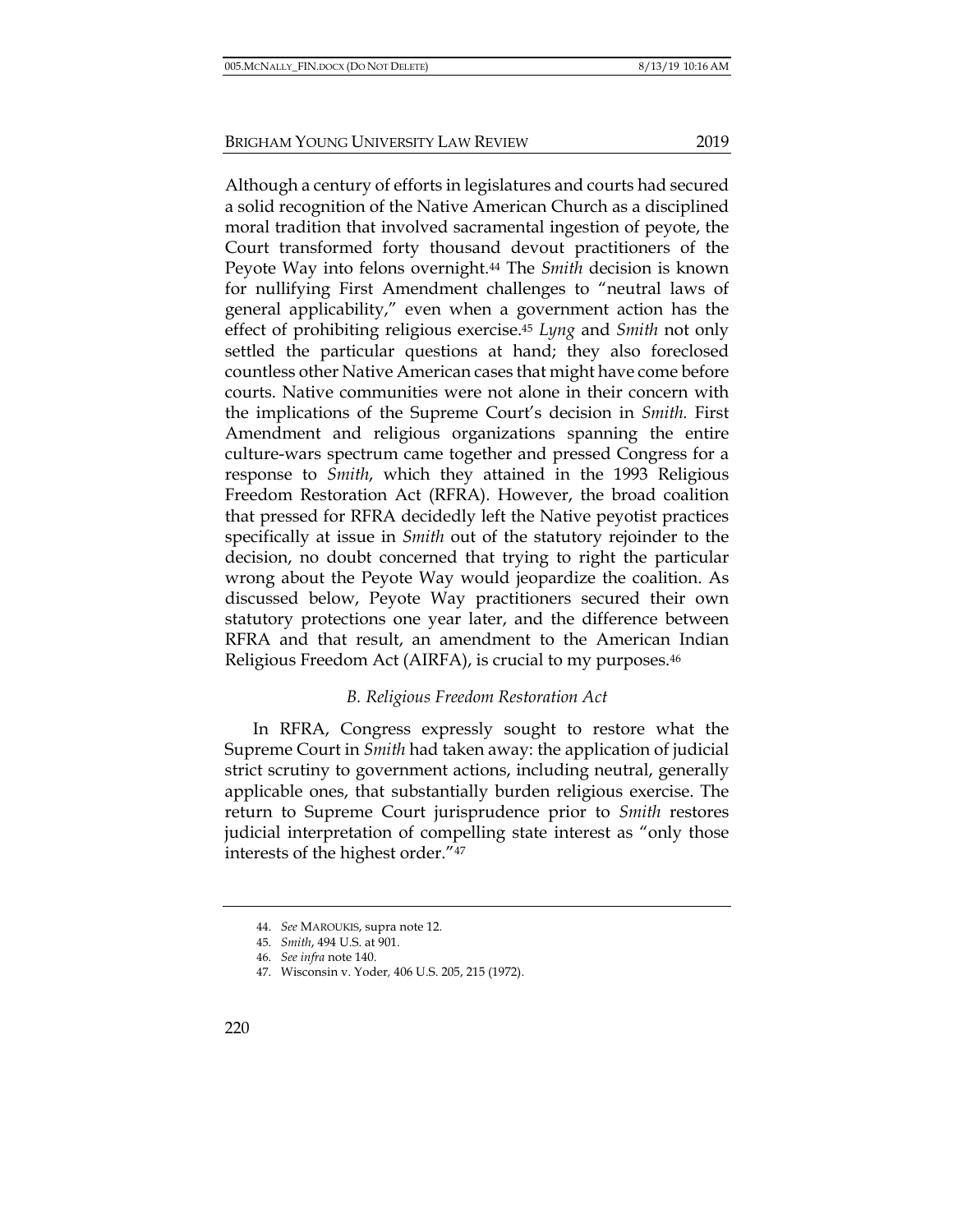The Supreme Court returned the volley four years later, finding RFRA unconstitutional as applied to the states.48 This prompted a number of state legislatures to enact their own RFRA statutes, and Congress itself passed the more narrowly tailored Religious Land Use and Institutionalized Persons Act (RLUIPA) in 2000*.* Among other things, RLUIPA included an amendment to RFRA's definition of "religious exercise," more expansively including "any exercise of religion, whether or not compelled by, or central to, a system of religious belief."49 The Supreme Court affirmed RFRA's constitutionality with respect to federal laws in *Gonzales v. O Centro Espirita Beneficente Uniao do Vegetal* (2006), suggesting RFRA held considerable promise for Native American religious challenges to the many federal actions regulating their lives.<sup>50</sup>

But even with the leg up offered by RFRA and the even more expansive definition of religious exercise included in RLUIPA, Native claims to sacred land protection under RFRA have generally failed because they have been largely foreclosed by the Ninth Circuit's decision in the *San Francisco Peaks Case*. There, the Ninth Circuit found that federal approval of an Arizona ski resort's plan to spray artificial snow made with treated sewage effluent did not "substantially burden" the religious exercise of the Navajo, Hopi, and other tribes who regard the San Francisco Peaks as a sacred mountain.51 The Ninth Circuit accepted ninety-odd detailed factual findings about the complex religious practices and beliefs associated with the San Francisco Peaks massif. Some of those beliefs, like Navajo concerns about contamination from water that had been in contact with the dead discharged from mortuaries and hospitals, were impervious to assurances of the purity of the water

<sup>48.</sup> City of Boerne v. Flores, 521 U.S. 507 (1997).

<sup>49.</sup> Religious Land Use and Institutionalized Persons Act*,* 42 U.S.C. §§ 2000cc–2000cc -5 (2018).

<sup>50.</sup> Gonzales v. O Centro Espirita Beneficente Uniao do Vegetal, 546 U.S. 418 (2006).

<sup>51.</sup> Navajo Nation v. U.S. Forest Service, 535 F.3d 1058 (9th Cir., 2008), *cert. denied*, 556 U.S. 1281 (2009). An alternative finding by a lower court within the Tenth Circuit appealed to that circuit's RFRA precedent and expressly rejected the government's request to invoke the Ninth Circuit interpretation of substantial burden in *Navajo Nation*. It found a RFRA substantial burden because the development of a building at Fort Sill would obstruct a traditional view of Medicine Bluffs, a sacred site to the Comanche, and would significantly inhibit the "spiritual experience" of tribal members. *Comanche Nation v. United States*, 393 F. Supp. 2d 1196 (W.D, Okla. 2008). Still, as of this writing, no appellate court has risen to challenge the Ninth Circuit's view in *Navajo Nation* that tribes have no viable RFRA claims for threatened sacred sites.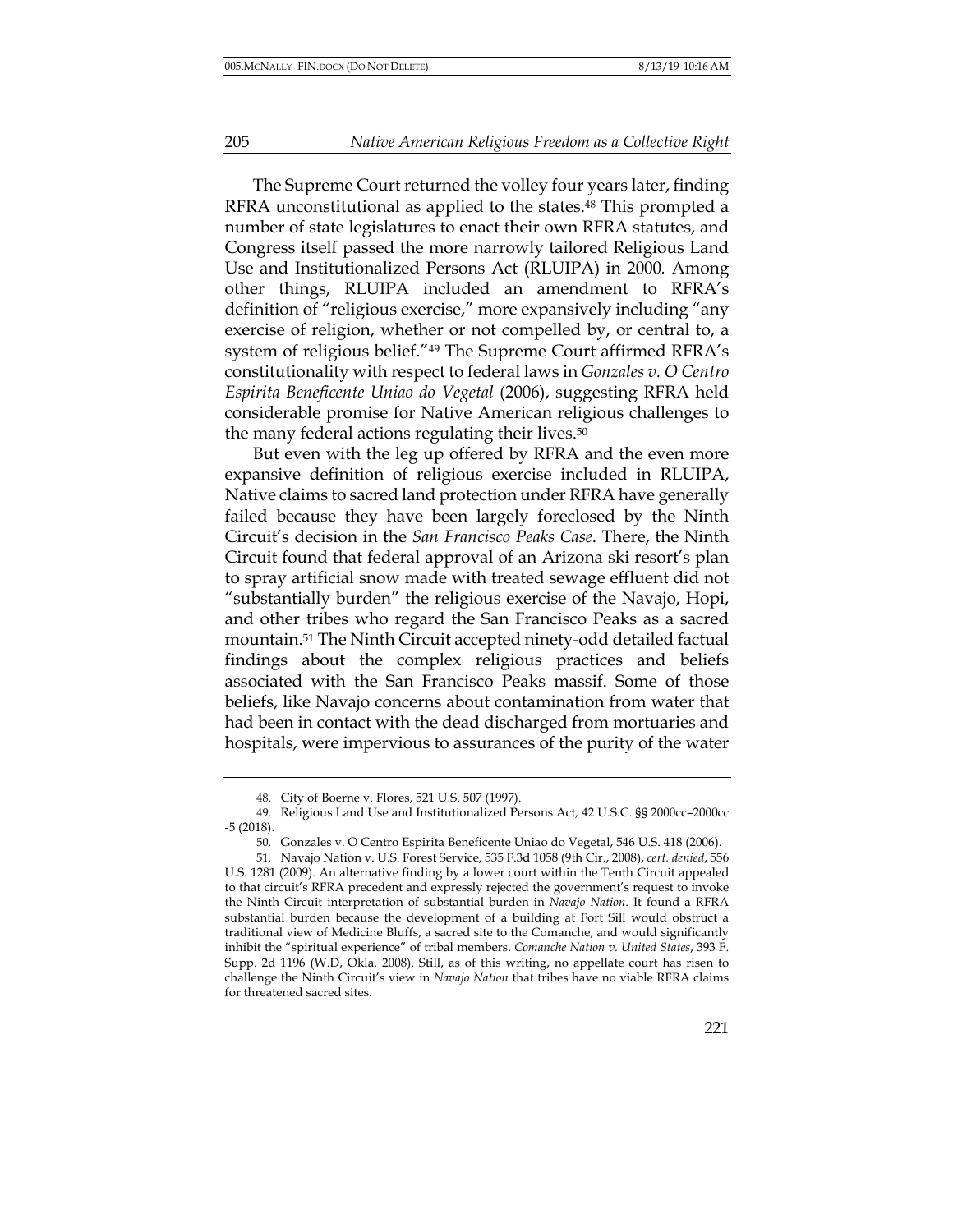measured in terms of parts per million. But the *en banc* majority determined that religious exercise was not "substantially burdened" under a narrow interpretation of what Congress meant by substantial burden in its passage of RFRA. The Ninth Circuit rejected a broader construal urged by the tribes in the case and engaged by the Tenth Circuit, and viewed "substantial burden" as a term of art referencing the Supreme Court's pre-*Smith* First Amendment jurisprudence. Specifically, the Ninth Circuit majority applied the Court's interpretation of "burden" from the *Lyng* decision—which of course involved claims under the First Amendment, not under RFRA—but which was found to be a controlling pre-*Smith* decision. This view prevailed over the argument that *Lyng,* cited centrally in *Smith* just two years later, was tantamount to the *Smith* jurisprudence that RFRA was clearly enacted to address. Instead of finding that religious exercise was substantially burdened, the Ninth Circuit found that merely the possibilities for "spiritual fulfillment" were "diminished."52

One could rightly argue that the transmutation of religious exercise into spiritual fulfillment is precisely what is likely to happen when complex land-based and intrinsically collective Native American traditions are assimilated conceptually within a discourse of religious freedom that naturalizes and universalizes Protestant Christian traditions of the interior, subjective and unmediated relationship between the faithful individual and God. If this is true, then the *San Francisco Peaks Case*, especially given the Supreme Court's consideration and rejection of a petition for appeal, is perhaps a final nail in the coffin. As Judge Fletcher wrote in the Ninth Circuit's original three-judge-panel ruling for the tribes, effectively drawing a line in the sand:

The Court in *Lyng* denied the Free Exercise claim in part because it could not see a stopping place. If Appellants do not have a valid RFRA claim in this case, we are unable to see how any Native American plaintiff can ever have a successful RFRA claim based on beliefs and practices tied to land that they hold sacred.53

<sup>52.</sup> Navajo Nation v. U.S. Forest Serv.*,* 535 F. 3d at 1063.

<sup>53.</sup> Navajo Nation v. U.S. Forest Service, 479 F.3d 1024, 1048 (9th Cir. 2007), *rev'd in part en banc*., 535 F. 3d. 1058 (9th Cir. 2008).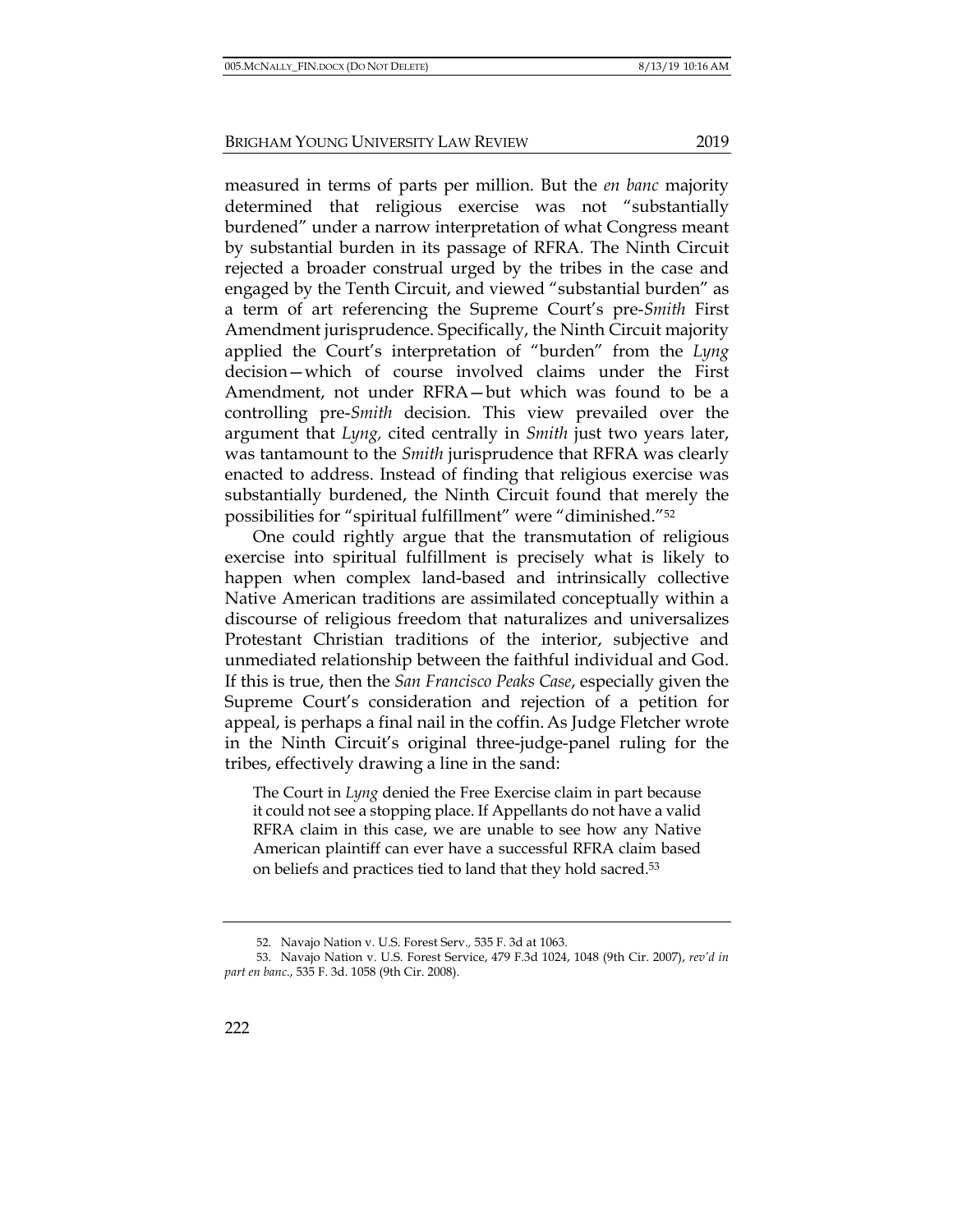#### *C. "Native Spirituality" and the Subversion of Religious Freedom in* Lyng *and* Navajo Nation

Other scholars have provided extensive analyses of the *Lyng*  decision from a variety of important critical perspectives,54 and elsewhere I provide a more detailed analysis of the workings of the discourse of spirituality in the *San Francisco Peaks Case*.55 Here, I will only observe that while the First Amendment claims in *Lyng* and the RFRA claims in the *San Francisco Peaks Case* were those of *tribes* to sacred lands with attendant collective religious duties and obligations, the Supreme Court in *Lyng* and the Ninth Circuit in the *San Francisco Peaks Case* flattened those collective claims into those of so many individuals exercising a kind of protean "spirituality."

The provenance of this judicial analysis harks back to the *Lyng*  majority's turn to a controlling, if only loosely related, 1986 Supreme Court decision. In *Bowen v. Roy,* the High Court found that a government requirement of a Social Security number for access to social services did not violate the religious freedom of an individual who claimed, as a matter of Native American religious belief, that having such a number would harm the spirit of his child.<sup>56</sup> While *Lyng,* like *Roy*, involved Native American religious claims, the analogical alignment that the *Lyng* majority saw in the two cases is dubious. *Roy* involved the claims of an individual, one with few connections to Native communities or teachings established by Native communities; *Lyng* involved tribal governments connecting religiously necessary collective obligations to a specific sacred place.

The courts took pains not to dispute the sincerity of the religious claims involved, but the *Lyng* and *Navajo Nation* courts viewed those claims as matters of subjective feeling, and the effect of the government actions as only matters of "diminished spiritual

<sup>54.</sup> *See, e.g.*, Kristen A. Carpenter, *A Property Rights Approach to Sacred Sites Cases: Asserting a Place for Indians as Nonowners*, 52 UCLA L. REV. 1061 (2005); Skibine, *supra* note 16; Vogel, *supra* note 39.

<sup>55.</sup> Michael D. McNally, *From Substantial Burden on Religion to Diminished Spiritual Fulfillment: The San Francisco Peaks Case and the Misunderstanding of Native American Religion*, 30 J.L. & RELIGION 36 (2015).

<sup>56.</sup> Bowen v. Roy, 476 U.S. 693 (1986).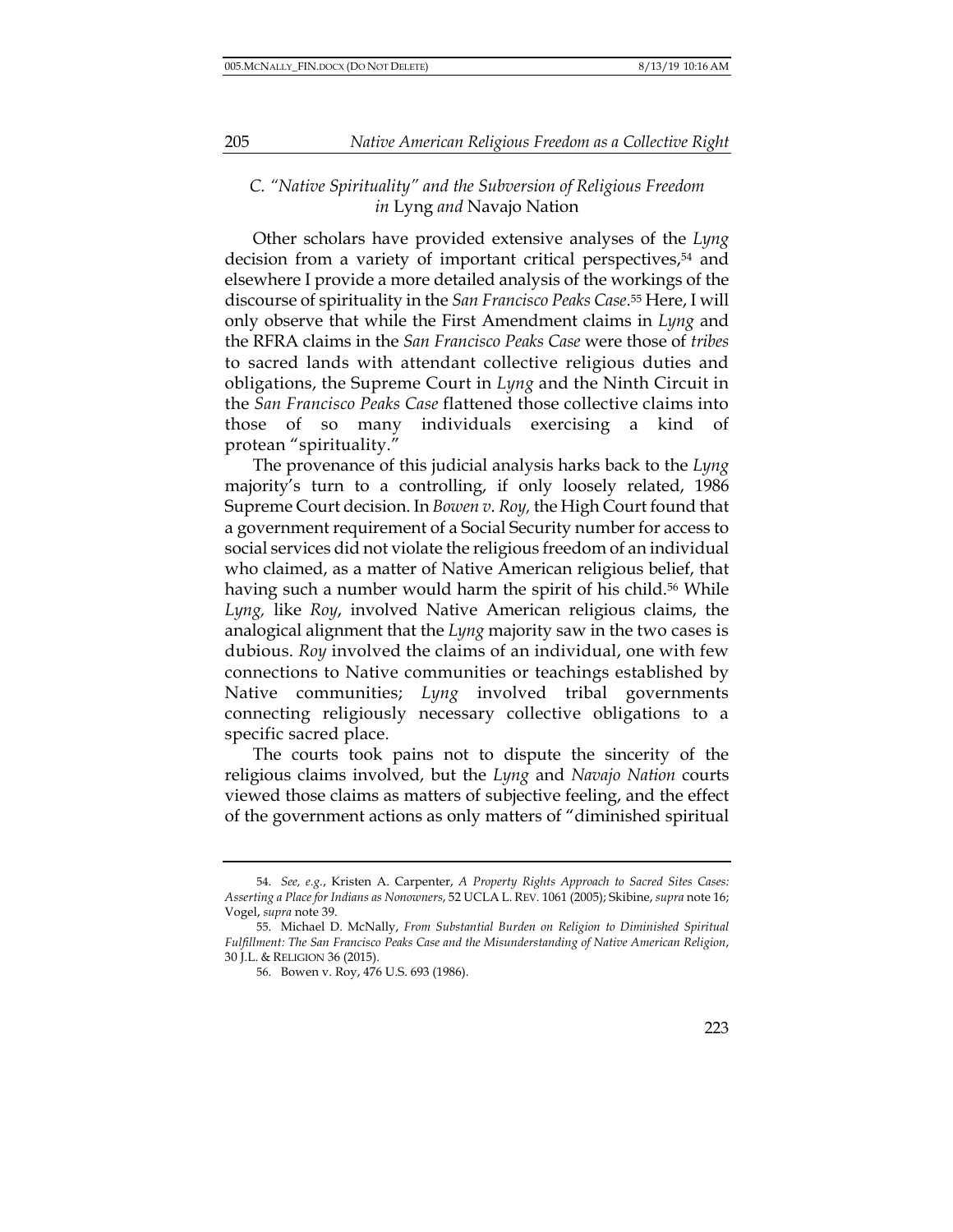fulfillment." Even the spirited dissent by Justice Brennan in *Lyng*<sup>57</sup> and the lengthy, elaborately substantiated dissent by Judge Fletcher in *Navajo Nation,* for all their concern that the majorities had entirely misunderstood the nature and reach of Native American religions, did not challenge the underlying definitional assumption that religion is, in essence, a subjective matter.58 Citing William James's definition of religion as "the feelings, acts, and experiences of individual men [and women] in their solitude, so far as they apprehend themselves to stand in relation to whatever they may consider the divine," Judge Fletcher asserts "[r]eligious exercise sometimes involves physical things, but the physical or scientific character of these things is secondary to their spiritual and religious meaning. The centerpiece of religious belief and exercise is the 'subjective' and the 'spiritual.'"59 Fletcher's view surely pertains to many contemporary religious phenomena, but, as I discuss below, religious studies scholars would hardly content themselves with

such a view of an essence or even a thus configured "centerpiece" of religion.

More insidious still in these two cases is the slippage from the language of religion to a language of spirituality, and specifically nature spirituality, which is ineluctably subjective in mode, protean in texture, and in the case of claims to "sacred lands," oriented toward "nature" in general rather than involving highly specific duties, obligations, and regulations with regard to highly specific places. Title I of the Navajo Nation's own legal code codifies respect toward San Francisco Peaks and the other holy mountains that define Navajo land.<sup>60</sup> But the Ninth Circuit majority could only see

<sup>57.</sup> Justice Brennan argued in dissent that the majority had fundamentally misunderstood the idioms of Native religions. He doubted that the Native people would "derive any solace from the knowledge that although the practice of their religion will become 'more difficult' as a result of the Government's actions, they remain free to maintain their religious beliefs." Lyng v. Nw. Indian Cemetery Protective Ass'n, 485 U.S. 439, 477 (1988) (Brennan, J., dissenting). "Given today's ruling," Justice Brennan continued, "that freedom amounts to nothing more than the right to believe that their religion will be destroyed." *Id.*

<sup>58.</sup> *Lyng*, 485 U.S. at 470–71, 474–77 (Brennan, J., dissenting); Navajo Nation v. U.S. Forest Service, 535 F.3d 1058, 1096 (9th Cir., 2008), *cert. denied*, 556 U.S. 1281 (2009).

<sup>59.</sup> Navajo Nation v. U.S. Forest Service, 535 F.3d at 1096 (Fletcher, J., dissenting) (citing WILLIAM JAMES, THE VARIETIES OF RELIGIOUS EXPERIENCE 31–32 (1929)).

<sup>60.</sup> Navajo Nation Code Ann. tit. 1, § 205 (B)–(D) (2010).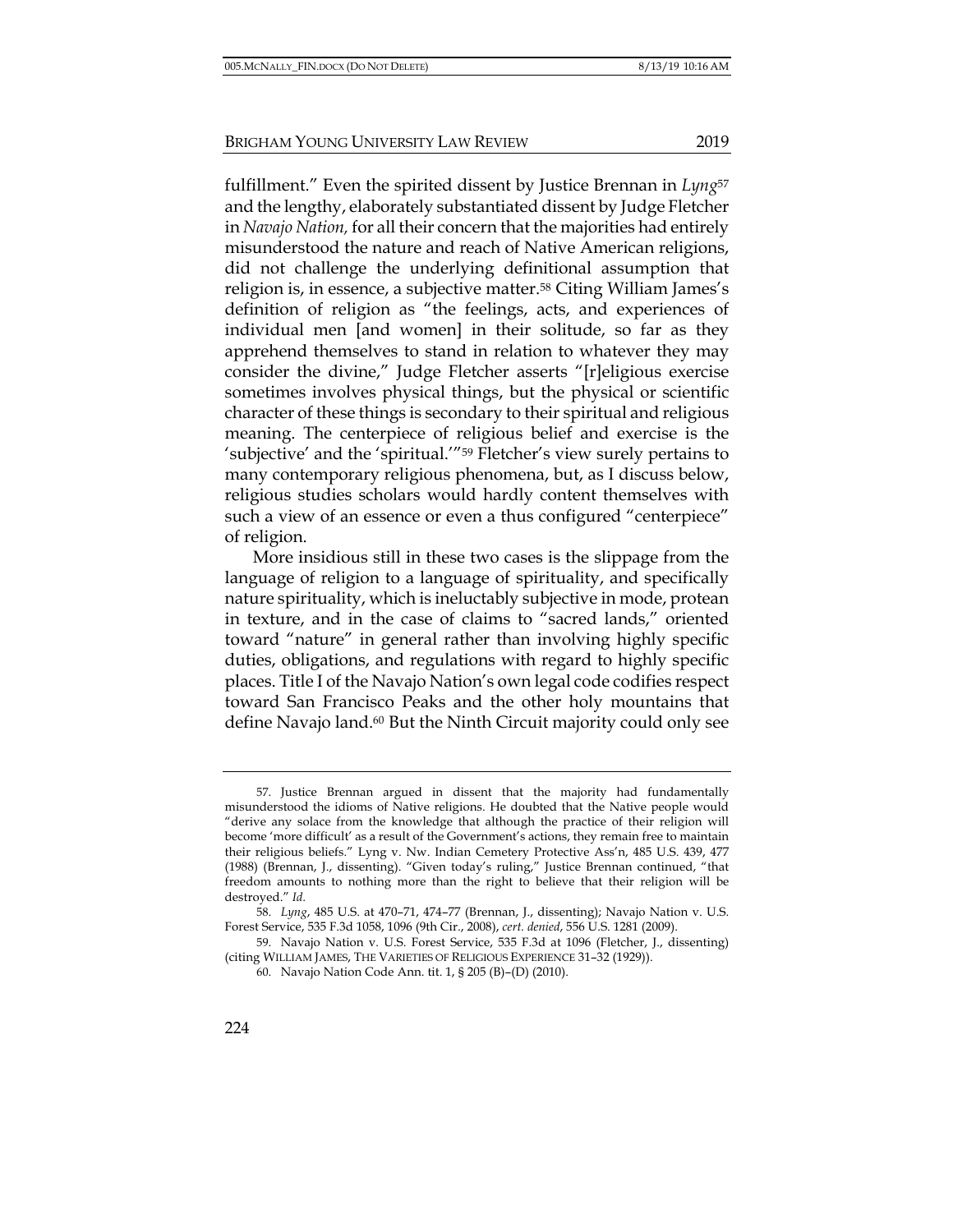the accepted factual findings before it as constituting a nebulous mountain piety, one that had arguably been facilitated, in terms of access, by the ski resort's improvements.61 To inform its contention that Native claims to "spiritual fulfillment" would have no stopping place, the Ninth Circuit majority noted that the Coconino National Forest in question involves "approximately a dozen" mountains sacred to various tribes, as well as other landscapes "such as canyons and canyon systems, rivers and river drainages, lakes, discrete mesas and buttes, rock formations, shrines, gathering areas, pilgrimage routes, and prehistoric sites."62 The district court's factual findings in the case included a finding that the White Mountain Apaches, one of the plaintiff tribes, had made snow at Sunrise, a ski area they operate on a mountain on their reservation, with water from a lake that includes discharged treated wastewater.63 The district court judge hastened to observe that one witness testified that Apaches held the entire White Mountain reservation to be sacred, and also that the ski area was one of the two major ski areas in Arizona and potentially in competition with the Snowbowl on San Francisco Peaks.<sup>64</sup> Thus conflating all mountains and all landscapes as sacred to the White Mountain Apaches, and blending all the complicated distinctions in belief and practice made by a sophisticated religious tradition into a single claim of Native spirituality that all nature is sacred, and hinting that some claims could be opportunistic or disingenuous, the district court could impugn the full reach of the burden on religion by the *San Francisco Peaks Case*.65

In a telling, footnoted exchange with the dissent on the question of the subjective nature of religion, the Ninth Circuit majority wrote:

For all of the rich complexity that describes the profound integration of man and mountain into one, the burden of the recycled wastewater can only be expressed by the Plaintiffs as damaged spiritual feelings. Under Supreme Court precedent,

<sup>61.</sup> *Id.*

<sup>62.</sup> Navajo Nation v. U.S. Forest Service, 535 F.3d at 1066 n.7.

<sup>63.</sup> Navajo Nation v. U.S. Forest Service*,* 408 F. Supp. 2d 866, 897–98 (D. Ariz. 2006).

<sup>64.</sup> *Id.* at 898.

<sup>65.</sup> Navajo Nation v. U.S. Forest Service, 535 F.3d at 1066.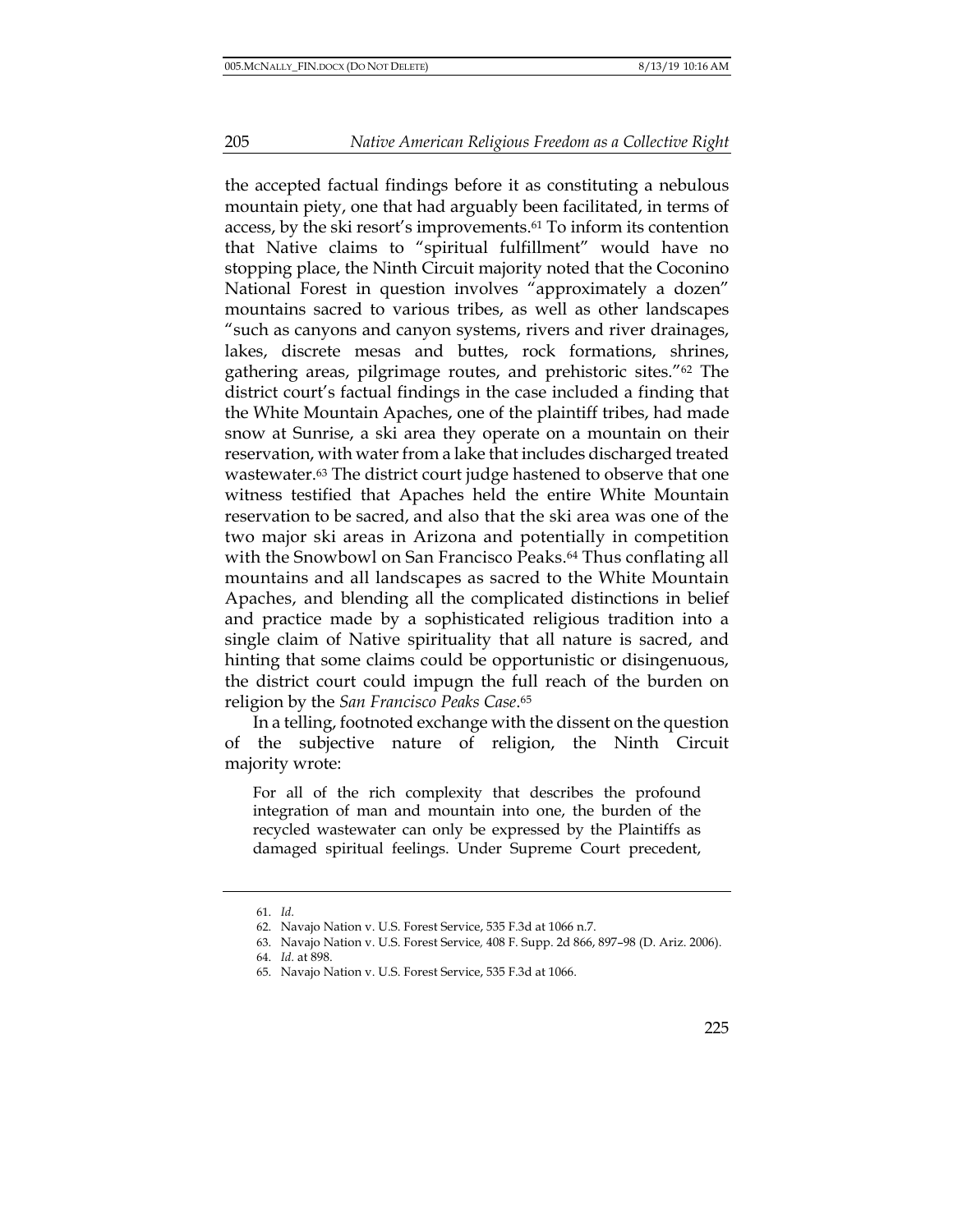In the case of *Lyng,* Justice O'Connor's majority opinion expressed a related concern about a slippery slope: if the Court recognized any one First Amendment claim to a sacred site by peoples deemed to regard everything as sacred, where would the subsequent claims end? "However much we might wish that it were otherwise," Justice O'Connor wrote, "government simply could not operate if it were required to satisfy every citizen's religious needs and desires."67 "Spiritual fulfillment" as a species of religious exercise can be hindered without violating the Constitution, a potentiality that cannot serviceably define the realm of religious freedom protection because it implies no stopping place.

## *D. Religion as a Collective Category: Religious Studies Theory and First Amendment Law*

A second development that emboldens the argument that Native religious claims should be considered assertions of collective rights is the recent critical turn in my own field, religious studies, and the lens this critical turn offers for interpreting some moments in formative judicial decisions on First Amendment religious freedom claims. For while the prevailing view of the First Amendment sees its religious rights as consisting chiefly of the inviolability of individual conscience as a tenet of liberal political philosophy, it does not comport with the best of religious studies thinking. Neither is it an unambiguous view of the First Amendment religion clauses, as a range of religious freedom scholars have increasingly argued in recent decades. I turn now to some core debates within the study of religion which, by their very presence, should make quick work of the intellectual surety of the often-implicit judicial pronouncements on the nature of religion.

Although scholars of religion for at least a century have not been able to agree on precisely what religion is, one thing most contemporary scholars of religion agree upon is that one cannot take as *given* what religion is. Especially in the last fifty years, the

<sup>66.</sup> *Id.* at 1070 n.12.

<sup>67.</sup> Lyng v. Nw. Indian Cemetery Protective Ass'n, 485 U.S. 439, 452 (1988).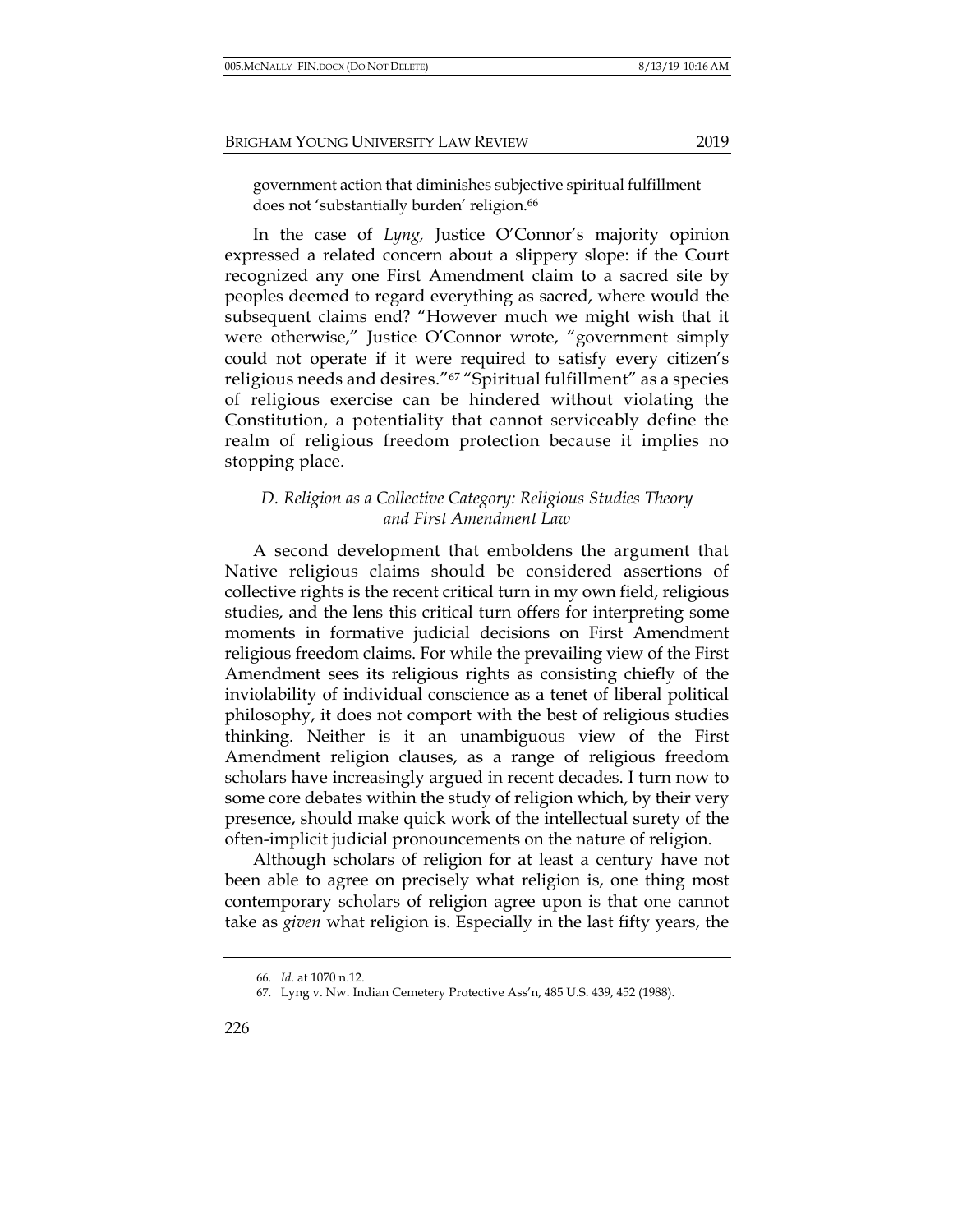field of religious studies has organized itself as a conversation around the constructed nature of the category of religion. The eminent University of Chicago scholar, Jonathan Z. Smith, put the matter this way:

[W]hile there is a staggering amount of data, of phenomena, of human experiences and expressions that might be characterized in one culture or another, by one criterion or another, as religious—there is no data for religion. Religion is solely the creation of the scholar's study. It is created for the scholar's analytic purposes by his imaginative acts of comparison and generalization.<sup>68</sup>

But the critical turn has extended beyond merely disclosing the making of "religion" as a category and raised awareness of how that making has served ongoing European and American projects of colonization and imperialism abroad and Protestant hegemony at home.69 Scholars whose reference points for the negotiation of religious difference extend beyond the modern West to Islamic societies remind us of how culturally specific the liberal secularism touted as universal is and how many other discursive alternatives to "religious freedom" have addressed questions of religious diversity within a common polity.70

Religious studies scholars have in recent decades turned critical attention to the historical emergence of the category of "religion" and its corollary, "religions." Arguing not only that there is no "given" category of religion, much less a settled definition of such a given category, a position made some time ago by Wilfred Cantwell Smith, these scholars describe the "production" of the category and its uses in the dense social, economic, and political contexts of the West's colonialization and empire.71 Emerging from

<sup>68.</sup> JONATHAN Z. SMITH, IMAGINING RELIGION: FROM BABYLON TO JONESTOWN at xi (1982) (emphasis omitted).

<sup>69.</sup> *See, e.g.*, TOMOKO MASUZAWA, THE INVENTION OF WORLD RELIGIONS: OR, HOW EUROPEAN UNIVERSALISM WAS PRESERVED IN THE LANGUAGE OF PLURALISM (2005); RUSSELL T. MCCUTCHEON, MANUFACTURING RELIGION: THE DISCOURSE ON SUI GENERIS RELIGION AND THE POLITICS OF NOSTALGIA (1997); ROBERT A. ORSI, BETWEEN HEAVEN AND EARTH: THE RELIGIOUS WORLDS PEOPLE MAKE AND THE SCHOLARS WHO STUDY THEM (2005).

<sup>70.</sup> *See* TALAL ASAD, GENEALOGIES OF RELIGION: DISCIPLINE AND REASONS OF POWER IN CHRISTIANITY AND ISLAM (2009); SABA MAHMOOD, POLITICS OF PIETY: THE ISLAMIC REVIVAL AND THE FEMINIST SUBJECT (2005).

<sup>71.</sup> WILFRED CANTWELL SMITH, THE MEANING AND END OF RELIGION (1963).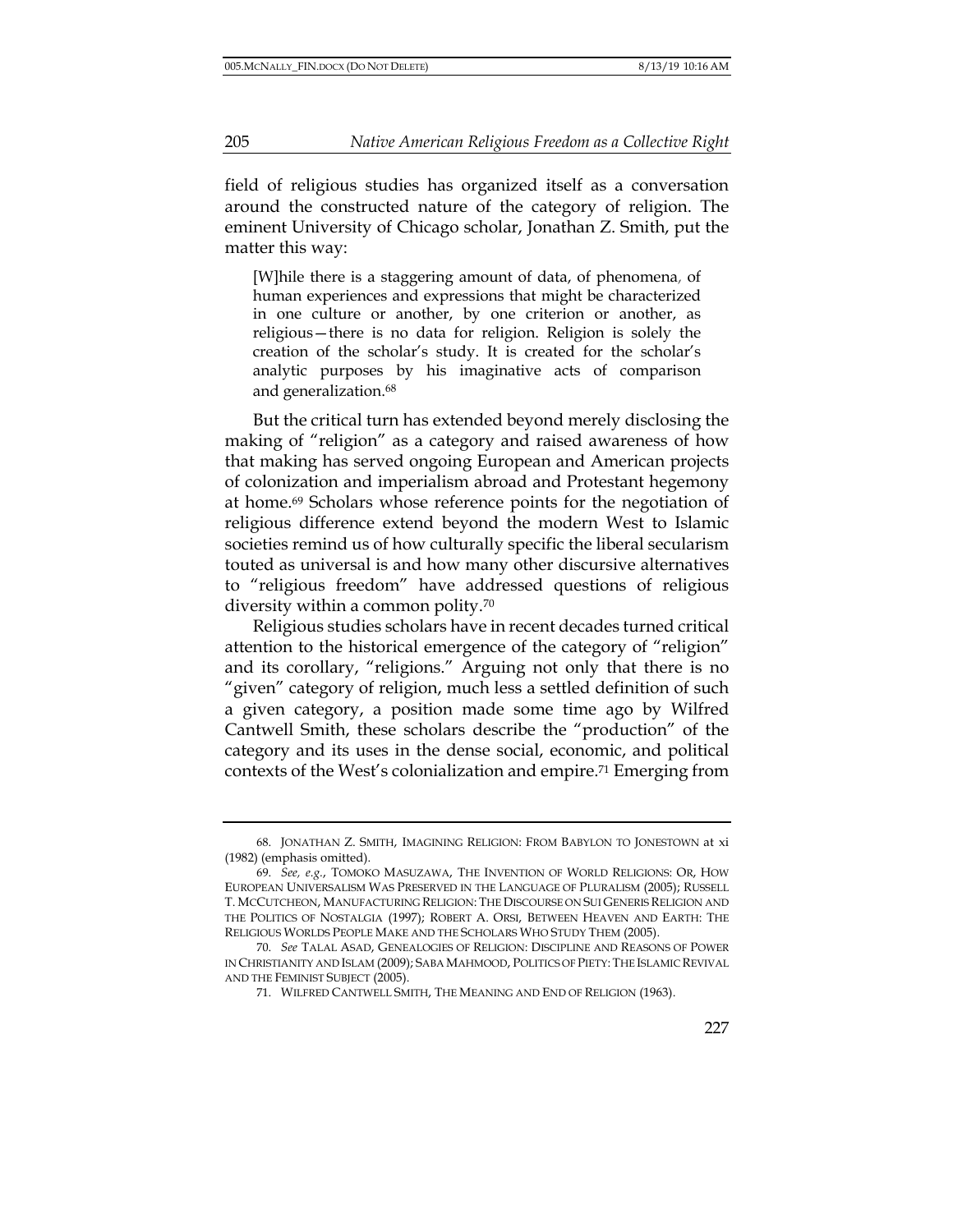Protestant theology and encounters with "world religions," earlier generations of religious studies scholars regarded differences between traditions as the distinctive phenomena of a universal panhuman category of religion; the process of defining "religion" was part of a project of differentiating "good," universal, spiritual, tolerant religion from bad, sectarian, material, tribal, or nationalistic commitments.

There has been a long-standing tension in theory of religion between those stressing religion's elementally social or collective character, notably in the tradition of French sociologist Emile Durkheim or in the German critical tradition of Karl Marx, and those stressing its grounding in the subjective experience of the individual. Such theoretical insights took deeper root in Europe in the late nineteenth and twentieth centuries than they did in the United States, which boasted a relative flourishing of voluntary religion, propelled by powerful religious experience. But as scholars in religious studies have amply shown, the shape of American religion—and no less the definitional shape that religion took in American courts—was also part of a process of secularization, one which privileged the religious exercise of some, namely Protestants, over that of others, especially Roman Catholics.72

Although courts were not a principal arena for the management of religious diversity in the United States until the 1940s, American religious historians observe that the discourse of religious freedom privileging individual, private belief over corporate practice was well honed in nineteenth century efforts to restrict the reach of Roman Catholic institutions, especially parochial schools.73 Ironically, the discourse of religious freedom was that which authorized discrimination against the religious freedom of Catholics, since the Roman Catholic Church was deemed, despite considerable internal disagreement on the issue,

<sup>72.</sup> WILLIAM R. HUTCHISON, RELIGIOUS PLURALISM IN AMERICA: THE CONTENTIOUS HISTORY OF A FOUNDING IDEAL (2004).

<sup>73.</sup> *See* FINBARR CURTIS, THE PRODUCTION OF AMERICAN RELIGIOUS FREEDOM (2016); TRACY FESSENDEN, CULTURE AND REDEMPTION: RELIGION, THE SECULAR, AND AMERICAN LITERATURE (2007); DAVID SEHAT, THE MYTH OF AMERICAN RELIGIOUS FREEDOM (2011); TISA WENGER, RELIGIOUS FREEDOM: THE CONTESTED HISTORY OF AN AMERICAN IDEAL (2017).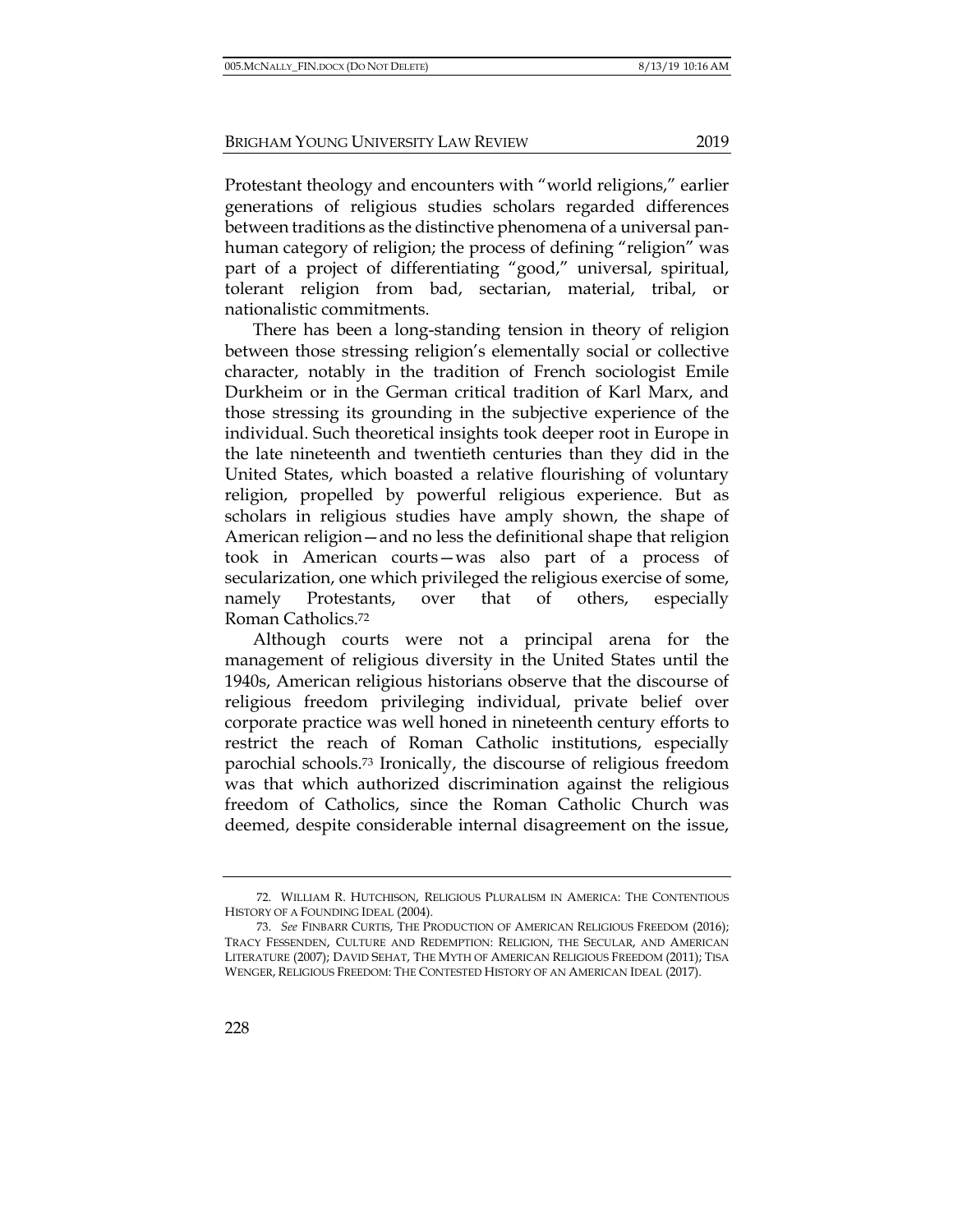to be monolithically against religious freedom and global in reach. For example, in a series of deeply anti-Catholic "Blaine Amendments" to state constitutions, governments were forbidden from any funding of parochial schools.74

Indeed for scholars who, like Winnifred Fallers Sullivan, are deeply informed by this scholarship, there is no lack of skepticism that religious liberty, because of the particular instability of the category of religion, can be a meaningful discourse for the protection of freedoms for religious practitioners.75 Indeterminacies aside, much of the recent scholarship at the juncture of religious studies, culture, and law has been so focused on the power inequities maintained by the discourse of religious freedom to have seemingly moved well *beyond* religious freedom as a viable strategy.76

But it is precisely this religious studies insight into the discourse of religious freedom—the exclusions encoded into its presumed universalism, and the exclusions felt sharply in *Lyng*, and *Smith"* that emboldens me to think about how that discourse can be trained in new directions. For discourses don't just function as airtight expressions of colonizers' wishes; they involve contradictions, trade-offs, and in the end, consent, to continue to work. And as discourses go, that of religious freedom will not be disappearing anytime soon. Because it is ensconced in the first clauses of the Bill of Rights, "religion" will long be a term of power. For the student of religion, the category is never given, never natural; its meaning has shifted with time, and by extension, is plastic enough to countenance new possibilities.

<sup>74.</sup> *See* Press Release, U.S. Comm'n on Civil Rights, School Choice: The Blaine Amendments & Anti-Catholicism (June 1, 2007), http://www2.law.umaryland.edu /marshall/usccr/documents/cr182b7620072.pdf; Steven K. Green, *The Blaine Amendment Reconsidered*, 36 Am. J. Legal Hist. 38 (1992).

<sup>75.</sup> Winnifred Fallers Sullivan, *Religion Naturalized: The New Establishment*, *in* AFTER PLURALISM, 94–95 (Courtney Bender & Pamela Klassen eds., 2010); *see also* WINNIFRED FALLERS SULLIVAN, THE IMPOSSIBILITY OF RELIGIOUS FREEDOM (2007); WINNIFRED FALLERS SULLIVAN, PRISON RELIGION: FAITH-BASED REFORM AND THE CONSTITUTION, (2011).

<sup>76.</sup> ELIZABETH SHAKMAN HURD, BEYOND RELIGIOUS FREEDOM: THE NEW GLOBAL POLITICS OF RELIGION (2013); POLITICS OF RELIGIOUS FREEDOM (Winnifred Fallers Sullivan et al. eds., 2015); ANNA SU, EXPORTING FREEDOM: RELIGIOUS LIBERTY AND AMERICAN POWER (2016).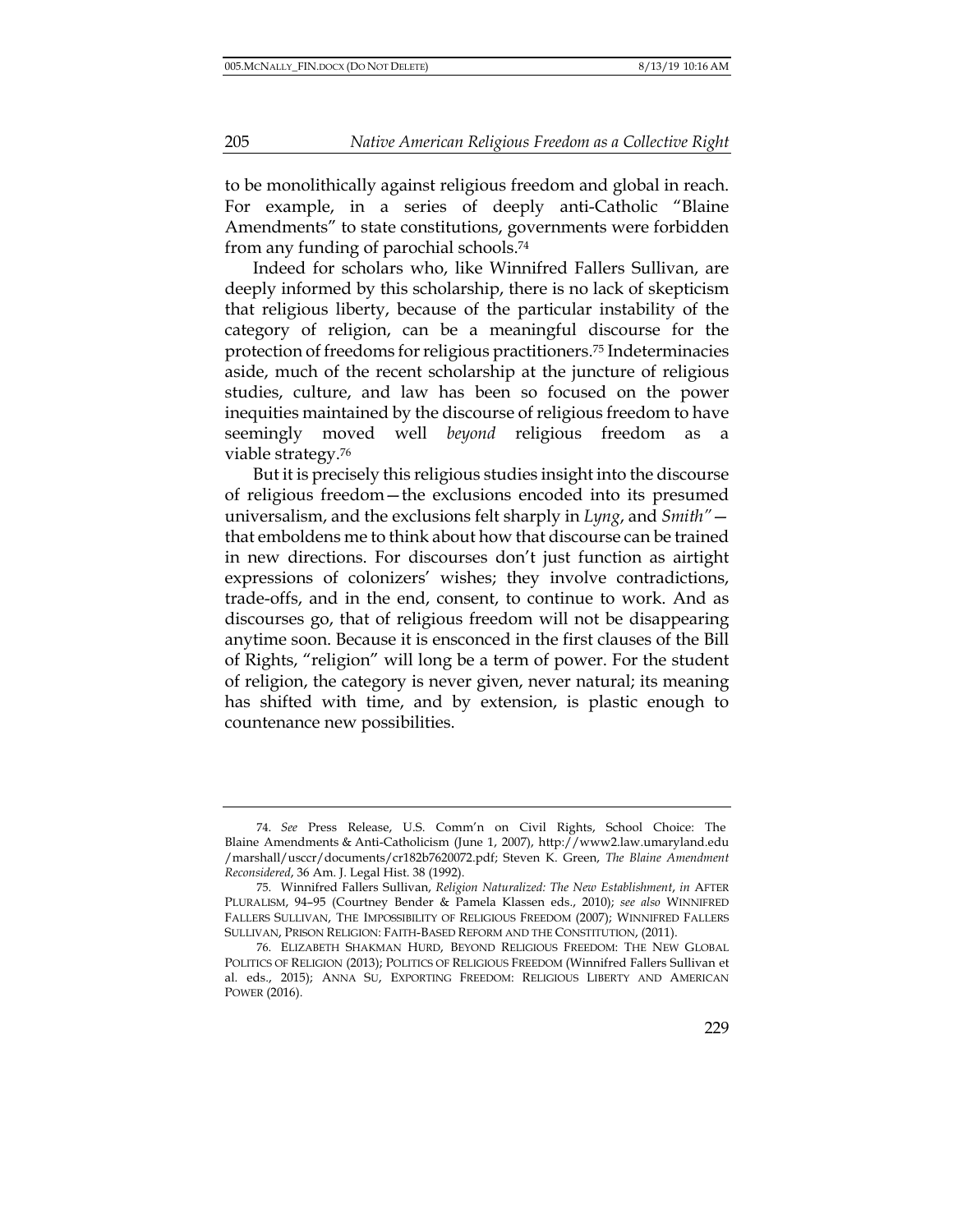Even beyond Native religious claims, there are moments in the mainstream of religious freedom jurisprudence where the courts have defined religion in ways that suggest not only the social fact but perhaps the legal force of religion's elementally collective nature. Although the liberal political philosophy undergirding the civil liberties in the Bill of Rights seems plain enough at first glance, the dissenting traditions of the radical reformation that informed the founders' approach to religion were decidedly communal. There is considerable contemporary debate among religious freedom scholars whether the First Amendment religion clause extends to protect the autonomy or religious freedom of churches and religious institutions, and if so, whether those protections pertain to the institution itself or are derivative of the rights of individual members.77 And the Supreme Court's *Hobby Lobby* decision has amplified this debate in the context of RFRA.78

In the 1980s, there was a period of considerable scholarly exchange on this question. Douglas Laycock identified a thread of First Amendment protection for what he called "church autonomy," drawing on a tradition of judicial deference in church property disputes.79 Courts came to settle those cases by generally deferring questions of orthodoxy to the denominational juridical structures themselves.80 In the 1980s, cases developing an interpretation of the "ministerial exception" to anti-discrimination

<sup>77.</sup> *See, e.g.*, Douglas Laycock, *Towards a General Theory of the Religion Clauses: The Case of Church Labor Relations and the Right to Church Autonomy*, 81 COLUM. L. REV. 1373 (1981); Frederick Mark Gedicks, *Toward a Constitutional Jurisprudence of Religious Group Rights*, 99 WIS. L. REV. 99 (1989). For the problematic nature of trying to stabilize religious claims by deference to religious institutions, see Winnifred Fallers Sullivan, *Why Distinguish Religion, Legally Speaking?*, 51 SAN DIEGO L. REV. 1121 (2014).

<sup>78.</sup> *See* THE RISE OF CORPORATE RELIGIOUS LIBERTY (Micah Schwartzman et al. eds., 2016).

<sup>79.</sup> Laycock, *supra* note 77; *see also*, Frederick Schauer, Comment, *Principles, Institutions, and the First Amendment*, 112 HARV. L. REV. 84, 85–86 (1998); Frederick Schauer, *Towards an Institutional First Amendment*, 89 MINN. L. REV. 1256 (2005).

<sup>80.</sup> This same reasoning would later inform some judicial regard that what congregations or dioceses did with their property was itself protectable religious free exercise, and this view was codified in the Religious Land Use and Institutionalized Persons Act of 2000, which clarified that what collective religious entities chose to do with their worship spaces was properly to be understood as religious exercise. 42 U.S.C. § 2000cc-5(7)(A).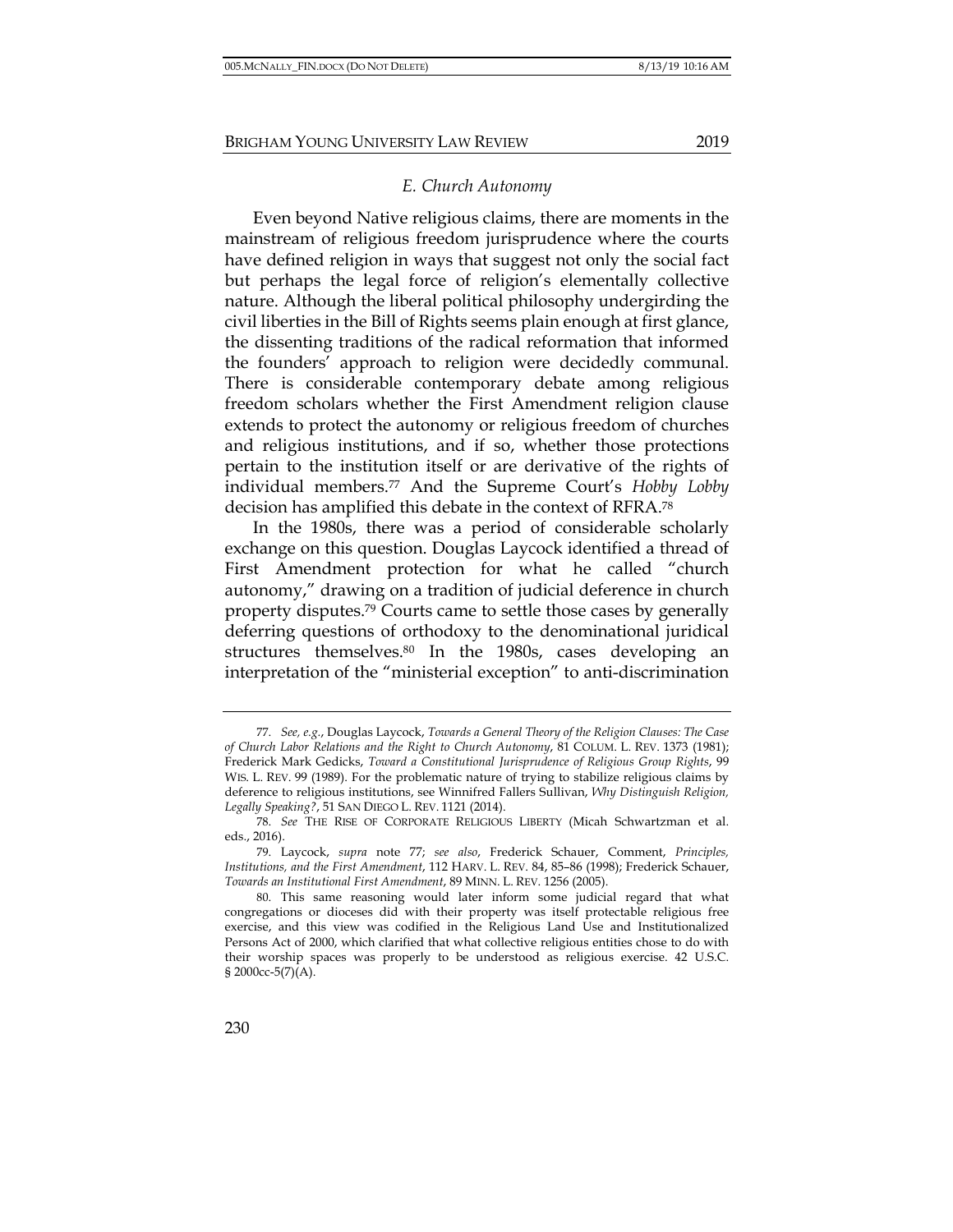statutes raised the question of where individual rights to religious free exercise end and where the rights of religious organizations begin. In *Corporation of Presiding Bishop v. Amos*, the Supreme Court had upheld the First-Amendment-rights logic of religious exemptions from the reach of anti-discrimination laws in particular situations.81 In *Amos,* a custodian at a Mormon facility was dismissed for failing to receive a "temple recommend," a formal church commendation of conduct, and the Court held that the religious exemption from Title VII of the Civil Rights Act did not violate the Establishment Clause.82 In an article concerned with a liberal secularist bias against the rights of religious groups to selfdefinition, Frederick Gedicks argued that such cases "should be resolved by deferring to the group, even at the cost of infringing upon important individual and government anti-discrimination interests."83 Gedicks's recognition that group rights extends beyond a social contract notion that groups'rights are inferred from the rights of individuals was not meant to be illiberal. "[C]onstitutional recognition of a strong right of religious group autonomy in making membership decisions," he argued, "is necessary to preserve religious pluralism and the individual autonomy that is at the heart of liberalism."84

The discussion of church autonomy was renewed in the wake of *Hosanna Tabor v. EEOC,* a 2012 Supreme Court ruling where a "ministerial exception" to employment provisions of the Americans with Disabilities Act was found to protect a Lutheran school from the claims of a dismissed teacher, even though the nature of her work was not primarily religious because she was a "called teacher," as opposed to a "lay teacher," and because the church claimed they trained her as a minister and considered her one.85 Extrapolating from what the majority opinion considered a

<sup>81.</sup> Corp. of the Presiding Bishop of the Church of Jesus Christ of Latter-Day Saints v. Amos, 483 U.S. 327 (1987).

<sup>82.</sup> *Id.*

<sup>83.</sup> Gedicks, *supra* note 77, at 105.

<sup>84.</sup> *Id.* at 105–06.

<sup>85.</sup> Hosanna-Tabor Evangelical Lutheran Church and Sch. v. EEOC (*Hosanna-Tabor*), 565 U.S. 171 (2012); Americans with Disabilities Act, Pub. L. No. 101–336, 104 Stat. 328 (1990). *See, e.g.*, PAUL HORWITZ, FIRST AMENDMENT INSTITUTIONS (2013); Thomas C. Berg et al., *Religious Freedom, Church-State Separation, and the Ministerial Exception*, 106 NW. L. REV. COLLOQUY 175 (2011); Alan Brownstein, *Protecting the Religious Liberty of Religious Institutions*,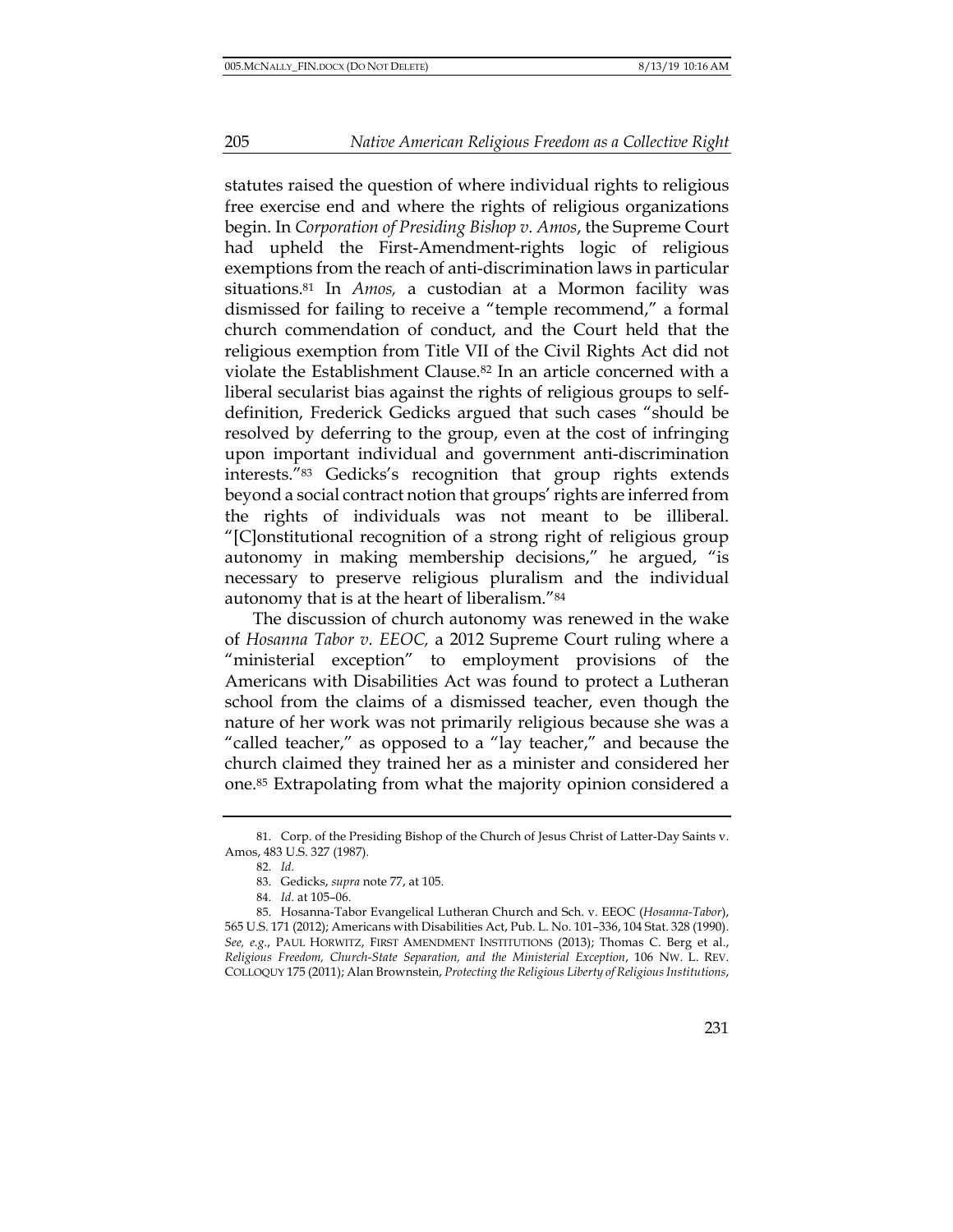long history of government deference going back to the Magna Carta, the Court deferred in the case to a religious institution's own definitions for what constitutes a "minister" for the religious purposes it alone defines.86

Richard Schragger and Micah Schwartzmann took issue with a developing "religious institutionalism" in First Amendment thought. "Institutions do not, in themselves, give rise to any distinctive set of rights, autonomy, or sovereignty," they argued. "[W]hat might be called institutional or church autonomy is ultimately derived from individual rights of conscience."87

Others welcomed *Hosanna Tabor* as "a clear case for the Church."88 For Richard Horwitz, the decision signaled an "institutional turn" that need not rely on the unique rights of religious institutions but nonetheless asserts that religious institutions perform a "*distinctive* function." Religious "institutions are a constitutionally significant element of our infrastructure of public discourse," Horwitz writes, "not as God-given or 'natural,' but simply as important and well established .... These institutions developed alongside, and in some cases preexisted, the liberal state itself, and have long been coordinate parts of our broader social structure. The state—and its limits—formed with these institutions in mind. No mysticism is required to suggest that this might be constitutionally relevant."89

As will be discussed below, *Hobby Lobby* introduces a Supreme Court holding that closely held private corporations have rights to the free exercise of religion that are distinct from the individual religious liberty rights of individual owners. But before we depart

<sup>21</sup> J. CONTEMP. LEGAL ISSUES 201, 206 (2013); Richard W. Garnett, "*The Freedom of the Church": (Towards) An Exposition, Translation, and Defense*, 21 J. CONTEMP. LEGAL ISSUES 33 (2013); Paul Horwitz, *Defending (Religious) Institutionalism*, 99 VA. L REV. 1049 (2013); Michael W. McConnell, *Reflections on* Hosanna-Tabor, 35 HARV. J.L. & PUB. POL'Y 821 (2012).

<sup>86.</sup> *Hosanna-Tabor*, 565 U.S. 171, 182–83 (2012).

<sup>87.</sup> Richard Schragger & Micah Schwartzman, *Against Religious Institutionalism*, 99 VA. L. REV. 917, 920 (2013). For some scholars, *Hosanna-Tabor* produced the right result, but less on the grounds of the Religion Clauses of the First Amendment than on the Assembly and other clauses. *See, e.g.*, Ashutosh Bhagwat, *Religious Associations:* Hosanna-Tabor *and the Instrumental Value of Religious Groups*, 92 WASH. U. L. REV. 73 (2014); John D. Inazu, *The Four Freedoms and the Future of Religious Liberty*, 92 N.C. L. REV. 787 (2014); John D. Inazu, *The Freedom of the Church (New Revised Standard Version)*, 21 J. CONTEMP. LEGAL ISSUES 335 (2013).

<sup>88.</sup> Douglas Laycock, Hosanna-Tabor *and the Ministerial Exception*, 35 HARV. J.L. & PUB. POL'Y 839, 840 (2012).

<sup>89.</sup> Horwitz, *supra* note 85, at 1052.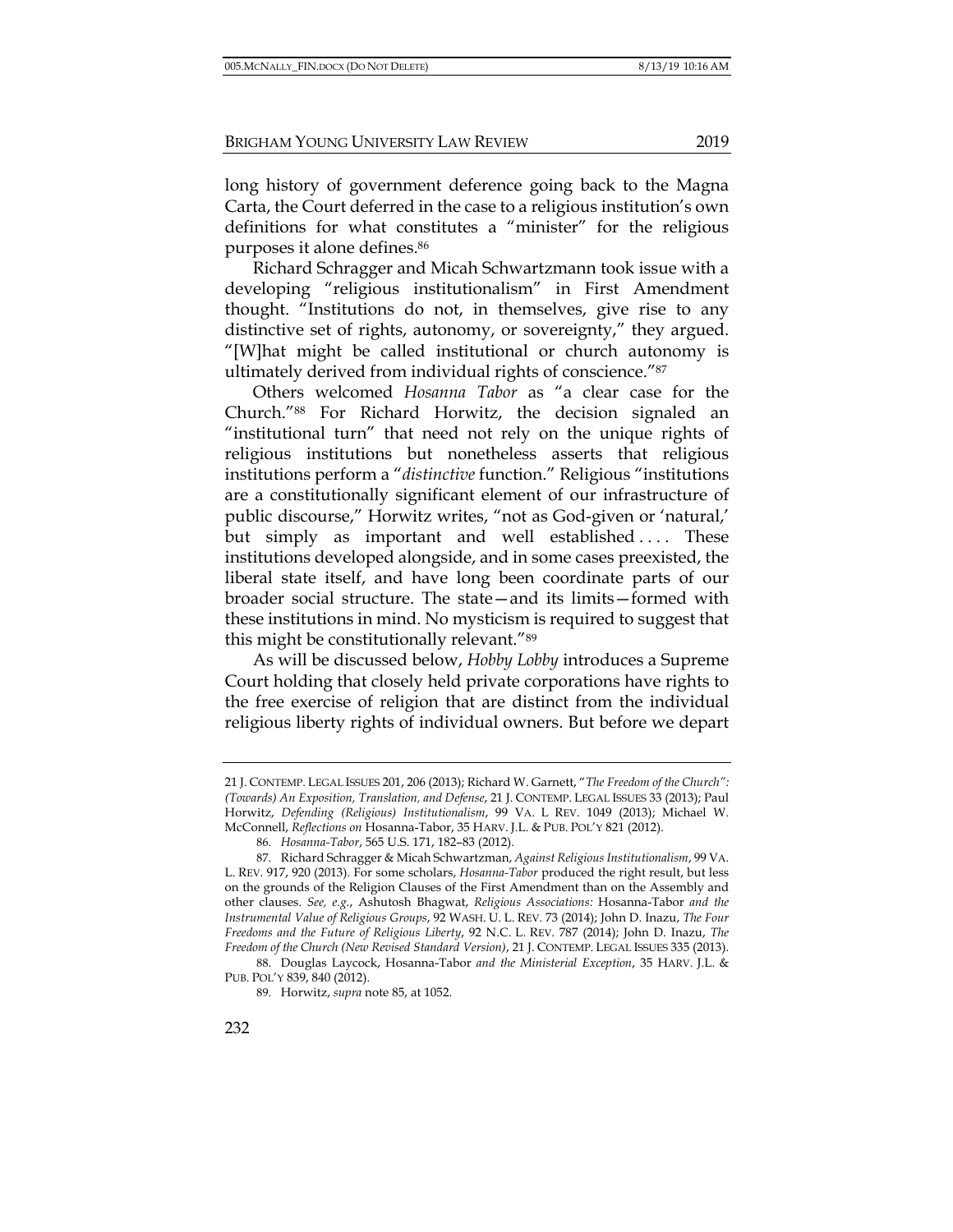from a discussion of the question of group rights to religious freedom under the First Amendment, we should attend to the 1972 Supreme Court decision that perhaps makes the most apt case for a more expansive view of Native American religious freedom as a group right.

The Supreme Court's decision in *Wisconsin v. Yoder*, widely acknowledged as the high-water mark of Free Exercise Clause jurisprudence, presented sufficient ambiguity to generate an important exchange about whether the First Amendment protected the rights of groups to religious liberty. The details of the case offer some sound analogies for collective rights of Native American religious freedom. Yoder was an Amish father who, along with two other families, was prosecuted for refusing to enroll children in public schools after eighth grade, per Wisconsin's compulsory education law.90 The families took the issue to the courts, claiming that Wisconsin's law violated their free exercise of religion, and ultimately prevailed in a nearly unanimous decision. The Court applied a *Sherbert* analysis, first, determining that the Old Order Amish religion had been burdened by the generally applicable law and, secondly, weighing whether Wisconsin had made a sufficient showing of its "compelling government interest" in thus burdening Yoder's free exercise right. Most religious liberty commentators gravitate toward the decision's now quite remarkable pronouncement that religious freedom might in some cases outweigh compulsory education: "only those interests of the highest order and those not otherwise served can overbalance legitimate claims to the free exercise of religion."91

But the extensive balancing analysis undertaken to get there is suggestive for thinking about the group rights of Native American religious traditions. To be sure, the Court was specifically holding unconstitutional the criminalization of the non-complying parents under the Wisconsin compulsory education law; it was their individual religious exercise rights at stake. Still, the analysis turned on the broadly communal, and broadly religious, nature of the Amish traditional way of life and the threat that compulsory

<sup>90.</sup> Wisconsin v. Yoder, 406 U.S. 205 (1972).

<sup>91.</sup> *Id.* at 215. "We can accept it as settled, therefore, that, however strong the State's interest in universal compulsory education, it is by no means absolute to the exclusion or subordination of all other interests." *Id*.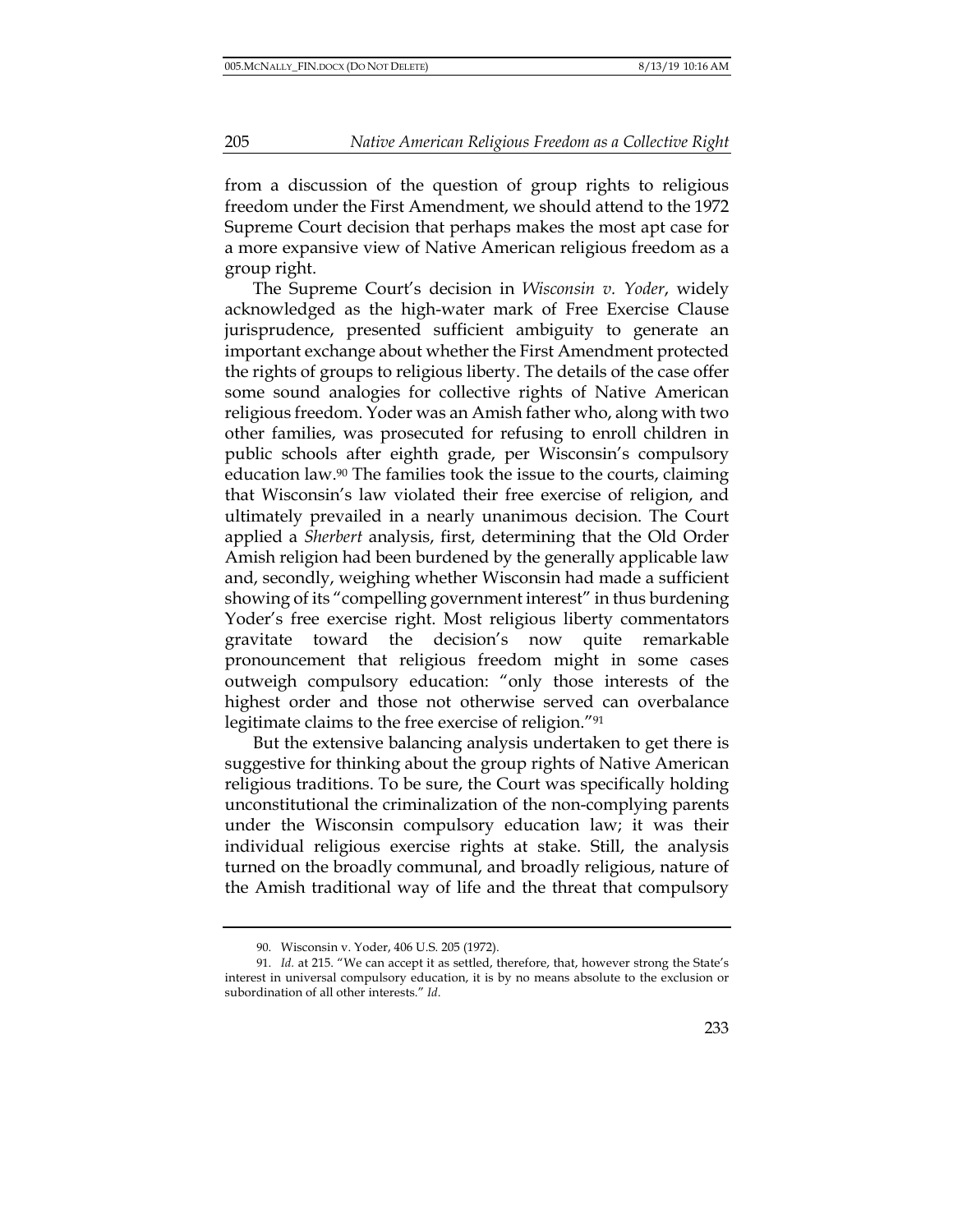public education would have for the passing on of that Amish way of life. Perhaps this is rooted in a sentimental regard for the countercultural quaintness of the Amish, but, in any case, the Court held that First Amendment protections extended to the entire Amish way of life, having ascertained that this way of life was "inseparable and interdependent" with Amish religion and distinguished from merely "subjective" rejection of social values that are merely "philosophical and personal":

The traditional way of life of the Amish is not merely a matter of personal preference, but one of deep religious conviction, shared by an organized group, and intimately related to daily living. . . . This command is fundamental to the Amish faith. Moreover, for the Old Order Amish, religion is not simply a matter of theocratic belief. . . . [R]eligion pervades and determines virtually their entire way of life, regulating it with the detail of the Talmudic diet through the strictly enforced rules of the church community.92

Ira Lupu has argued that "individuals, not institutions, are always the ultimate source of religious conviction," and cases such as Yoder recognize the aggregated interests of individuals and not the interests of the Amish in general.93 Still, the Court's analysis turns on interpreting the claims of the Yoder parents in terms of the intergenerational passing on of a religious way of life going back centuries.94

While Professor Lupu has understood that any apparent "group" rights in *Yoder* were purely associational and derivative of individual rights, Ronald Garet has interpreted *Yoder* in terms of its recognition of Amish "groupness" or "communality."95 Garet reads

<sup>92.</sup> *Id.* at 216.

<sup>93.</sup> Ira C. Lupu, *Free Exercise Exemption and Religious Institutions: The Case of Employment Discrimination*, 67 B.U. L. REV. 391, 422 (1987).

<sup>94.</sup> Aided by a history of three centuries as an identifiable religious sect and a long history as a successful and self-sufficient segment of American society, the Amish in this case have convincingly demonstrated the sincerity of their religious beliefs, the interrelationship of belief with their mode of life, the vital role that belief and daily conduct play in the continued survival of Old Order Amish communities and their religious organization, and the hazards presented by the State's enforcement of a statute generally valid as to others.

*Yoder*, 406 U.S. at 235.

<sup>95.</sup> Ronald R. Garet, *Communality and Existence: The Rights of Groups*, 56 S. CAL. L. REV. 1001 (1983).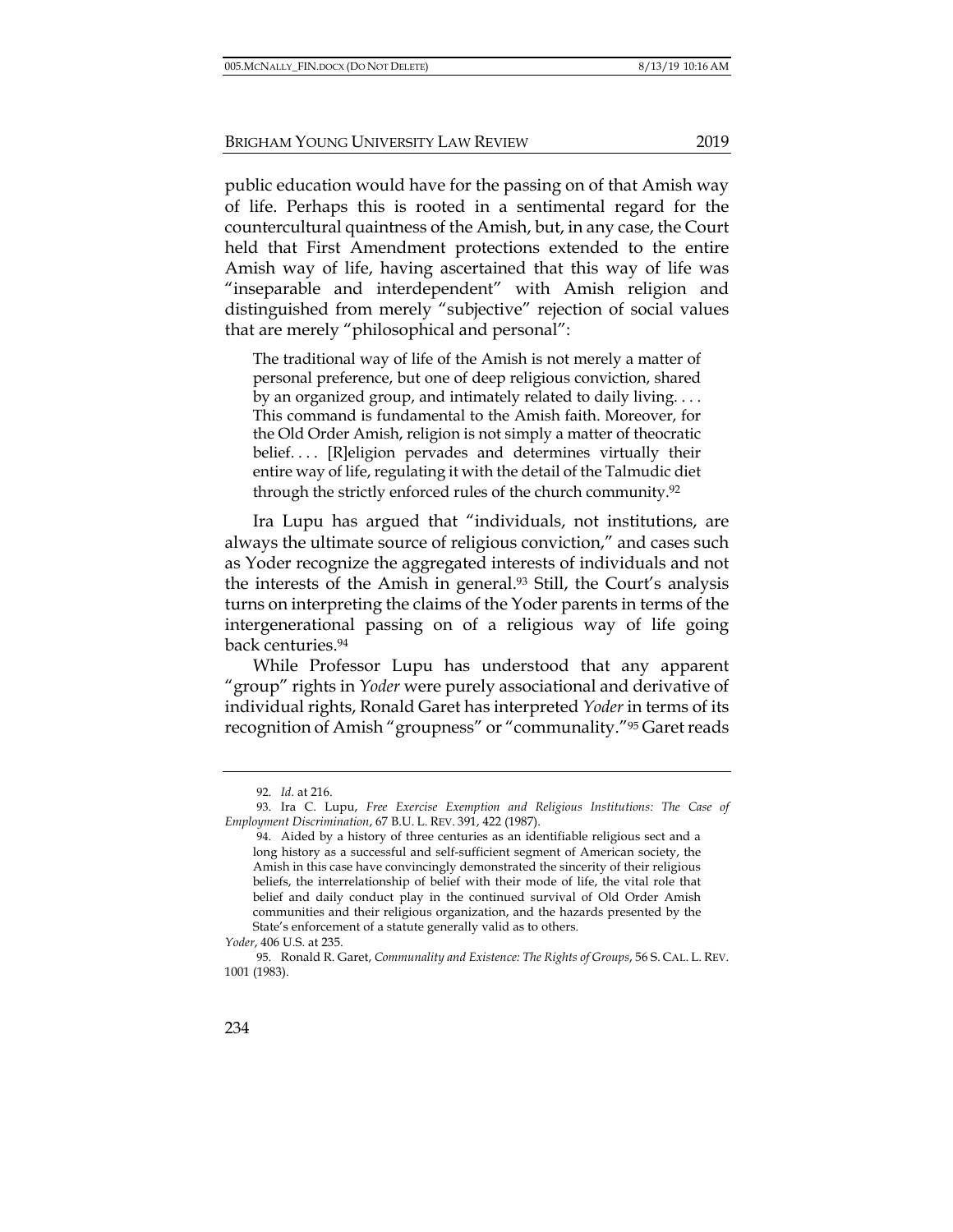*Yoder* together with one of the key Supreme Court cases affirming Native American tribal sovereignty, *Santa Clara Pueblo v. Martinez*, to argue that Courts have and can further extend a jurisprudence that promotes "communality" or "groupness" as among the key social goods.<sup>96</sup>

## *F. Group Rights to Native American Religious Freedom as a Hybrid Bundle of Rights*

A further consideration in a discussion of group rights inspired by *Yoder* is whether a consideration of *Yoder*, or any other Free Exercise Clause ruling involving neutral laws of general applicability, should matter in light of the *Smith* decision.<sup>97</sup> But the Supreme Court's ruling in *Smith* did not overturn *Yoder*; it merely distinguished the case as not controlling for *Smith*. <sup>98</sup> Justice Scalia's majority opinion in *Smith* took pains to distinguish *Smith* from *Yoder*, since the Wisconsin compulsory education law in question was, like the Oregon controlled substance statute, a neutral law of general applicability.99 Scalia reasoned that in *Yoder*, it was not religious freedom alone that tipped the scales, but religious freedom claims bundled together with other rights—parental rights in the case of Yoder—and Scalia saw no such bundle of rights present in the *Smith* case.100

Alison Dussias argues that Native American religious freedom claims, at least those by federally recognized tribes or by members of those tribes, are indeed to be construed as hybrid matters of bundled rights of the sort Justice Scalia speaks about in the *Smith* ruling:

In the case of Indian religious practices, one can argue that other rights, in addition to speech and association rights, are also at stake, such as the right of tribes to have their sovereignty respected, as well as rights flowing from the trust relationship between tribes and the United States. . . . Because the federaltribal relationship also has a constitutional basis, tribal religious rights claims can be understood as hybrid rights claims. Indeed,

<sup>96.</sup> *Id.*

<sup>97.</sup> Emp't Div. v. Smith, 494 U.S. 872 (1990)

<sup>98.</sup> *Id.* at 881–82.

<sup>99.</sup> *Id*.

<sup>100.</sup> *Id*.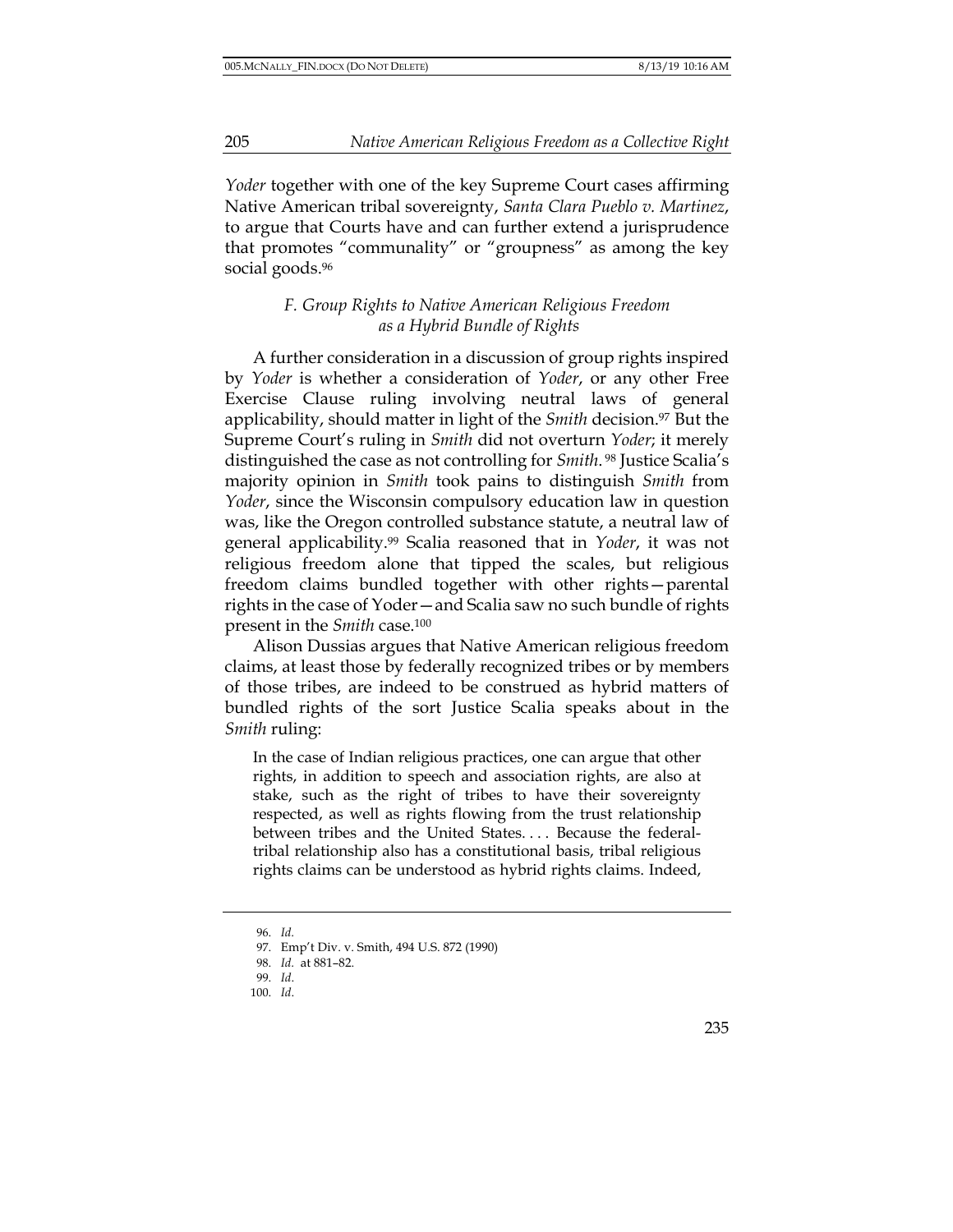the Government cited its obligations pursuant to tribal rights as secular purposes underlying management plans at Rainbow Bridge National Monument and other public lands. Consequently, under the Smith hybrid rights doctrine, government actions that burden Indian religious exercise arguably are subject to compelling interest scrutiny even post-Smith, without need for consideration of RFRA, on the theory that they burden hybrid rights.101

I underscore Carpenter's point here. Indeed, whether or not courts will find their way to recognizing the typically collective nature of Native American claims to religious freedom, there ought to be judicial recognition that even a Native American individual's religious freedom rights are meaningfully bundled together in the federal government's special nation-to-nation relationship with recognized tribes.

### II. LEGISLATIVE AND ADMINISTRATIVE ACCOMMODATIONS FOR COLLECTIVE NATIVE AMERICAN RELIGION

In this Part, I turn from judicial consideration of religious freedom law to statutory and administrative accommodations specific to Native American cultures and religions, protections that are specifically rooted not in the universal rights of religious freedom—though they appeal to that logic in substantive ways — but in the distinctive political status under federal Indian law of Native American communities, at least those receiving federal acknowledgement as American Indian tribes or Alaskan Native communities.

## *A. Legislative Accommodations*

Although Native leaders and their advocates drew on the discourse of religion and religious freedom to gain congressional passage in 1978 of the American Indian Religious Freedom Act (AIRFA), the Native American Graves Protection and Repatriation Act (NAGPRA) of 1990, and AIRFA's Peyote Amendments of 1994, and although courts in certain high-profile cases interpreted those statutes as religious freedom laws, these protections decidedly

<sup>101.</sup> Allison M. Dussias, *Friend, Foe, Frenemy: The United States and American Indian Religious Freedom*, 90 DENV. U. L. REV. 347, 417–18 (2012).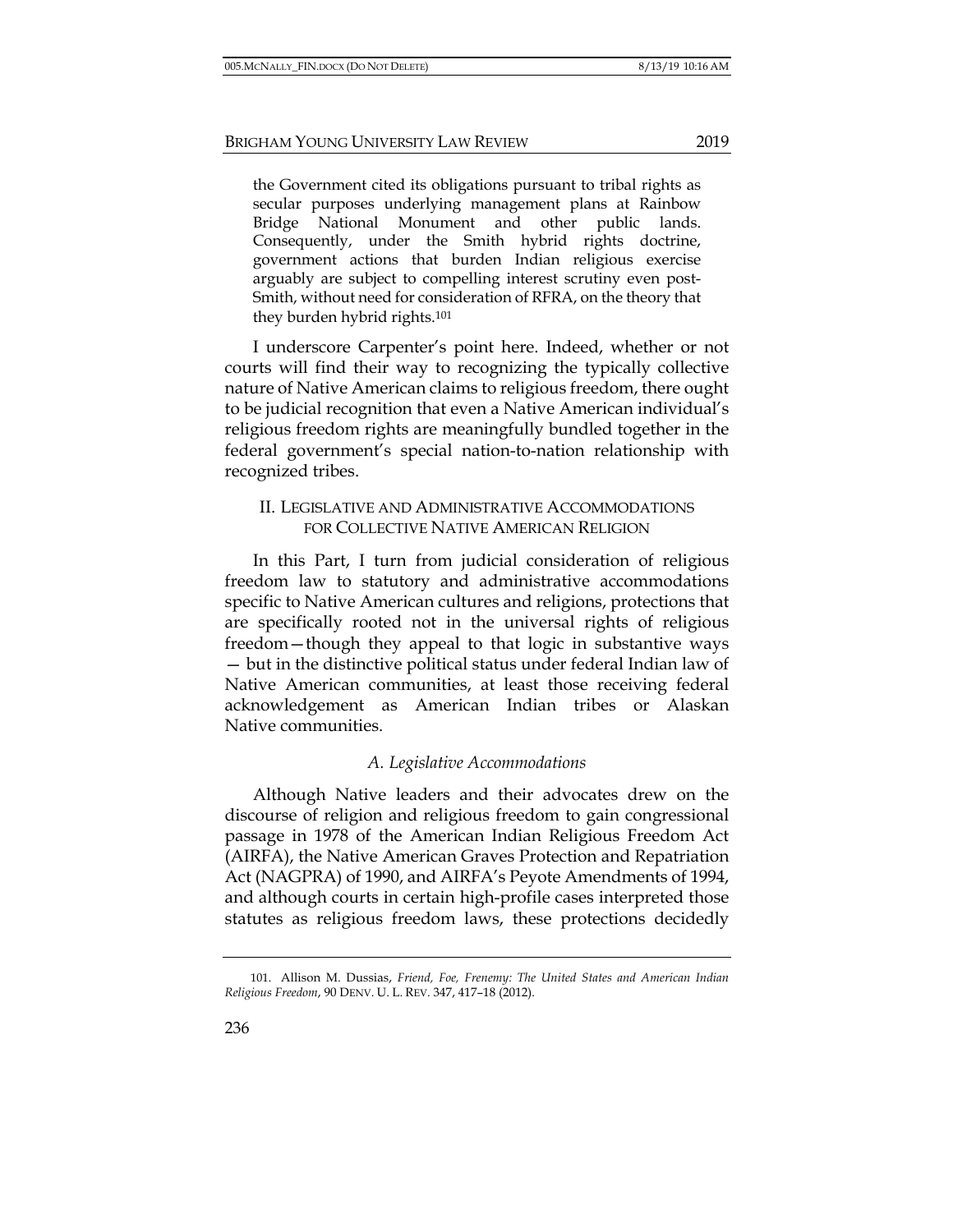relied for their logic on the distinctive political status of federally recognized Native American tribes and their members, and thus instances of collective rights. This stands in contrast with the view that such laws as AIRFA are primarily clarifications of religious freedom law, applying those protections to individuals in their capacity as religious practitioners of Native religions.102

Even when certain courts came to interpret AIRFA or NAGPRA more in terms of the logic of religious freedom and thus delimited the reach of the respective statutes, the executive branch affirmed a number of procedural protections, notably President Clinton's Executive Order 13007 on American Indian Sacred Sites<sup>103</sup> and Executive Order 13175 on Consultation and Coordination with Indian Tribal Governments,104 and regulatory changes in 1994 to protections under Section 106 of the National Historic Preservation Act.<sup>105</sup> These administrative actions may reference the importance of protecting sacred sites, or "religion," together with formal reversals of former federal policy criminalizing the practice of Native American religions, but they, too, turn on logic of the distinctive political status of federally recognized Indian tribes, tribal self-determination, and the government-to-government relationship between the United States and the tribes.

#### *B. The Federal Trust Responsibility and Cultural/Religious Rights*

The American Indian Movement and an American counterculture embracing "Indianness" did much to transform the political climate in which Native claims could be asserted by the

<sup>102.</sup> American Indian Religious Freedom Act, 42 U.S.C. § 1996; Native American Graves Protection and Repatriation Act, 25 U.S.C. §§ 3001–13. (1990); 42 U.S.C. § 1996a(c)(3). Congress did not define Indian Tribe in AIRFA narrowly to include only those Native nations with formal federal recognition and specified as its consulting class "native traditional religious leaders[,]" not the governments of recognized tribes. 42 U.S.C. § 1996(2). Still, the 1994 Peyote Amendments to AIRFA did, for the purposes of those specific amendments. 42 U.S.C. § 1996a(c)(3).

<sup>103.</sup> Exec. Order No. 13,007, 61 Fed. Reg. 26,771 (May 24, 1996), *reprinted in* 42 U.S.C. § 1996 app. at 690-91 (2012).

<sup>104.</sup> Exec. Order No. 13,175, 65 Fed. Reg. 67,249 (Nov. 6, 2000). This Executive Order was affirmed in President Obama's Memorandum on Tribal Consultation, 2009 DAILY COMP. PRES. DOC. 887 (Nov. 5, 2009).

<sup>105.</sup> Regulations were amended in 2004 under Section 106 of the National Historic Preservation Act. *See* 36 C.F.R. 800(c)(2)(ii) (2019).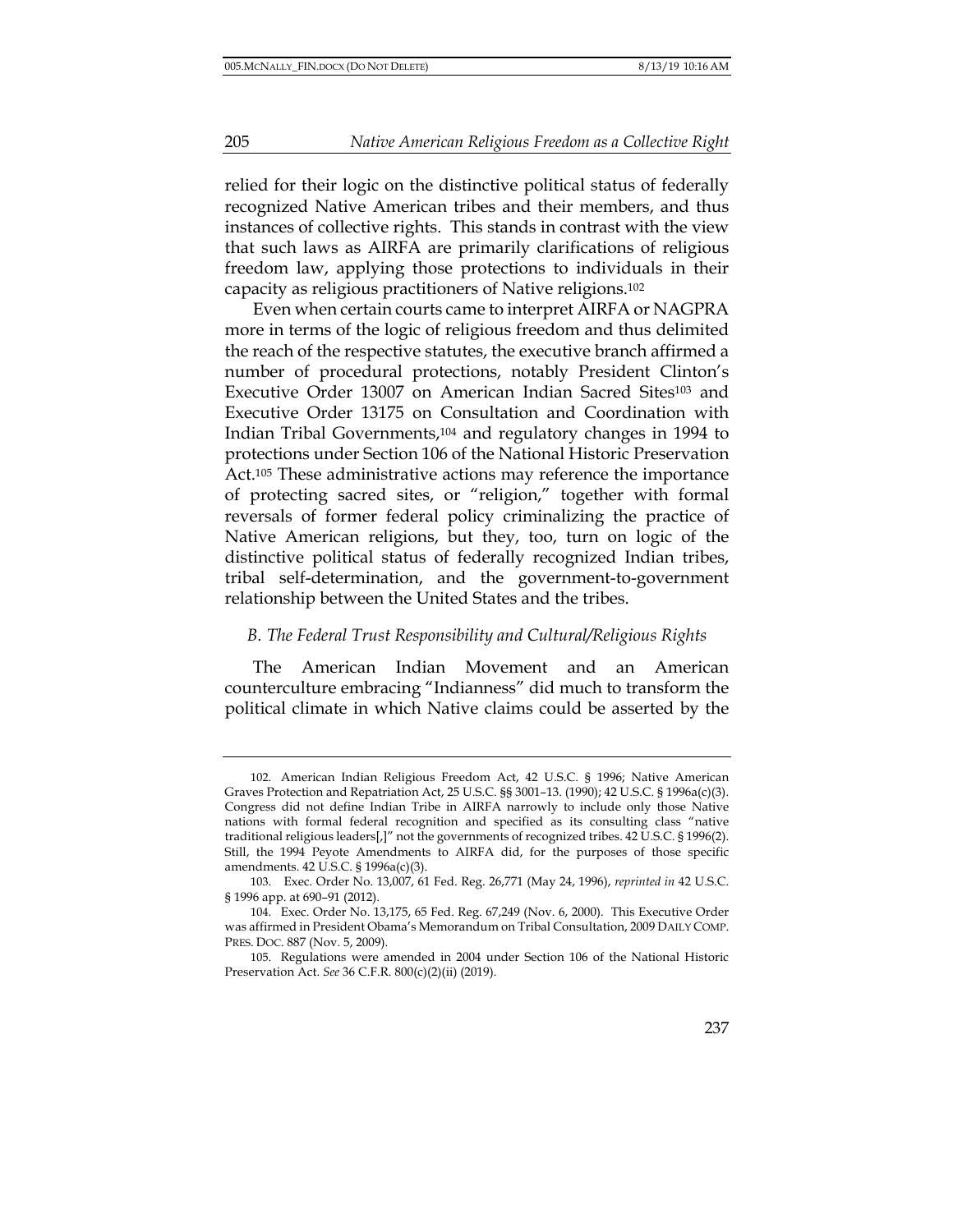1970s; so too did the legal context. Under President Nixon, the United States formally adopted a policy of Indian selfdetermination and a series of court decisions firmed up a legal basis for that policy, elaborating on two principles, treaty and trust that went deep into the legal past.106 The specific nation-to-nation obligations spelled out in hundreds of different treaties, with what the courts recognized as "domestic dependent nations," were interpreted to create a special federal trust responsibility with those tribes as a guardian to a ward.107 Although it is not surprising that such a paternalistic approach has provided a source of federal power, including a source of power to intervene in tribal affairs to protect the rights of individual tribal members,108 it has also served as a source of tribal rights, especially when courts have held the United States accountable to the "highest fiduciary standards" in its trustee role.109

And while the federal trust responsibility applies in fairly plain legal fashion to management of natural and economic resources, it has also been understood to extend to cultural resources, including languages and religions of tribes.110 Rooted in treaties, the trust relationship also distinguishes the federal government's relationship with federally recognized tribes from its treatment of other minority populations, including, vexingly, Native communities not formally recognized by the United States.

There have been equal protection, due process, voting rights, and other civil rights challenges to this approach to federal Indian law and policy. In a series of cases in the 1970s, even as it was ruling otherwise in *Regents of the University of California v. Bakke*,111 the Supreme Court made clear, in *Morton v. Mancari* (1974), that it was the political, rather than racial, character of American Indian status that had animated federal Indian law and justified the Bureau of

<sup>106.</sup> President Richard M. Nixon, Special Message on Indian Affairs, 1970 PUB. PAPERS 564 (July 8, 1970); Indian Self-Determination and Education Assistance Act of 1975, Pub. L. No. 93–638, 88 Stat. 2203 (codified at 25 U.S.C. §§ 450–450n (2012)).

<sup>107.</sup> Cherokee Nation v. State of Georgia 30 U.S. (5 Pet.) 1 (1831). For application to Native religions, see United States v. Hardman, 297 F.3d 1116, 1128–29 (2002).

<sup>108.</sup> *See, e.g.*, Seminole Nation v. United States, 316 U.S. 286 (1942).

<sup>109.</sup> *See, e.g.*, Pyramid Lake Paiute Tribe of Indians v. Morton*,* 354 F. Supp. 252 (D.D.C. 1972).

<sup>110.</sup> *See, e.g.,* cases cited *infra* note 176.

<sup>111.</sup> Regents of the Univ. of Cal. v. Bakke, 438 U.S. 265 (1978).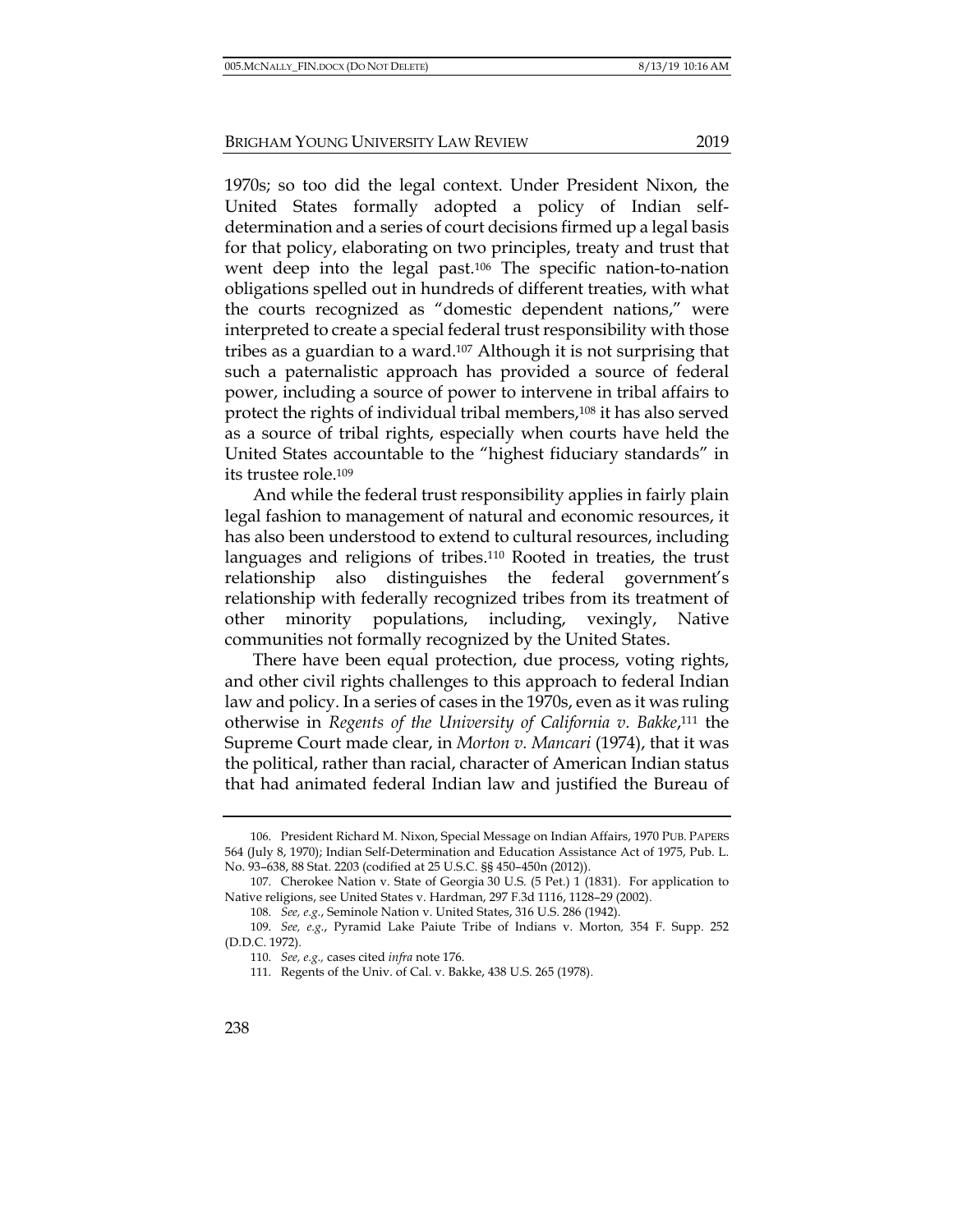Indian Affairs's hiring preference for Indians.112 In a cluster of related rulings in 1977,113 1978,114and 1979,115 the Supreme Court suggested that laws that "might otherwise be constitutionally offensive" might be acceptable if they are enacted pursuant to the United States' trust relationship.116 To underscore the non-racial basis of its reasoning, the Court in *Morton v. Mancari* made explicit that the focus on members of federally recognized tribes, rather than on American Indians generally, suggested the political and non-racial basis for the unique relationship.117 The approach has broadly safeguarded other Indian laws supporting tribal selfdetermination, such as the 1975 Indian Self-Determination and Education Assistance Act, which recognized the tribes as contractors, akin to states and local governments, for federal programs; and the Indian Child Welfare Act of 1978, passed in the same year as AIRFA, that privileged adoption and foster placement of Native children within tribes.118

The context of these other legal developments in the 1970s is crucial to understanding how AIRFA, NAGPRA, and the AIRFA Peyote Amendments of 1994 appear not simply as conventional

*Id.* at 554.

113. United States v. Antelope, 430 U.S. 641 (1977).

The decisions of this Court leave no doubt that federal legislation with respect to Indian tribes, although extending to Indians as such, is not based upon impermissible racial classifications. Quite the contrary, classifications expressly singling out Indian tribes as subjects of legislation are expressly provided for in the Constitution and supported by the ensuing history of the Federal Government's relations with Indians.

<sup>112.</sup> Morton v. Mancari, 417 U.S. 535 (1974).

The preference, as applied, is granted to Indians not as a discrete racial group, but, rather, as members of quasi-sovereign tribal entities whose lives and activities are governed by the BIA in a unique fashion. . . . Here, the preference is reasonably and directly related to a legitimate, nonracially based goal. This is the principal characteristic that generally is absent from proscribed forms of racial discrimination.

*Id.* at 645.

<sup>114.</sup> Santa Clara Pueblo v. Martinez, 436 U.S. 49 (1978).

<sup>115.</sup> Washington v. Confederated Bands and Tribes of the Yakima Indian Nation (*Yakima Indian Nation*), 439 U.S. 463 (1979).

<sup>116.</sup> United States v. Hardman, 297 F.3d 1116, 1128 (2002) (quoting *Yakima Indian Nation*, 429 U.S. at 501).

<sup>117.</sup> The *Morton* Court noted that because the preference applied "only to members of 'federally recognized' tribes," the preference could be seen to not be directed toward a racial group. *Morton,* 417 U.S. at 553 n.24.

<sup>118.</sup> Indian Self-Determination and Education Assistance Act of 1975, 25 U.S.C. §§ 450 –450n. Indian Child Welfare Act of 1978, 25 U.S.C. §§ 1901–63 (2012).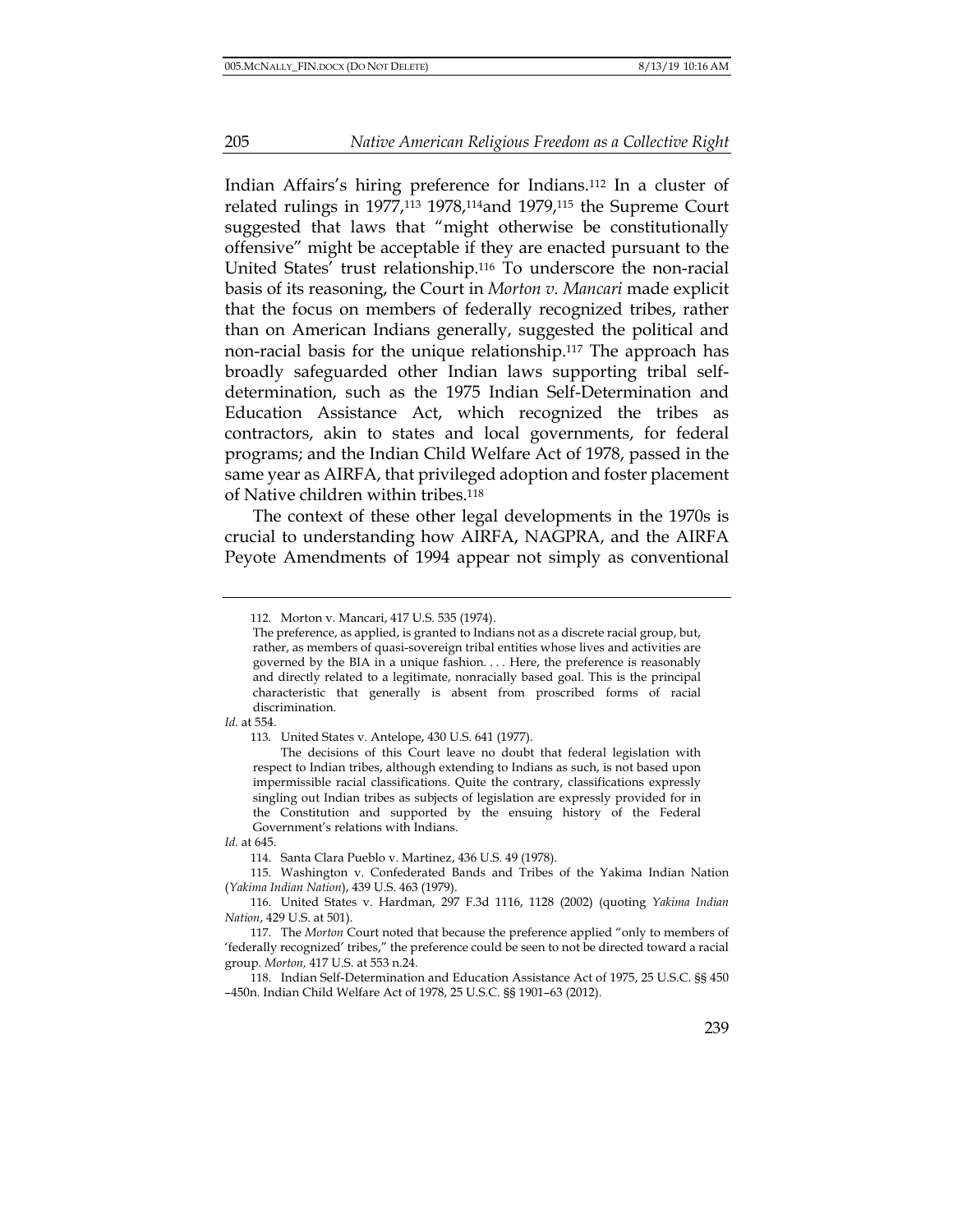religious freedom protections for individuals, but as protections for a particular species of religious exercise by tribes as collectives. In this regard, the statutes remain wedded to the notion that Native Americans possess a special political and legal status that distinguishes many Native protections from the civil liberties applying to all American citizens.

# *C. The American Indian Religious Freedom Act (1978)*

Amid other efforts to support tribal self-determination in Washington, formal congressional endorsement of religious and cultural rights was clearly not a priority for all tribal leaders, concerned as tribal leaders were at the time with addressing abject poverty and related social ills plaguing reservation communities. Furthermore, the conceptualization of federal Indian law has tended to partition off religious and cultural rights from other aspects of tribal sovereignty. But for Suzan Harjo and others in the coalition that worked to craft and secure passage of AIRFA, religious and cultural freedoms were "atmospheric" of other dimensions of tribal self-determination and sovereignty advanced the fields of economic development, education, and jurisdiction.119 As Harjo put it: "This is part of the big stuff, and it's foundational, it's fundamental, it's atmospheric, it's contextual to everything else. If the traditional Indians stop being the traditional people and our religions and cultures and languages cease to exist, there are no more Native people."120

For this reason, Native leaders sought a broad United States declaration formally disclaiming the civilization regulations that, for fifty years, had criminalized Indian religions under assimilation policies, or that placed "religious infringements" "result[ing] from the lack of knowledge or the insensitive and inflexible enforcement of Federal policies and regulations premised on a variety of laws." These infringements include laws "designed for such worthwhile purposes as conservation and preservation of natural species and resources but were never intended to relate to Indian religious

<sup>119.</sup> Interview with Suzan Shown Harjo, Director, Morning Star Institute (Oct. 21, 2009).

<sup>120.</sup> *Id.*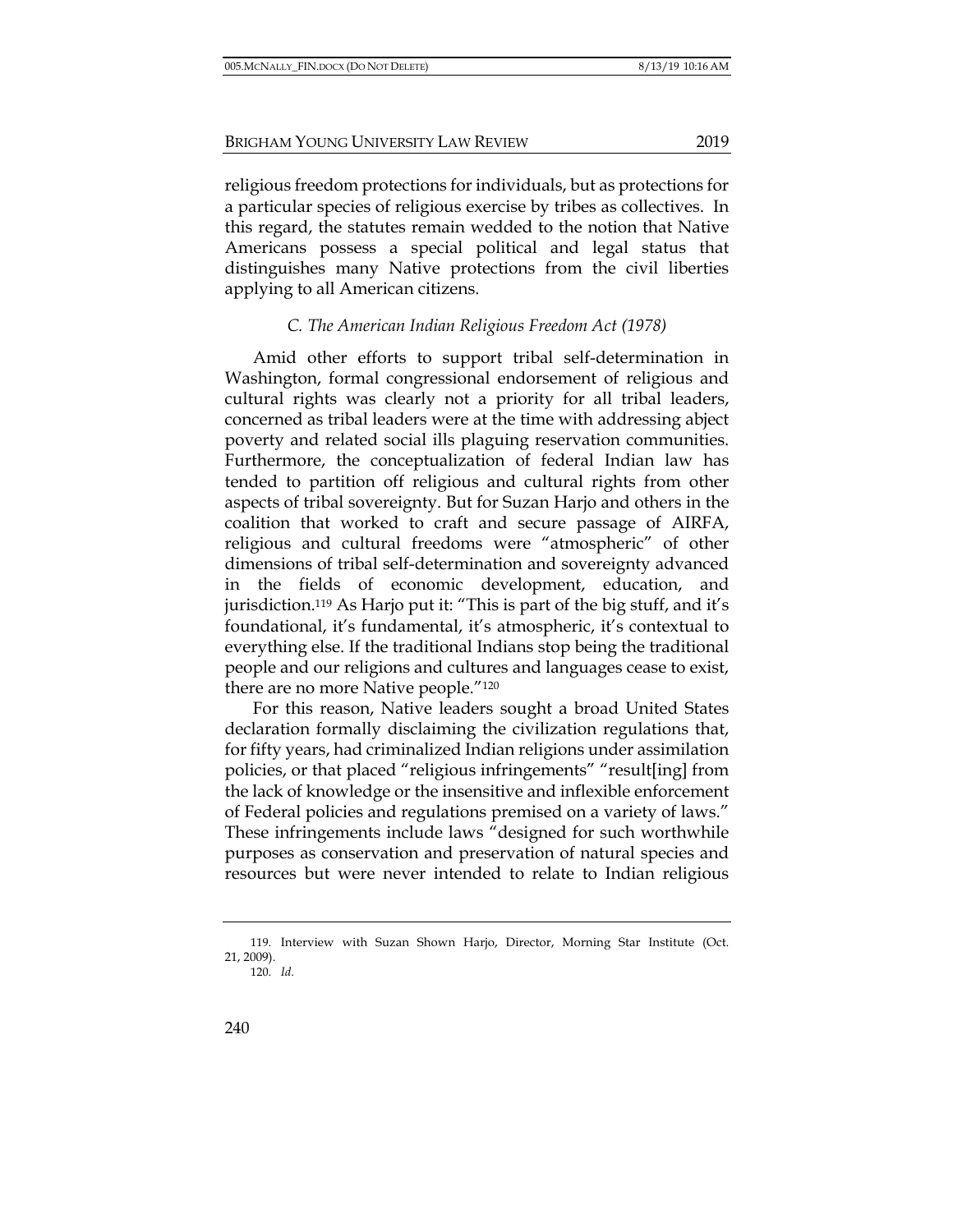practices and, therefore, were passed without consideration of their effect on traditional American Indian religions."121 AIRFA's formal restatement of policy reads as follows:

On and after August 11, 1978, it shall be the policy of the United States to protect and preserve for American Indians their inherent right of freedom to believe, express, and exercise the traditional religions of the American Indian, Eskimo, Aleut, and Native Hawaiians, including but not limited to access to sites, use and possession of sacred objects, and the freedom to worship through ceremonials and traditional rites.122

To the policy declaration was added a process for federal agencies to "evaluate their policies and procedures in consultation with native traditional religious leaders in order to determine appropriate changes necessary to protect and preserve Native American religious cultural rights and practices," calling for an executive branch report to Congress after the first year.123

What is more, AIRFA's congressional findings specify some of the distinctive contours of Native religions that have been denied by U.S policies: "access to sacred sites required in their religions, including cemeteries" and "use and possession of sacred objects necessary to the exercise of religious rites and ceremonies."124 For these reasons, not to mention the plain language of the policy directive, AIRFA could be read as a statutory clarification that the First Amendment, if it were to effectively protect traditional Native religions, would fully protect "access to [sacred] sites, use and possession of sacred objects, and the freedom to worship through ceremonials and traditional rites."125 And, to be sure lawyers representing claimants in its first ten years advanced such a reading, AIRFA grafted a variety of Native claims to free exercise jurisprudence and secured for their clients clear First Amendment

<sup>121.</sup> American Indian Religious Freedom Act, Pub. L. No. 95-341, 92 Stat. 469 (1978) (codified at 42 U.S.C. § 1996 (2012)).

<sup>122.</sup> 42 U.S.C. § 1996 (2012).

<sup>123.</sup> Pub. L. No. 95-341, § 2, 92 Stat. at 470. Significantly, the consulting class of AIRFA are "native traditional religious leaders" and not tribal governments.

<sup>124.</sup> *Id.* at 469. Later, by way of the 1994 amendment, Congress added a clause protecting peyote use specifically. 42 U.S.C. § 1996a (2012).

<sup>125.</sup> 42 U.S.C. § 1996.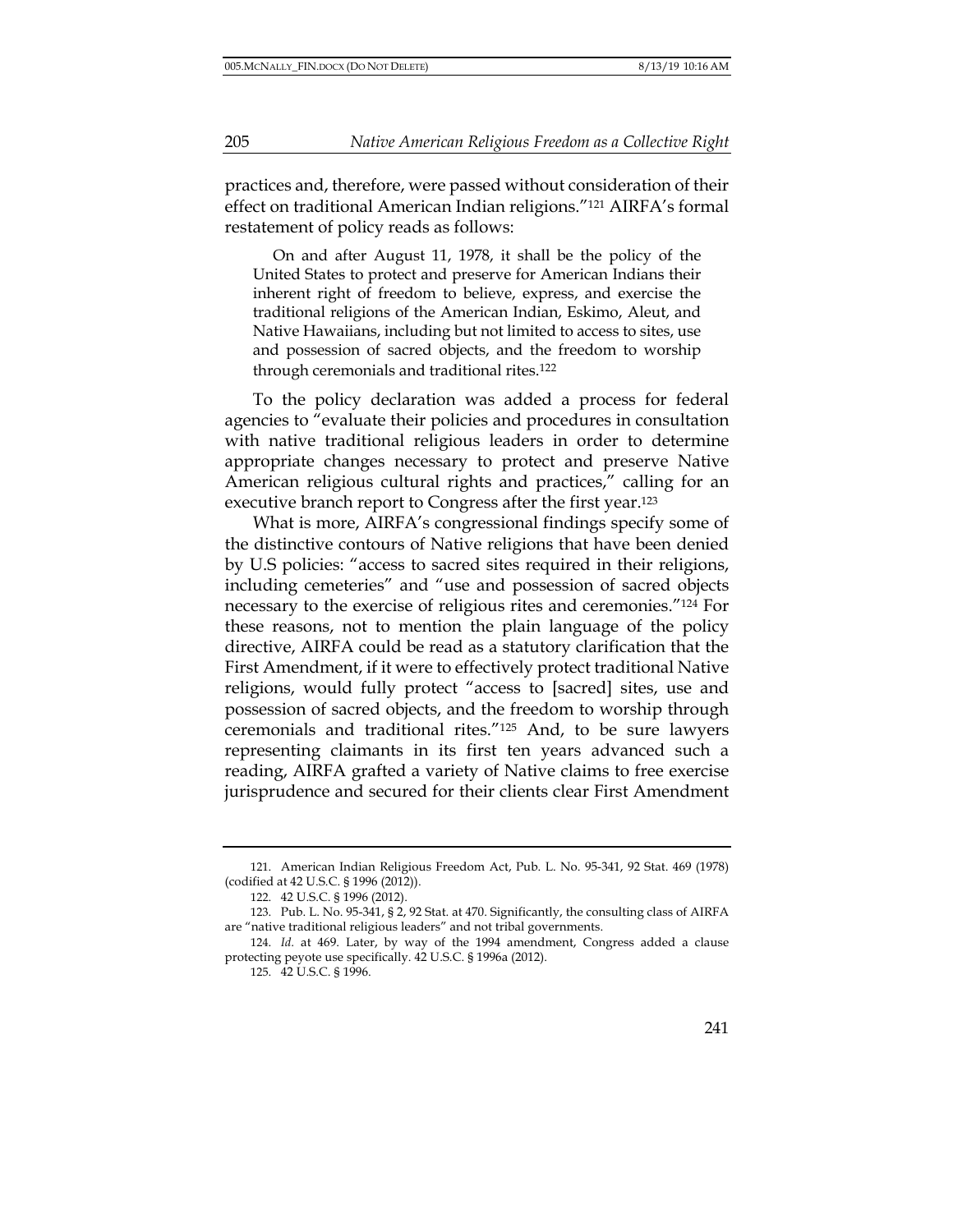free exercise rights to sacred lands or to sacred practices.126 Although there were some hopeful signs elsewhere in the lower courts, most of these cases claiming that AIRFA clarified First Amendment rights wound up failing in various appellate courts.127

The Supreme Court's holding in *Lyng* put the final nail in the coffin to the fuller reading of AIRFA as a clarification of how the First Amendment should be applied to Native American claims. The *Lyng* Court found, "[n]owhere in the law is there so much as a hint of any intent to create a cause of action or any judicially enforceable individual rights," and found in AIRFA's legislative history a statement by its sponsor, Representative Udall, that "the bill would not 'confer special religious rights on Indians,' would 'not change any existing State or Federal law,' and in fact 'has no teeth in it.'"128

# *D. A Finer-Grained Reading of AIRFA*

That courts found AIRFA could not hold water as a statutory enactment of First Amendment religious freedom protections for Native people led many to conclude AIRFA was a legislative failure, another empty promise to Native people, who were again tragically undermined. Consider, for example, Andrew Gulliford's discussion of the "Failure of the American Indian Religious Freedom Act" in an otherwise nuanced treatment of sacred site

<sup>126.</sup> *E.g.*, Wilson v. Block, 708 F.2d 735 (D.C. Cir. 1983); Crow v. Gullet, 706 F.2d 856 (8th Cir. 1983); Badoni v. Higginson, 638 F.2d 172 (10th Cir. 1980); Sequoyah v. TVA, 620 F.2d 1159 (6th Cir. 1980).

<sup>127.</sup> For a fuller list of litigation on the basis of AIRFA in its first decade, see Sharon O'Brien, *A Legal Analysis of the American Indian Religious Freedom Act*, *in* HANDBOOK OF AMERICAN INDIAN RELIGIOUS FREEDOM 27 (Christopher Vecsey ed., 1991).

<sup>128</sup>*.* Lyng v. Nw. Indian Cemetery Protective Ass'n, 485 U.S. 439, 455 (1988) (quoting 124 CONG. REC. 21,444–45 (1978) (statement of Rep. Udall)). In his dissent, Justice Brennan agreed AIRFA "does not create any judicially enforceable rights" but added:

<sup>[</sup>T]he absence of any private right of action in no way undermines the statute's significance as an express congressional determination that federal land management decisions are not 'internal' Government 'procedures,' but are instead governmental actions that can and indeed are likely to burden Native American religious practices. That such decisions should be subject to constitutional challenge, and potential constitutional limitations, should hardly come as a surprise.

Id. at 471 (Brennan, J., dissenting).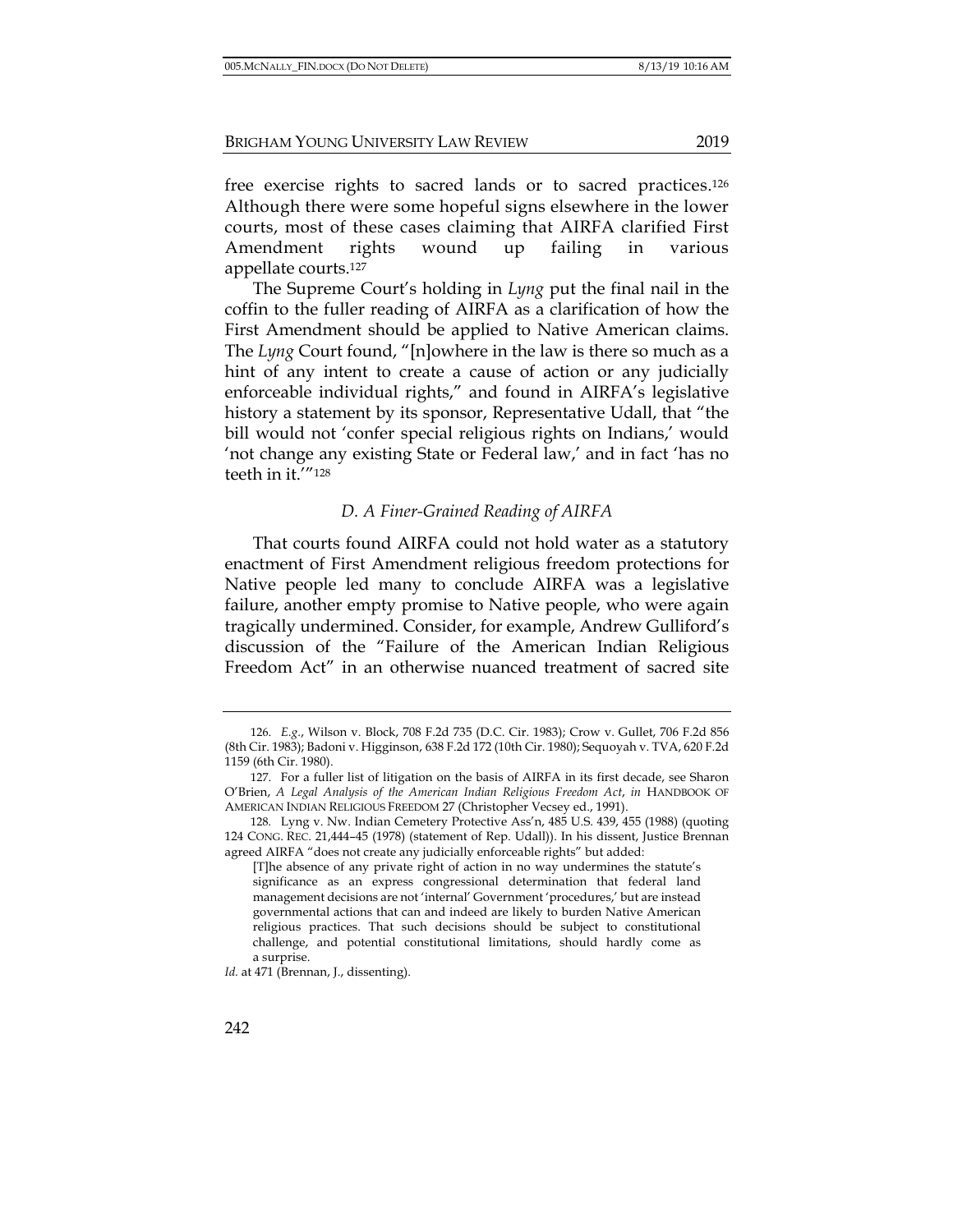management: "With the vote on AIRFA, Congress recognized Indian religious beliefs but made no real effort to protect those beliefs and practices. Legislators passed a useless law."129

This view is apt in part. Even as the advisory, procedural resolution of Congress that the *Lyng* Court said it was, AIRFA was not taken very seriously by the two Reagan administrations and, arguably, others, thereafter. But AIRFA has hardly been the failure that this common reading of it suggests. In at least four respects, AIRFA proved to be a remarkable legislative accomplishment, and one that helps understand how Native religious rights can be construed as collective rights.

First, AIRFA grafted into the federal trust responsibility a specific concern for the religious and cultural rights of the tribes. This was explicit in AIRFA's wording: U.S. policy would "protect and preserve for American Indians their inherent right[s]."130 Especially given its acknowledgement that the United States had formerly pursued policies expressly designed to undermine Native religions, AIRFA's policy redirection was no small matter. But AIRFA's preamble also took pains to suggest there were a host of inadvertent ways that federal policies had the effect of undermining Native religions. Importantly, Congress did not define Indian tribe in AIRFA narrowly to include only those Native nations with formal federal recognition, and specified as its consulting class "native traditional religious leaders," not the governments of recognized tribes.131

Second, AIRFA mandated the thorough policy review of the various federal agencies and report to Congress, helping set the agenda for accommodations and actions that would extend its protections. As President Carter's liaison with the tribes, Suzan Shown Harjo was tapped to guide this process, and engaged a

<sup>129.</sup> ANDREW GULLIFORD, SACRED OBJECTS AND SACRED PLACES: PRESERVING TRIBAL TRADITIONS 101–02 (2000). A better reading of AIRFA on this score is found in BURTON, *supra*  note 39.

<sup>130.</sup> 42 U.S.C. § 1996. As I discuss below, AIRFA's extension of the federal trust responsibility to protect and preserve Native American religions would become even clearer when AIRFA was amended in 1994.

<sup>131.</sup> *Id.* The 1994 Peyote Amendments to AIRFA did define "Indian tribe," for the purposes of those specific amendments, in such a way that tied the peyote provisions to members of federally recognized tribes. 42 U.S.C. § 1996a(c)(2) (2012).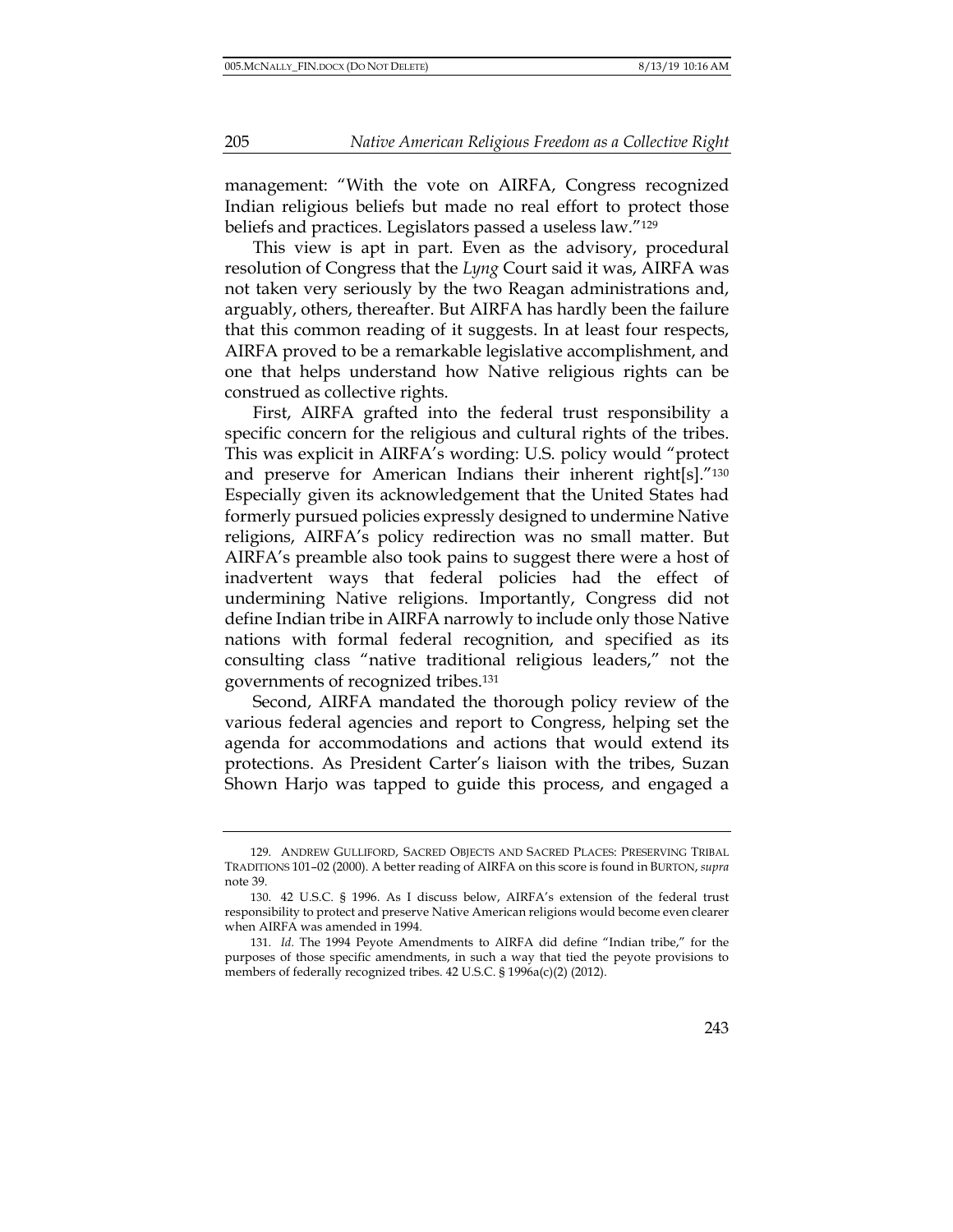parallel study and implementation project by the Native American Rights Fund and the American Indian Law Center which was able to more thoroughly survey and consult in the field with the religious leaders.132 From its consultation, the study identified the following key issues where federal policies infringed on Native religions: (1) "preservation of and access to sacred" sites, (2) "the right to religious use of peyote," (3) "the right to recover religious objects," (4) "the right to cross borders freely for religious purposes," (5) "the rights of incarcerated Indians," (6) the "right to

religious privacy,"  $(7)$  "the rights of Indian students," and  $(8)$  "the right to traditional hair styles" in schools, prisons, reformatories, and military service.133 Within several years of AIRFA's passage, the public record included formal recognition of the range of religious infringements that government actions directly or indirectly placed on Native communities, laying the groundwork for the subsequent legislative and administrative accommodations on sacred sites, ceremonial peyote use, repatriation of human remains from museums and scientific collections, and return of ceremonial items and objects of cultural patrimony.134

Third, AIRFA created language for subsequent administrations to breathe meaningful life into its provisions and to relate it to other review and consultation processes, such as those under environmental and historic preservation laws, toward more integrated and serious federal consideration of tribal claims. In 1996, in the spirit of AIRFA and out of a concern to expand minimal readings of its provisions as they were intended to apply to federal agencies, President Clinton signed Executive Order 13007.135 The Executive Order mandated that agencies managing federal lands would: "(1) accommodate access to and ceremonial use of Indian sacred sites by Indian religious practitioners and (2) avoid adversely affecting the physical integrity of such sacred sites.

<sup>132.</sup> *See "We Also Have a Religion": The American Indian Religious Freedom Act and the Religious Freedom Project of the Native American Rights Fund*, ANNOUNCEMENTS (Native Am. Rights Fund, Boulder, Colo.), Winter 1979.

<sup>133.</sup> *Id.* at 8–9.

<sup>134.</sup> U.S. DEP'T OF INTERIOR, FEDERAL AGENCIES TASK FORCE: AMERICAN INDIAN RELIGIOUS FREEDOM ACT REPORT (1979).

<sup>135.</sup> Exec. Order No. 13,007, 61 Fed. Reg. 26,771 (May 24, 1996), *reprinted in* 42 U.S.C. § 1996 app. at 690-91 (2012).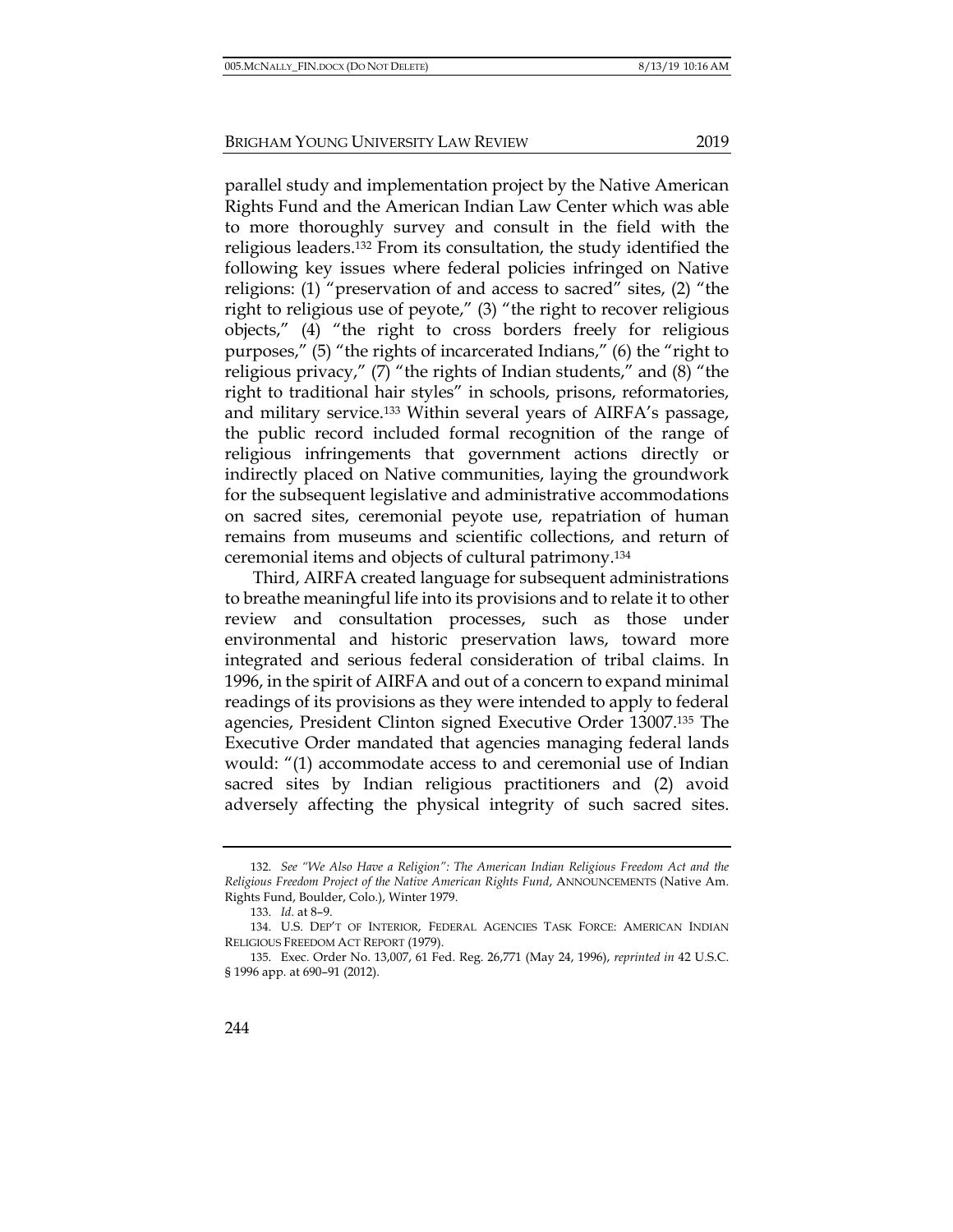Where appropriate, agencies shall maintain the confidentiality of sacred sites."<sup>136</sup>

Fourth, the language of Executive Order 13007 further elaborated the consultation logic of AIRFA to "ensure reasonable notice" of "proposed actions or land management policies that may restrict future access to or ceremonial use of, or adversely affect the physical integrity of, sacred sites," and aligned such consultation with a 1994 Executive memorandum, "Government-to-Government Relations with Native American Tribal Governments."137 This was not just a culture of consultation; the momentum gained through AIRFA's passage carried into a government-wide statutory, not just regulatory, tribal consultation provision in the Archaeological Resources Protection Act of 1979138 and in an amendment to the Section 106 Review process of the National Historic Preservation Act (1966) providing that federal agencies consult with tribes where they make a religious or cultural claim to a significant place.139 President Clinton's Executive Order on "Consultation and Coordination with Indian Tribal Governments" extends and clarifies what proper consultation with tribal sovereigns should look like, as a matter of policy.140

In sum, while a plain reading of AIRFA, or one shaped by the courts' interpretation, finds it lacking legal teeth for the full-fledged protections that religious freedom suggests in constitutional law, AIRFA set in motion a procedural mechanism for federal accommodations of religious and cultural concerns of sovereign tribes as collectivities. To be sure, in the absence of specific legal causes of action, and thus judicial review, beyond those under the Administrative Procedure Act, such procedural mechanisms rely for their effect more on the diligence of the federal agency involved, and under various administrations that may or may not consider Native rights a priority among competing goods.

<sup>136.</sup> *Id.* § 1(a).

<sup>137.</sup> *Id.* § 2(a) (citing Presidential Memorandum on Government-to-Government Relations with Native American Tribal Governments, 59 Fed. Reg. 22,951 (Apr. 29, 1994), *reprinted in* 25 U.S.C. § 5301 app. at 488 (2012)).

<sup>138.</sup> 16 U.S.C. § 470cc(c) (2012).

<sup>139.</sup> 16 U.S.C. § 470a(d)(6)(B) (2012) ("In carrying out its responsibilities under section 470f of this title, a Federal agency shall consult with any Indian tribe or Native Hawaiian organization that attaches religious and cultural significance to properties described in subparagraph (A).").

<sup>140.</sup> Exec. Order No. 13,175, 65 Fed. Reg. 67,249 (Nov. 6, 2000).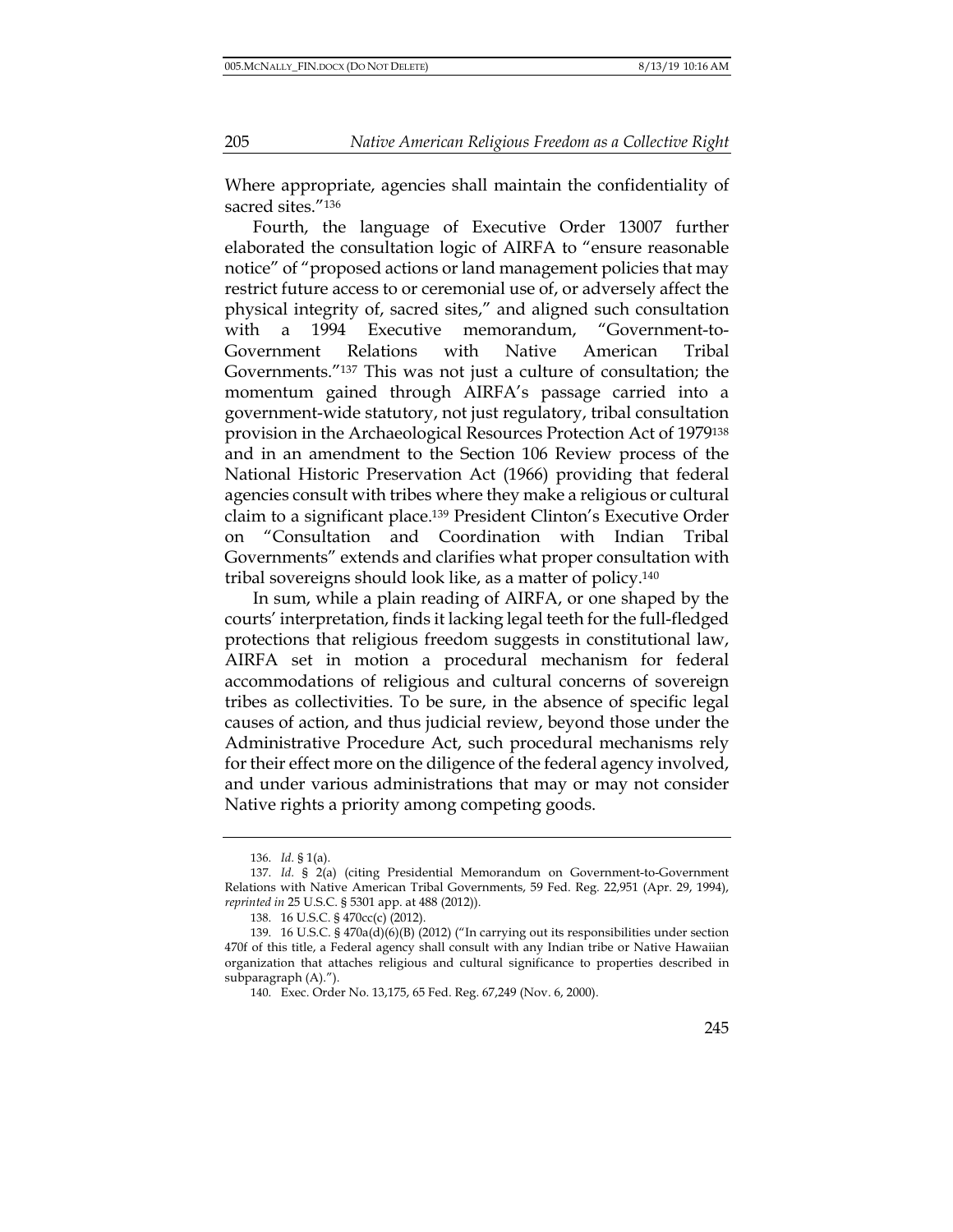Still, they place considerations of Native religious and cultural rights on a footing quite other than that of the individual civil liberty basis on which religious freedom has generally been seen to rest. AIRFA directs the United States to consult (and ultimately to make agreements) with tribal governments to accommodate what practices, places, objects, and beliefs those nations indicate are urgent to them without necessarily having to make a showing that they are protectable facets of "religious" exercise under religious freedom jurisprudence. Such an approach can honor the porous boundaries between tribal religions and tribal cultures, economies, polities, land-bases, or identities. And as suggested by the confidentiality that characterizes those consultation processes —one of the issue areas of friction identified through the AIRFA review process between Native religions and federal agency policies—the tribes can relate matters to them and seek accommodations without violating the secrecy that often accompanies tribal religious beliefs, practices, and institutions or without exposing sacred places, practices, beliefs, or objects to unwelcome voyeurism on the public record.141

# *E. AIRFA's 1994 Peyote Amendment*

Importantly, if AIRFA was not to be a binding clarification that the First Amendment would apply to the distinctive contours of Native religions, the distinctive contours of AIRFA as a policy statement of the federal trust responsibility to the tribes proved that it was friendlier terrain for distinctly Native religious concerns than the broader religious freedom protections of RFRA. Recall that it was shared outrage at the Supreme Court's stripping of the First Amendment's free exercise protection in *Employment Division v. Smith* that unified a coalition of religious groups across the culturewars spectrum and secured near-unanimous support for RFRA.142 But for all its references to *Smith*, RFRA did not expressly reinstate the broad rights to ceremonial peyote use won so ably by practitioners of the Native American Church in dozens of state statutes and through a broad range of court-backed protections of

<sup>141.</sup> *See* Pueblo of Sandia v. United States, 50 F.3d 856 (10th Cir. 1995).

<sup>142.</sup> *See supra* Section I.A.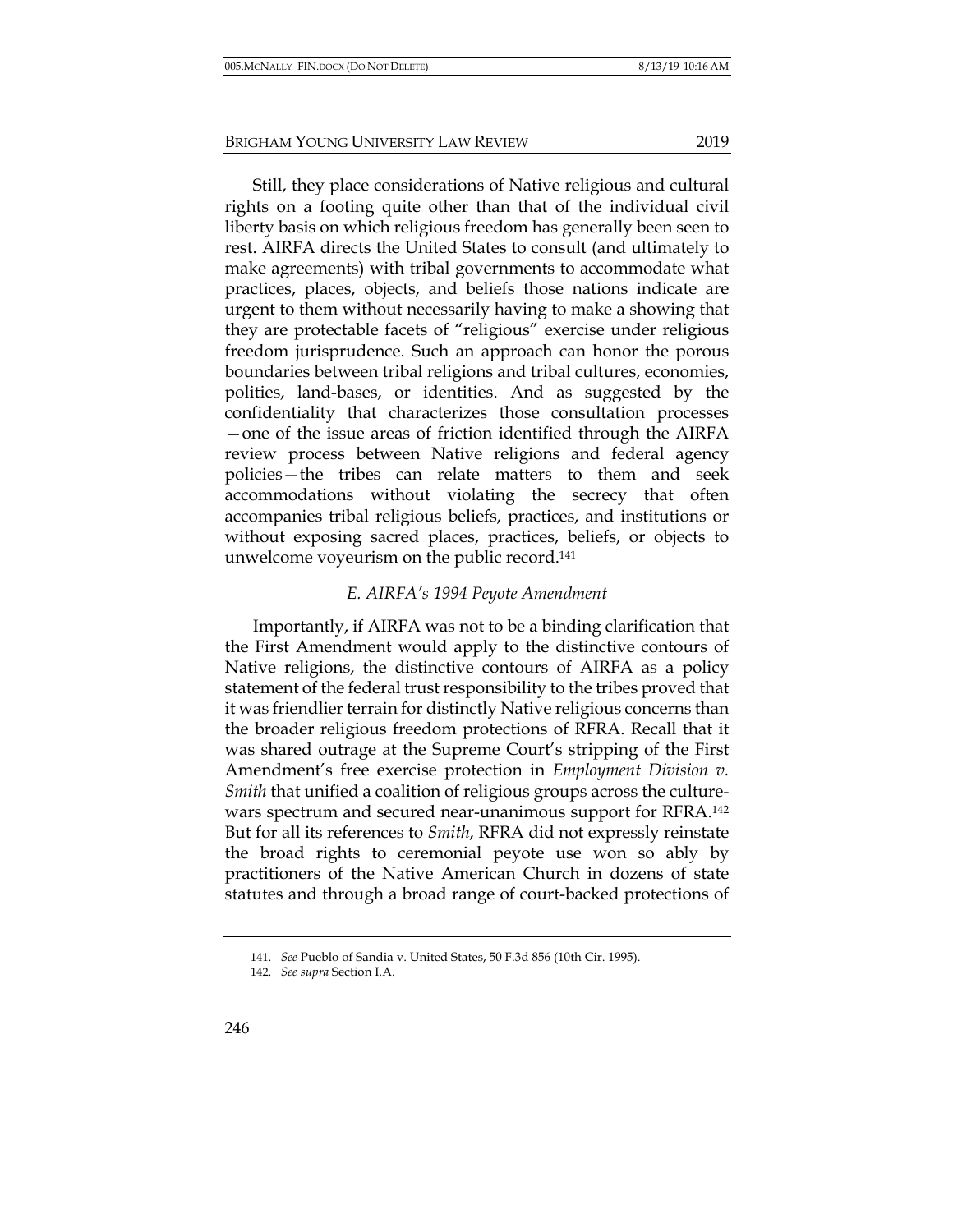Peyotism.143 In the words of James Botsford, a Wisconsin attorney representing members of the Native American Church at the time, "[w]e took the hit and were not in the huddle." $144$ 

Having already begun specifically to consult with leaders of the Native American Church as part of the policy review mandated by AIRFA, and desiring to make any peyote protection "Scalia-proof," as James Botsford put it, the strategy was to "make it an Indian right, rooted in the trust relationship" and resting on the distinctive legal and political status of the tribes and their members, which would also immunize it from equal protection challenges under civil rights law.145 The 1994 Amendment to AIRFA, as Congress passed it, provided that:

Notwithstanding any other provision of law, the use, possession, or transportation of peyote by an Indian for bona fide traditional ceremonial purposes in connection with the practice of a traditional Indian religion is lawful, and shall not be prohibited by the United States or any State. No Indian shall be penalized or discriminated against on the basis of such use, possession or transportation, including, but not limited to, denial of otherwise applicable benefits under public assistance programs.146

And its definitions section made clear that "Indians" referred to members of federally recognized tribes and that "Indian religion" meant "any religion . . . which is practiced by Indians, and . . . the origin and interpretation of which is from within a traditional Indian culture or community."147

<sup>143.</sup> *See* People v. Woody, 394 P.2d 813 (Cal. 1964).

<sup>144.</sup> James Botsford and Walter Echo-Hawk, Remarks at "Roundtable on Native American Religious Freedom," (May 2009). For an account of the effort, see James Botsford and Walter Echo Hawk, *The Legal Tango: The Native American Church v. the United States of America*, *in* ONE NATION UNDER GOD: THE TRIUMPH OF THE NATIVE AMERICAN CHURCH 123 –55 (Huston Smith & Reuben Snake eds., 1996).

<sup>145.</sup> James Botsford and Walter Echo-Hawk, *supra* note 144.

<sup>146.</sup> 42 U.S.C. § 1996a(b)(1) (2012).

<sup>147.</sup> *Id.* § 1996a(c). The statute's definitions section reads in part:

<sup>(1)</sup> the term "Indian" means a member of an Indian tribe; (2) the term "Indian tribe" means any tribe, band, nation, pueblo, or other organized group or community of Indians, including any Alaska Native village (as defined in, or established pursuant to, the Alaska Native Claims Settlement Act, (43 U.S.C. 1601 et seq.)), which is recognized as eligible for the special programs and services provided by the United States to Indians because of their status as Indians; (3) the term "Indian religion" means any religion— (A) which is practiced by Indians,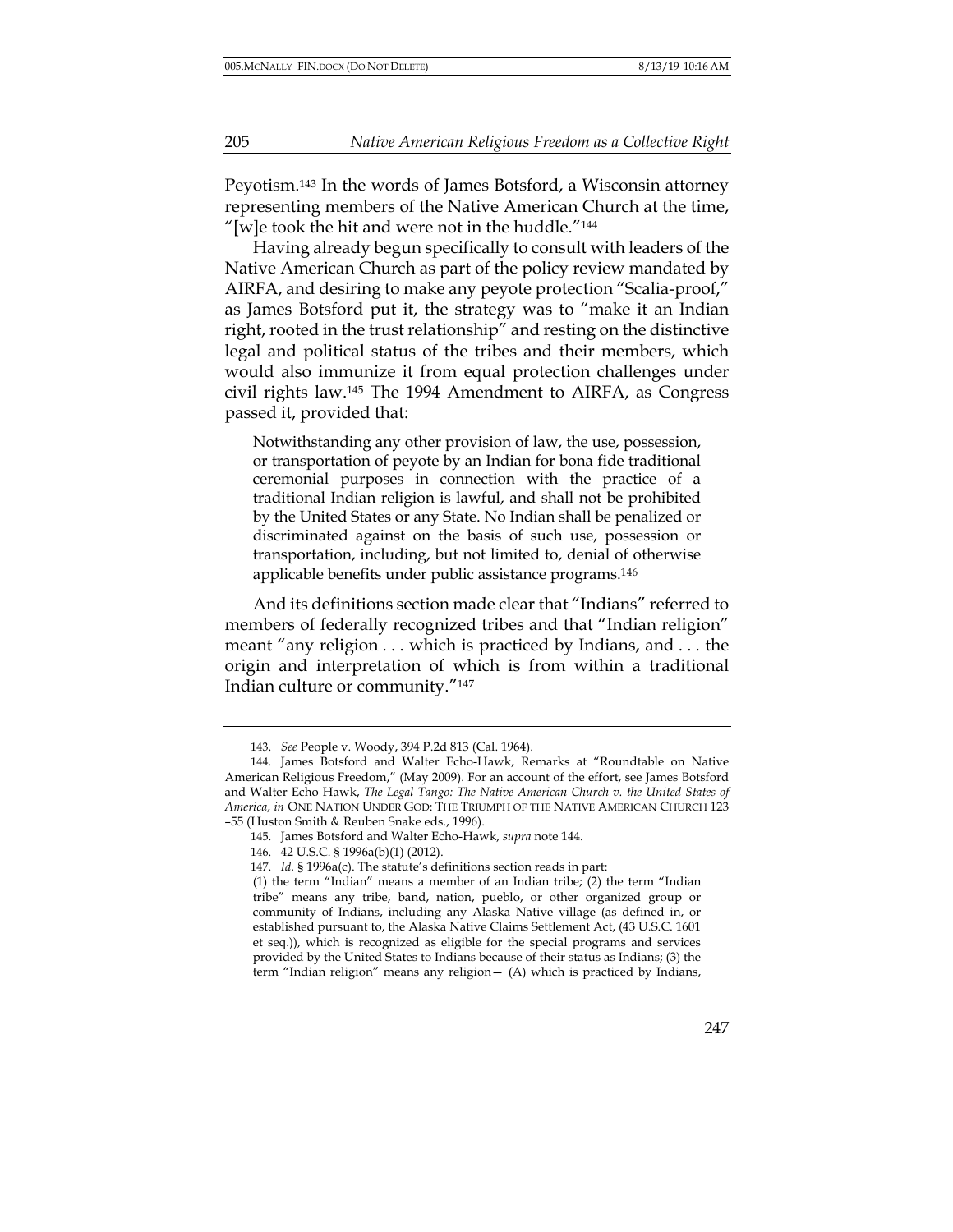Such definitional language was not only crafted to persuade Congress that there would be no slippery slope to gratuitous or untoward peyote use. It was expressly keyed to the logic of federal Indian law's recognition of the special political and legal status of members of tribes with rights based on the treaty and trust relationship. This logic could be undone, the coalition feared, by opening the door to those claiming *only* religious freedom rights to peyote use. And to be sure, there are any number of others claiming religious freedom exemptions to controlled substance laws that have looked to AIRFA's "Peyote Amendment" for similar equal protection sustenance of their claims.148 In one such case, the Supreme Court agreed with the RFRA claim by members of a religious community of South American origin to ceremonial ingestion of hoasca, which like peyote was regulated under federal controlled substance laws.149 Lawyers from the coalition representing the Native American Church agreed not to interfere with the RFRA claim, but took pains to work against any equal protection claim made by O Centro Espírita Beneficente União do Vegetal with respect to the AIRFA peyote exemption.150

#### *F. Native American Graves Protection and Repatriation Act (1990)*

The coalition that convinced Congress to recognize religious freedom effectively as a facet of Indian law for Peyotist tribal members was successful in part because it was largely the same circle of advocates, lawyers, tribal spiritual and political leaders, and allies who had recently won congressional passage of two repatriation statutes: the National Museum of the American Indian Act (1989) (NMAI Act)<sup>151</sup> and the better known Native American Graves Protection and Repatriation Act (NAGPRA).152

*Id.*

and (B) the origin and interpretation of which is from within a traditional Indian culture or community.

<sup>148.</sup> *See, e.g.*, Oklevueha Native Am. Church of Haw., Inc. v. Lynch, 828 F.3d 1012 (9th Cir. 2016).

<sup>149.</sup> Gonzales v. O Centro Espirita Beneficente Uniao do Vegetal, 546 U.S. 418 (2006).

<sup>150.</sup> James Botsford & Walter Echo-Hawk, Remarks at "Roundtable on Native American Religious Freedom," Vermillion, S.D. (May 2009).

<sup>151.</sup> National Museum of the American Indian Act, 20 U.S.C. §§ 80q to 80q–15 (2012).

<sup>152.</sup> Native American Graves Protection and Repatriation Act, 25 U.S.C. §§ 3001– 13 (2012).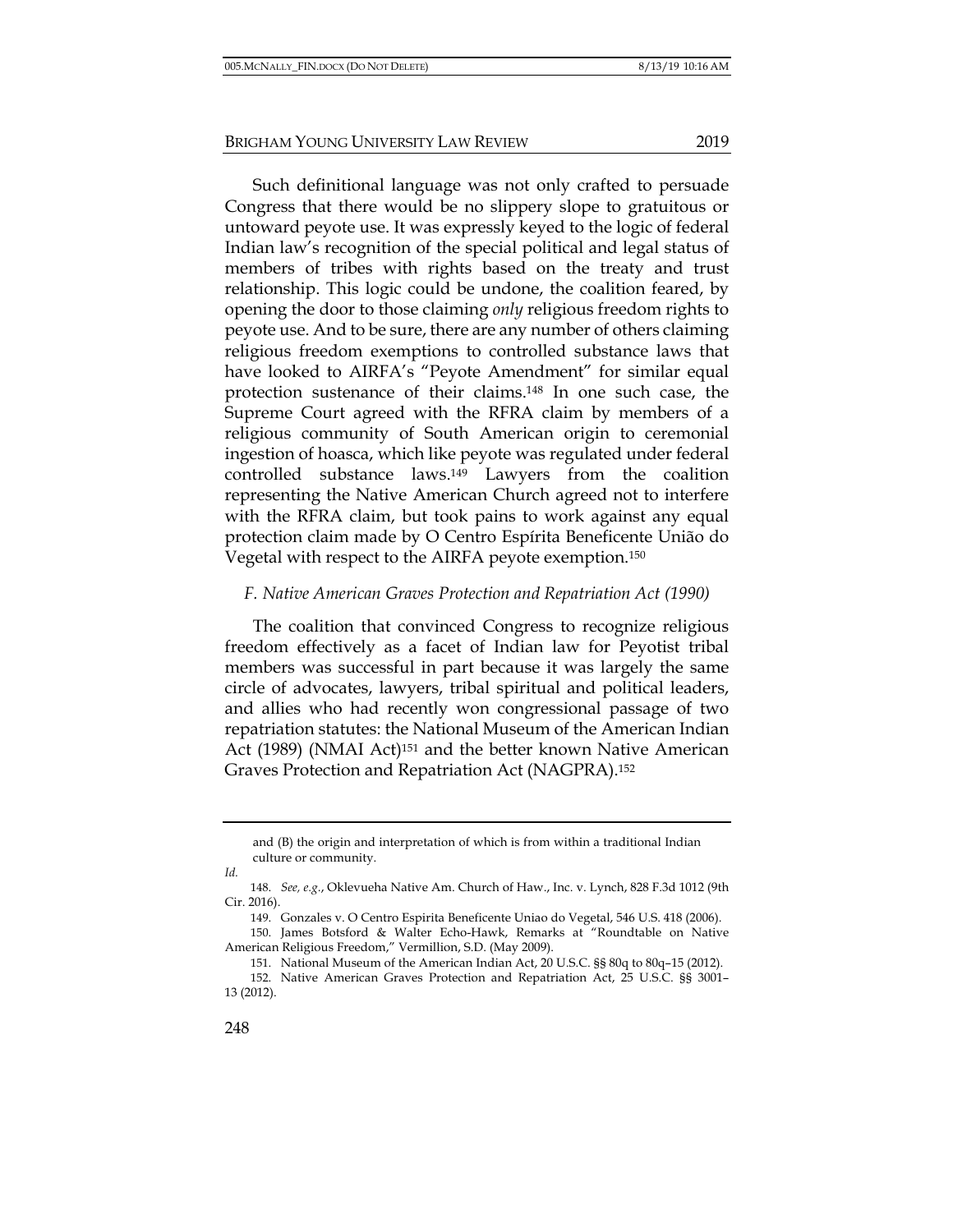Basically, the NMAI Act legislatively made provisions for the repatriation of human remains and other items as part of the storied transfer of more than 800,000 objects in the Heye Collection from New York City's then-decrepit Museum of the American Indian to the Smithsonian Institution, a transfer that occasioned the creation of the Washington Mall's magnificent National Museum of the American Indian. Under the NMAI Act, the flagship national museums of the Smithsonian were to inventory, identify, and consider for return to tribes or lineal Indian descendants the tens of thousands of Native American human remains, and a variety of objects, in their collections.153 But perhaps the bigger story is what NMAI Act negotiations with the Smithsonian enabled: swift passage the following year of a remarkable NAGPRA statute requiring that the repatriation process extend to all federally funded museums and government agencies, extending the items to be inventoried, identified, and considered for return beyond human remains and burial objects to several other categories of "cultural items."154 These categories, later added by amendment to the NMAI act, most notably include "sacred objects," defined as those "needed by traditional Native American religious leaders for the practice of traditional Native American religions by their present day adherents," and "cultural patrimony," defined as "an object having ongoing historical, traditional, or cultural importance central to the Native American group or culture itself, rather than property owned by an individual Native American, and which, therefore, cannot be alienated, appropriated, or conveyed by any individual."155 NAGPRA required, under penalty, "expeditious return" of "culturally identified" human remains and specified cultural items from the collections of museums and agencies to lineal descendants, in those cases where a clear line of descent could be drawn to human remains, or to tribes and Native Hawaiian organizations who could show "cultural affiliation by a preponderance of the evidence," which statutorily was not limited to scientific evidence, but could include "oral traditional"

<sup>153.</sup> 20 U.S.C. §§ 80q to 80q-15.

<sup>154.</sup> 25 U.S.C. §§ 3001–13.

<sup>155</sup>*. Id.* § 3001.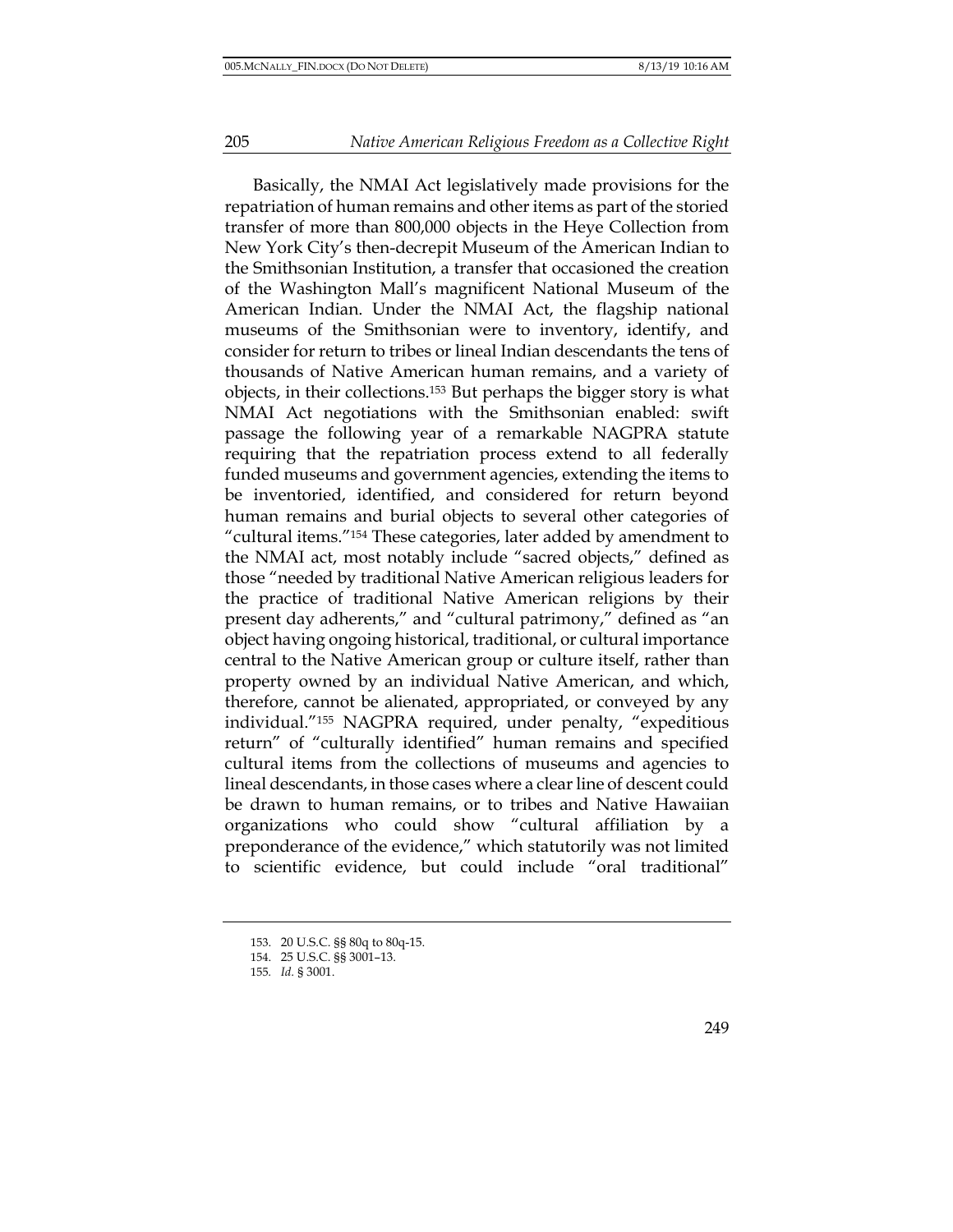information or expert opinion.156 To these provisions was added the criminalization of trafficking in the protected items and tribal control of any human remains and cultural items subsequently excavated on tribal lands or federal lands in aboriginal tribal territories.157 Finally, NAGPRA created a Review Committee, including appointees from both tribal and scientific communities, to resolve the many contested or competing claims sure to result.158

I cannot here undertake the fuller treatment warranted by the NMAI Act and NAGPRA, and particularly the lengthy subsequent struggles over their regulations. I could in any case add little to two very fine book length treatments that treat NAGPRA not merely as a "legal event," in the words of Kathleen Fine-Dare, but as a "cultural and political process . . . one that will be shaped for long years to come."159 Greg Johnson brings theoretically-informed religious studies attentiveness to the making of religion in that legal process, though importantly he distinguishes his line of analysis from the presumptions of suggesting that there is in the doing a mere "invention of tradition."160 With a careful review of NAGPRA's legislative history, the complex claims of different Native Hawaiian organizations, and, in subsequent work, the ongoing deliberations of the NAGPRA Review Committee, Johnson shows how the NAGPRA process has generated a large body of strategically-positioned religious speech, whereby Native practitioners lay claim, on the one hand, to the specific obligations, practices, and beliefs unique to their respective collective traditions, and to the universally applicable human rights discourse of religion on the other.161 In this process, Congress and administrative bodies remarkably find themselves debating definitions of religiously charged categories like "sacred object," "cultural patrimony," and the evidentiary weight of divinatory and oral traditions. Following

<sup>156.</sup> 43 C.F.R. 10.2 (e) (referencing 25 U.S.C. § 3005 (a)(4)).

<sup>157.</sup> 25 U.S.C. § 3002 (c).

<sup>158.</sup> *Id.* § 3006.

<sup>159.</sup> KATHLEEN S. FINE-DARE, GRAVE INJUSTICE: THE AMERICAN INDIAN REPATRIATION MOVEMENT AND NAGPRA 7 (2002).

<sup>160.</sup> GREG JOHNSON, SACRED CLAIMS: REPATRIATION AND LIVING TRADITION (2007).

<sup>161.</sup> *Id.*; *see also* Greg Johnson, *Apache Revelation: Making Indigenous Religion in the Legal Sphere, in* SECULARISM AND RELIGION MAKING 170, 170–86 (Markus Dressler & Arvind-Pal S. Mandair eds., 2011).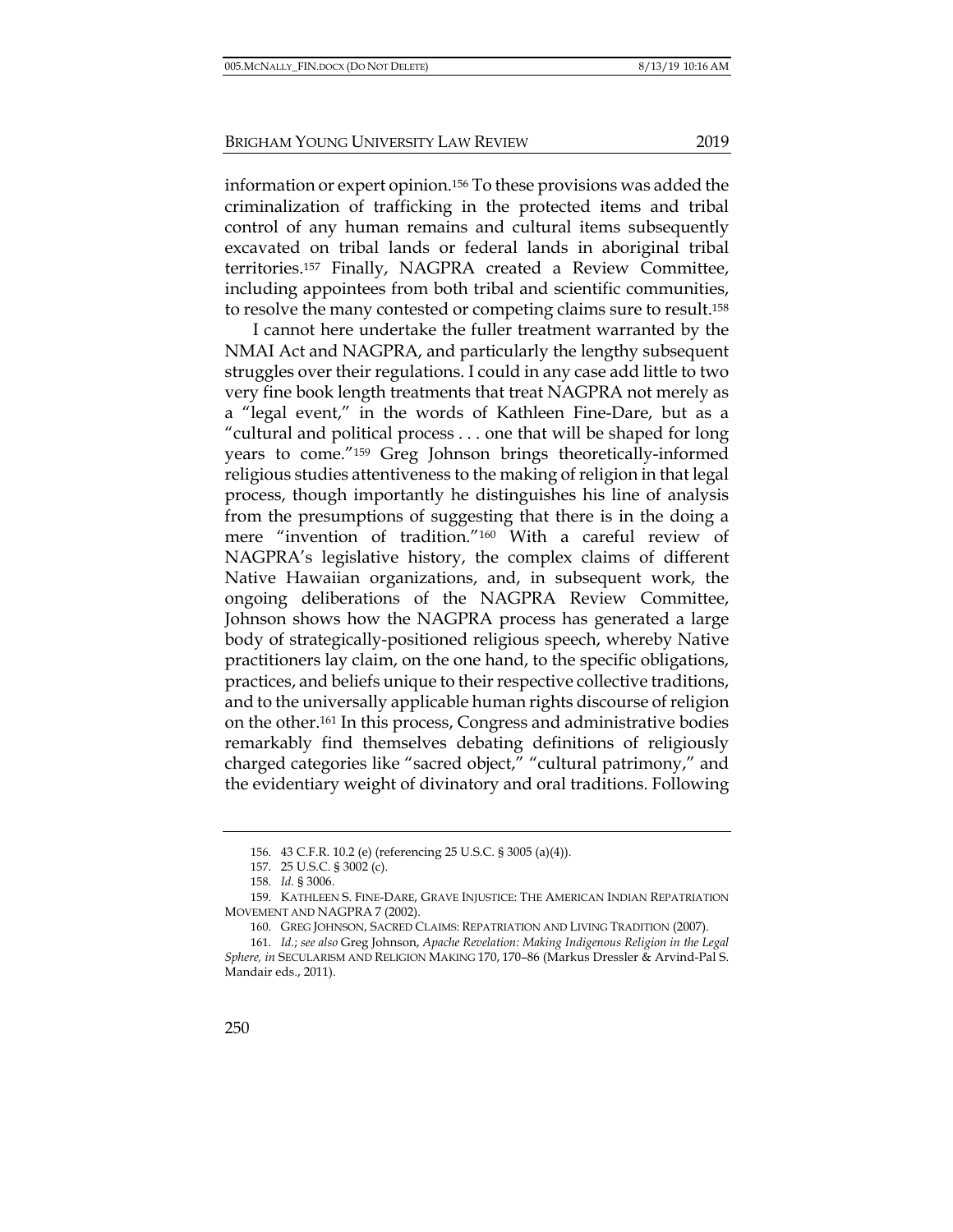the lines of Johnson's analysis, I would emphasize the manner with which the "religious freedom" protections of NAGPRA are strategically conformed to the structure of a collective right.

# *G. NAGPRA in the Courts: "Religion" v. "Science"*

With its considerable reach, NAGPRA has produced no small amount of litigation, and court interpretations have both strengthened and weakened its various provisions.162 In perhaps the highest profile challenge to the protections of NAGPRA, *Bonnichsen v. United States,* a physical anthropologist claimed that a federal decision to repatriate the 9,300-year-old remains of so-called "Kennewick Man," found in 1996 on federal land along the Columbia River, to a group of area tribes that considered him an ancestor according to customary determinations of kinship and lineage, violated the statute itself.163 In its ruling in favor of the scientist, the Ninth Circuit not only recognized his standing to sue under NAGPRA, which the U.S. had argued was only authorized for tribal claimants, but agreed that the oral traditional evidence presented by the tribes could not have been found reasonably to outweigh the genetic and archeological scientific evidence placing the remains several thousand years before the tribes in question had arrived in the region. Specifically, the court held that for the purposes of NAGPRA and by using the statute's own definitions, the remains are not "Native American."164 Still, the *Bonnichsen* decision took pains to show how the federal decision to repatriate the remains to the tribes had gone too far in valorizing the evidentiary weight of oral tradition, particularly as "the record as a whole does not show where historical fact ends and mythic tale begins," over scientific evidence suggesting no "group identity" between the remains and the tribes in question.165 So if there are elements of the NAGPRA process, such as definitional discussions of what counts as a "sacred object" or appeals to visionary

<sup>162.</sup> *See* United States v. Tidwell, 191 F.3d 976 (9th Cir. 1999); Pueblo of San Ildefonso v. Ridlon, 103 F.3d 936 (10th Cir. 1996); United States v. Corrow, 941 F. Supp. 1553 (D.N.M. 1996).

<sup>163.</sup> Bonnichsen v. United States, 357 F.3d 962 (9th Cir. 2004)*, amended by* 367 F.3d 864 (9th Cir. 2004).

<sup>164.</sup> *Id.* at 972.

<sup>165.</sup> *Id*. at 979; *see also* Bonnichsen v. United States, 217 F. Supp. 2d 1116, 1143–44 (D. Or. 2002) (District Court holding).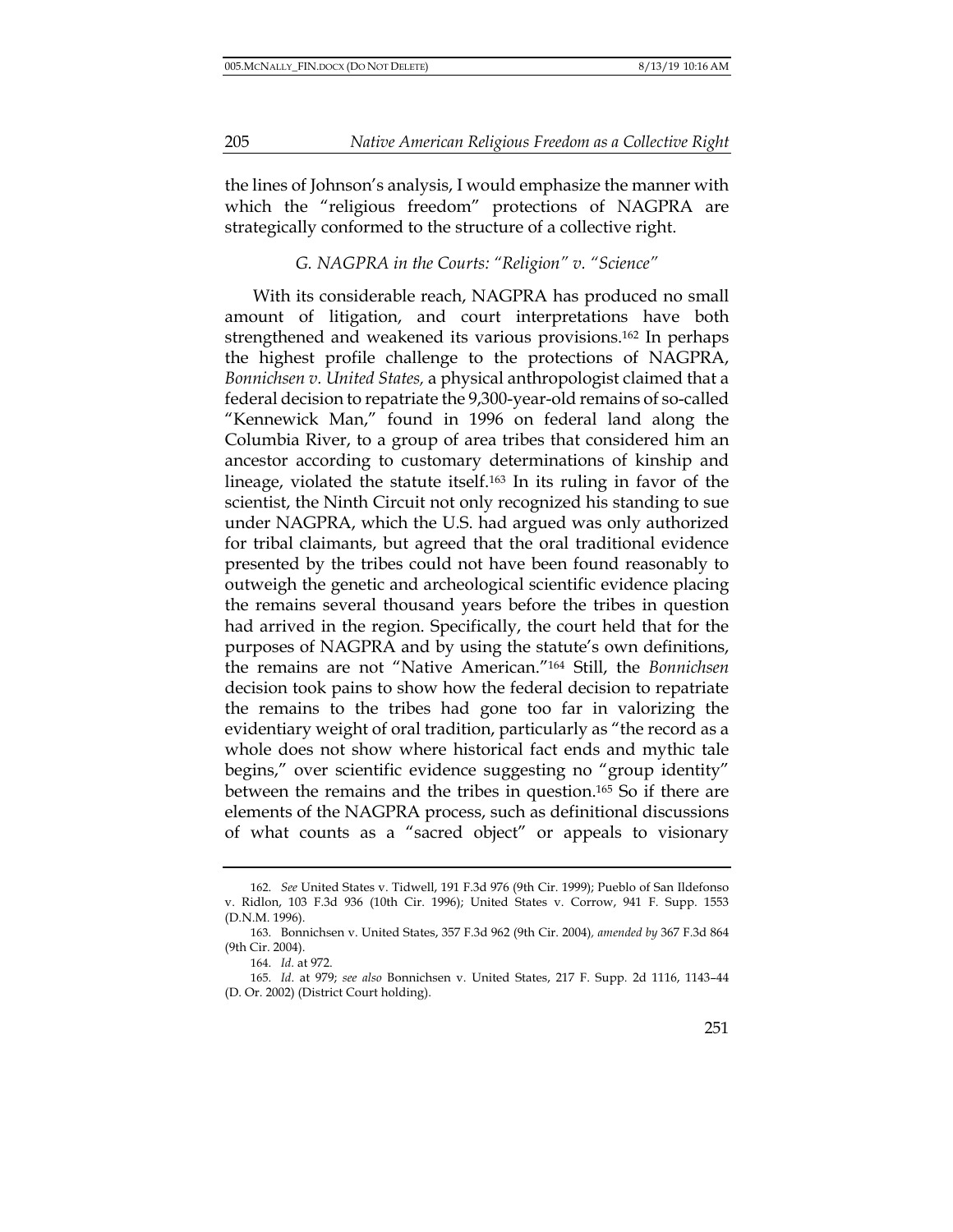experience as evidence of affiliation in repatriation proceedings, which suggest its texture as a religious freedom statute, judicial interpretations, too, have stressed NAGPRA's religious leanings.

## *H. NAGPRA: A Finer-Grained Reading*

But as with AIRFA, a closer reading of NAGPRA requires us not only to distinguish, as Greg Johnson has, between "strategic" appeals to the universality of religious freedom, and also to the culture-specific funerary and ceremonial traditions of burial, but also to see how the combination of those two religious discourses have been grafted legally onto the discourse of collective tribal rights under federal Indian law. Just as AIRFA's Peyote Amendment was, after the wizening process of AIRFA's narrow reading by the courts and the RFRA coalition's exclusion, strategically positioned not as an amendment to RFRA, where the logic of religious freedom would place it, but as an amendment to AIRFA, where the logic of federal Indian law would keep it immune from the condemning logic of the *Smith* decision,166 NAGPRA took its place as a cultural/religious facet of a broader agenda promoting tribal sovereignty.

First, NAGPRA on its face is hard to view primarily as a religious freedom statute. Native proponents have regarded it as a basic human rights law for its fundamental acknowledgement of the humanity of deceased Native American persons, regarded hitherto as archeological resources in the Antiquities Act of 1906<sup>167</sup> and even the Archeological Resources Protection Act of 1979.168

Second, in the typical taxonomy of legal studies, NAGPRA is regarded as a cultural property law, not a religious freedom law, one which ultimately rests on the questionability of title that federally funded museums or agencies could ever have, under common law, to human remains, or under the terms of contract and property law, to items of cultural patrimony. Indeed, the ability to go to courts on the basis of these property claims, even without the repatriation statutes, arguably brought the parties to the table to shape the legislation in the first place.

<sup>166.</sup> Emp't Div. v. Smith, 494 U.S. 872, 878–90 (1990).

<sup>167.</sup> Antiquities Act of 1906, 16 U.S.C. §§ 431–33 (1906).

<sup>168.</sup> Archeological Resources Protection Act, 16 U.S.C. §§ 470aa–mm.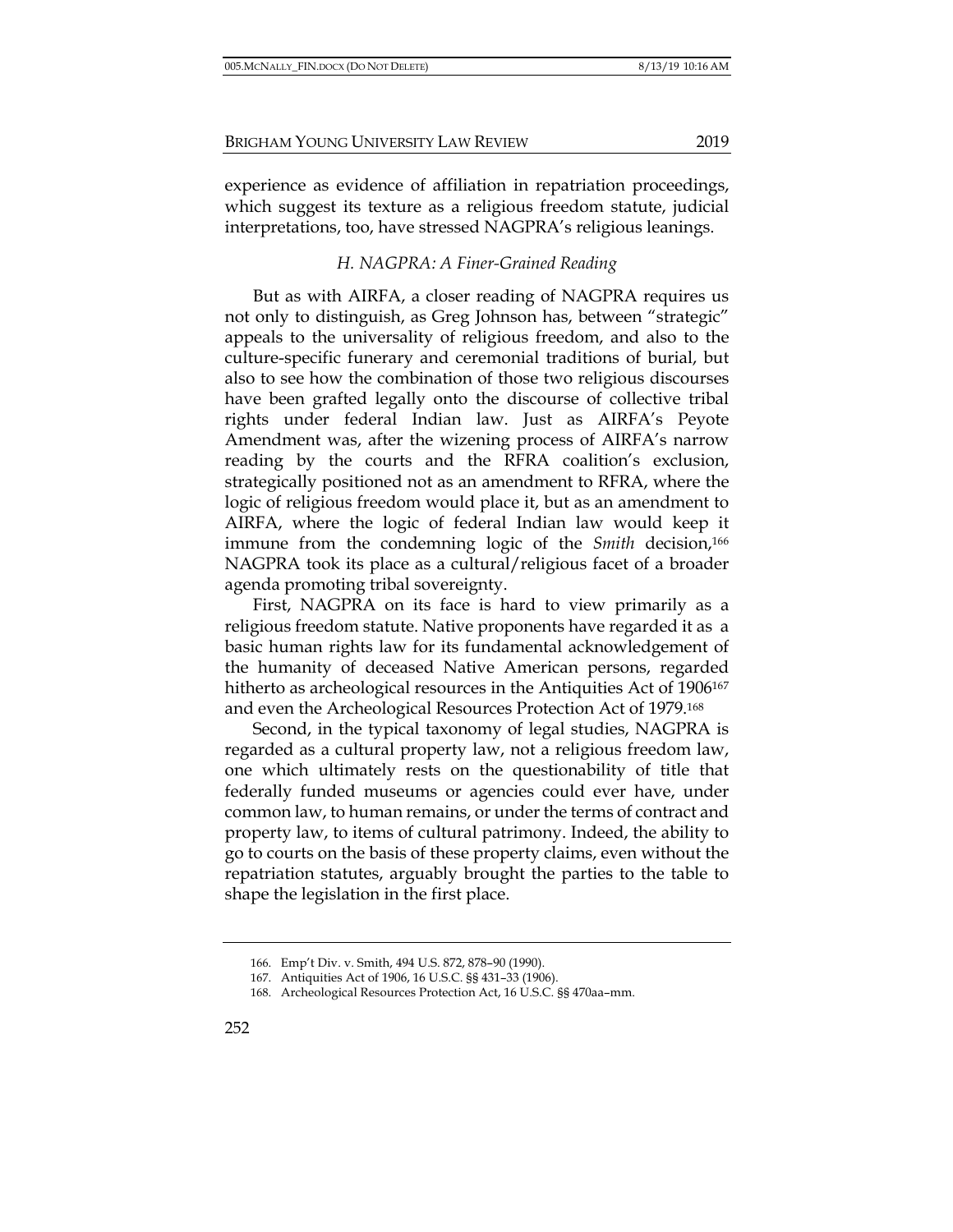Third, the procedural approach to federally recognized Indian tribes and Hawaiian organizations aligns NAGPRA and NMAI with the federal trust responsibility to preserve and protect the cultures, religions, and traditions of tribes, and with the consultative framework becoming a government-to-government relationship. Thus, grounded in this trust responsibility, the statute's privileging of arguably "religious" tribal claims and the regulatory apparatus's determinations about "sacred objects" and their disposition, can proceed without plainly violating the First Amendment's Establishment Clause. This logic and the case law that develops it will be the subject of Part III.

Through AIRFA, NAGPRA, and other measures considered in this Part, Congress and federal agencies have meaningfully extended the trust responsibility beyond the merely economic and natural resources of the tribes to the realm of cultural resources. These cultural resources include the traditional religions of Native communities with whom the U.S. acknowledges a nation-to-nation relationship. Clearly there are problematic elements of this structure, notably the controversial process for federal acknowledgement and the often ambiguous legal status of federally non-recognized tribes, a group that includes tribes like those treaty signatories recognized by the Commonwealth of Virginia and enjoying some measure of distinctive political status as a result, but which remain unacknowledged by the U.S., and thus outside the ambit of the protections discussed in this Part. But a closer look at these statutes shows how the legislative and executive branches have articulated a logic for recognizing Native cultural and religious rights that is collective in nature: religious in texture, but the legal shape of which conforms to the special political status of the group. In the next Part, I turn to judicial affirmation of this logic and this structure in case law.

#### III. JUDICIAL DISTINCTIONS BETWEEN COLLECTIVE AND INDIVIDUAL NATIVE AMERICAN RELIGIOUS EXERCISE

In this Part, I turn from legislative and administrative accommodations of Native religious practices and beliefs that draw upon the discourse of religious freedom but that structurally tie those accommodations to the collective rights of Native nations and their members, to judicial recognition of this structure of Native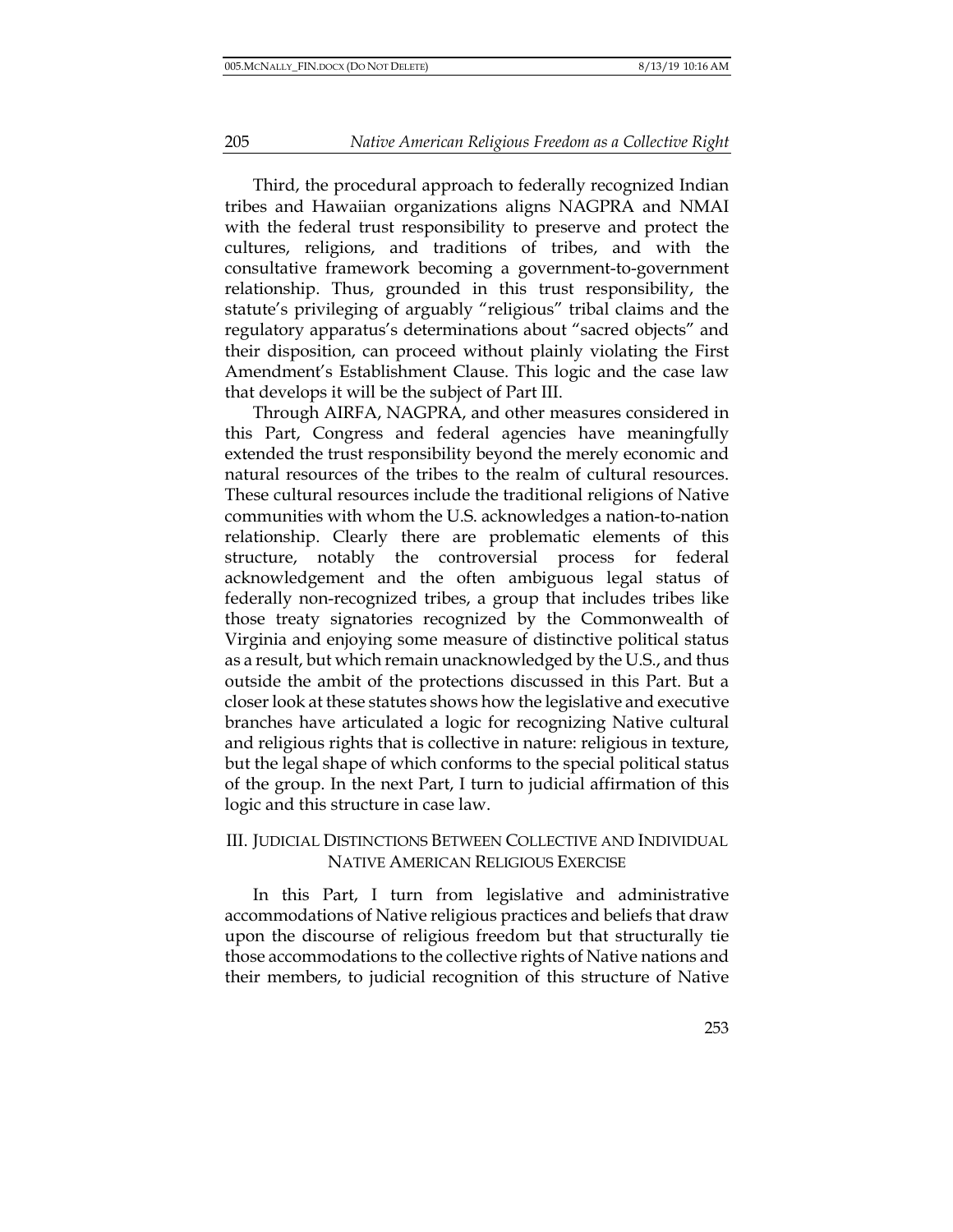religious rights as collective, not merely individual, matters. Courts have articulated this distinction with some consistency as they have rejected a wide range of challenges, including religious freedom challenges, to legislative and administrative religious accommodations within eagle protection. This Part will consider those in depth, along with several other notable cases where courts have found their way to identifying the distinctly

#### collective shape of certain Native American religious claims.

## *A. Eagle Act Accommodations*

Although eagles have been protected under the Migratory Bird Treaty Act and the Endangered Species Act, Congress in 1940 expressly passed the Bald Eagle Protection Act to criminalize the hunting, trafficking, bartering, and possession of eagle parts, even a single feather, making it punishable by a fine of up to \$5,000 and up to one year in prison.169 The act was amended in 1962 to the Bald and Golden Eagle Protection Act (Eagle Act*)* to include golden eagles because the two species are largely indistinguishable when immature.170 More importantly, the amended act enabled the Secretary of the Interior to establish regulations for exceptions "for the religious purposes of Indian tribes."171 Subsequently, the National Eagle Repository was established as a catchment and distributor for found eagle carcasses together with a permit application process in which the U.S. Fish and Wildlife Service, on a first-come, first-served basis, scrutinizes whether the applicant is an Indian who is authorized to participate in "*bona fide* tribal religious ceremonies."172 According to the regulations, permitted

<sup>169.</sup> Bald Eagle Protection Act of 1940, 54 Stat. 250 (1940) (current version at 16 U.S.C. § 668 (2012)); Migratory Bird Treaty Act, 16 U.S.C. §§ 703–12 (2012); Endangered Species Act, 16 U.S.C. §§ 1531–44 (2012).

<sup>170.</sup> Protection of Bald and Golden Eagles Act, 16 U.S.C. §§ 668–668(d) (2012) *amended by* Pub. L. No. 87-884, 76 Stat. 1346.

<sup>171.</sup> *Id.* § 668(a).

<sup>172.</sup> 50 C.F.R. § 22.22 (2017). In weighing permit applications, the government considers "(1) The direct or indirect effect which issuing such permit would be likely to have upon the wild populations of bald or golden eagles; and (2) Whether the applicant is an Indian who is authorized to participate in *bona fide* tribal religious ceremonies." *Id*. The process limits one pending application per applicant at one time and requires the following information on the application form: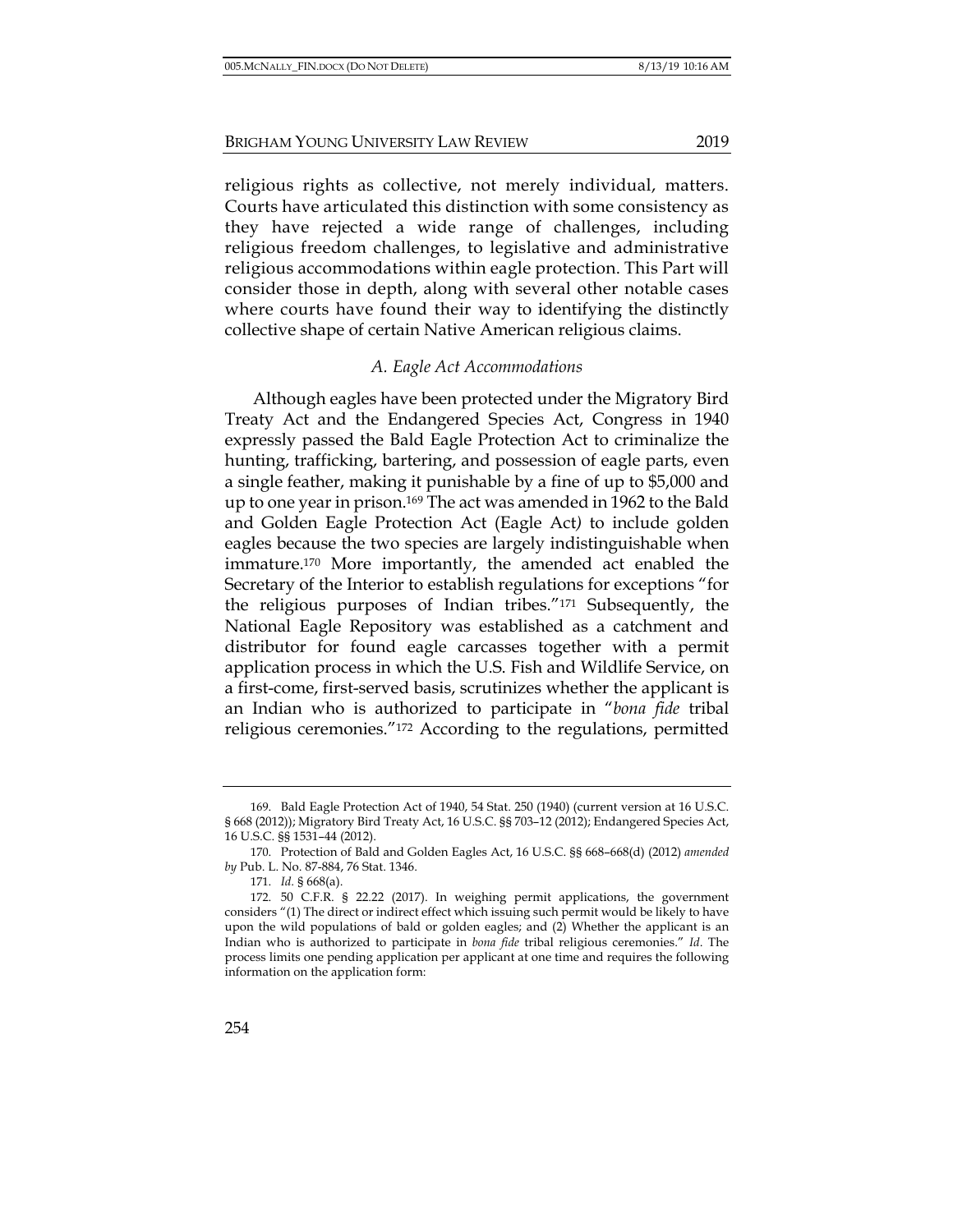eagle parts are not transferable except as those "from generation to generation or from one Indian to another in accordance with tribal or religious customs[.]"173 Wait times and restrictions have caused significant problems for applicants who may wait from six to nine months for loose feathers and two to four years for eagle carcasses.174

Not surprisingly, because eagle feathers, claws, wings, and other parts are of clear ritual and religious significance to so many Native religious traditions, the permit process to operationalize this accommodation has brought numerous legal challenges.175 Some have argued that the permit process violated their treaty rights.<sup>176</sup> Others have challenged various aspects of the permitting process as a violation of their religious freedom under the First Amendment or RFRA.177 For the purposes of this Article, I focus on cases where

*Id*.

174. Exceptions to the first-come, first-served basis are made where death ceremonies or other emergencies are claimed by applicants. United States v. Hardman, 297 F.3d 1116, 1123 n.12 (10th Cir. 2002).

175. *See, e.g.*, Tina S. Boradiansky, *Conflicting Values: The Religious Killing of Federally Protected Wildlife*, NAT. RESOURCES J. 709 (1990); Michael Davidson, *United States v. Friday and the Future of Native American Religious Challenges to the Bald and Golden Eagle Protection Act*, 86 DENV. U.L. REV. 1133 (2009); Antonia M. De Meo, *Access to Eagles and Eagle Parts: Environmental Protection v. Native American Free Exercise of Religion*, 22 HASTINGS CONST. L.Q. 771 (1995). Fewer studies have paid attention to the concerns of this section. *See* Carpenter, supra note 26; Matthew Perkins, *The Federal Indian Trust Doctrine and the Bald and Golden Eagle Protection Act: Could Application of the Doctrine Alter the Outcome in U.S. v. Hugs?* 30 ENVTL. L. 701 (2000). For an excellent article see Kathryn E. Kovacs, *Eagles, Indian Tribes, and the Free Exercise of Religion,* 47 LOY. L.A. L. REV. 53 (2013).

176. *See, e.g.*, United States v. Dion, 476 U.S. 734 (1986); United States v. Abeyta, 632 F. Supp. 1301 (D.N.M. 1986)*;* United States v. Thirty Eight (38) Golden Eagles or Eagle Parts, 649 F. Supp. 269 (D. Nev. 1986).

177. *See, e.g.*, United States v. Friday*,* 525 F.3d 938 (10th Cir. 2008) (explaining that repository timetable causes eagle carcasses to become religiously impure); United States v. Hugs*,* 109 F.3d 1375 (9th Cir. 1997) (discussing whether the permit system's procedural awkwardness violated religious freedom); United States v. Gonzalez, 957 F. Supp. 1225 (D.N.M. 1997) (discussing whether permit application requirement to disclose proposed ceremonial use violates religious secrecy).

<sup>(1)</sup> Species and number of eagles or feathers proposed to be taken, or acquired by gift or inheritance.

<sup>(2)</sup> State and local area where the taking is proposed to be done, or from whom acquired.

<sup>(3)</sup> Name of tribe with which applicant is associated.

<sup>(4)</sup> Name of tribal religious ceremony(ies) for which required.

<sup>(5)</sup> You must attach a certification of enrollment in an Indian tribe that is federally

recognized under the Federally Recognized Tribal List Act of 1994 . . . .

<sup>173.</sup> 50 C.F.R. § 22.22(b)(1) (2017).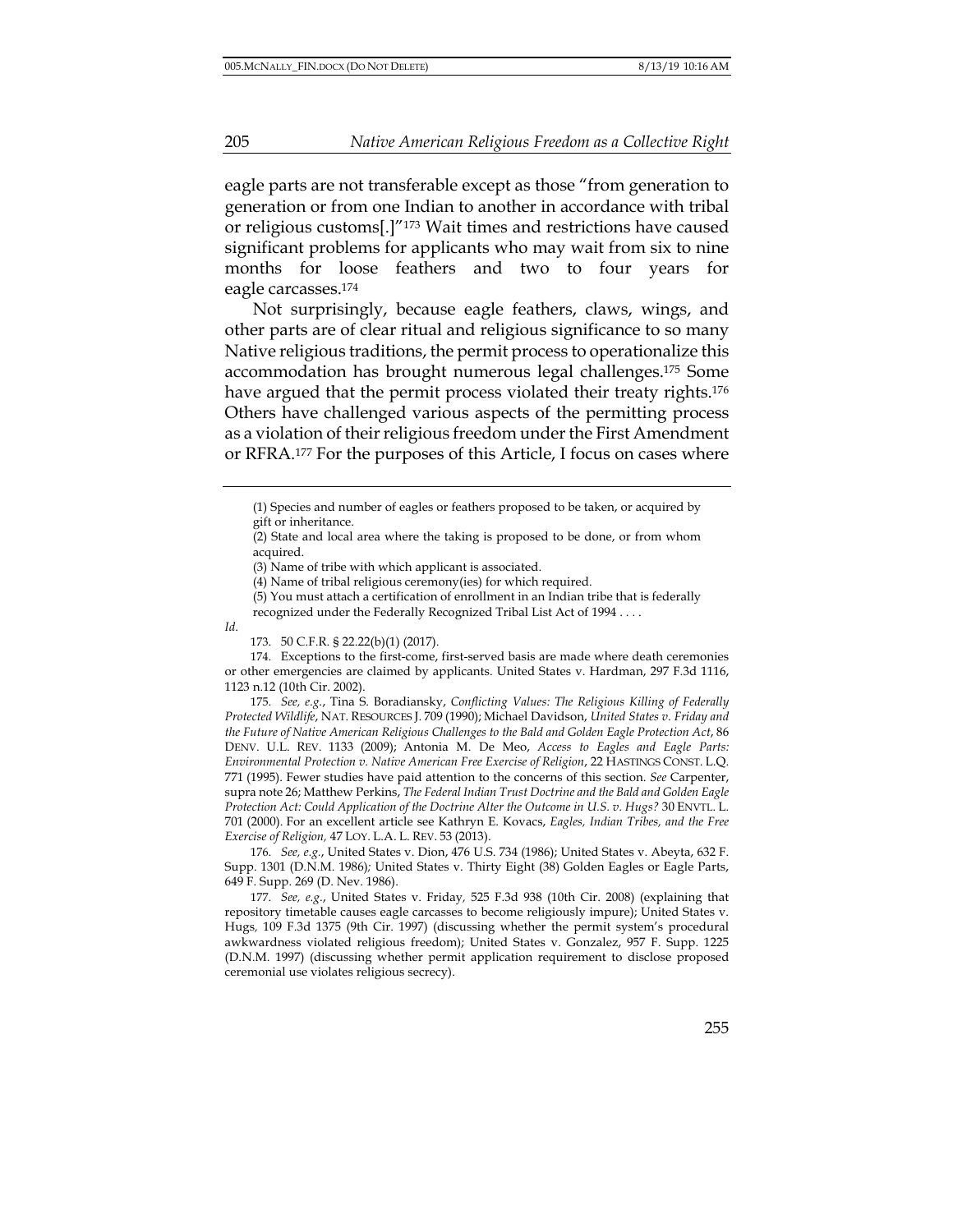a variety of religious freedom challenges under RFRA have been asserted by practitioners of Native American religions who, by virtue of their identity, are excluded from the accommodation regime, which is restricted to members of federally recognized tribes. In these cases, a range of circuit courts can be said to have, after scrupulous consideration of competing religious clams, consistently acknowledged the collective nature of the Native American religious rights accommodated under the Eagle Act. The question of religion in these cases becomes a question not of the sincerity or particularities of the religious practice or whether or not the religious exercise is burdened, but a question of balancing the state's compelling interest in the Eagle Act's religious accommodation, to safeguard the collective religious rights of federally recognized tribes and their members under the federal trust responsibility, with the asserted rights to individual religious exercise advanced by litigants, including Native American religious practitioners.

Courts in these cases have agreed that the United States actually has two compelling interests in play, and a charge to strike an optimal equipoise between those potentially competing interests. The first, obviously, is protecting wild populations of eagles. This was confirmed to remain a compelling interest even given the return of bald eagle populations since passage of the Act. As one court put it, "the bald eagle would remain our national symbol whether there were 100 eagles or 100,000 eagles."178 The second is the government's compelling interest of "preserving Native American culture and religion," which courts have said springs from established federal Indian law's two streams of treaty and trust: the specific nation-to-nation obligations, spelled out in over 370 different treaties, to quasi sovereign, domestic, dependent nations, on the one hand, and a federal trust relationship with those tribes, on the other, as a guardian to a ward.179

Challenges have included those of Native claimants who were not enrolled members of recognized tribes and thus ineligible for the accommodation. In *Gibson v. Babbitt*, a Florida District Court

<sup>178.</sup> *Hardman,* 297 F.3d at 1128.

<sup>179.</sup> *Id.* at 1128–29. The *Hardman* court cites *Rupert v. Dir., U.S. Fish & Wildlife Serv.*, 957 F.2d 32 (1st Cir. 1992) and *Peyote Way Church of God, Inc. v. Thornburgh*, 922 F.2d 1210 (5th Cir. 1991).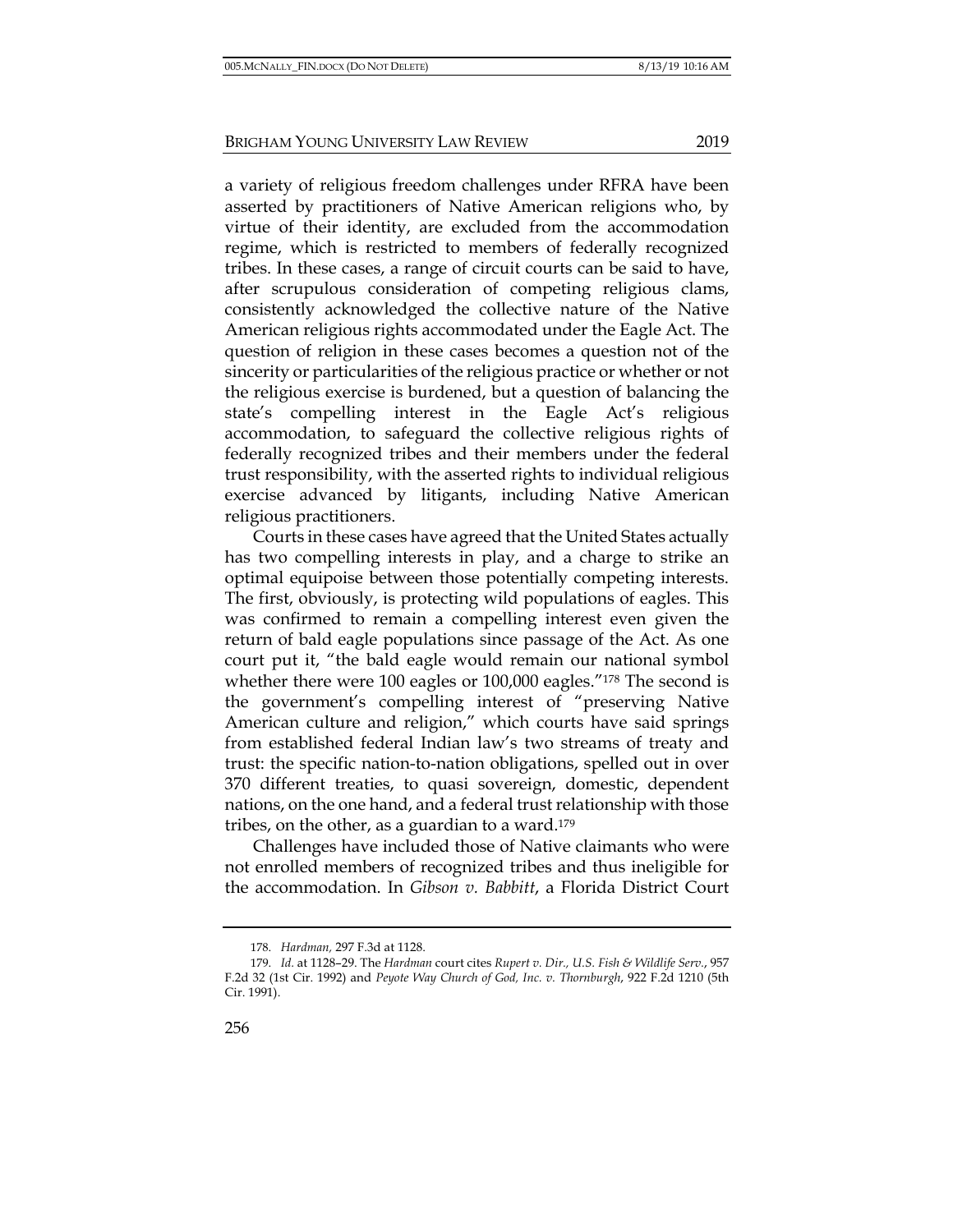judge reluctantly rejected the claim to eagle feathers by Harvey "Fire Bird" Gibson, a decorated veteran and sincere native religious practitioner who was a lineal descendant of Native people removed in the Trail of Tears, but who was not a member of a federally recognized Indian Tribe.180 The Eleventh Circuit affirmed, concluding that the permit restriction to members of recognized tribes was the least restrictive means to furthering the government's compelling interest: "by providing bald and golden eagle parts to federally recognized Indian tribes, the United States ... is fulfilling a pre-existing treaty obligation to the tribes."181

Three years later, in *U.S. v. Antoine*, the Ninth Circuit followed the same line of reasoning in rejecting a religious freedom challenge to the Eagle Act brought by a member of a Canadian First Nation, even though his tribe enjoyed specific treaty rights straddling the border between the United States and Canada.182 Leonard Antoine served a two-year prison sentence for bringing eagle feathers without a permit into the United States for a potlatch ceremony.<sup>183</sup> A member of the Cowichan Band of Salish in Canada, Antoine was ineligible for a permit as he was not a member of an Indian tribe recognized by the United States.184 The Ninth Circuit concluded Antoine "was excluded, not because of his faith, but because he was not a member of a recognized Indian tribe."185

While noting the paternalism implied in this approach, we should observe how the *Antoine* court recognized a federal trust obligation to preserve and protect the religions and cultures of federally recognized tribes that is compelling enough to justify a burden on the practice of those same religions when such claims are made by individuals whose practice is not conjoined structurally by their membership in a recognized tribe.

The exclusions based on enrollment and federal recognition ought appropriately to trouble those concerned with the religious freedom of all Native American tribes, not just the five hundred

<sup>180.</sup> Gibson v. Babbitt, 72 F. Supp. 2d 1356 (S.D. Fla. 1999).

<sup>181.</sup> Gibson v. Babbitt*,* 223 F3d 1256, 1258 (11th Cir. 2000) (citing *Gibson*, 72 F. Supp. 2d at 1360).

<sup>182.</sup> United States v. Antoine*,* 318 F.3d 919 (9th Cir. 2003).

<sup>183.</sup> *Id.* at 919–20.

<sup>184.</sup> *Id.*

<sup>185.</sup> *Id.* at 924; *see also* United States v. Vasquez-Ramos*,* 522 F.3d 914 (9th Cir. 2008).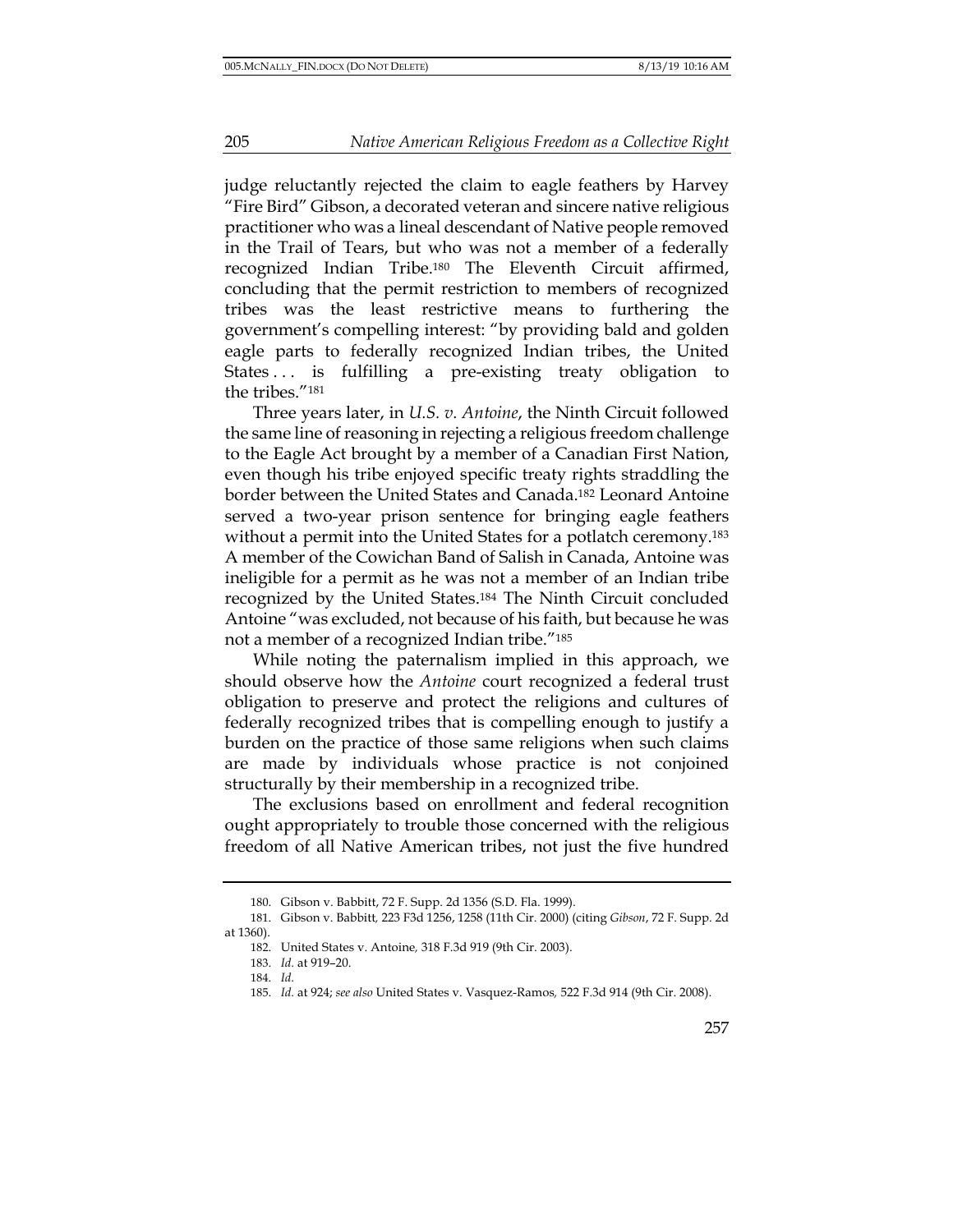some who have formal legal stature as "federally recognized tribes." Still, I want to call attention to the way the Ninth and Tenth Circuits legally distinguish between the religious freedom claims of individuals, keyed to universal discourses on religious beliefs and rights of private conscience, and those asserted by association with the distinctive political status of federally recognized tribes and the cultural and religious heritage that are woven into peoplehood.

If courts have emphasized the political, rather than racial, identity of those Native people eligible for Eagle Act exemptions, they have also distinguished the political from the religious aspects of that identity, as elaborated in the Maine case cited in *Antoine.*<sup>186</sup> In *Rupert v. Director, U.S. Fish and Wildlife Service*, Erwin Rupert, a white pastor of an "all race" church that follows Native American religious customs, asserted that he had organized a religious community fashioned as the "Tribe of the Pahana," a loose reference to a Hopi prophecy.187 When a permit application citing his tribal identity as Pahana was turned down, Rupert challenged the Eagle Act as a violation of the First Amendment's Establishment Clause, citing an unconstitutional "denominational preference" for some Native American religious groups against his own.188 The First Circuit affirmed the District Court for Maine in holding against Rupert,189 drawing distinctions that have informed courts' reluctance to grant Establishment Clause challenges to the statutory religious exemption won by tribes in 1994 for peyote use and for federal accommodations to Native communities in the management of sacred places on public lands.190

What about the many sincere non-Native practitioners whose practice of Native religions is in demonstrable relationship to recognized tribal communities, or who marry tribal members and raise children in the traditions of those Native communities? In a

<sup>186.</sup> Rupert v. Director, U.S. Fish & Wildlife Serv.**,** 957 F.2d 32 (1st Cir. 1992).

<sup>187.</sup> *Id.* at 33.

<sup>188.</sup> *Id.*

<sup>189.</sup> The First Circuit cited *Morton v. Mancari*, 417 U.S. 535 (1974) and *United States v. Antelope*, 430 U.S. 641 (1977)*,* to suggest that the "rational basis" or "rational relationship" was sufficient to tie the government's treatment of "Native Americans differently from others in a manner that arguably creates a religious classification" to its compelling interest in "protecting a dwindling and precious eagle population and protecting Native American religion and culture. *Rupert*, 957 F.2d at 35.

<sup>190.</sup> *Id.* at 32.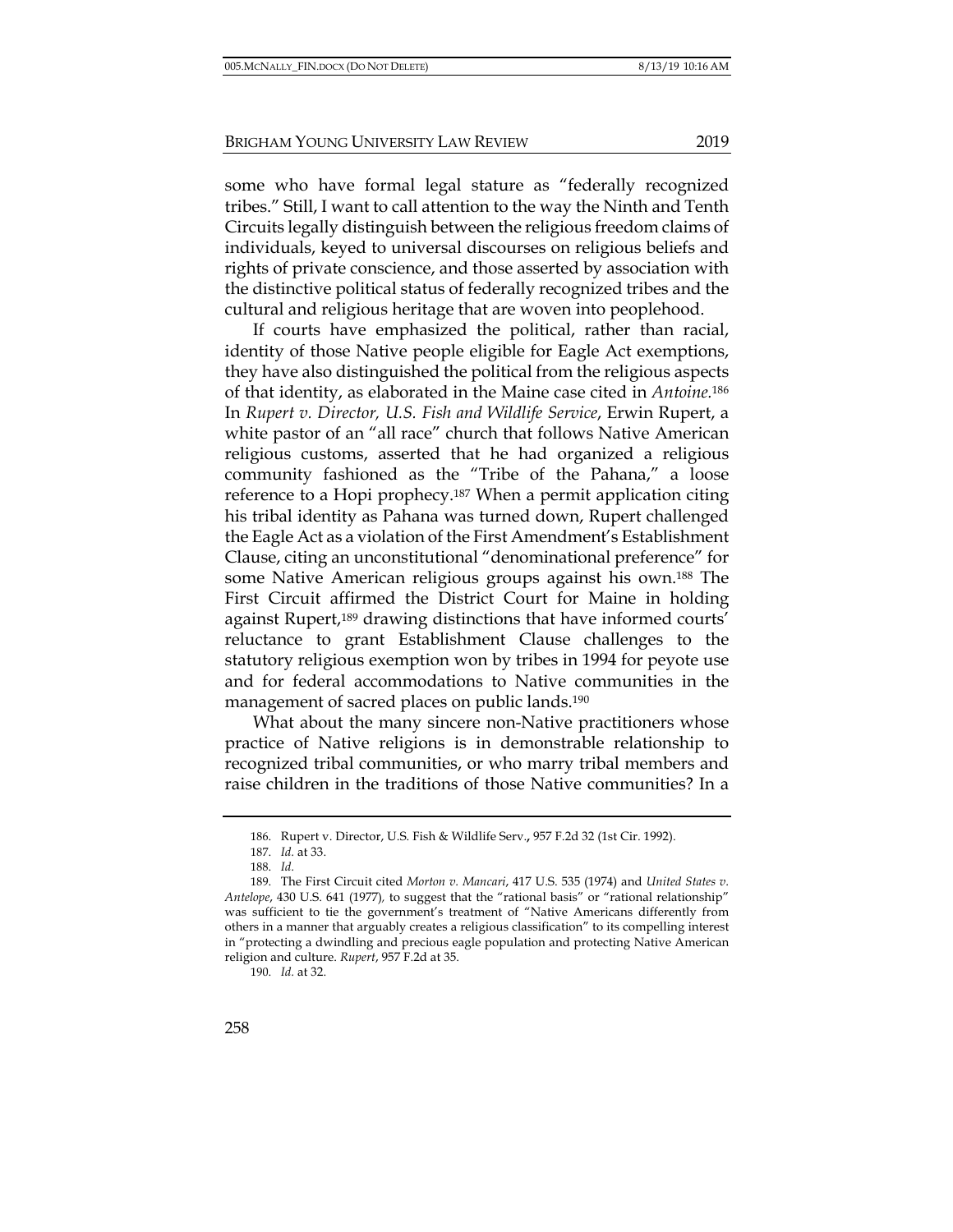cluster of cases centered on *Hardman* and *Wilgus* that took nine decisions and thirteen years to wend their way through courts, the Tenth Circuit showed its uneasiness with the quick work the other three circuits had made of such religious freedom claims in favor of established federal Indian law.191 If the Tenth Circuit ultimately came along with them in its fifth and final 2011 decision in *Wilgus*, it wrestled more directly with the question of supporting the collective tribal rights to religious traditions at the expense of individual rights:

This case requires us to navigate the treacherous terrain at the intersection of the federal government's obligations, on the one hand, to refrain from imposing burdens on the individual's practice of religion, and, on the other, to protect key aspects of our natural heritage and preserve the culture of Native American tribes.192

*B.* United States v. Hardman *and* United States v. Wilgus

A network that went up and down courts in the Tenth Circuit illustrates well the complexity of weighing accommodations meant to protect tribal collective religions with the individual rights to practitioners of Native religion. Beginning in the late 1990s, the Tenth Circuit heard three different cases on appeal from district courts in Utah and New Mexico, and in three-judge-panel decisions affirmed the conviction of two and threw out the conviction of the third. In each case the question of religious freedom claims became a question of identity and of the consequent justifiability of a permitting process that privileged members of federally recognized Indian tribes above other sincere practitioners of Native American religions.

Raymond Hardman was non-Native, though his ex-wife and two children were enrolled members in a Washington tribe, and he lived on a Utah reservation.193 In 1993, after he had brought his children's maternal grandfather to Arizona for ceremonial burial, he was given eagle feathers to hang in the truck for cleansing

<sup>191.</sup> United States v. Wilgus*,* 638 F.3d 1274 (10th Cir. 2011); United States v. Hardman*,* 297 F.3d 1116 (10th Cir. 2002).

<sup>192.</sup> *Wilgus*, 638 F.3d at 1277.

<sup>193.</sup> *Hardman*, 297 F.3d at 1118–19.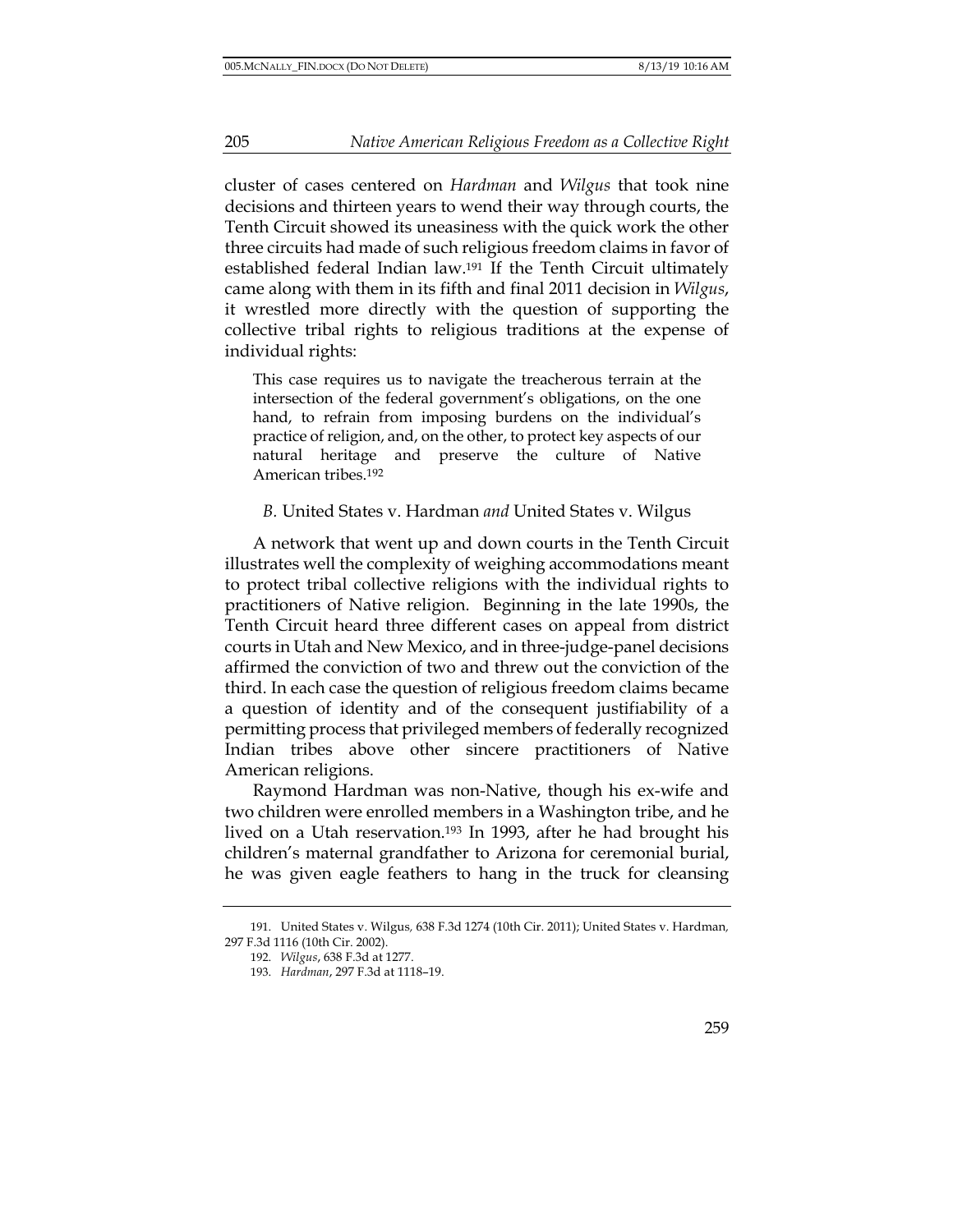purposes. Upon return to Utah, Hardman approached the Wildlife Division for a permit, but was told he would not qualify and was found by a magistrate judge to be in violation of the Migratory Bird Treaty Act, a decision that was affirmed by a federal district court.194

Like Hardman, Samuel Ray Wilgus was not of Native descent. Raised a Baptist, he became in the 1980s a practitioner of Native religions and received religious instruction from Southern Paiute tribal members who were leaders in the Native American Church.195 In 1998, Wilgus was arrested for possessing 141 eagle feathers, several of which had been given him to mark his religious progress in the Native American Church. Wilgus challenged his conviction as a violation of his religious freedom.

A third litigant, Jose Luis Saenz, a lineal descendant of the Chiricahua Apache, was not an enrolled member of any recognized tribe. Historically, many Chiricahua were absorbed into other Apache communities, but the community itself has not been formally recognized as a tribe.196 In 1996, law officials searching his home on another matter seized ceremonial items that included eagle feathers for which he did not have a permit. Although the criminal charges against him were dropped, he petitioned for the return of the confiscated feathers, which was the issue in the case.197 The District Court for New Mexico ordered the return of the feathers based on its interpretation of the religious exception for Indian tribes under the Eagle Act. The United States appealed, saying the court had not deferred to the executive branch's narrower interpretation of the Eagle Act as applying to members of federally recognized tribes. A three-judge panel in 2001 agreed with the District Court, affirming Saenz's right, under RFRA, to the returned feathers.198

<sup>194.</sup> *Id.*; United States v. Hardman, No. 99-CR-166-B (D. Utah 1999); Migratory Bird Treaty Act, 16 U.S.C. §§ 703–12. Although he brought a RFRA defense in the appeal of the magistrate's decision to the district court, his subsequent appeal turned on discriminatory enforcement under the equal protection clause and on the First Amendment Free Exercise and Establishment Clauses.

<sup>195.</sup> United States v. Hardman*,* 622 F. Supp. 2d 1129, 1132 (D. Utah 2009).

<sup>196.</sup> *Hardman*, 297 F. 3d at 1119–20.

<sup>197.</sup> *Id.*

<sup>198.</sup> *Id.* at 1118–20.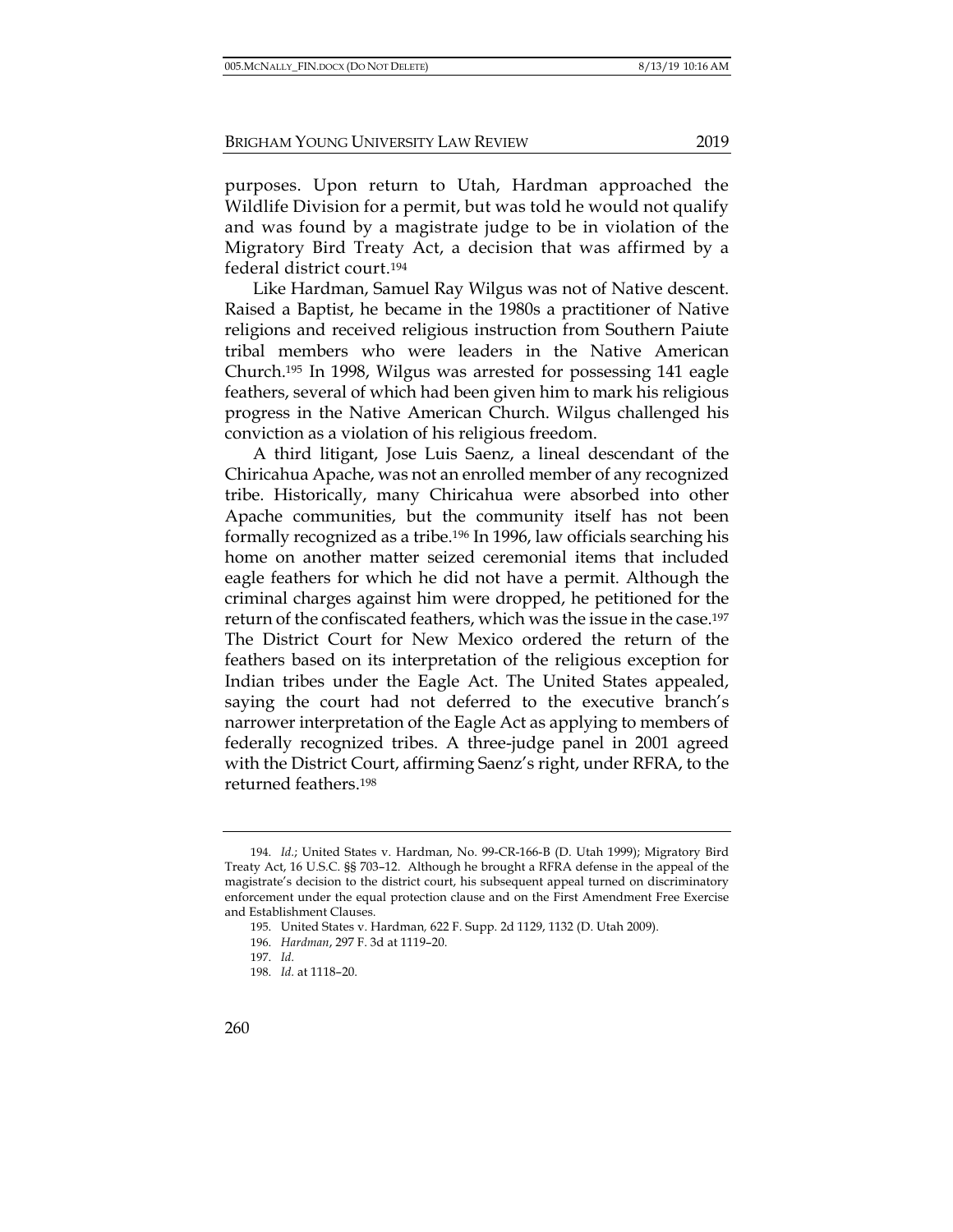The Tenth Circuit decided to vacate its 2001 panel rulings in each case for a rehearing *en banc*. In 2002, it released a decision that affirmed Saenz's RFRA right to the returned feathers. In the cases of Hardman and Wilgus, the Tenth Circuit agreed the U.S. had compelling interests of protecting eagles and of "preserving Native American culture and religion in-and-of-themselves and in fulfilling trust obligations to Native Americans,"199 but concluded the government had insufficiently demonstrated that the permitting process was the least restrictive means to advance those compelling interests, leaving "far too many questions unanswered."200

Specifically the court found only "speculative" the government's claim that opening up eligibility to all "sincere practitioners of Native American faiths that hold eagle feathers sacred," regardless of their racial identity or political status, would "result in an increased wait substantial enough to endanger Native American cultures" requiring factual knowledge about the numbers of people involved, and the effect of the resurgence of eagles on the supply for the repository system.201

Significantly, the Tenth Circuit also volunteered a potential rethinking of Native American religions as religions. It pondered the possibility that extending the eagle permit process to any sincere practitioner of a Native American religion, whatever race or political status, might allow "a wider variety of people to participate in Native American religion," and "foster Native American culture and religion by exposing it to a wider array of persons."202 It thus remanded the combined *Hardman* and *Wilgus*  cases back to district court to gather more facts in pursuit of settling these questions.203

A concurring opinion expressed concern that the district court would be misled in its inquiry on remand. Judges Murphy and Briscoe found unclear the "contours of the government's compelling interest in protecting Native American culture,"204

<sup>199.</sup> *Id.* at 1129.

<sup>200.</sup> *Id.* at 1134.

<sup>201.</sup> *Id.* at 1133.

<sup>202.</sup> *Id.*

<sup>203.</sup> *Id.* at 1131.

<sup>204.</sup> *Id.* at 1138 n.3 (Murphy & Briscoe, JJ., concurring)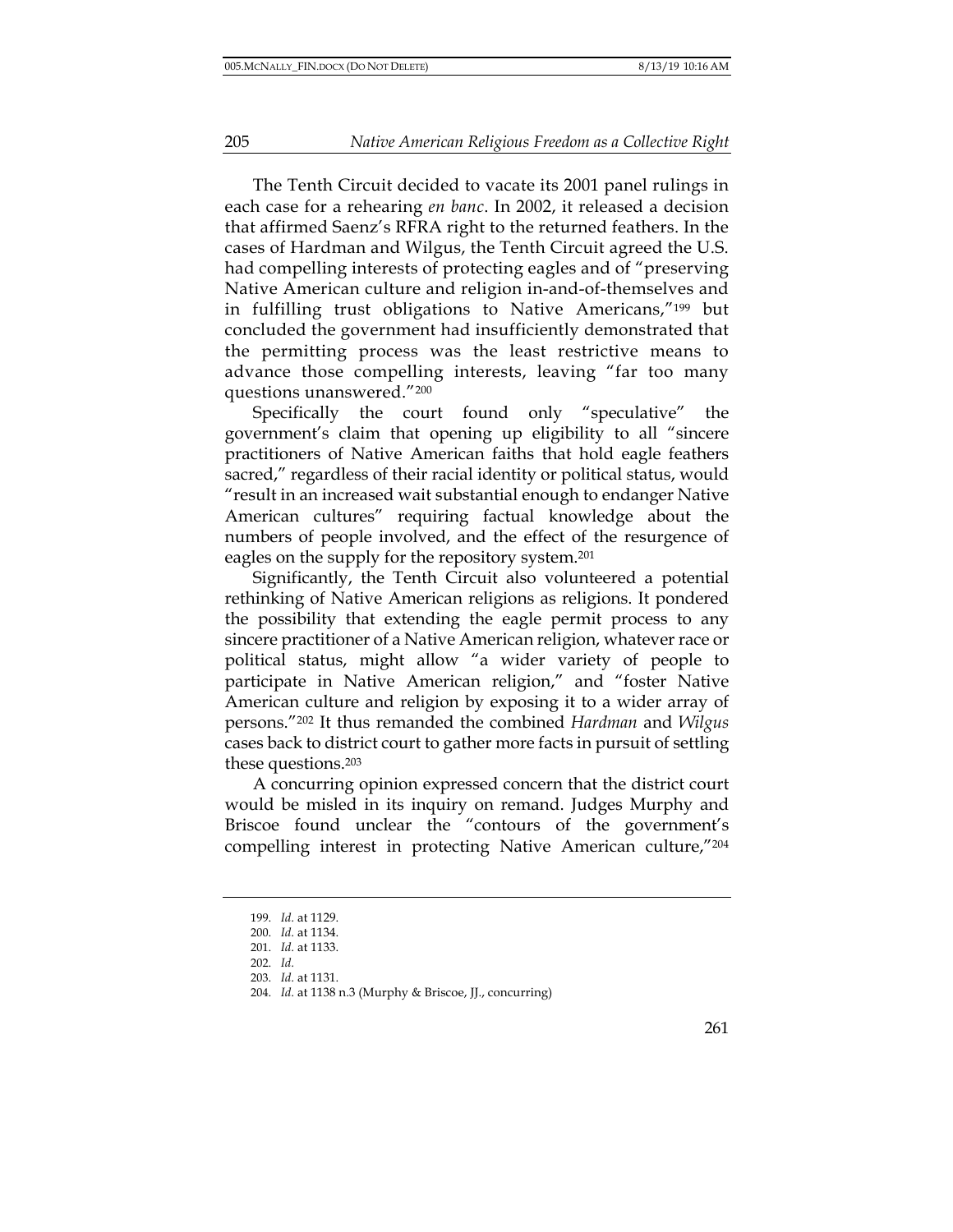taking issue with the trajectory suggested by the court's suggestion that Native American religions would be protected and strengthened by opening their practice up to any and all:

The majority intimates that the interest can be limited to the maintenance of the viability of Native American cultural practices as a historical legacy within the contours of our modern culture.... Under this view, the government's interest in protecting Native American culture would be furthered to the exact same extent if the available supply of eagle parts were distributed equally to all adherents of relevant Native American religions, without regard to whether the adherents were, in fact, Native Americans.205

The concurring judges saw the contours of the government's interest "a little differently: guaranteeing members of sovereign and semi-autonomous Indian nations the ability to carry on their traditional way of life" and clarified the government's task on remand to garner evidence that further delay in providing eagle feathers would "hinder the ability of Native Americans to engage in their traditional way of life."206

On remand, the District Court for Utah took in facts and expert testimony estimating populations of both eagles and adherents of Native religions, together with their likely identities to assess the impacts of extending eligibility to non-members of recognized tribes and considered two alternative regulatory schemes: the one that Wilgus's lawyers suggested, extending management of repository feathers to the recognized tribes, and also one of the court's own making, extending permit eligibility to all sincere practitioners whatever their identity.

Holding in 2009 that the latter alternative was a less restrictive means for the government to pursue its compelling interest,207

<sup>205.</sup> *Id.*

<sup>206.</sup> *Id.*

<sup>207.</sup> United States v. Hardman*,* 622 F. Supp. 2d 1129, 1153 (D. Utah 2009). The judge found Wilgus's suggested alternative regulatory scheme, allowing enrolled members of federally recognized tribes to give their feathers to whomever they like, unworkable because it was impossible to enforce. But he found persuasive that another discussed alternative, allowing non-Native adherents to apply directly to the Repository, would be a less restrictive means, since natural resource managers could ask any nonnative to produce a permit, and since government concerns that a black market would ensue are speculative.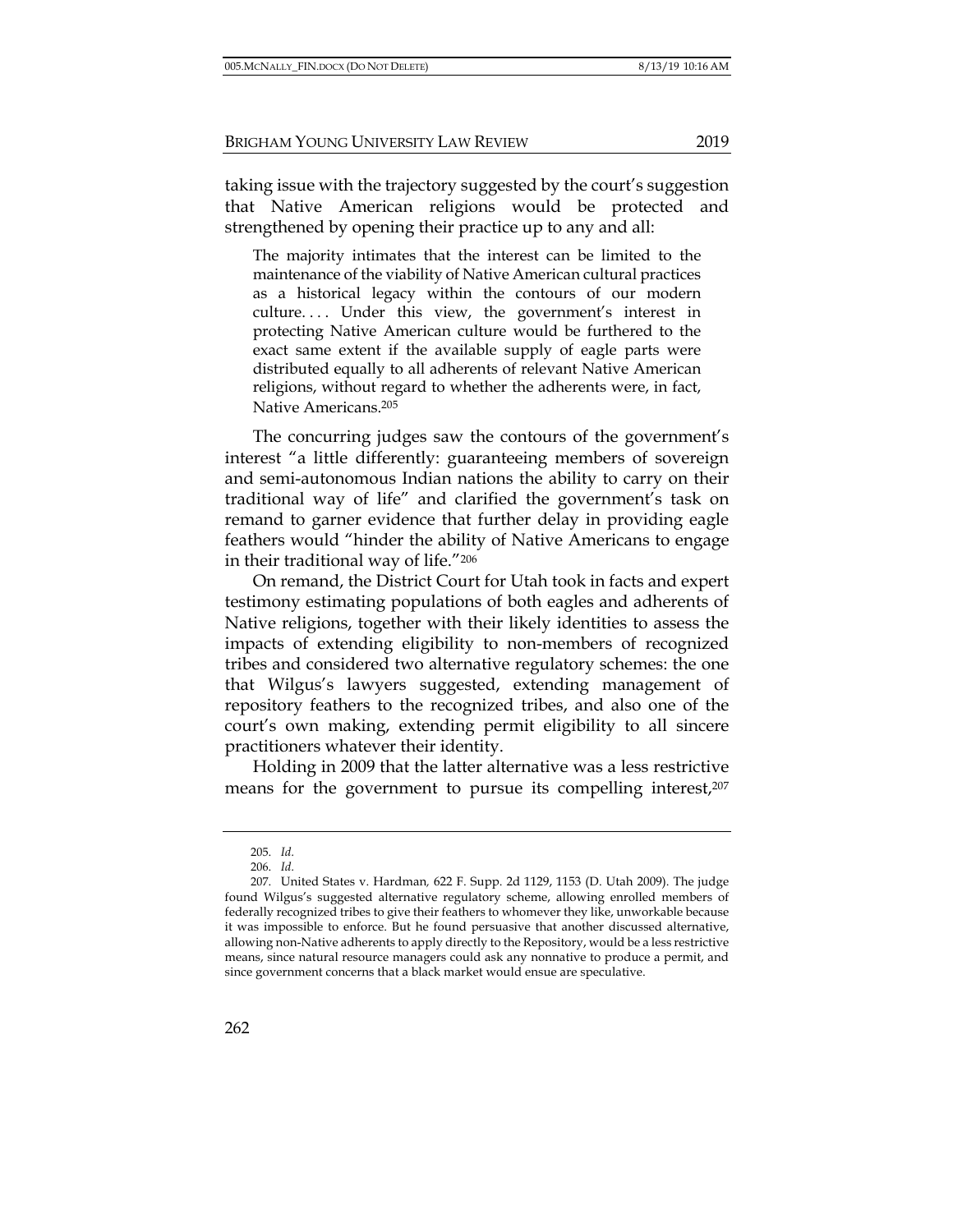Federal District Judge Dee Benson ruled that the Eagle Act as applied to Hardman and Wilgus violated RFRA.208 In so doing, Judge Benson extended the reconceptualization of Native American religion even beyond that countenanced by the Tenth Circuit's 2002 decision,209 and certainly disregarded the cautionary direction of Judge Murphy's concurring opinion.210 Judge Benson concluded that the newly gathered evidence, including scholarship on Native American religions, only further complicated the government's calculus about the religious interests of recognized tribes: "Native American religions are neither hierarchical nor homogenous, and there is considerable disagreement among tribes holding eagle feathers sacred regarding the appropriate role—if any—of persons who are not tribal members in tribal worship."211

Citing a 2003 meeting of Arvol Looking Horse, the Lakota Keeper of the White Buffalo Calf Pipe, and other northern plains spiritual leaders discussing the "protection from the abuse and exploitation of our ceremonies," the judge noted "abundant evidence . . . that some tribes do not welcome the participation of non-Native Americans in traditional Native American religious practices."212 But citing a response to that declaration by leaders of a Sun Dance that welcomed non-Natives, the judge noted the "equally vehement conviction of other individuals and tribes that individual belief is enough to warrant inclusion in Native American religious rituals." Following the testimony of Raymond Bucko, a scholar of Native American religions, the judge concluded "[t]here is no single, coherent approach even within a particular tribe as to whether non-Native American adherents should be permitted to participate in Native American religions and possess the eagle feathers necessary to do so fully."213 Noting that Wilgus and Hardman's religious practice was connected to Native community members, the judge asserted:

<sup>208.</sup> *Id.*

<sup>209.</sup> United States v. Hardman 297 F.3d 1116 (10th Cir. 2009) (en banc)*.*

<sup>210.</sup> *Id.* at 1136-40 (Murphy & Briscoe, JJ. concurring).

<sup>211.</sup> *Hardman*, 622 F. Supp. 2d at 1153.

<sup>212.</sup> *Id.* at 1136–37.

<sup>213.</sup> *Id.* at 1138.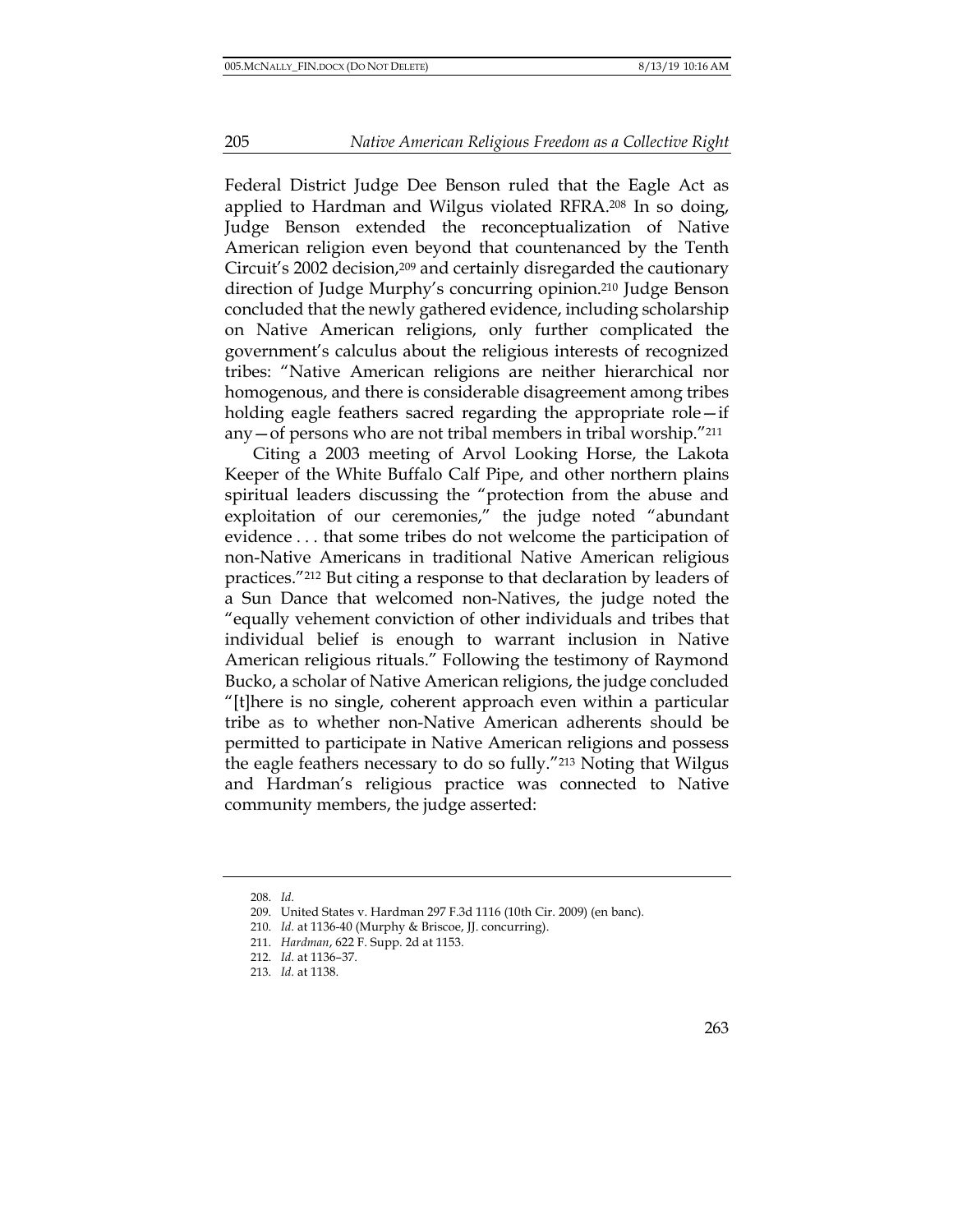The Paiutes of Cedar City and the Hopi Tribe in Arizona who gave feathers to Mr. Wilgus and Mr. Hardman would presumably feel that a permitting system that allowed them to transfer feathers to those they deemed worthy protected and promoted their culture and religious beliefs. . . . Other tribes would no doubt feel their interests harmed . . . . Whatever policy it chooses, the government will have furthered its compelling interest with regard to some tribes and frustrated it with regard to others.214

"The government's task of fostering Native American culture is a perilous one," Judge Benson wrote.215

Noting that Judge Benson's 2009 ruling moved even further from holdings in the other appellate courts, the United States appealed in the case of Wilgus.216 In 2011, a three-judge panel of the Tenth Circuit reversed in favor of the United States and against Wilgus.

Procedurally, the 2011 decision took into account the Tenth Circuit's 2009 holding in *United States v. Friday,* that the least restrictive means analysis would not be merely a question of fact but one of law, and deepened its review of the lower court's reasoning.217 But the key move made by the panel in 2011 was to settle on a controlling interpretation of the government's compelling interest with regard to protecting Native American religion, which presented two different options as it came out of the en banc decision in *Hardman*. The 2011 decision opted for the "protection of the culture of federally-recognized Indian tribes" as the controlling construal of the trust responsibility, rather than the language in the majority opinion of its holding in *Hardman*: that of "preserving Native American culture in-and–of-[itself]" potentially "as a thing separate and apart from those Indian tribes to whom the government owes a trust obligation."218 The 2011 *Wilgus* court found this not only in better keeping with the initial formulation in *Hardman,* citing the typical grounding for the special federal relationship with the tribes and the Supreme Court's holdings in *Morton v. Mancari* and other Indian law cases, but also with its

<sup>214.</sup> *Id.* at 1139.

<sup>215.</sup> *Id.* at 1139 n.10.

<sup>216.</sup> The United States did not appeal in the case of Hardman, perhaps because of his having children who were members of a federally recognized tribe.

<sup>217.</sup> United States v. Friday*,* 525 F.3d 938 (10th Cir. 2008).

<sup>218.</sup> United States v. Wilgus, 638 F.3d 1274, 1285 (10th Cir. 2011).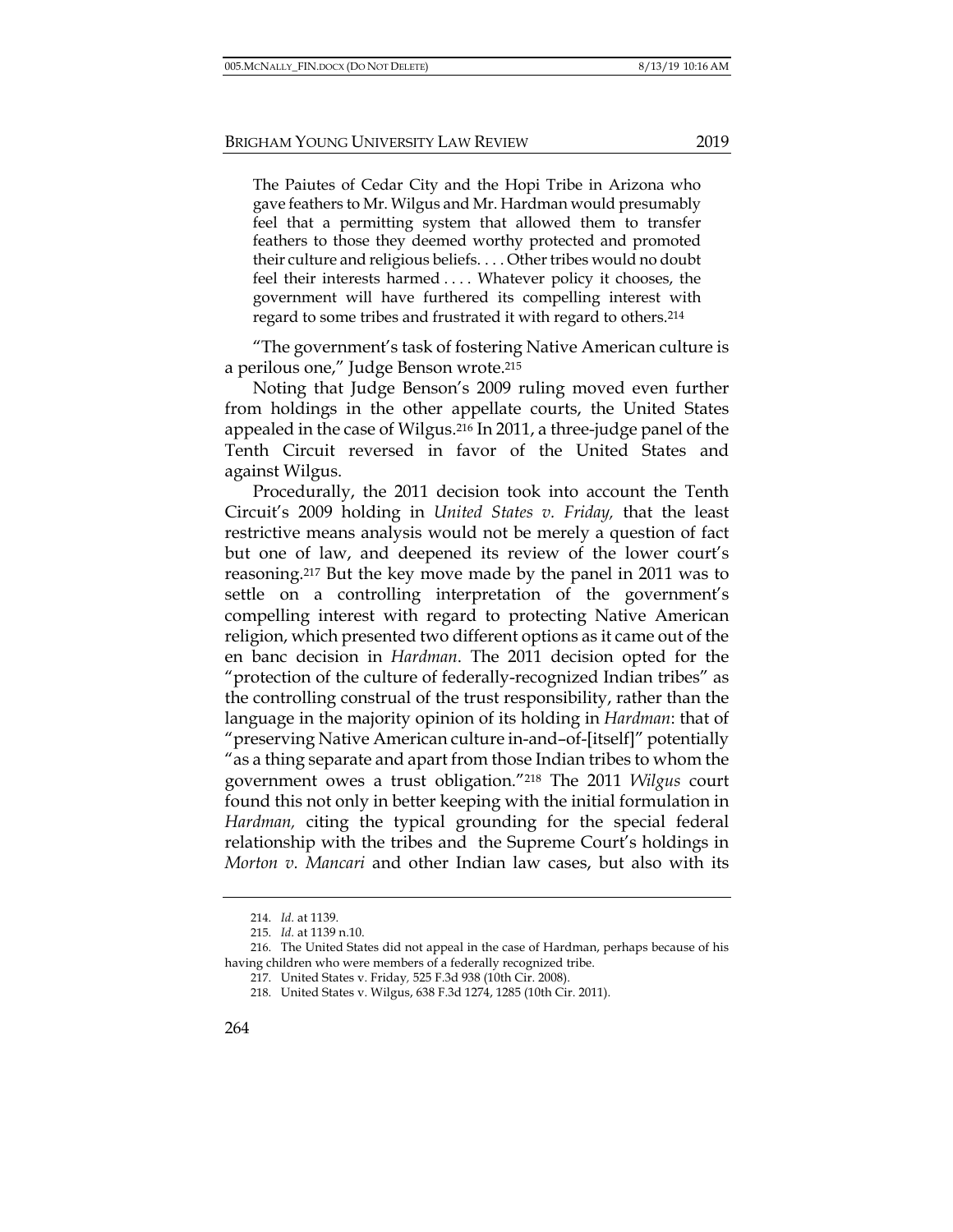interpretation of congressional purpose in the Eagle Act itself, noting the statute authorizes permits

"for the religious purposes of Indian tribes" [when it could have read] "for the purposes of Native American religion." Such wording would have been a clear indication to courts that Congress saw itself as protecting and promoting Native American religion per se, rather than as expressed in the religion of federally-recognized tribal members. But Congress specifically chose to tie the exception to "Indian tribes," rather than individual practitioners. From this we infer that Congress saw the statutory exception not as protecting Native American religion qua religion, but rather as working to preserve the culture and religion of federally-recognized tribes.219

The 2011 *Wilgus* Court also elaborated on the implications of embedding its understanding of the compelling interest in the religious exemption to the Eagle Act in keeping with the principles of federal Indian law made clear in *Mancari*. The first implication is that this steers clear of Fourteenth Amendment challenges:

[E]ven though we are not considering an equal protection or due process attack on the Eagle Act, we note that the language of the exception to the possession ban in the Eagle Act refers specifically to "the religious purposes of Indian tribes." 16 U.S.C. § 668a. The Act thus draws a distinction between Native Americans and non-Native Americans based on the "quasi-sovereign" status of the tribes.220

The second implication is that the holding steers clear of violations of the Establishment Clause, based on the Supreme Court's conclusion in *Mancari* that federally recognized tribes are political, rather than religious or racial, in nature.<sup>221</sup>

Having clarified its controlling interpretation of the government's compelling interest in protecting religions of federally recognized tribes, the three judge panel turned to the least

<sup>219</sup>*. Id.* at 1286 (emphasis omitted).

<sup>220.</sup> *Id.* at 1286–87.

<sup>221.</sup> To this, in a note, the implication was added that this interpretation of federally recognized tribal religions keeps the courts from having to make the choice the district court had signaled between advancing some and frustrating some religious interests of federally recognized tribes with different postures toward non-Native adherents. *Id.* at 1288 n.5.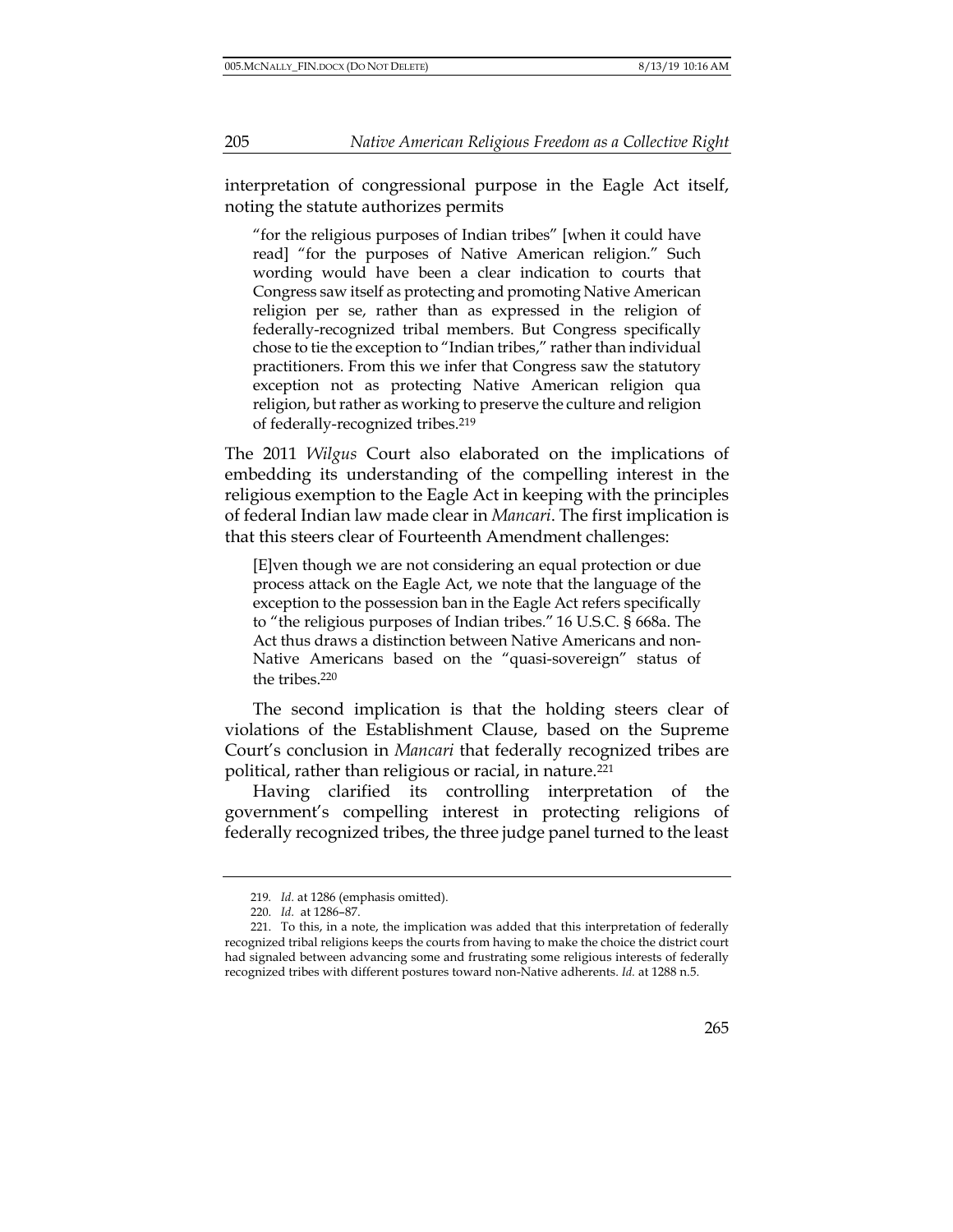restrictive means analysis and considered an alternative raised by *Wilgus* to let enrolled members of recognized tribes determine whether they can grant feathers to others.<sup>222</sup> The panel also considered an alternative to open the permit process to all sincere adherents of Native religions, the option identified as less restrictive by the district court.223 The former alternative was discounted as unenforceable and conducive to developing a black market; the latter was seen to depart from the compelling interest as interpreted by the Tenth Circuit. It would "harm the very population that [the exemption] was designed to help" by increasing already lengthy wait times, "[a]nd it would do so in order to help non-tribal practitioners of Native American religion, a group not encompassed within the compelling governmental interest supporting the Eagle Act."224

The court found the current permit process to be the least restrictive means: "[b]y allowing only members of federallyrecognized tribes an essential though otherwise prohibited commodity (eagle feathers and parts), the United States ensures that those tribes are able to continue to practice their traditional culture to the greatest extent possible."225

# *C. Courts Recognizing Collective Rights to Native Religions*

In the Eagle Act accommodation cases, we have a sustained, decade-long conversation about what manner of thing a Native American religion is, translated into the technical language of the law in cases forced to make difficult judgments involving competing claims to Native American religious exercise.

The First, Ninth, Tenth, and Eleventh Circuits chose to view the asserted religious freedom claims through the refracting lens of established federal Indian law, with its insistence on tribal identities as political, not racial or religious, and rooted in collective rights based in treaty obligations and a federal trust obligation to

<sup>222.</sup> Because the alternative that the district court had chosen emerged in the proceedings but was presented by neither party, the Tenth Circuit challenged the district court's conclusion that another regulatory scheme was less restrictive. "A statute that asks whether a regulation is the least restrictive means of achieving an end is not an open-ended invitation to the judicial imagination*.*" *Id.* at 1289.

<sup>223.</sup> *Id.*

<sup>224.</sup> *Id.* at 1293.

<sup>225.</sup> *Id.* at 1295.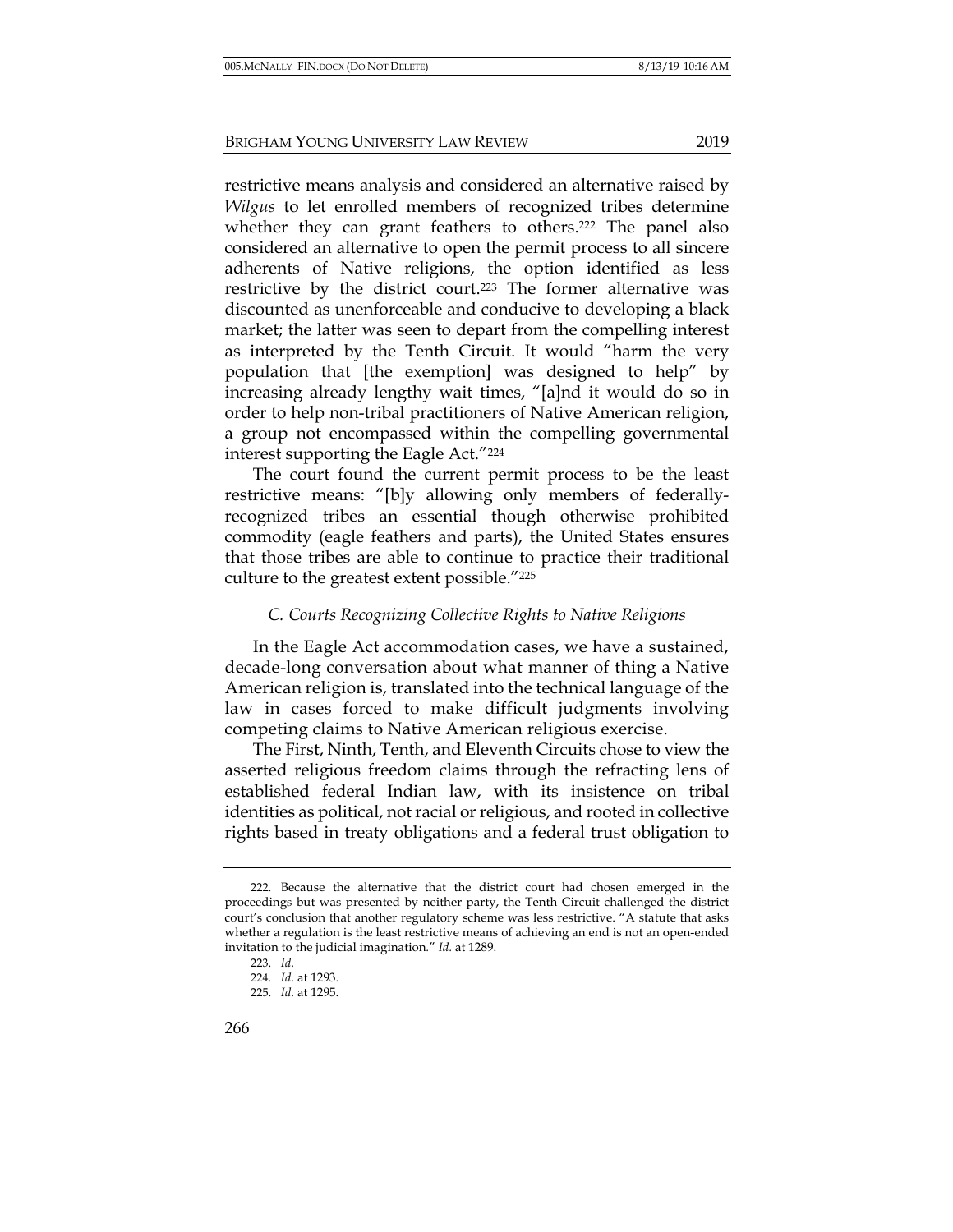members of those tribes. Through the proverbial back door of established Indian law, these courts have determined that the collective rights of tribes to their particular Native religions would outweigh the religious rights of individual practitioners of Native religions. It is also true that the claims to religious freedom by Fire Bird Gibson, Cowichan Salish Canadian Leonard Antoine, Ray Hardman, and Samuel Ray Wilgus were found sincere and troublingly burdened. This reiterates that Native American religions were not matters of collective rights alone, but practices and communities that could extend beyond the boundaries of tribal membership. If all this is true and (for the moment) settled, the cases also show how contingent are those references to the collective rights to religion when squared with individual rights to Native religions by Native Americans whose claims do not clearly align with the federally recognized tribes.

Contingent, indeed. Still pursuing his religious rights to take an eagle for the Northern Arapaho Sun Dance after the Tenth Circuit had rebuffed his efforts to undo a conviction for a previous eagle hunt,226 Winslow Friday—or rather the Northern Arapaho Tribe on his behalf—sought a permit in 2009 to take two bald eagles for ceremonial purposes on the Wind River Reservation, a reservation which is complexly shared by two tribes, the Eastern Shoshone and Friday's Northern Arapaho. As the U.S. Fish and Wildlife Service was processing the Northern Arapaho Tribe's application for a permit, the Eastern Shoshone Tribe raised an issue with a contemplated permit, citing that tribe's cultural and religious objections to eagle hunting on the reservation and the compelling government interest of the federal government's trust responsibility to preserve and protect its tribal religion.227 The Fish and Wildlife Service made a compromise determination, allowing "the [Northern Arapaho Tribe] to take a live eagle for religious purposes in a manner that would avoid . . . burdening the religious and cultural beliefs and practices of the [Eastern Shoshone Tribe]"

<sup>226.</sup> United States v. Friday, 525 F.3d 938 (10th Cir. 2008). Friday was prevented from acquiring an eagle through the permit and distribution process under BGEPA, citing the need for a ritually pure eagle.

<sup>227.</sup> N. Arapaho Tribe v. Ashe, 92 F. Supp. 3d 1160, 1165-66 (D. Wyo. 2015).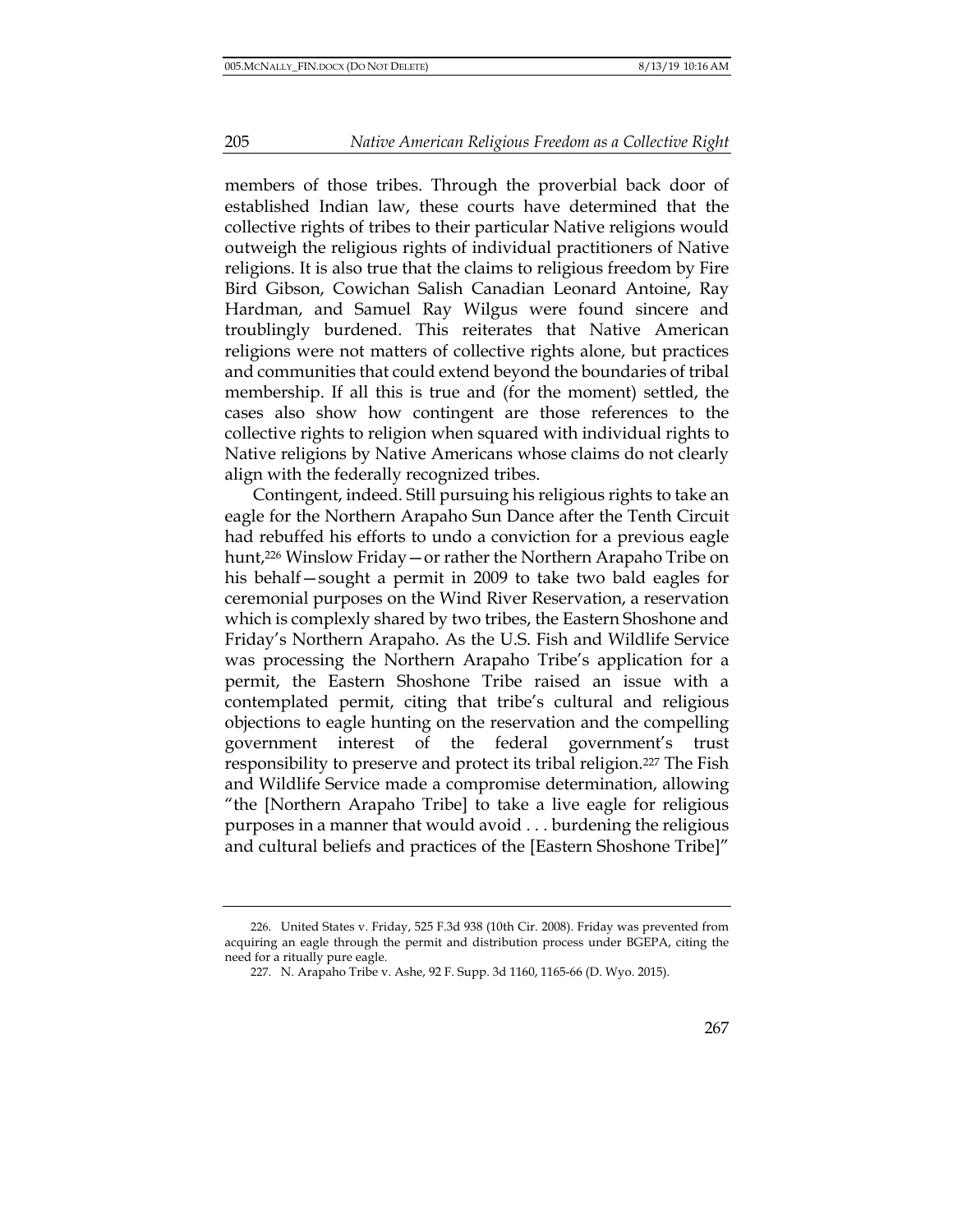and issuing a permit for taking two bald eagles within Wyoming, but expressly not on the Wind River Reservation.<sup>228</sup>

When the Northern Arapaho Tribe challenged the agency's decision under the Free Exercise Clause, the Federal District Court for Wyoming agreed that Northern Arapaho free exercise rights were violated in the compromise decision, drawing support from the Supreme Court's ruling in *Hobby Lobby* and *Holt* to expressly rethink a 2012 district court determination that an Arapaho man's rights under RFRA were not violated because the compromise was "the least restrictive means of achieving its compelling governmental interests in protecting eagle populations and in protecting the religions and cultures of both the [Northern Arapaho Tribe] and the [Eastern Shoshone Tribe]."<sup>229</sup> Specifically, the rethinking turned on the proper weighing of the compelling government interest of "fostering and protecting the culture and religion of federally-recognized Indian tribes" established in *Hardman* in light of the Supreme Court's clarification of compelling government interest in *Hobby Lobby* and *Holt.*<sup>230</sup> I note that *Hobby Lobby* and *Holt,* evaluations of RFRA and RLUIPA did not address the value of a compelling government interest to the First Amendment.

The Wyoming opinion drew support from a case in Texas that had led to the Fifth Circuit's 2014 reevaluation, in light of *Hobby Lobby,* of the logic of *Hardman* and *Wilgus* in support of the federal government's restriction of eagle feather access under the Eagle Act to members of federally recognized tribes. In this case, *McAllen Grace Brethren Church v. Salazar*, a member of the federally unrecognized Lipan Apache tribe and pastor of a church that engages in renewal of Native American traditions, brought a religious freedom challenge that a district court found inconsistent

<sup>228.</sup> *Id.* (citing the record at 533).

<sup>229.</sup> *Id.* at 1167. *Ashe* noted that a November 5, 2012, Court Order affirming "the current permit reflects the least restrictive means of furthering the [Defendants'] compelling interests." *Id.* An additional claim under the Administrative Procedure Act was rejected by the district court.

<sup>230.</sup> *Id.* at 30, 37. The District Court for Wyoming also cited *Gonzales v. O Centro Espirita Beneficente Uniao do Vegetal*, 546 U.S. 418 (2006), a RFRA case, as prompting a rethinking of the compelling government interest of preserving and protecting the religions and cultures of federally recognized tribes, but failed to acknowledge the Tenth Circuit's affirmation of this *Hardman* logic in its 2011 ruling in *Wilgus,* which did not view *O Centro* in this light.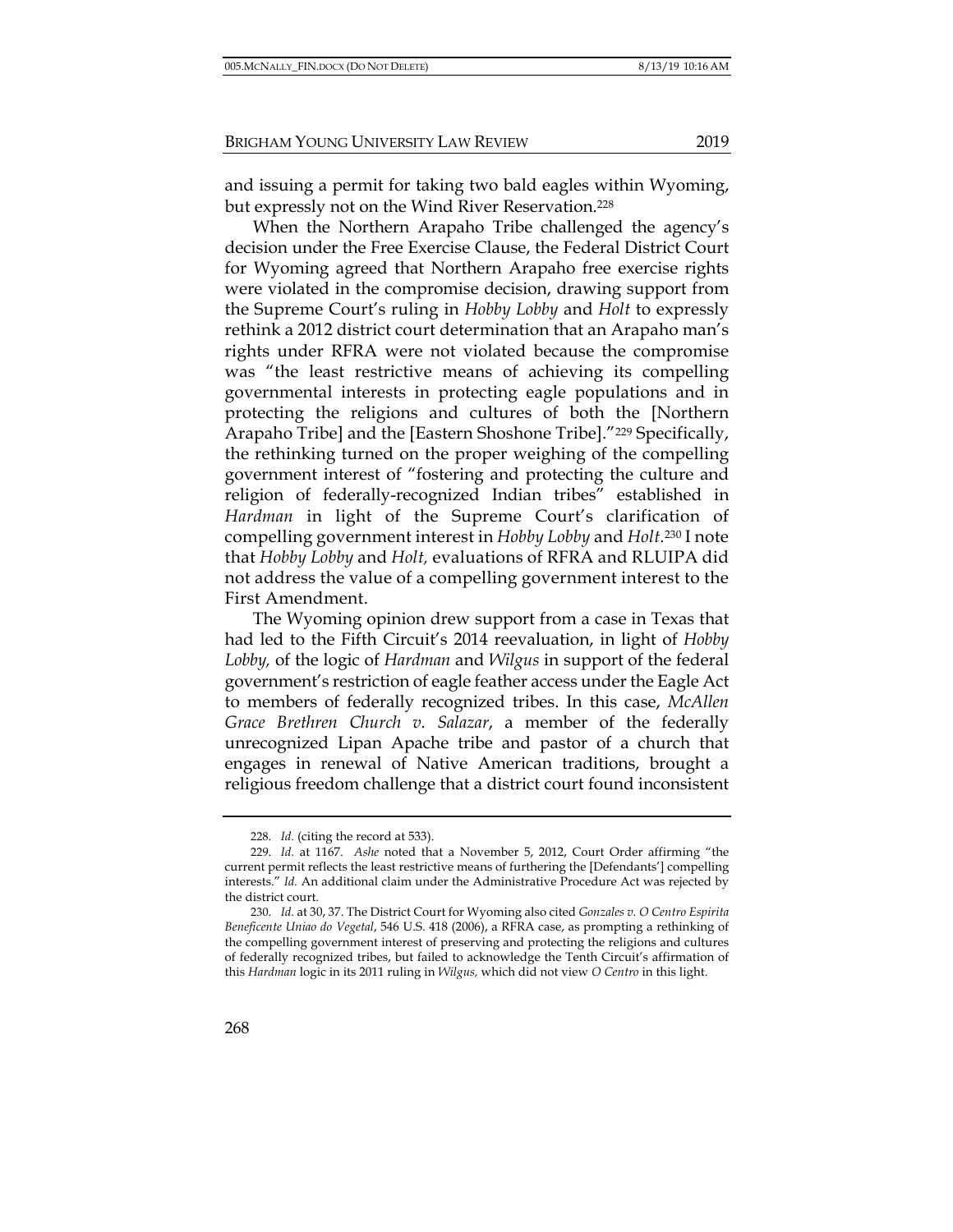with the case law considered above.<sup>231</sup> But on appeal, the Fifth Circuit reversed and remanded, drawing on developments from *Hobby Lobby* to chart a different direction in weighing the compelling interest of the federal trust responsibility. In its regulations, the Fifth Circuit found:

[T]he government must show that the challenged law *as applied to the claimant* satisfies the compelling interest .... Therefore, "*general statements of its interests*" are not sufficient to demonstrate a compelling governmental interest; rather, the interests need to be closely tailored to the law. Where a regulation already provides an exception from the law for a particular group, the government will have a higher burden in showing that the law, as applied, furthers the compelling interest.232

Noting that the United States had argued its accommodations under the Eagle Act do not spell out a group right, per se, since they apply to individual tribal members, the Fifth Circuit nevertheless emphatically endorsed the compelling interest of the federal trust responsibility to "Indian tribes." The Fifth Circuit observed that "'Indian tribes' in this particular section" were not defined by Congress when it created the Eagle Act accommodation in 1962. But because "the [Interior] Department's approach has not been entirely uniform on this," the court found, "we cannot definitively conclude that Congress intended to protect only federally recognized tribe members' religious rights in this section."233

The Fifth Circuit took pains also to align its recognition of Pastor Soto's rights in terms of his membership in the Lipan Apache Tribe, and to note that while that tribe is not currently federally recognized, it is recognized in the Texas State Senate, and by reference to an 1838 Treaty, has "lived in Texas and Northern Mexico for 300 years and . . . had a 'government to government' relationship with the Republic of Texas, the State of Texas, and the United States government."234 The Court also noted that the Lipan Apache tribe, as a non-profit, was, among the four hundred

<sup>231.</sup> McAllen Grace Brethren Church v. Salazar, 764 F.3d 465 (5th Cir. 2014).

<sup>232.</sup> *Id.* at 472 (emphasis added) (citations omitted).

<sup>233.</sup> *Id.* at 473.

<sup>234.</sup> *Id.* at 473–74 (citing S. Con. Res. 438, 81st Leg., R.S. (Tex. 2009)).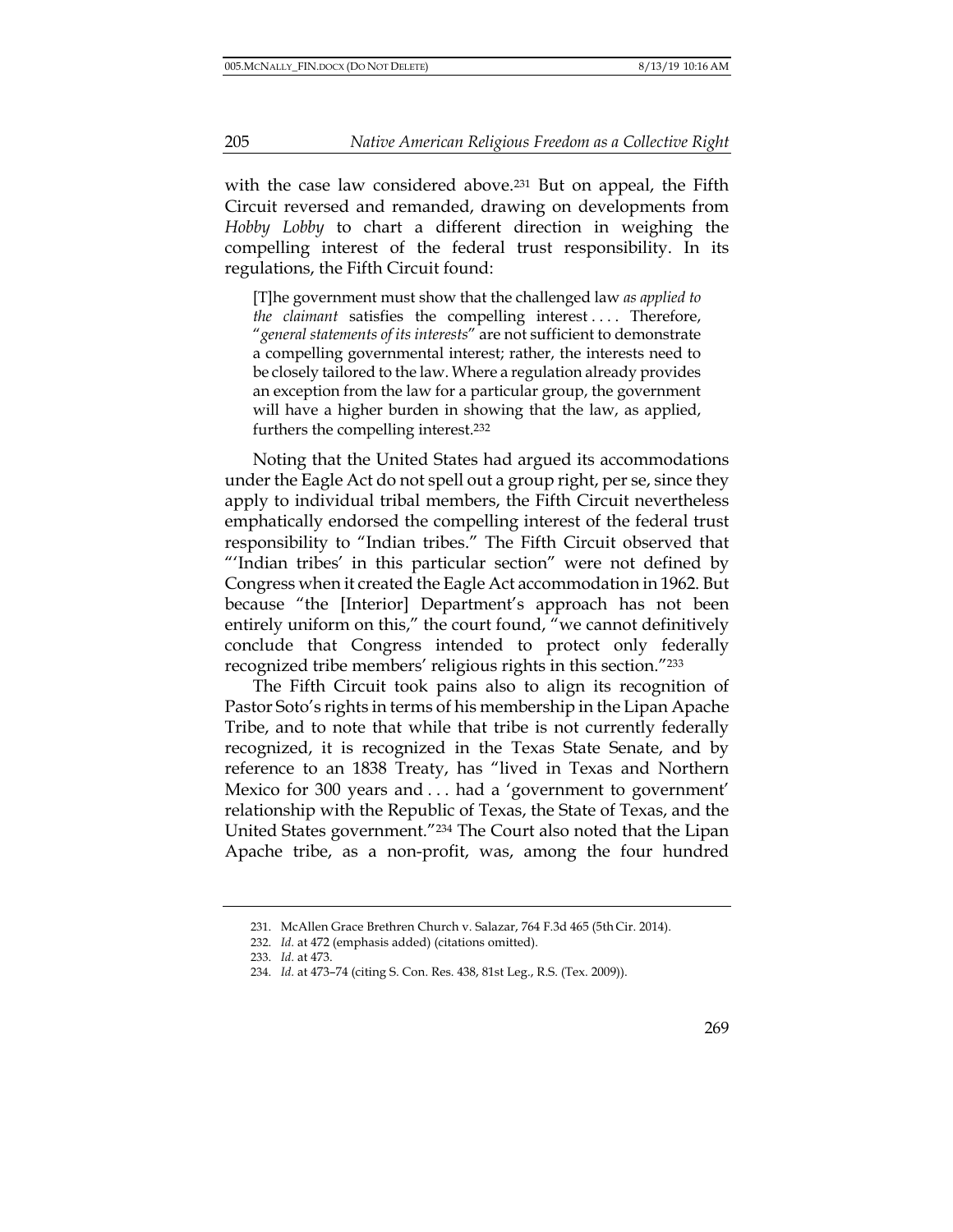federally unrecognized tribes, one of only fifty that had received federal funding.235

The limited nature of this ruling is underscored in Judge Jones's concurrence:

Soto is without dispute an Indian and a member and regular participant in the Lipan Apache Tribe, which, although not federally recognized, has long historical roots in Texas. The panel opinion discusses—and is also limited by—Soto's RFRA claim based on his and his tribe's status. No more should be read into the RFRA protection intended by this decision. Both the conservation of eagles and the way of life of federally recognized Indian tribes are of signal national importance, as indicated by decades of federal law and regulations.... Broadening the universe of "believers" who seek eagle feathers might then seriously endanger the religious practices of real Native Americans. Soto's status does not eliminate the potential problems, which will be explored at trial, but cabins this case to Native American co-religionists.236

In this regard, the Fifth Circuit draws on *Hobby Lobby* to bring heightened attention to some of the contradictions of the federal recognition process and to, in effect, extend the logic of the nationto-nation trust responsibility with Indian tribes in a particular case, rather than to elevate rights to the mere practice of a Native American religion by non-Native practitioners in general. In other words, *McAllen* adds weight to eagle feather claims by members of non-recognized tribes with compelling cases toward recognition, like state recognition or treaties, and may steer Eagle Act enforcement and administration accordingly. Indeed after the Fifth Circuit's reversal and remand to the district court, Interior Secretary Sally Jewell signed a settlement agreement with Pastor Soto and specifically listed members of his church and three other groups involved in the litigation, recognizing their right to possess eagle feathers and their eligibility to apply to the repository for further eagle parts.237 Although the agreement committed the

<sup>235.</sup> *Id.* at 474 n.12 (citing U.S. Gov't Accountability Office, GAO-12-348, Indian Issues: Federal Funding for Non-Federally Recognized Tribes 10 (2012)).

<sup>236.</sup> *Id.* at 480 (Jones, J., concurring).

<sup>237.</sup> Settlement Agreement, McAllen Grace Brethren Church v. Jewell, No. 7:07-cv-00060 (S.D. Tex. June 13, 2016).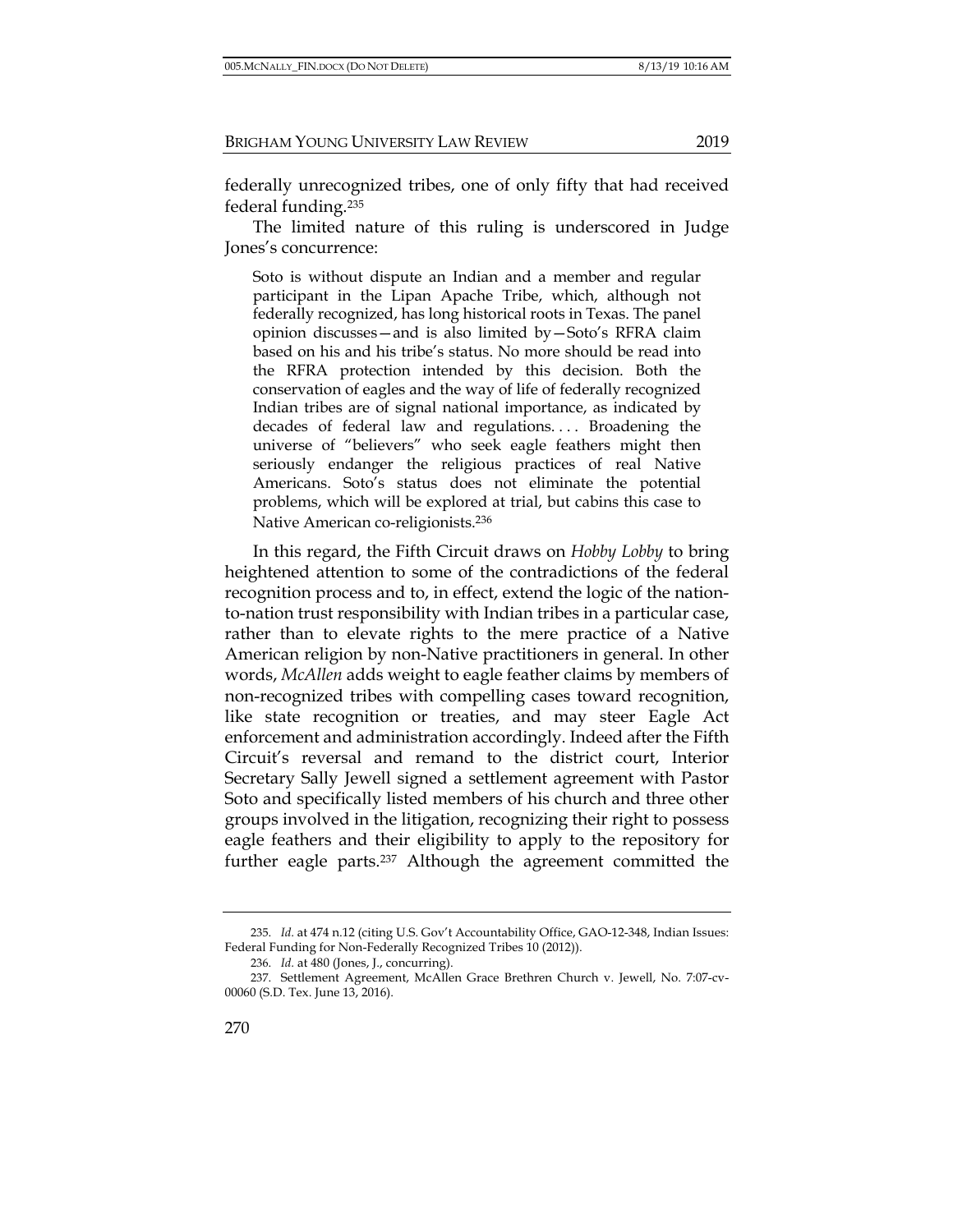Interior Secretary to consider and seek public comment on a petition to modify the existing Eagle Act regulations, the agreement also contained the reach of any exemptions to those regulations at this time to the listed members of the Grace Brethren Church, the Native American New Life Center, the San Antonio Indian Fellowship, and the South Texas Indian Dancers Association. Such would presumably not extend to non-native practitioners asserting solo claims or for such self-proclaimed tribal entities as Erwin Rupert's Tribe of Pahana.238

## IV. INTERNATIONAL LAW AND COLLECTIVE RELIGIOUS RIGHTS OF INDIGENOUS PEOPLES

If the Eagle Act accommodation cases are potentially seen as mere instances of judicial reasoning about Native religions as group rights sneaking in through the back door, and in ways that were explicitly locked out of the house in the Ninth Circuit's *San Francisco Peaks* decision discussed above, we can turn more forthrightly to the front door reasoning of international human rights law, especially as clarified in the 2007 *U.N. Declaration on the Rights of Indigenous Peoples* (UNDRIP).239 Although the category of religion has received less elaboration in international human rights law as it has in the context of U.S. law, UNDRIP makes very clear that where indigenous peoples are concerned, rights to religion must be seen as collective as well as individual.240

Religious freedom is of course consistently articulated in the major international human rights instruments. Article 18 of the *Universal Declaration of Human Rights* (UDHR) (1948) provides that: "Everyone has the right to freedom of thought, conscience and religion; this right includes freedom to change his religion or belief, and freedom, either alone or in community with others and in public or private, to manifest his religion or belief in teaching,

<sup>238.</sup> *See* Rupert v. Dir., U.S. Fish & Wildlife Serv., 957 F.2d 32 (1st Cir. 1992).

<sup>239.</sup> G.A. Res. 61/295, *supra* note 24. Here I will not elaborate on two other relevant instruments, the International Labour Organization *Indigenous and Tribal Peoples Convention 169* (1989) and the Organization of American States' *Working Draft Declaration on the Rights of Indigenous Peoples*.

<sup>240.</sup> For implications of applying UNDRIP to domestic U.S. law, see WALTER R. ECHO-HAWK, IN THE LIGHT OF JUSTICE 222–79 (2013).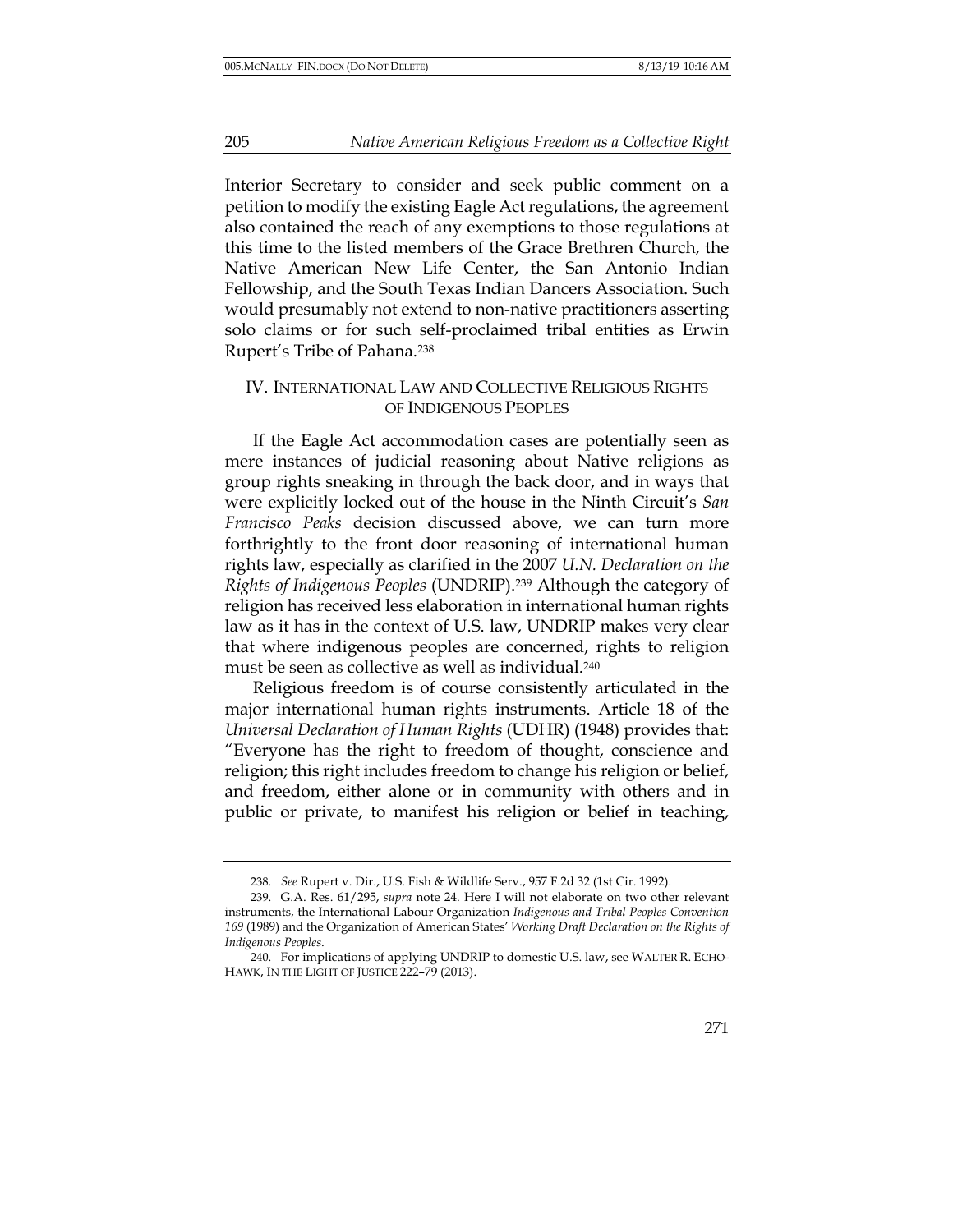practice, worship and observance."241 Article 4(2) of the *International Convention on Civil and Political Rights* (ICCPR) (1976), ratified by the United States, clarifies that rights of religious conscience are, along with rights to life, freedom from slavery and torture, among the non-derogable rights that cannot be suspended in states of emergency.242

But the legal force for indigenous peoples of human rights to religion has been very much qualified in international law. This owes, in part, to a substantive problem: indigenous claims to traditional lands, traditional livelihoods, and traditional forms of governance can be meaningfully religious, and not simply or plainly economic, political, or cultural. It owes also to a structural problem: that indigenous peoples as *peoples* are betwixt and between the effective units of international human rights law. On the one hand, the nation states under Article 1 of both the ICCPR and the International Covenant of Economic, Social, and Cultural Rights are the "peoples" with rights of self-determination, but are individuals within those nation states who enjoy human rights on the other. Even as aggregates of such individuals with internationally recognized "minority rights," indigenous peoples and their claims have often been illegible.243

But in the last decades, international human rights law is increasingly recognizing that such universal human rights, in order truly to be universal, must apply in distinctive ways to the world's indigenous peoples as collective rights. The UNDRIP, with its insistence on rights of peoples, not merely indigenous people, makes this boldly plain. UNDRIP begins as follows in Article I: "Indigenous peoples have the right to the full enjoyment, as a collective or as individuals, of all human rights and fundamental freedoms as recognized in the Charter of the United Nations, the Universal Declaration of Human Rights and international human rights law."244

<sup>241.</sup> G.A. Res. 217 (III) A, Universal Declaration of Human Rights, art. 18, (Dec. 10, 1948).

<sup>242.</sup> International Covenant on Civil and Political Rights, art. 4(2), Dec. 19, 1966, S. Treaty Doc. No. 95-20, 6 I.L.M. 368 (1967), 999 U.N.T.S. 171.

<sup>243.</sup> For a fuller discussion, see Michael D. McNally, *Religion as Peoplehood: Native American Religious Traditions and the Discourse of Indigenous Rights*, *in* HANDBOOK OF INDIGENOUS RELIGION(S) 52 (Greg Johnson & Siv Ellen Kraft eds., 2017).

<sup>244.</sup> G.A. Res. 61/295, *supra* note 24, at art. 1.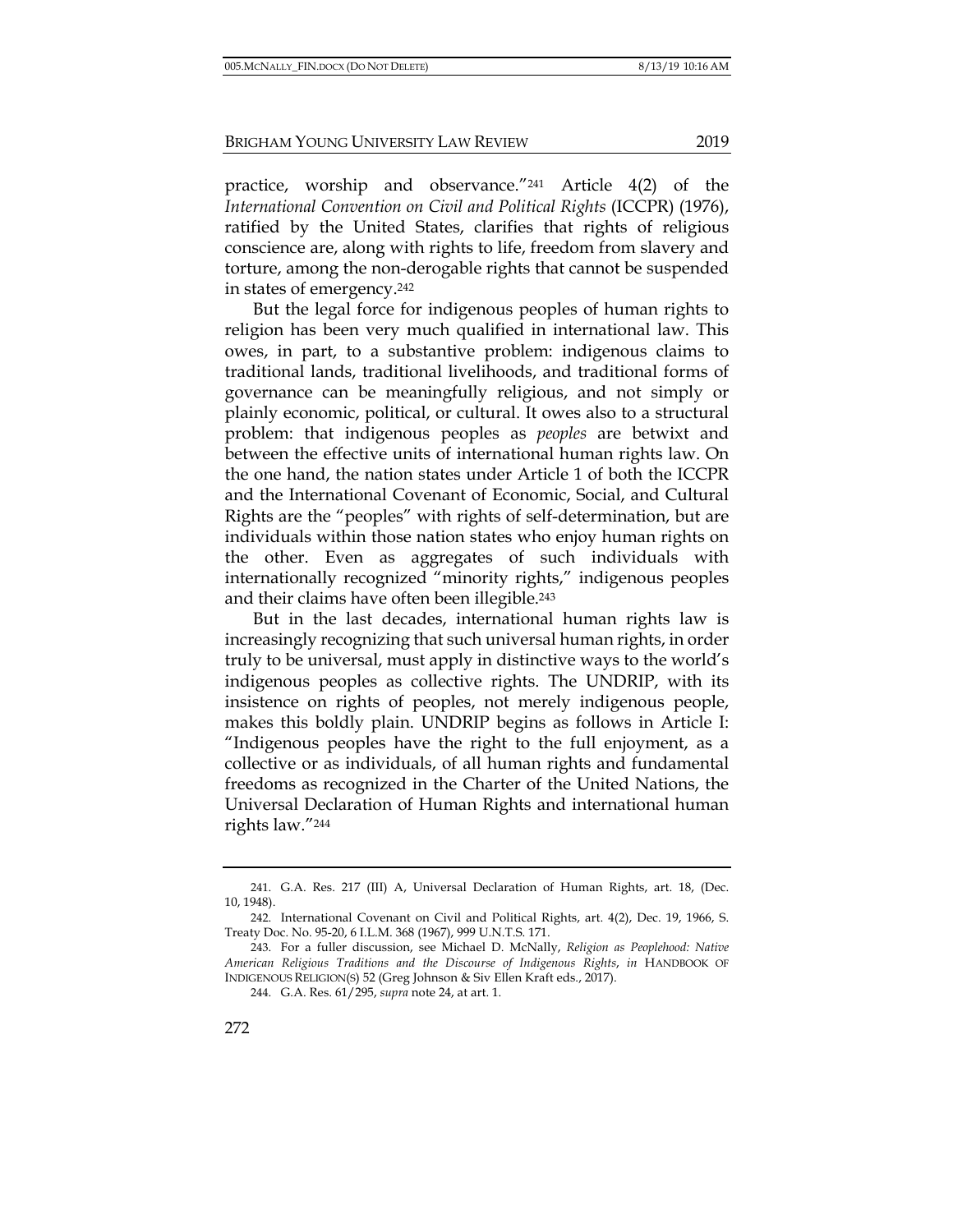The Declaration engages, rather than avoids, the category of religion in its elaboration of collective rights, but unlike the terse words of the First Amendment religion clauses and other human rights instruments, the Declaration elaborates on what protection of "religious traditions" might entail in terms of the collective practices of indigenous communities. Article 12 reads:

Indigenous peoples have the right to manifest, practice, develop and teach their spiritual and religious traditions, customs and ceremonies; the right to maintain, protect, and have access in privacy to their religious and cultural sites; the right to the use and control of their ceremonial objects; and the right to the repatriation of their human remains.245

And this more explicit elaboration on rights pertaining to religious and spiritual traditions follows a broader discussion of cultural rights in Article 11: "Indigenous peoples have the right to practise and revitalize their cultural traditions and customs. This includes the right to maintain, protect and develop the past, present and future manifestations of their cultures, such as archaeological and historical sites, artefacts, designs, ceremonies, technologies and visual and performing arts and literature."246

If these two articles key into its specifically religious provisions, UNDRIP does not content itself with a view of indigenous religions as merely or plainly religious. In fact, religious or spiritual considerations are clearly mentioned in five other provisions protecting various elements of culture247 and implicitly present in further considerations of rights to oral traditions, philosophies, and languages,<sup>248</sup> culturally inflected medicine,<sup>249</sup> and traditional ecological knowledge.250 Most salient here is UNDRIP's explicit recognition in Article 25 of rights to "maintain and strengthen" an indigenous people's "spiritual relationship" with traditional "lands, territories, waters and coastal seas and other resources and

<sup>245.</sup> *Id.* at art. 12.

<sup>246.</sup> *Id.* at art. 11.

<sup>247.</sup> *Id.* at arts. 25, 31, 34–36. For a fuller discussion, see McNally, *supra* note 194.

<sup>248.</sup> G.A. Res. 61/295, *supra* note 24, art. 13.

<sup>249.</sup> *Id.* at art. 24.

<sup>250.</sup> *Id.* at art. 31.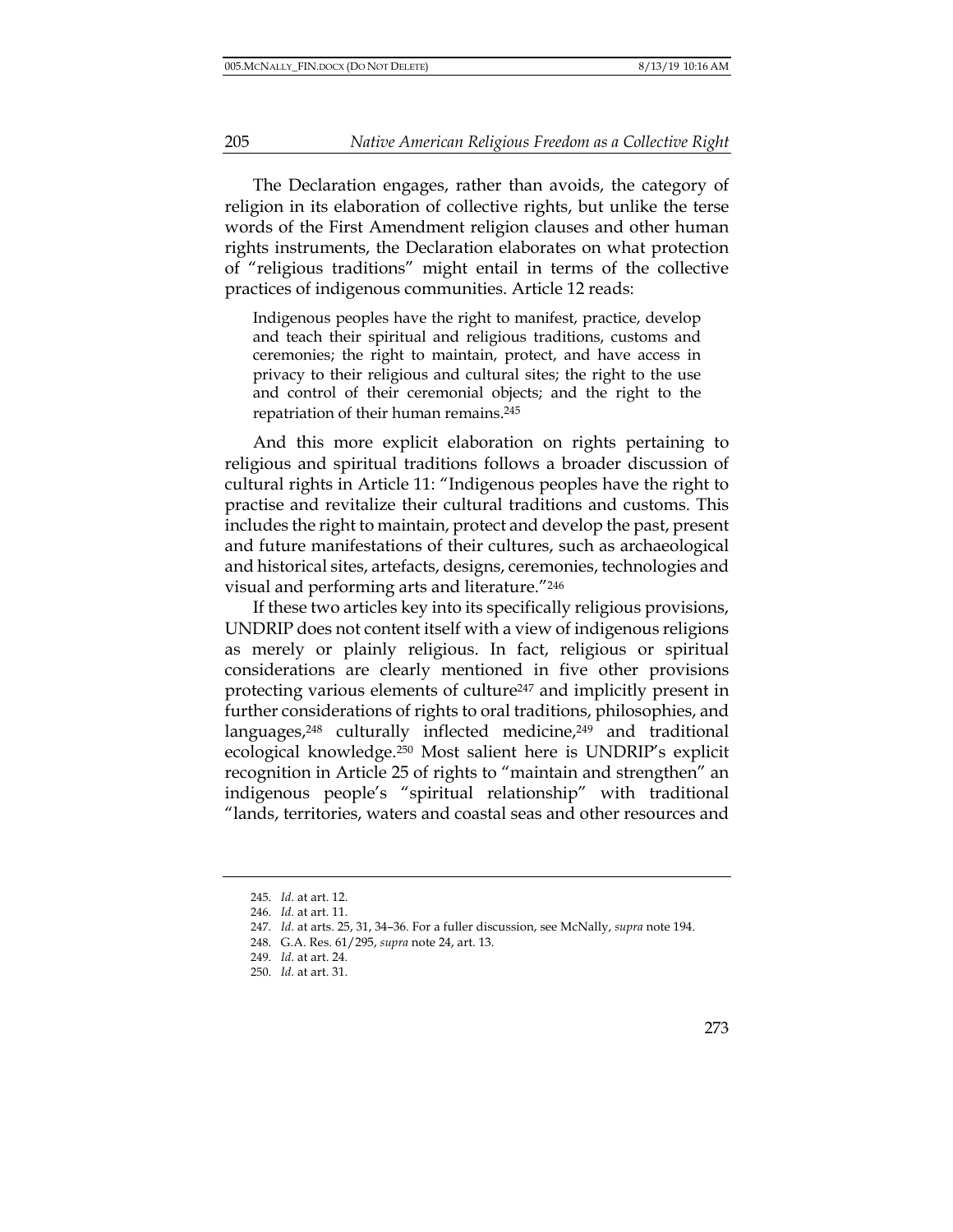to uphold their responsibilities to future generations in this regard."251

When UNDRIP was adopted nearly unanimously by the General Assembly in 2007, the United States was alone with Canada, Australia, and New Zealand in refusing to do so. But in 2010, the United States formally adopted UNDRIP with reservations, but with no reservations directly related to religious or cultural matters. Indeed in the accompanying statement, the U.S committed itself to:

[P]romoting and protecting the collective rights of indigenous peoples as well as the human rights of all individuals. The United States underlines its support for the Declaration's recognition in the preamble that indigenous individuals are entitled without discrimination to all human rights recognized in international law, and that indigenous peoples possess certain additional, collective rights. The United States reads all of the provisions of the Declaration in light of this understanding of human rights and collective rights.252

Angela Riley and Kristen Carpenter have offered framing of how international institutions, domestic nations, and indigenous peoples themselves are operationalizing the aspirations of UNDRIP in this "jurisgenerative moment."253 Perhaps most important are the subtle ways that the language and norms of UNDRIP gain legal traction as they gradually come to animate the arguments and conversations about indigenous rights at each level. I won't elaborate fully here, except to point out that at the international level, the United Nations has taken important structural steps to hardwire indigenous peoples' representation into its work. This occurs through bodies like the Permanent Forum on Indigenous Issues, the Special Rapporteur on the Rights of Indigenous Peoples, the newly charged Expert Mechanism on the Rights of Indigenous Peoples, through high profile events like the 2014 World

<sup>251.</sup> *Id.* at art. 25.

<sup>252.</sup> U.S. DEP'T OF STATE, Announcement of U.S. Support for the United Nations Declaration on the Rights of Indigenous Peoples (Jan. 12, 2011) https://2009 -2017.state.gov/s/srgia/154553.htm.

<sup>253.</sup> Kristen Carpenter & Angela R. Riley. *Indigenous Peoples and the Jurisgenerative Moment in Human Rights*, 102 CAL. L. REV. 173 (2014).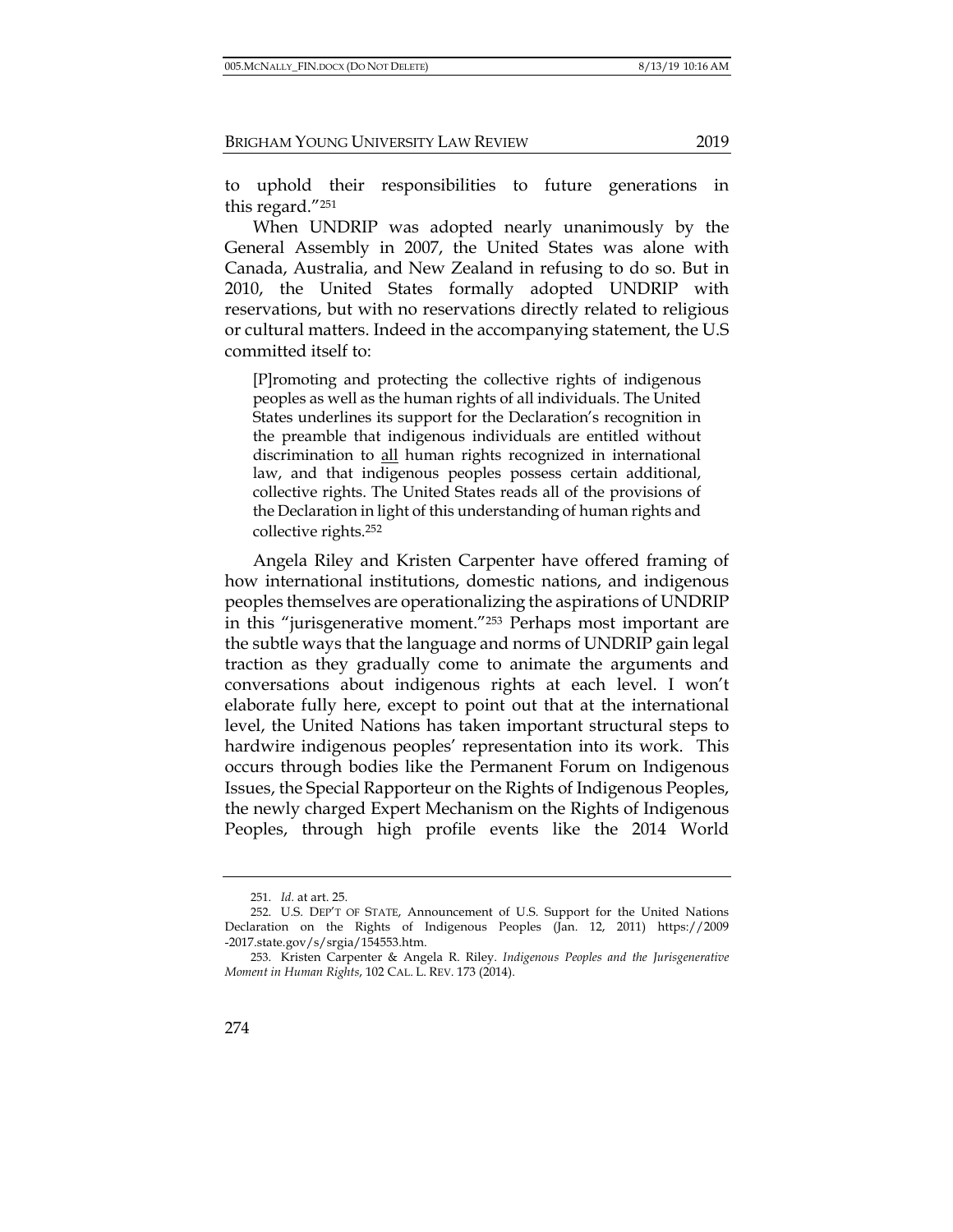Conference on Indigenous Peoples at the General Assembly,254 and more focused measures to incorporate indigenous issues centrally into the work of the U.N.255

There is not yet express elaboration in UNDRIP or its implementation apparatus as to how religious rights of indigenous peoples are to be implemented as collective rights. And if, in the near term, U.S. courts are reluctant to engage the non-binding UNDRIP in their interpretation of U.S. law,256the clarifications of the *Declaration* can, and increasingly will, inform the making of U.S. law and policies in recognizing the collective nature of Native American religious freedom.

#### V. *BURWELL V. HOBBY LOBBY STORES, INC.* (2014)

In 2014, the U.S. Supreme Court ruled that under RFRA, the religious exercise of three closely held corporations was unlawfully burdened by the contraceptive mandate under the Affordable Care Act, and the 5-4 decision—one of "startling breadth" in the view of Justice Ginsburg's dissent—turned on a holding that closely held for-profit corporations are "persons" capable of "religious exercise" that triggers RFRA's strict scrutiny analysis when burdened.257

<sup>254.</sup> *See* G.A. Res. 69/2 (Sept. 22, 2014). U.N. General Assembly, Outcome Document of the High Level Plenary Meeting of the General Assembly Known as the World Conference on Indigenous Peoples, A/Res/69/2 (22 September, 2014). This document includes the revised mandate of the Expert Mechanism on the Rights of Indigenous Peoples to better promote and monitor the operationalizing of UNDRIP.

<sup>255.</sup> *See, e.g.*, G.A. Res. 71/321 (Sept. 8, 2017) U.N. General Assembly, *Enhancing the Participation of Indigenous Peoples' Representatives and Institutions in Meetings of Relevant United Nations Bodies on Issues Affecting Them* A/71/L.82 (Sept. 2017). Consider also how indigenous concerns increasingly inform the periodic review, monitoring, and reporting mechanisms related to other U.N. instruments like the *Convention to Eliminate All Forms of Racial Discrimination*. *Id.*

<sup>256.</sup> A brief database search survey of 59 federal court cases that invoke UNDRIP were overwhelmingly dismissive, often with *pro se* litigants raising the Declaration in a decidedly non-starter manner. Still, a good case can be made that UNDRIP clarifies how religious rights are properly to be seen as collective, not just individual, under binding human rights instruments like ICCPR and the UDHR.

<sup>257.</sup> Burwell v. Hobby Lobby Stores, Inc., 573 U.S. 682 (2014) (holding that the religious freedom of a retail chain with 13,000 employees, which is owned by a family that believes life begins at conception, and the religious freedom of two other corporations was unlawfully violated by the contraception coverage requirement under the Affordable Care Act). Affordable Care Act of 2010, 26 U.S.C. § 5000A(f)(2); §§ 4980H(a), (c)(2).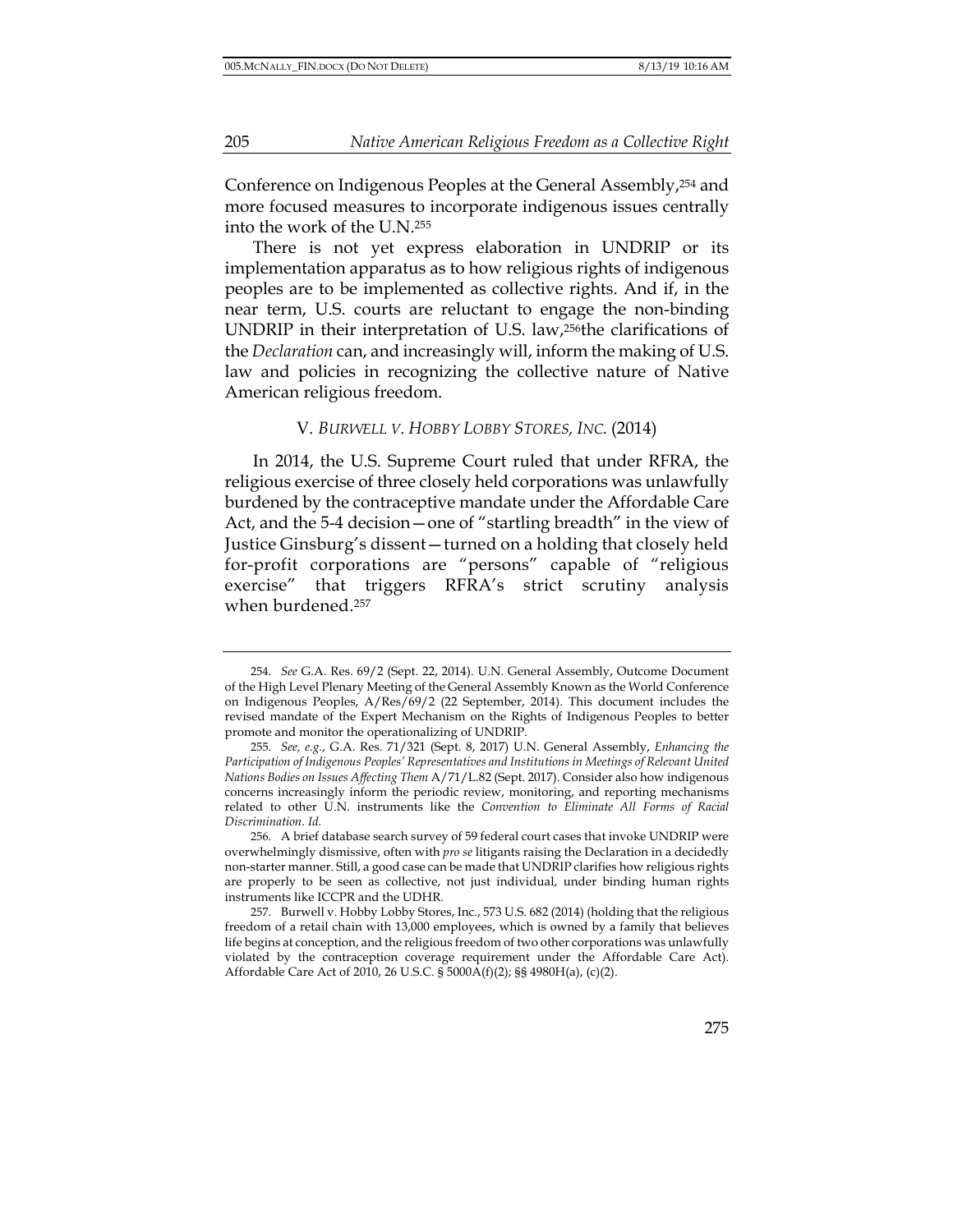The *Hobby Lobby* ruling clears ground in two important respects for courts' consideration of Native American religious exercise claims under RFRA as matters of collective, not just individual, religious liberty. First, the *Hobby Lobby* Court proposed a novel reading of RFRA not merely as a restorative action following *Smith*  but as a law passed "in order to provide very broad protection for religious liberty," indeed extending beyond protections the Supreme Court had allowed for First Amendment free exercise accommodations prior to its 1990 decision in *Smith*.258 Second, on the premise of this expansive view of Congress's intent in RFRA, the Court held that RFRA's language of "persons," whose religious exercise implicates RFRA, could include for-profit corporations.259 In substantiating that view against the arguments of a vigorous dissent and considerably settled matters of corporate law, the *Hobby Lobby* Court elaborates on the nature of a corporation's religious exercise to suggest that for-profit corporations, like the many religious congregations and religious associations that organize as non-profits, exercise religion that is more than the sum of the aggregate parts. In other words, as an artificial person, the

# *A. RFRA's Expansive Reach in* Hobby Lobby

corporation is not simply an individual, but a collective entity.

To orient its settling of the key legal question in *Hobby Lobby* of whether a closely held for-profit corporation could qualify as a "person" whose religious exercise was protected under RFRA, the Supreme Court took the position that Congress passed RFRA to "provide very broad protection for religious liberty," that "Congress went far beyond what this Court has held is constitutionally required,"260 and that RFRA did more than merely restore the compelling government interest analysis that had held sway in the Supreme Court's First Amendment free exercise jurisprudence prior to its 1990 *Smith* decision. In other words, to square the conclusion that at least certain for-profit corporations have religious liberty rights despite the Supreme Court's explicit rejection of such claims under the First Amendment,261 the *Hobby* 

<sup>258.</sup> *Hobby Lobby*, 573 U.S. at 693.

<sup>259.</sup> *Id.,* slip. op. at 19–31.

<sup>260.</sup> *Id.* at 684, 706.

<sup>261</sup>*. Id.* at 739–72 (Ginsburg, J., dissenting).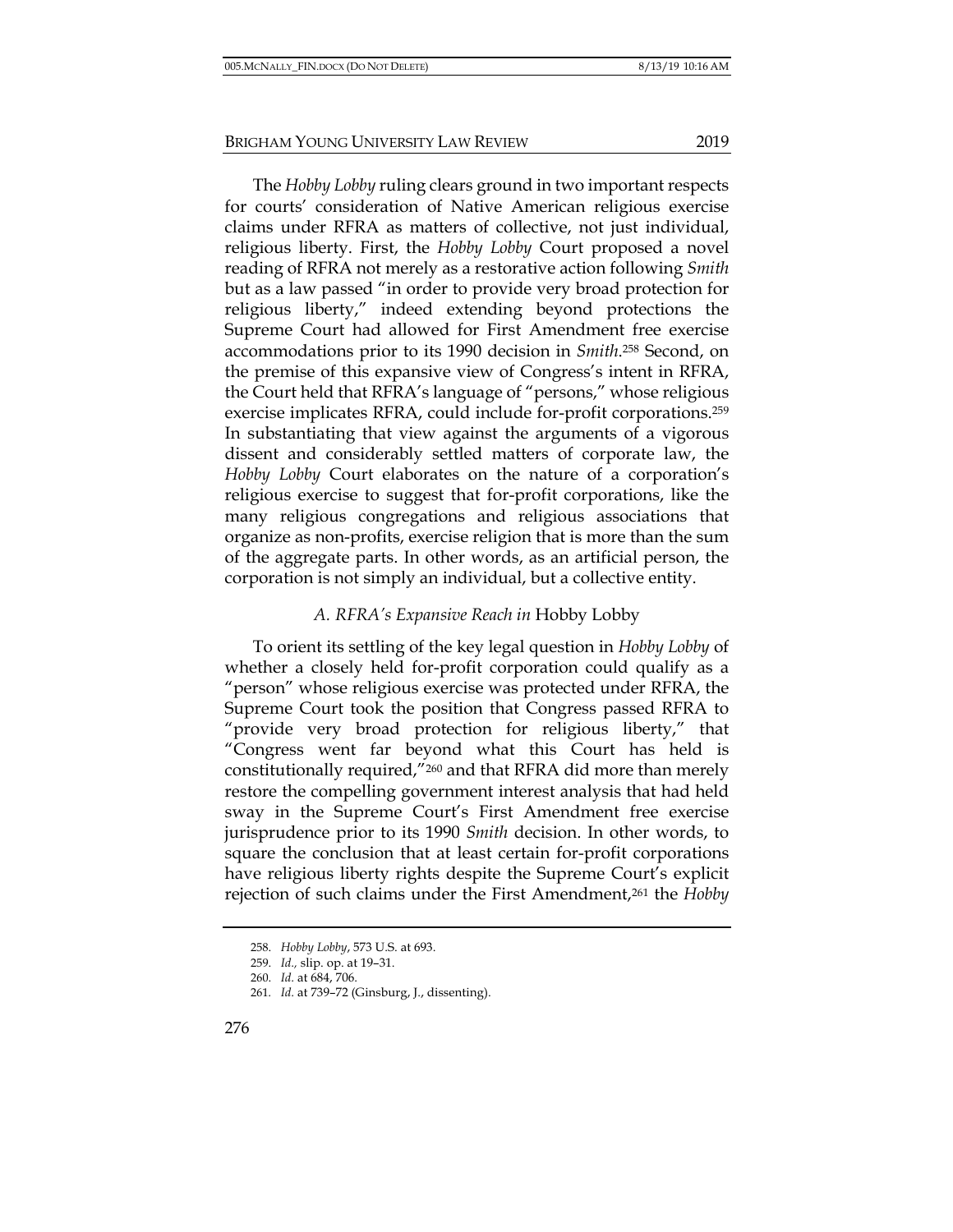*Lobby* Court had to assert that the legislated religious freedom protections of RFRA were meant to go beyond those of the First Amendment as the Supreme Court had allowed them before *Smith*. In dissent, Justice Ginsburg identified this as an "errant premise" after which the Court "falters at each step of its analysis." Justice Ginsburg wrote, "[p]ersuaded that Congress enacted RFRA to serve a far less radical purpose, and mindful of the havoc the Court's judgment can introduce, I dissent."262

If this was a puzzling departure from the High Court's two previous rulings on RFRA, in which it had taken pains to either contain the statute's reach by finding it unconstitutional as applied to the states263 or as only providing narrow protections to generally applicable federal laws*,*<sup>264</sup> the very departure in *Hobby Lobby* carries significant implications for the concerns of this Article.

To return to the *San Francisco Peaks* case, the Ninth Circuit majority in *Navajo Nation* had taken the approach of the *Hobby Lobby* dissent that the proper context for interpreting RFRA's language of "substantial burden" was a narrow congressional intent that RFRA simply restore the *status quo ante* of First Amendment free exercise jurisprudence prior to *Smith.* The Ninth Circuit turned to *Lyng,*  which predated *Smith* by two years, as the controlling precedent for the interpretation of "substantial burden."265 Because the *Lyng* court had found that government approval of a logging road through precincts sacred to three California claimant tribes did not "prohibit" their First Amendment protected free exercise, the Ninth Circuit reasoned that the threshold of a "substantial burden" of religious exercise under RFRA was not crossed by government approval of a ski area's snowmaking with treated wastewater on a mountain sacred to the claimant tribes. And despite a varying holding on that legal question in a Tenth Circuit sacred land decision,266 the Supreme Court denied certiorari in 2009.267

<sup>262.</sup> *Id.* at 740 (Ginsburg, J., dissenting).

<sup>263.</sup> *See* City of Boerne v. Flores, 521 U.S. 507 (1997).

<sup>264.</sup> *See* Gonzales v. O Centro Espirita Beneficente Uniao do Vegetal, 546 U.S. 418 (2006).

<sup>265.</sup> Navajo Nation v. U.S. Forest Service*,* 535 F.3d 1058, 1071-74 (9th Cir. 2008); *Hobby Lobby*, 573 U.S. at 748–49 (Ginsburg, dissenting).

<sup>266.</sup> Comanche Nation v. United States, 393 F. Supp. 2d 1196 (W.D. Okla. 2008).

<sup>267.</sup> Navajo Nation v. U.S. Forest Service*,* 556 U.S. 1281 (2009) (per curiam), *cert. denied*.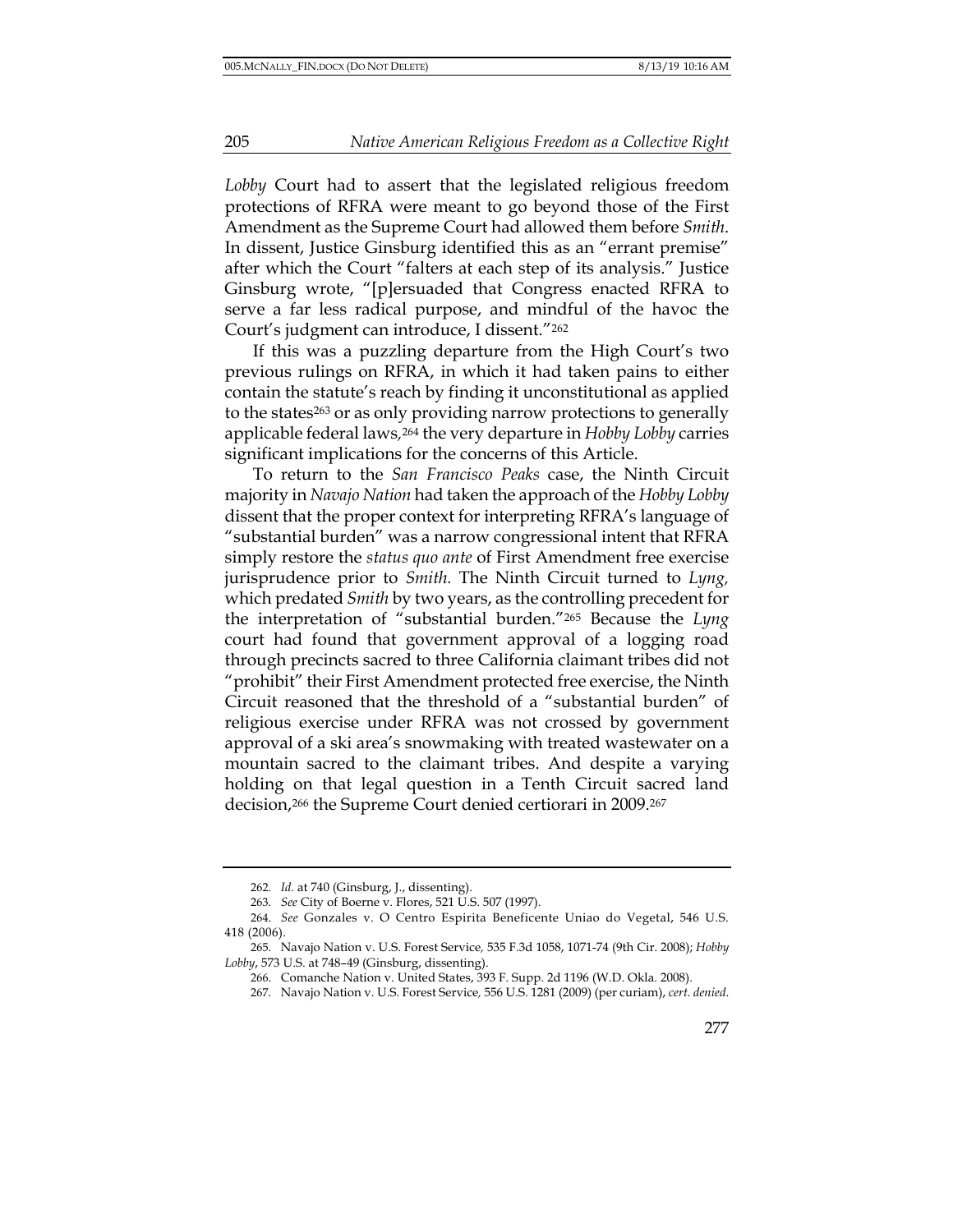Faced with a fairly plain narrative that RFRA followed *Smith*  directly and was expressly intended to restore the First Amendment free exercise jurisprudence on neutral laws of general applicability which the Court took away in *Smith*, the *Hobby Lobby*  Court supported its expansive interpretation of congressional intent in RFRA on two bases. First, against a conventional view that its decision in *City of Boerne* restricted RFRA by declaring it unconstitutional as applied to the states, the *Hobby Lobby* majority found in that holding an acknowledgment of RFRA's broad reach as applied to the federal government: "[w]e held that Congress had overstepped its Section 5 authority because '[t]he stringent test RFRA demands' 'far exceeds any pattern or practice of unconstitutional conduct under the Free Exercise Clause as interpreted in *Smith*.'"268

Where the dissenting opinion of Justice Ginsburg, who had joined the *City of Boerne* decision argued otherwise on this point, the *Hobby Lobby* majority asserted that the "stringent test" in question, the least restrictive means test, did not inhere in pre-*Smith* free exercise precedent.269 Justice Ginsburg found in error the C*ity of Boerne's* decision that the least restrictive means requirement "was not used in the pre-*Smith* jurisprudence that RFRA purported to codify."270

Next, the *Hobby Lobby* Court turned to a provision of RLUIPA, which Congress ironically passed as a more narrowly tailored response to the constraints of *City of Boerne*. Because the provision amended RFRA's definition of "religious exercise" by deleting an original reference to First Amendment holdings prior to *Smith* and by expanding the definition of "exercise of religion" to include "any exercise of religion, whether or not compelled by, or central to, a system of religious belief,"271 the *Hobby Lobby* Court understood Congress's intent in RFRA "to effect a complete separation from the First Amendment case law."<sup>272</sup> The Court also cited RLUIPA's

<sup>268.</sup> *Hobby Lobby*, 573 U.S. at 695 (citing *City of Boerne*, 521 U.S. at 533–34).

<sup>269.</sup> *Id.* at 736.

<sup>270.</sup> *Id.* at 749–50 (Ginsburg, J., dissenting).

<sup>271.</sup> RLUIPA, 42 U.S.C. § 2000cc–5(7)(A).

<sup>272.</sup> *Hobby Lobby*, 573 U.S. at 748 (Ginsburg, J., dissenting). The dissent found implausible the suggestion that RLUIPA's alteration did more than simply relieve courts of the impossible task of determining the "centrality" of a particular religious exercise. Justice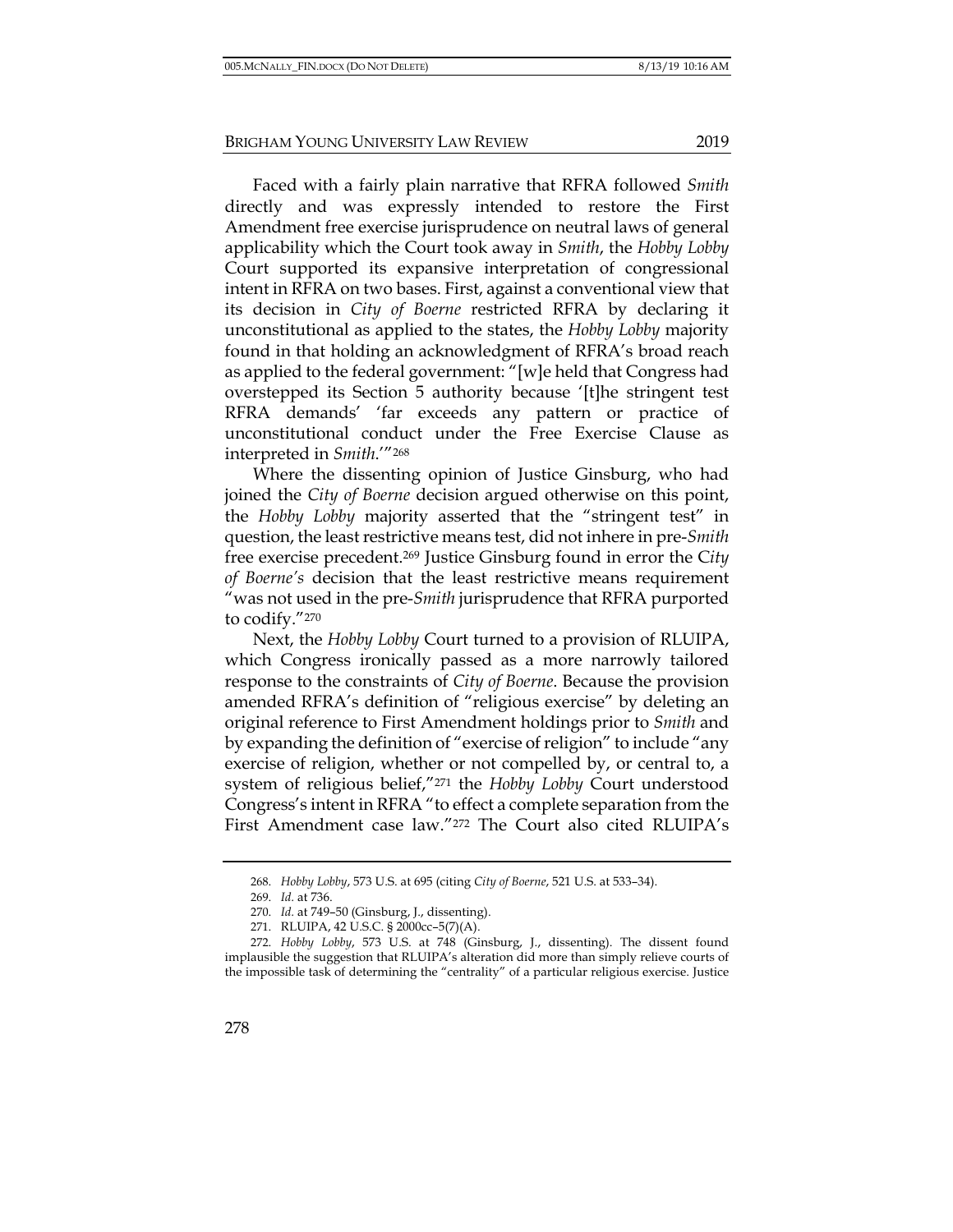statement that this newly defined "exercise of religion" "be construed in favor of a broad protection of religious exercise, to the maximum extent permitted by the terms of this act and the Constitution."273

The following year, in *Holt v. Hobbs,* the Supreme Court unanimously reversed lower court rulings and found a Muslim inmate was entitled to grow a beard for religious purposes even though it violated the regulations of an Arkansas corrections facility.274 In that case, the inmate's religious freedom claims were made under RLUIPA, but the High Court related the two statutes, noting RLUIPA thus allows "prisoners 'to seek religious accommodations pursuant to the same standard as set forth in RFRA.'"275 What is important for our purposes is that the Supreme Court in *Holt* found erroneous the lower courts' appeal to First Amendment cases to hold that the grooming policy did not substantially burden Holt's practice of Islam, underscoring its *Hobby Lobby* holding that Congress intended RFRA and RLUIPA to expand religious freedom protections beyond the First Amendment and applying that logic to the substantial burden analysis:

[T]he District Court erred by concluding that the grooming policy did not substantially burden petitioner's religious exercise because "he had been provided a prayer rug and a list of distributors of Islamic material, he was allowed to correspond with a religious advisor, and was allowed to maintain the required diet and observe religious holidays." . . . In taking this approach, the District Court improperly imported a strand of reasoning from cases involving prisoners' First Amendment rights.276

Ginsburg cited Rasul v. Myers, 563 F.3d 527, 535 (D.C. Cir. 2009) (Brown, J., concurring): "The amendment in no way suggests that Congress meant to expand the class of entities qualified to mount religious accommodation claims." *Hobby Lobby*, 573 U.S. at 748 (Ginsburg, J. dissenting).

<sup>273.</sup> RLUIPA, 42 U.S.C. § 2000cc–3(g).

<sup>274.</sup> Holt v. Hobbs, 135 S. Ct. 853, 859 (2015).

<sup>275.</sup> Holt v. Hobbs, No. 13–6827*,* slip op. at 3 (U.S. 2015) (citing Gonzales v. O Centro Espirita Beneficente Uniao do Vegetal, 546 U.S. 418, 436 (2006)).

<sup>276.</sup> *Holt*, slip op. at 7 (citation omitted) (citing O'Lone v. Estate of Shabazz, 482 U.S. 342, 351–52 (1987) and Turner v. Safley, 482 U.S. 78, 90 (1987)).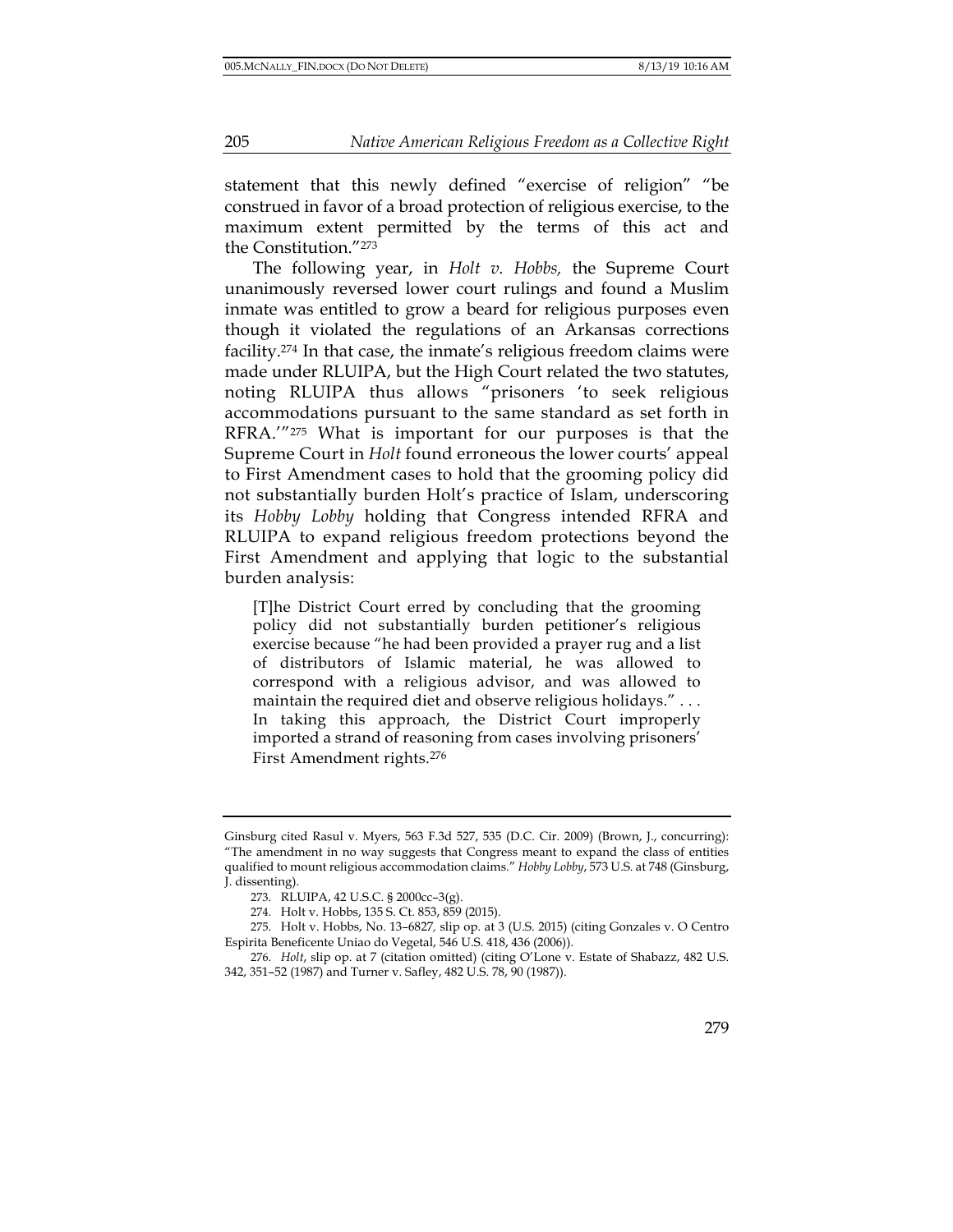When the *Holt* court held the particular reasoning found in those cases, "the availability of alternative means of practicing religion," to be "a relevant consideration," it made an important distinction.277 The error was not tied to *this particular* strand of reasoning, but to *a strand of reasoning from cases involving prisoners' First Amendment rights,* because "RLUIPA provides greater protection."278

### *B. Substantial Burdens in the Wake of* Hobby Lobby

It must be said that when afforded the opportunity in a similarly aligned 2016 case, courts have invoked *Hobby Lobby* and *Holt* to narrow, not broaden, their approach to what counts as a substantial burden.279 In *Oklevueha Native American Church of Hawaii, Inc. v. Lynch* (2016), the Ninth Circuit found the controlled substance regulations did not substantially burden a religious group in its religiously motivated access to marijuana and trigger RFRA protections.280 Despite its deliberately indigenous name, *Oklevueha* only nominally aligns with *Navajo Nation,* since it is not a sacred lands case and more importantly since it involves a decidedly non-Native religious group.281 Notably, the "Native" Native American Church filed an amicus brief against the Oklevueha effort to associate their claims with hard won accommodations for the Native American Church, emphasizing that the Native American Church has no ceremonial regard for

<sup>277.</sup> *Id.*

<sup>278.</sup> *Id.* at 7-8.

<sup>279.</sup> For more on how *Hobby Lobby* and *Holt* have been applied in the context of Eagle Act cases to broaden the RFRA religious freedom rights of individuals excluded, see *supra* note 222 for discussion of *McAllen Grace Brethren Church v. Salazar* (2016).

<sup>280.</sup> Oklevueha Native American Church of Hawaii, Inc. v. Lynch, 828 F.3d 1012**,** 1016– 18 (9th Cir. 2016).

<sup>281.</sup> *Id.* at 1012. A reasonable person visiting a webpage affiliated with the group could very well conclude that Oklevueha is a decidedly non-Native religious group. Membership, which costs \$200, or \$30 for members of federally recognized tribes, "provides you a means to receive your constitutional rights in attending earth based indigenous American Native spiritually empowering and healing ceremonies—especially Native American Church indigenous ceremonies that involve sacraments (peyote, cannabis, ayahuasca, etc [sic]) that are otherwise illegal for Non-Members to partake and or be in possession of." *Why Being a Member of Oklevueha Native American Church will Benefit You*, OKLEVUEHA NATIVE AMERICAN CHURCH, https://nativeamericanchurches.org/joining-oklevueha-why-and-how/ (last visited Jan. 19, 2019).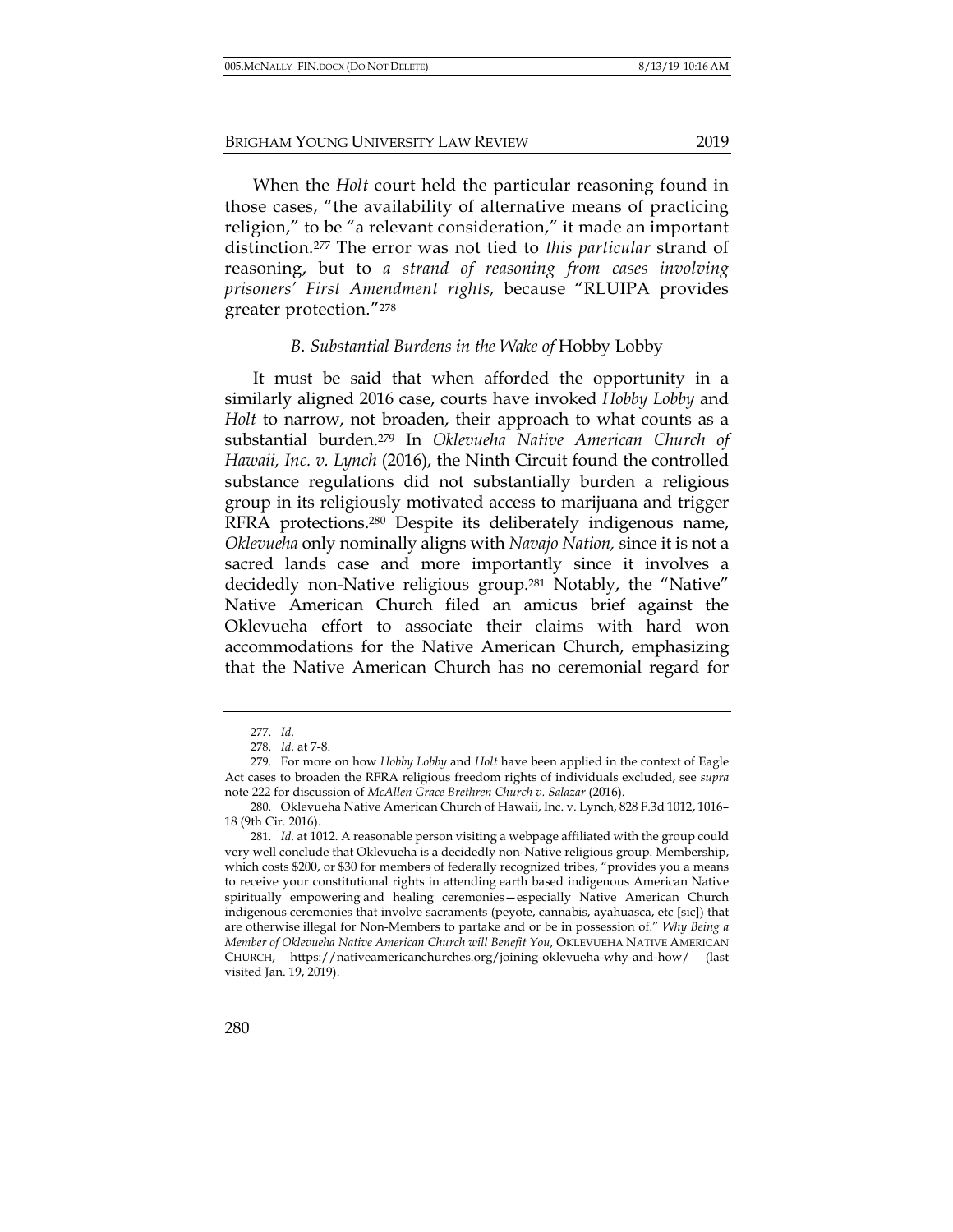marijuana.282 Nevertheless, in holding that the controlled substance laws did not substantially burden the Oklevueha practitioners, the Ninth Circuit turned to its *Navajo Nation*  position that "substantial burden" be interpreted in light of *Lyng*: absent unless the government action coerces a practitioner into acting contrary to belief. The Ninth Circuit relied on the fact that Oklevueha practitioners considered Peyote their key sacrament, cannabis being merely a substitute and that "foregoing cannabis [was] not contrary to their religious beliefs."283

But in its effort to distinguish *Oklevueha* from *Hobby Lobby* and instead to tie it to *Navajo Nation*, a Harvard Law Review Case Comment argues the Ninth Circuit conflated two different senses of substantial burden:284

There are at least two things that "substantial" could modify. First, it could be that the government has to put substantial or heavy pressure on you to violate your religious beliefs [such as the large fine in *Hobby Lobby*]. But it could also be that the government has to pressure you to violate your religious beliefs in some substantial or serious way. For example, maybe the government is asking you to violate a particularly important tenet of your religion, not just some discretionary one.285

In*Navajo Nation,* the Ninth Circuit found no substantial burden because the government action was not substantial in the manner of its burden; the court rejected an argument that Forest Service approval of the sewage to snowmaking plan forced the tribes to act contrary to their religion, a position that I argue above is not an accurate conclusion from the accepted facts in that case.286 In *Oklevueha,* however, it was the practice of using cannabis, which the

<sup>282.</sup> Brief for the National Council of Native American Churches et al. as Amici Curiae Supporting Appellees at 8–9, *Oklevueha*, 828 F.3d 1012 (No. 14-15143).

<sup>283.</sup> *Oklevueha*, 828 F.3d at 1016.

<sup>284.</sup> Case Comment, *Religious Freedom Restoration Act—Substantial Burden—Ninth Circuit Holds that Federal Cannabis Prohibition is Not a Substantial Burden—*Oklevueha Native American Church of Hawaii, Inc. v. Lynch*, 828 F.3d 1012 (9th Cir. 2016)*, 130 HARV. L. REV. 785 (2016).

<sup>285.</sup> *Id.* (citing Chad Flanders, *Substantial Confusion about "Substantial Burdens,"* 27 U. ILL. L. REV. 28–29 (2016)).

<sup>286.</sup> *See supra* note 54*.*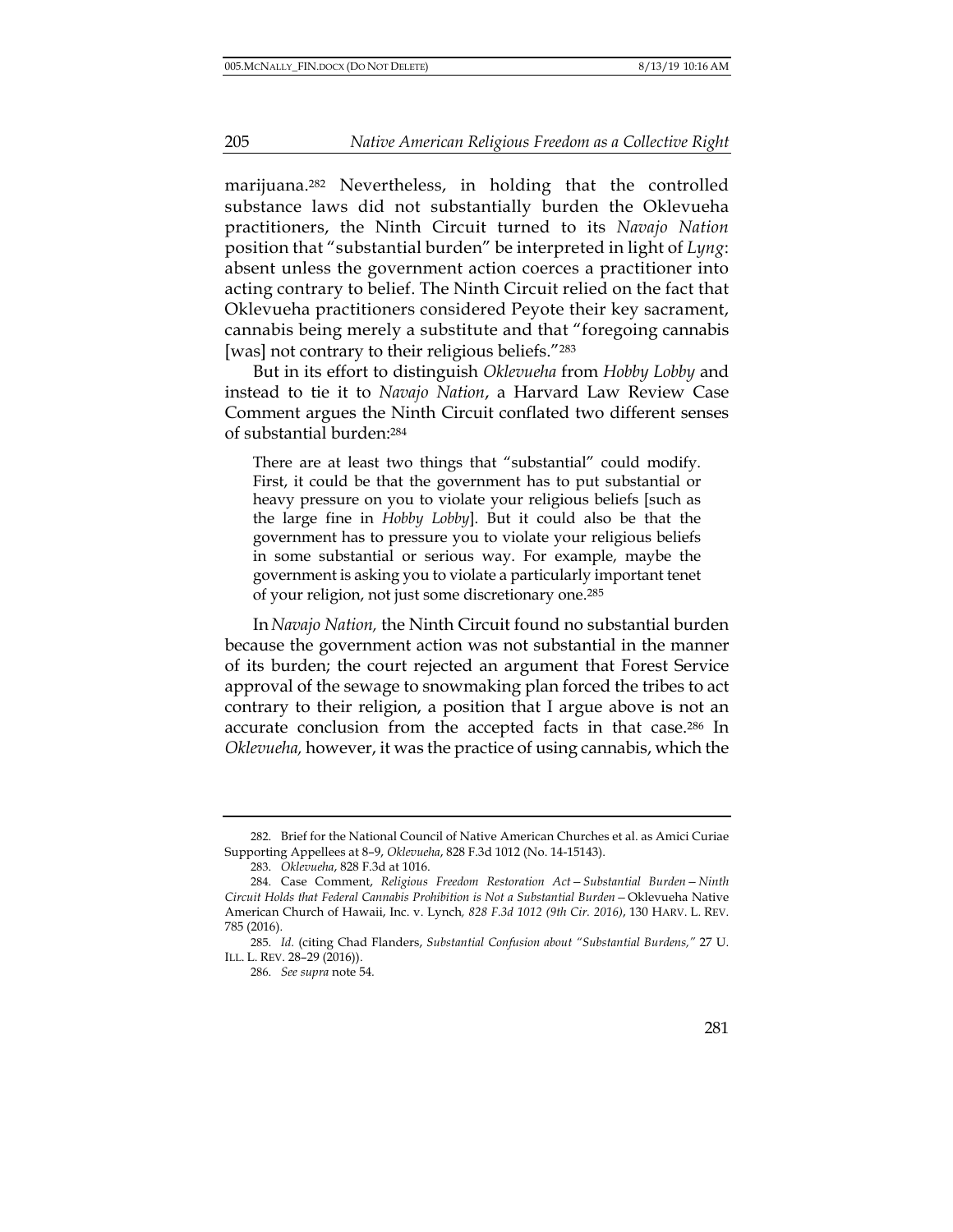court noted was non-obligatory, that was insufficiently substantial, not the burden of government regulation of cannabis.287

The Case Comment goes on to argue that, by rendering its holding in *Oklevueha* as consistent with its holding in *Navajo Nation*, the Ninth Circuit "enshrined" its substantial burden standard "as among the most demanding in the nation by linking *Navajo Nation*'s 'act contrary' rule to the language of religious *obligation*, which previous Ninth Circuit cases had not explicitly done."288

#### *C. Whither the RFRA Claim in* Standing Rock II*?*

Similarly questionable logic was applied in the second round of the Dakota Access Pipeline case, when the D.C. District Court judge found the Cheyenne River Sioux Tribe's argument unavailing that Army Corps' approval of the Missouri River pipeline crossing violated Lakota religious freedom rights under RFRA.289 As briefly discussed at the outset of this Article, the district court found primarily that the tribes' request for a preliminary injunction and temporary restraining order was nullified by *laches,* since the tribes did not bring the RFRA claim a half year earlier in their initial motions for a preliminary injunction.290 But despite forceful arguments of the tribes that *Hobby Lobby* had rendered *Navajo Nation* and *Lyng* no longer controlling for such cases, the court found that the RFRA claim would be unlikely to succeed on the merits.291 The Cheyenne River Sioux Tribe had argued, first, that unlike *Navajo,* the spiritual contamination of the only ritually pure water available for Lakota ceremonies would "foreclose" the practice of Lakota religion. Because the United States

<sup>287.</sup> *Oklevueha*, 828 F.3d at 1017.

<sup>288.</sup> Case Comment, *supra* note 284, at 790–91.

<sup>289.</sup> Standing Rock Sioux Tribe v. United States Army Corps of Engineers *(Standing Rock II)*, 239 F. Supp. 3d 77, 88 (D.D.C. 2017).

<sup>290.</sup> *Id.* at 83 ("[L]aches bars the preliminary-injunctive relief requested (but not the RFRA claim itself) and that the Tribe's substantial-burden position is unlikely to achieve success on the merits. Having so decided, the Court need not consider the remaining three factors of the preliminary-injunction analysis—irreparable harm, balance of equities, and public interest.").

<sup>291.</sup> *Id.* at 100 ("The Court holds that *Lyng* likely prevents the Tribe from showing that the Corps' decision to grant an easement to Dakota Access to operate an oil pipeline under Lake Oahe constitutes a substantial burden on its members' free exercise of religion. The Tribe, accordingly, is unlikely to succeed on the merits of its RFRA claim.").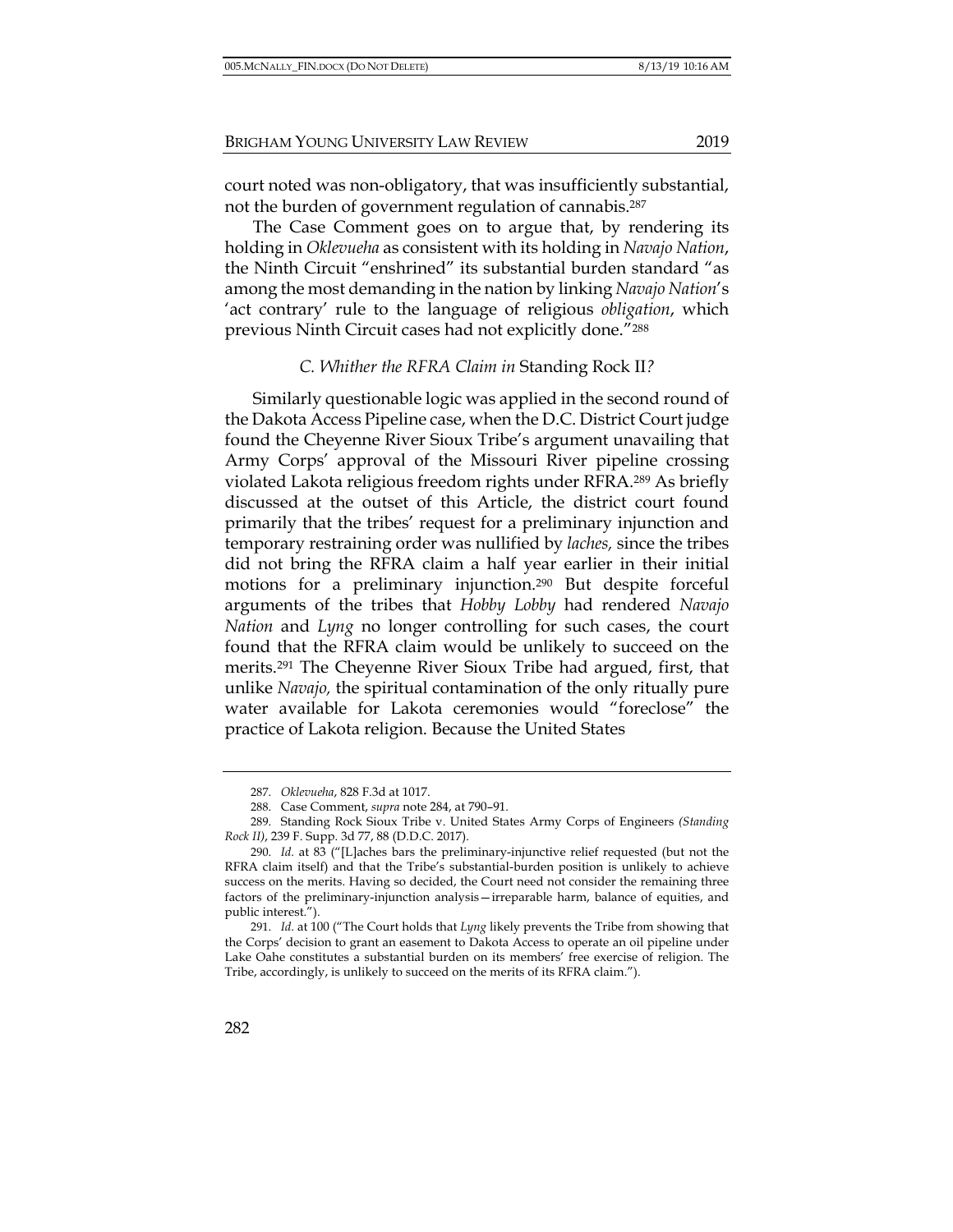has systematically deprived the Tribe of access to other water sources as a function of its more than 200-yearlong campaign to dispossess the Lakota people of their aboriginal lands and resources. . . . [T]he Tribe and its members here are more closely analogous to the prisoners whose only options in the exercise of their religion are closely controlled by the government.292

Secondly, Cheyenne River argued that where the *Lyng* court "could not vindicate Indian religious adherents' challenge to a government sanctioned project on the government's own land because to do so would imply in the Indian religious believer "*de facto* beneficial ownership of some rather spacious public property," the Lakota tribes had an "*actual* legal ownership interest in the waters of Lake Oahe" and the U.S. had "a fiduciary [responsibility] in the protection of those waters for the Tribe's benefit."293 Finally, and most importantly, Cheyenne River took pains to argue *Navajo Nation* was "no longer good law" in light of *Hobby Lobby* and *Holt* for reasons argued above, and also because, as in the case with *Oklehueva,* "the real question that RFRA presents is 'whether the [government regulation] imposes a substantial burden on the ability of the plaintiff to [act] in accordance with *their religious beliefs,*' not 'whether the religious belief asserted in a RFRA case is reasonable.'"294

The D.C. District Court rejected these arguments, instead finding a direct line from *Navajo Nation* and especially *Lyng,* in which the court found a tight analogy: "incidental, if serious impact on a tribe's295 ability to practice its religion because of spiritual desecration of a sacred site."296 Remarkably, the D.C. District Court

<sup>292.</sup> Cheyenne River Sioux Tribe's Motion for Preliminary Injunction at 34, Standing Rock Sioux Tribe v. U.S. Army Corps of Engineers, 239 F. Supp. 3d 77 (D.D.C. 2017) [hereinafter CRST Motion].

<sup>293.</sup> *Id.* at 33–34*.*

<sup>294.</sup> *Id.* at 34–36 (citing Burwell v. Hobby Lobby Stores, Inc., 134 S. Ct. 2751, 2778 (2014)) (brackets in the original).

<sup>295.</sup> Note, however, the slippage between the D.C. court's discussion of a "tribe's" religious practice and the cited rendering of the burden in *Lyng* as a matter of interference "with private persons' ability to pursue spiritual fulfillment." *Standing Rock II*, 239 F. Supp. 3d at 92 (citing Lyng v. Nw. Indian Cemetery Protective Ass'n, 485 U.S. 439, 449 (1988)).

<sup>296.</sup> *Id.* at 93; *see also* Kaemmerling v. Lappin, 553 F.3d 669, 678 (D.C. Cir. 2008) (rejecting RFRA claim for a federal prisoner objecting to government's extracting of DNA tissue samples).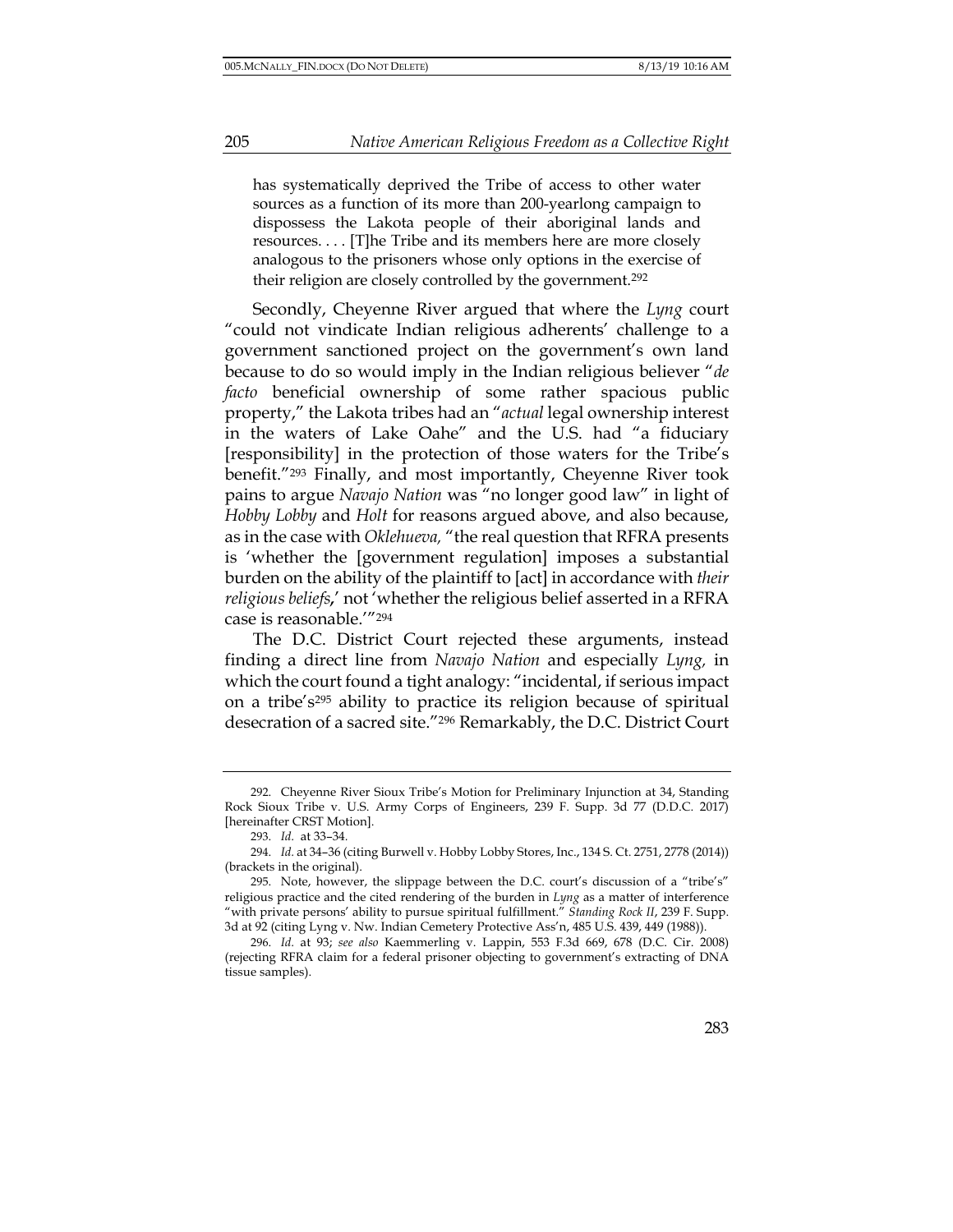judge found additional support for the analogy with *Lyng* in the fact that the land in question under Lake Oahe was flatly "federal land,"297 obscuring the treaty claims, court protected water rights, flooding of hundreds of thousands of acres of Lakota lands, and the implicated federal trust responsibility that other courts, in other contexts, had taken into account over and again.298 The Court cited multiple authorities for the applicability of *Lyng* to RFRA cases and held that *Hobby Lobby* and *Holt,* while extending RFRA's religious freedom beyond the constraints of First Amendment law prior to *Smith,* did not do so in a manner that would advance Cheyenne River's specific claims.299 *Hobby Lobby*, the court agreed, showed Congress intended in RFRA "to effect a complete separation from First Amendment case law" with regard to the definition of "exercise of religion,"300 but *Hobby Lobby* did not, the court held, change anything about the "substantial burden" analysis, and thus does not change the result because the Tribe "here faces no such coercion or sanction."301 And where *Holt* had made clear that Congress in RLUIPA meant to lower the standard for a substantial burden under First Amendment analysis,302 the district court held this "does not impliedly overrule *Lyng* or otherwise undermine its relevance here."303

But as Cheyenne River had argued, there is a distinction to be made between its case and that decided in *Navajo Nation*, following *Lyng.* <sup>304</sup> In those cases, the spiritual fulfillment of individuals was the rendering of the burdened practice: "'the only effect of the

<sup>297.</sup> *Standing Rock II*, 239 F. Supp. 3d at 98 ("As the pipeline runs through the land under the lake, rather than the lake's waters, the Court first discusses ownership of the land and then turns to the Tribe's interest in the water.").

<sup>298.</sup> *See* South Dakota v. Bourland, 508 U.S. 679 (1993); Sioux Nation v. United States, 448 U.S. 371 (1980); Lower Brule Sioux Tribe v. South Dakota, 711 F.2d 809 (8th Cir. 1983).

<sup>299.</sup> RFRA's legislative history references to *Lyng* in understanding that pre-*Smith*  substantial burden standards should still apply in judicial interpretations of RFRA, and approving appeals by appellate courts to *Lyng* in RFRA and RLUIPA cases. *Standing Rock II*, 239 F. Supp. 3d at 93 (citing S. Rep. No 103-111 at 8–9 (1993); 139 Cong. Rec. S14461 at S14470 (Statement of Sen. Orrin Hatch, Oct 27, 1993)).

<sup>300.</sup> *Id.* at 96 (citing Burwell v. Hobby Lobby Stores, Inc., 573 U.S. 682, 696 (2014)).

<sup>301.</sup> *Id.* at 96–98.

<sup>302.</sup> CRST Motion, *supra* note 292, at 35 (citing Holt v. Hobbs*,* 135 S. Ct. 853, 862 (2015)).

<sup>303.</sup> *Standing Rock II*, 239 F. Supp. 3d at 98.

<sup>304.</sup> CRST Motion, *supra* note 292, at 35 (citing Navajo Nation v. U.S. Forest Service, 535 F.3d 1058, 1070 (9th Cir. 2008)).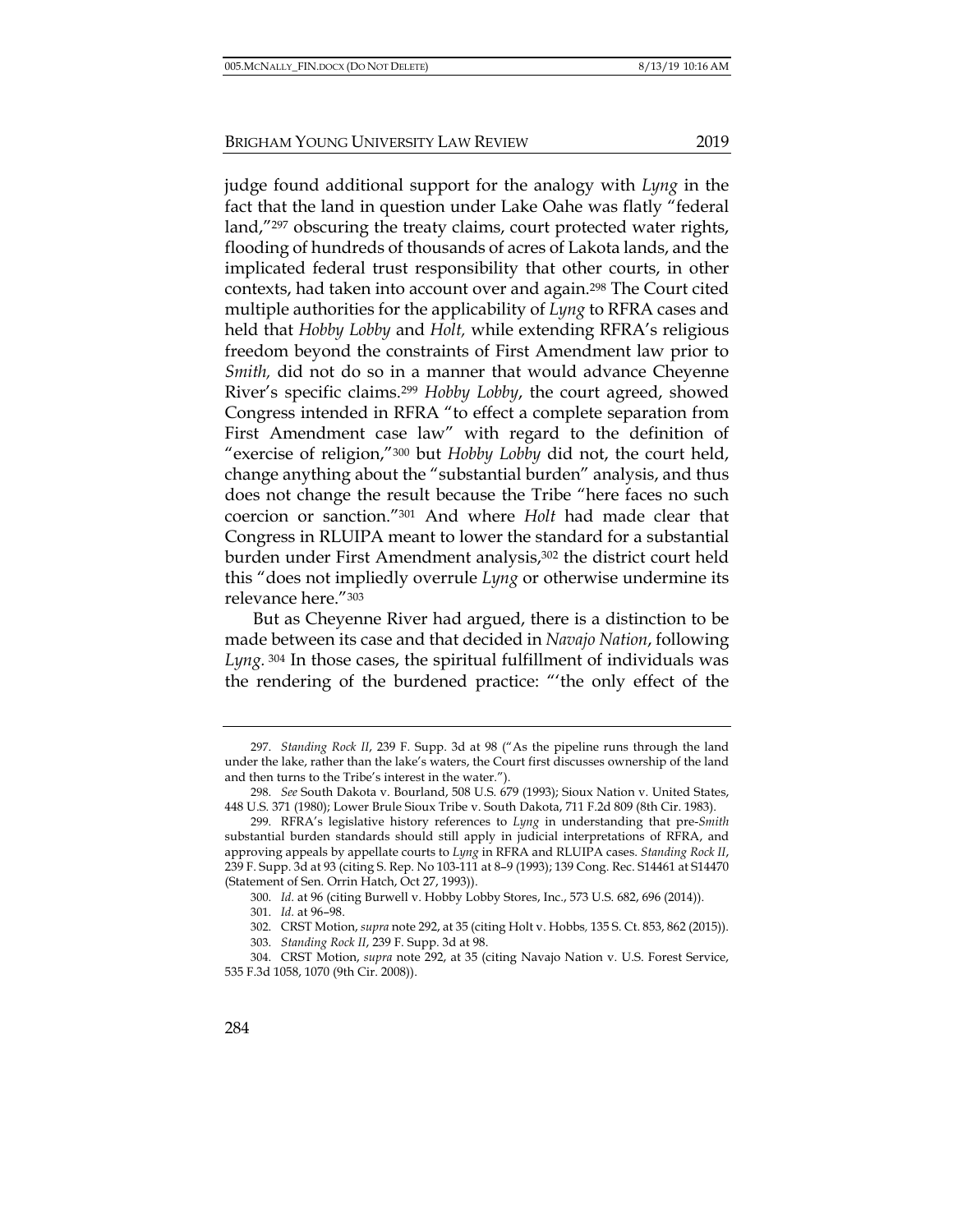proposed [government action] is on the Plaintiffs' subjective, emotional religious experience.' In short the court held that the burden imposed upon the Indian's religious practice was too weakly connected to the government regulation."305 In *Hobby Lobby,*  by contrast, the real question that RFRA presents is "'whether the [government regulation] imposes a substantial burden on the ability of the plaintiff to [act] in accordance with their religious beliefs', not 'whether the religious belief asserted in a RFRA case is reasonable.'"306 The illogic of a tidy distinction between subjective, emotional experience and substantially burdened free exercise, Cheyenne River argued, is borne out even more clearly in the prisoner cases:

Unless one is an observant Jew, the burden of being forced to eat food that is not prepared in a kosher kitchen must seem subjective and emotional, rather than objective and rational. Yet the courts . . . did not apply a test of whether the belief was objective and rational to determine whether it substantially burdened prisoners forced to choose between eating non-kosher food or violating their religious beliefs. To apply such a test would be to question the validity of keeping kosher or observing halal practices, which the law does not permit.307

The religious obligation standard signaled anew by *Holt v. Hobbs* could be a game-changer for how sacred lands claims, when there are—and there usually are—compelling accepted facts of religious obligation akin to those accepted in the *Navajo Nation* case, can pass the threshold of the substantial burden analysis. This would be particularly compelling in a case that should arise in a different circuit, perhaps especially within the Tenth Circuit, where *Comanche Nation v. United States* applies a more expansive view of substantial burden than in the Ninth Circuit's *Navajo Nation* case.308

But even within the Ninth Circuit or other circuits holding its view of substantial burden, the Supreme Court's recognition in *Hobby Lobby* of the religious exercise of a for-profit corporation,

<sup>305.</sup> *Id.* (brackets in the original).

<sup>306.</sup> *Id.* at 35–36 (citing *Navajo Nation*, 535 F.3d at 1070; Burwell v. Hobby Lobby Stores, Inc., 573 U.S. 682, 724 (2014)) (brackets in the original).

<sup>307.</sup> *Id.* at 36 (citations omitted).

<sup>308.</sup> Comanche Nation v. United States*,* No. CIV-08-849-D (W.D. Okla. 2008).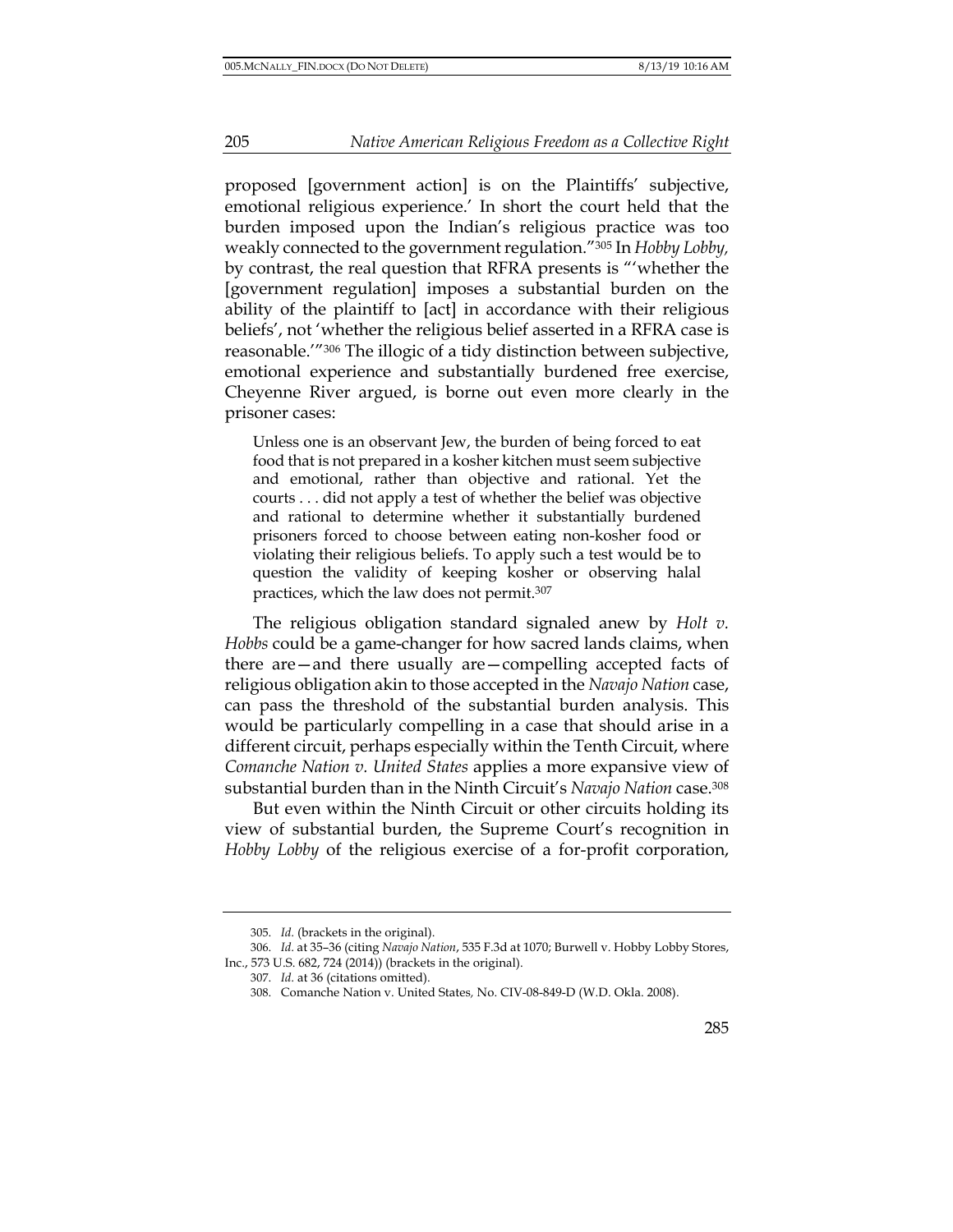could propel a view toward sacred land claims, or other claims advanced by tribes, as matters of collective rights.

## *D.* Hobby Lobby *and Collective Rights*

As "persons," corporations as an entity are, strictly speaking, legal individuals, and collectives only in the abstract, that exercise religion. But ambiguities about corporations as legal individuals emerged in the Court's reasoning. In dicta, the *Hobby Lobby* majority related its view of the ostensible collectivity involved:

A corporation is simply a form of organization used by human beings to achieve desired ends. An established body of law specifies the rights and obligations of the *people* (including shareholders, officers, and employees) who are associated with a corporation in one way or another. When rights, whether constitutional or statutory, are extended to corporations, the purpose is to protect the rights of these people. . . . **[**P]rotecting the free-exercise rights of corporations like Hobby Lobby, Conestoga, and Mardel protects the religious liberty of the humans who own and control these companies."309

The dissent, concerned about the "immoderate" view of RFRA as inclusive of for-profit corporations' religious exercise, worried about an ambiguity in the collective nature of corporations as legal persons. The dissent argued that the Court had potentially run afoul of the Establishment Clause by privileging the owners' beliefs over the wide range of religious beliefs of the collective that makes up a for-profit corporation (in contrast with religious communities that incorporated not for profit making but expressly for shared religious goals).310

If the Supreme Court has found that such for-profit corporations as Hobby Lobby, which is comprised of more than 13,000 people, are "persons" exercising religious freedom rights, it seems time for courts to conceive of the religious freedom claims of American Indian tribes and Alaskan Native and Native Hawaiian

286

<sup>309.</sup> *Hobby Lobby*, 573 U.S. 682 at 706–07.

<sup>310.</sup> *Id.* at 745–46*.* (Ginsburg, J., dissenting) ("The exemption sought by Hobby Lobby and Conestoga would override significant interests of the corporations' employees and covered dependents . . . . In sum, with respect to free exercise claims no less than free speech claims, 'your right to swing your arms ends just where the other man's nose begins.'") (quoting Chafee, *Freedom of Speech in War Time*, 32 HARV. L. REV. 932, 957 (1919)).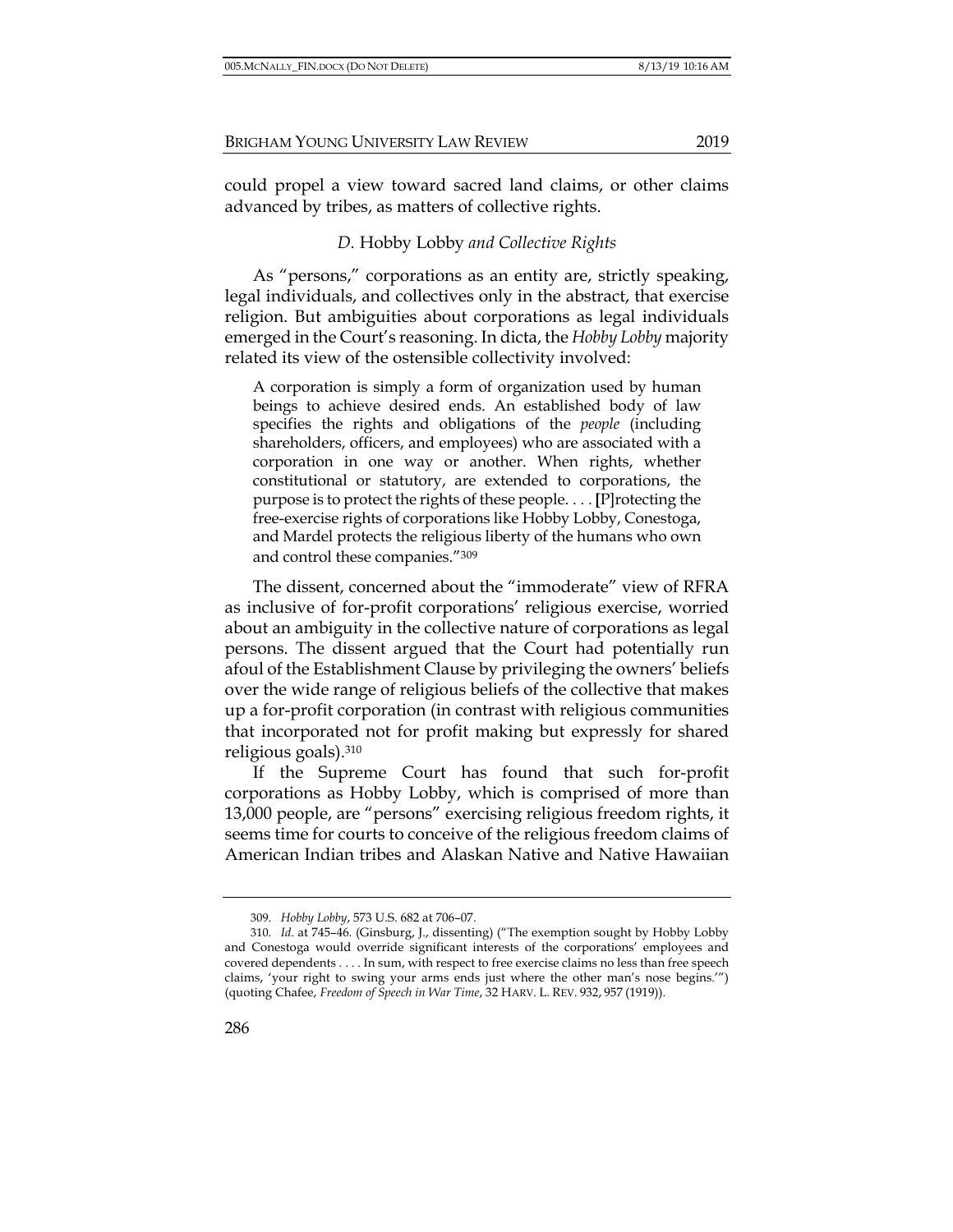communities, accordingly—not as aggregations of so many indigenous individuals but as collective religious freedom rights of the collectivities.

The analogy between for-profit corporations and sovereign tribal governments is hardly airtight, to say the obvious. There are distinctive traits of sovereignty to the over 550 federally recognized tribes with their various constitutions, or even to the more corporate models of the legal communities formed under the Alaska Native Claims Settlement Act,311 and even in certain contexts, to the legal entities— typically non-profit corporations —through which non-recognized tribes organize.312 But where they depart has little to do with the analogical point here. If the collective rights logic of the Supreme Court's holding in *Hobby Lobby* can distinguish the protected religious exercise of the corporate expression of a collectivity of 13,000 diverse individuals, it can apply to legal expression of Native communities, even taking into account the internal diversity of their members. This is emphatically not to flatten all the arguments this Article has advanced in the preceding parts into a *Hobby Lobby* framework, but the *Hobby Lobby* moment does place in stark relief how doable it is for courts to recognize the collective rights of Native American religious freedom.313

<sup>311.</sup> Alaska Native Claims Settlement Act, 43 U.S.C. ch. 33 (2012).

<sup>312.</sup> These can be, as in the case of the Lipan Apache Tribe of Texas, at the time of this writing, recognized by state governments but not by the federal government. McAllen Grace Brethren Church v. Salazar, 764 F.3d 465 (5th Cir. 2014).

<sup>313.</sup> Perhaps this is even more doable in light of the seating of Brett Kavanagh and especially Neil Gorsuch to the Supreme Court. When a judge in the Tenth Circuit, Justice Gorsuch, joined the majority in the *Hobby Lobby* case, but further endorsed a view of RFRA's expansive reach in a concurring opinion: "RFRA is indeed something of a 'super-statute.'" Hobby Lobby Stores, Inc. v. Sebelius, 723 F.3d. 1114, 1157 (10th Cir. 2013) (Gorsuch, J., concurring). By one count, Judge Gorsuch had heard nearly seventy claims involving federal Indian law of which he authored sixteen opinions. Matthew L.M. Fletcher, *Neil Gorsuch Indian Law Record as Tenth Circuit Judge*, TURTLE TALK (Feb. 1, 2017, 12:17 PM), https://turtletalk.blog/2017/02/01/neil-gorsuch-indian-law-record-as-tenth-circuit-judge /. In one of those opinions he submitted to his Supreme Court confirmation process, a RFRA case involving prison sweat lodge access, Gorsuch showed a clear appreciation for the distinctive significance of Native American religions. *See* Yellowbear v. Lampert, 741 F.3d 48 (10th Cir. 2014).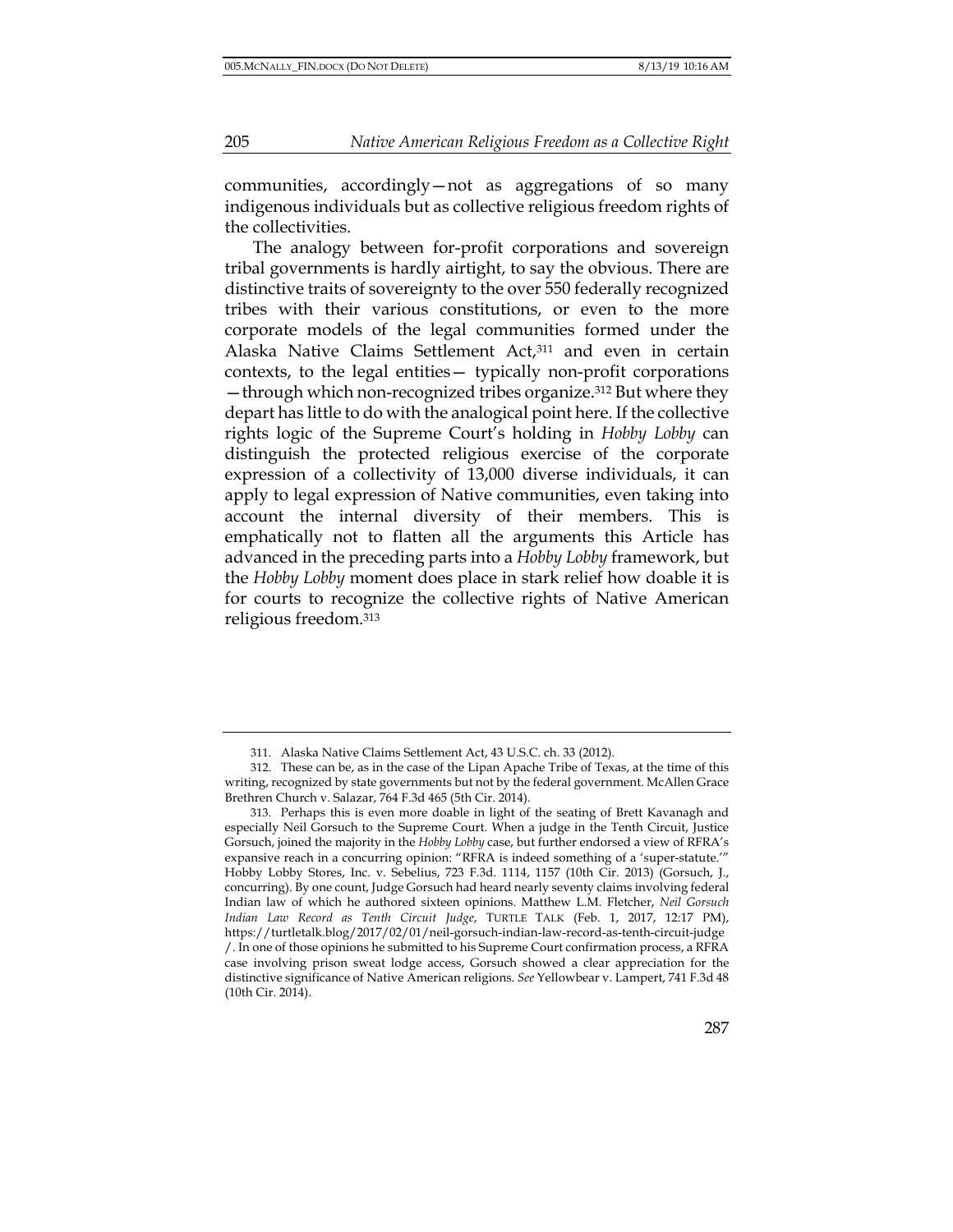## CONCLUSION: THE COLLECTIVE RIGHTS OF NATIVE AMERICAN RELIGIOUS FREEDOM

In this Article, I have argued that where Native American sacred claims have consistently faltered under judicial applications of religious freedom law, this has not been simply because, as many have argued, Native religions have distinctive contours that are hard to comprehend in the register of Judeo-Christian religions. They have faltered also because courts have consistently misrecognized claims to *collective* religious obligations and duties advanced by tribes themselves and flattened them into mere practices of an interiorized, subjective, and individual spiritual fulfillment—spiritual, not religious. And this judicial record has had the effect of discouraging Native communities from boldly bringing religious freedom claims to safeguard sacred places, practices, objects, and ancestral remains, turning instead to remedies under environmental law, cultural property law, and federal Indian law. But for all the intellectual and legal difficulties of fitting distinctive Native American traditions into the category of "religion," religion and religious freedom remain power words in American culture and law, as we have seen in *Hobby Lobby* and other recent decisions.

Courts and lawmakers, I have argued, can do better to ensure the religious freedom of Native Americans by reckoning more fully with the distinctively *collective* shape of so many Native sacred claims, especially when tribes are the litigants, wedding the robust protections for religious freedom, especially under RFRA as the Supreme Court interpreted it in *Hobby Lobby*, with the collectivist protections of federal Indian law.

The long-established government-to-government relationship between the U.S. and federally recognized tribes distinguishes Native nations from other, merely religious, communities. Such an approach, I have argued, is neither altogether novel nor as perilous as recognizing collective rights elsewhere in religious freedom law. Statutes like NAGPRA and AIRFA, together with AIRFA's Peyote Amendment, have grafted the substantive protection of religion into the structural logic of federal Indian law and have stood up in the courts because of the special political relationship with the recognized tribes. For their part, courts too have distinguished the distinctively collective shape of tribal religious interests from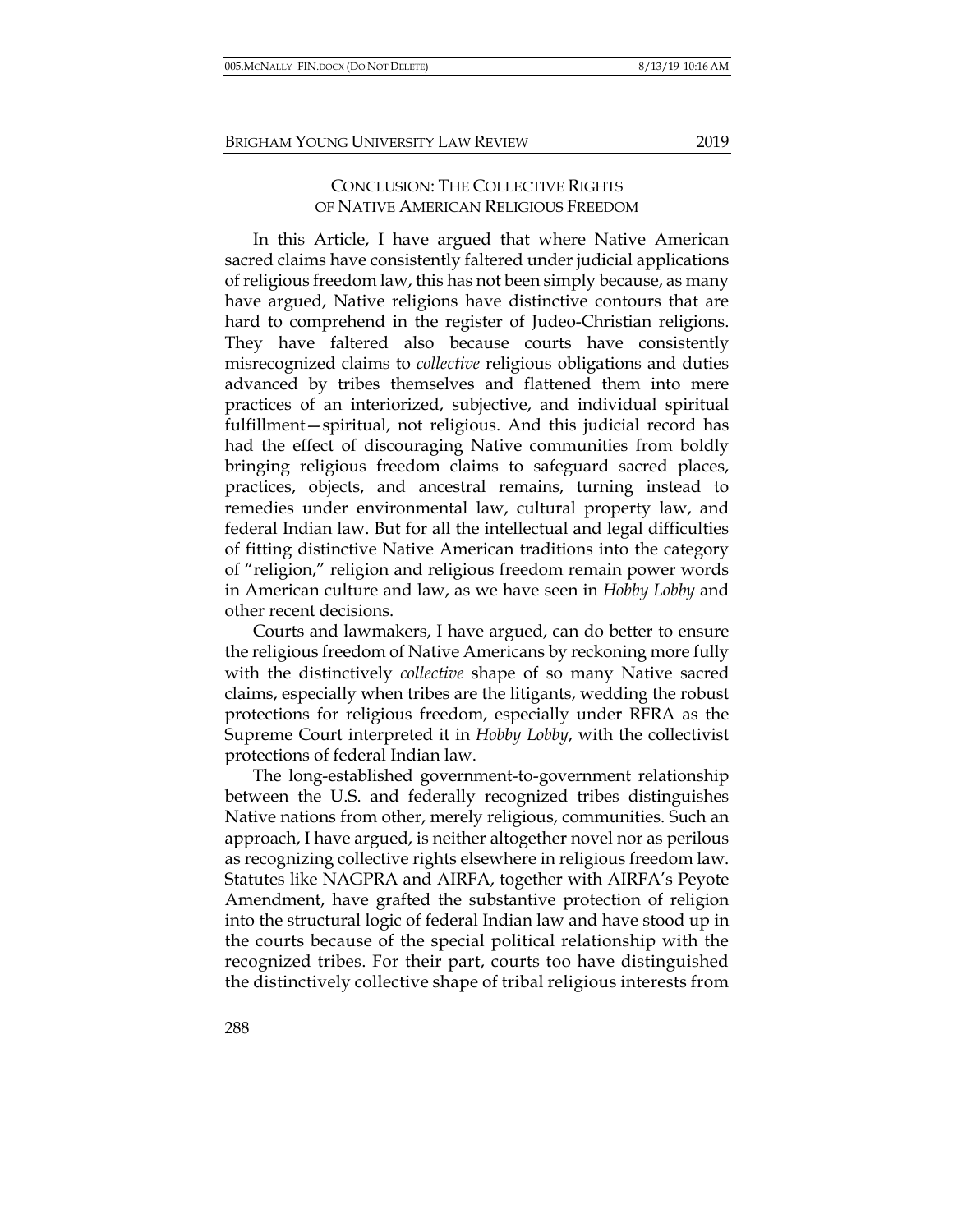those of individuals, as seen especially in the case law on accommodations under the Bald and Golden Eagle Protection Act. Although such recognitions of the collective rights of Native American religious freedom have relied on the distinction of federal acknowledgement that excludes a significant number of Native American communities and their members from fuller religious freedom, this problem is not insurmountable; reasonable distinctions can be and have been made by courts to include members of at least some specific Native communities that lack federal recognition but that are recognized by states.314

I have also argued that the current state of federal Indian law on these questions need not define the horizon of legal imagination here. The *United Nations Declaration on the Rights of Indigenous Peoples*, although it is a non-binding instrument, makes explicit that religious freedom rights elsewhere enumerated in binding international human rights instruments must be regarded as collective and not just individual rights if they are to meaningfully apply to indigenous peoples.315

So, what might a more systematic regard for the collective rights of Native American religious freedom look like?

Courts considering Native American free exercise claims under the First Amendment can consider bundling religious free exercise rights with obligations to recognized tribes under federal Indian law. In its *Employment Div. v. Smith* holding, the Supreme Court distinguished *Smith* from precedents like *Wisconsin v. Yoder* and *Sherbert v. Verner* by saying the latter were never considerations of religious freedom rights alone, but those rights bundled with other rights, like free speech or parental rights.316 At the very least, as Kristen Carpenter suggests, courts could invoke the special relationship to the tribes.317 Similarly, as courts hear tribal claims

<sup>314.</sup> McAllen Grace Brethren Church v. Salazar, 764 F.3d 465 (5th Cir. 2014).*.*

<sup>315.</sup> Although the Canadian Supreme Court did not fully engage such an argument, the Ktunaxa First Nation's challenge to a proposed ski resort on sacred lands in British Columbia raised the possibility of conceptually conjoining Canada's recognition of collective aboriginal rights under Section 35(1) of the *Constitution Act* with the Canadian Charter's 2(a) protections of religious freedom for all Canadians. *See* Ktunaxa Nation v. British Columbia, [2017] 2 S.C.R. 386 (Can.).

<sup>316.</sup> Emp't Div. v. Smith, 494 U.S. 872, 881 (1990).

<sup>317.</sup> Carpenter, *Limiting Principles*, *supra* note 27, at 417–18.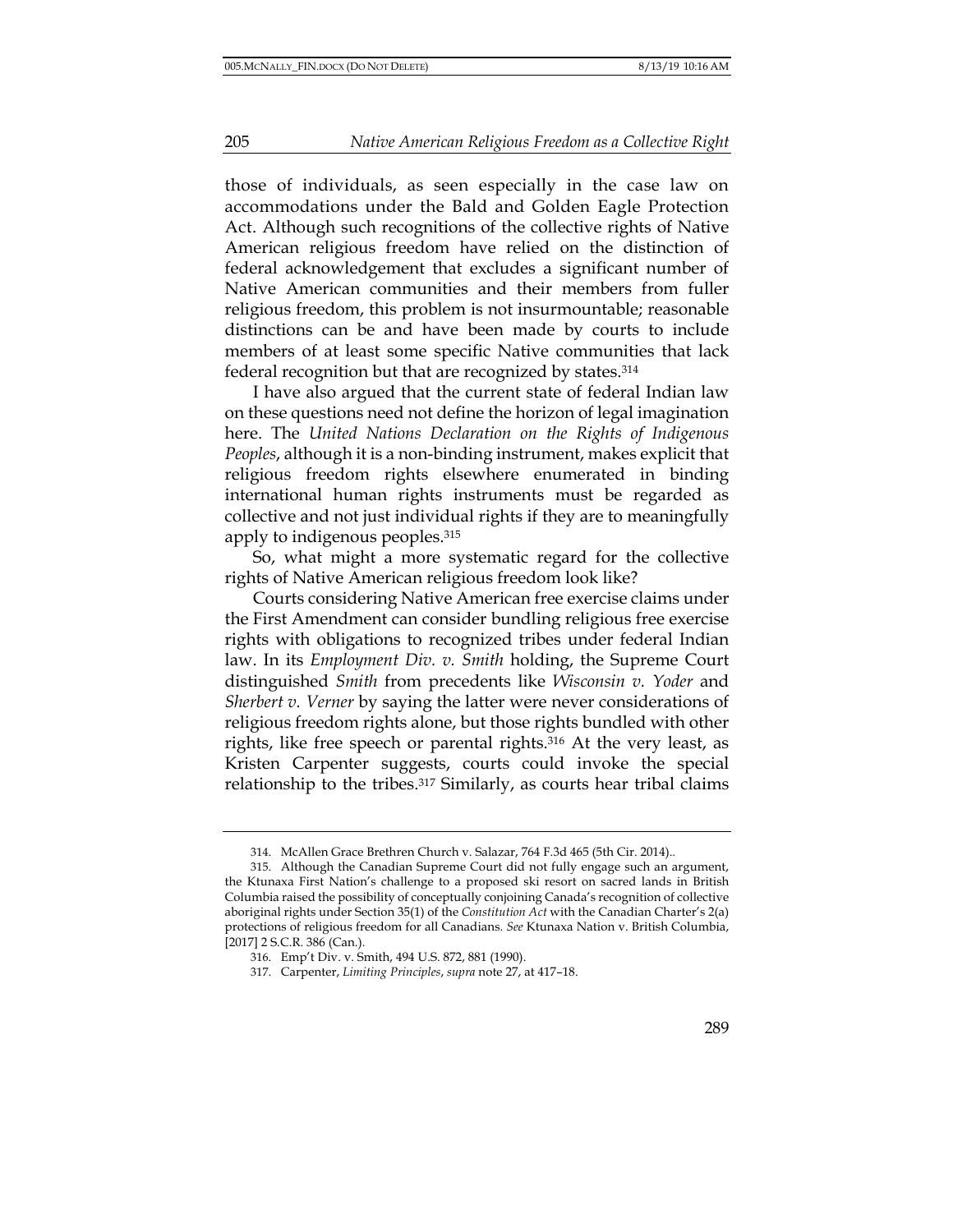under RFRA, they should regard those claims not solely as religious freedom claims of individuals but of tribes, or of individuals as members of tribes, that implicate the United States' governmentto-government relationship and trust responsibility to protect and preserve the religions and cultures of those tribes and their members.318

And where it comes to sacred land claims by tribes that are so crucial to Native American religious freedom, courts should rethink just how controlling *Navajo Nation* and *Lyng* should be in the wake of the Supreme Court's *Hobby Lobby* ruling that Congress intended RFRA to go well beyond the pre-*Smith* jurisprudence. As I argue above, the Native claims to sacred lands could very well have prevailed in *Navajo Nation* were the case adjudicated in the wake of *Hobby Lobby*.

Congress can do more to enact narrowly-tailored legislative accommodations to promote fuller religious freedom for Native Americans, along the lines of the UNDRIP and more immediately along the lines of the Peyote Amendment of 1994 to AIRFA. Indeed AIRFA, which the *Lyng* court found to lack the legal teeth of a formal "cause of action" to bring suit, is one such congressional clarification that could draw on the persuasive power of religious freedom discourse as well as the clarification of the UNDRIP to level the playing field of competing claims, especially on federal lands, and to deliver on protection for Native sacred sites. In 2014, the National Congress of American Indians passed a resolution endorsing some suggested language for such an AIRFA cause of action related to sacred sites.319 After the November 2016 elections, one strains to imagine signed legislation in the short term; but perhaps as the idea builds, the statutory language can make even more explicit what AIRFA makes implicit—that Native American religious freedom not only requires considerations beyond the conventional understandings of religion in a majority Christian country to include such things as sacred sites but that Native

<sup>318.</sup> AIRFA, 42 U.S.C. § 1996(1).

<sup>319.</sup> NCAI Res. ATL-14-032 (Ann. Sess. 2014) (The National Congress of American Indians titled the Resolution as "Calling for Protection of Native Peoples' Sacred Places, Sacred Objects and Ancestors under United States, Native Nations and International Law, Policy and Practice."), http://www.ncai.org/resources/resolutions/calling-for-protection -of-native-peoples-sacred-places-sacred-objects-and-ancestors-under-united-states-native -nations-and-international-law-policy-and-practice.